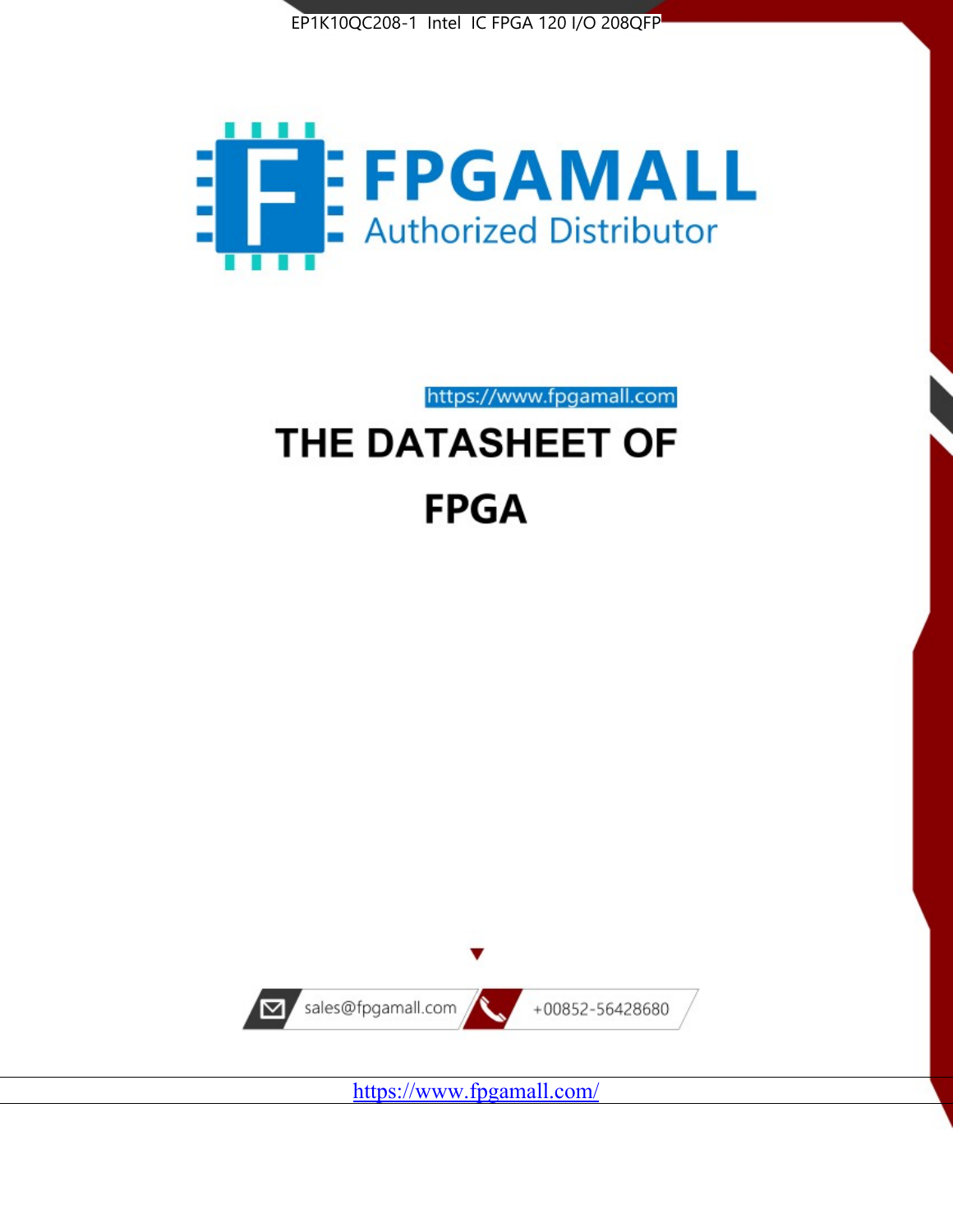

## **ACEX 1K**

**Programmable Logic Device Family**

| May 2003, ver. 3.4 | <b>Data Sheet</b> |
|--------------------|-------------------|
|--------------------|-------------------|

|  | <b>Data Sheet</b> |
|--|-------------------|
|  |                   |
|  |                   |

**Features...** ■ Programmable logic devices (PLDs), providing low cost system-on-a-programmable-chip (SOPC) integration in a single device<br>- Fr

- Enhanced embedded array for implementing megafunctions such as efficient memory and specialized logic functions
- Dual-port capability with up to 16-bit width per embedded array block (EAB)
- Logic array for general logic functions
- High density
	- 10,000 to 100,000 typical gates (see Table 1)
	- Up to 49,152 RAM bits (4,096 bits per EAB, all of which can be used without reducing logic capacity)
- Cost-efficient programmable architecture for high-volume applications
	- Cost-optimized process
	- Low cost solution for high-performance communications applications
- System-level features
	- MultiVolt<sup>™</sup> I/O pins can drive or be driven by 2.5-V, 3.3-V, or 5.0-V devices
	- Low power consumption
	- Bidirectional I/O performance (setup time [ $t_{SU}$ ] and clock-tooutput delay  $[t_{CO}]$ ) up to 250 MHz
	- Fully compliant with the peripheral component interconnect Special Interest Group (PCI SIG) *PCI Local Bus Specification, Revision 2.2* for 3.3-V operation at 33 MHz or 66 MHz
	- Extended temperature range

| Table 1. ACEX™ 1K Device Features |               |               |               |         |  |  |
|-----------------------------------|---------------|---------------|---------------|---------|--|--|
| Feature                           | <b>EP1K10</b> | <b>EP1K30</b> | <b>EP1K50</b> | EP1K100 |  |  |
| <b>Typical gates</b>              | 10,000        | 30,000        | 50,000        | 100,000 |  |  |
| Maximum system gates              | 56,000        | 119,000       | 199,000       | 257,000 |  |  |
| Logic elements (LEs)              | 576           | 1.728         | 2,880         | 4,992   |  |  |
| <b>EABs</b>                       | 3             | 6             | 10            | 12      |  |  |
| <b>Total RAM bits</b>             | 12,288        | 24,576        | 40,960        | 49,152  |  |  |
| Maximum user I/O pins             | 136           | 171           | 249           | 333     |  |  |

#### **Altera Corporation 1**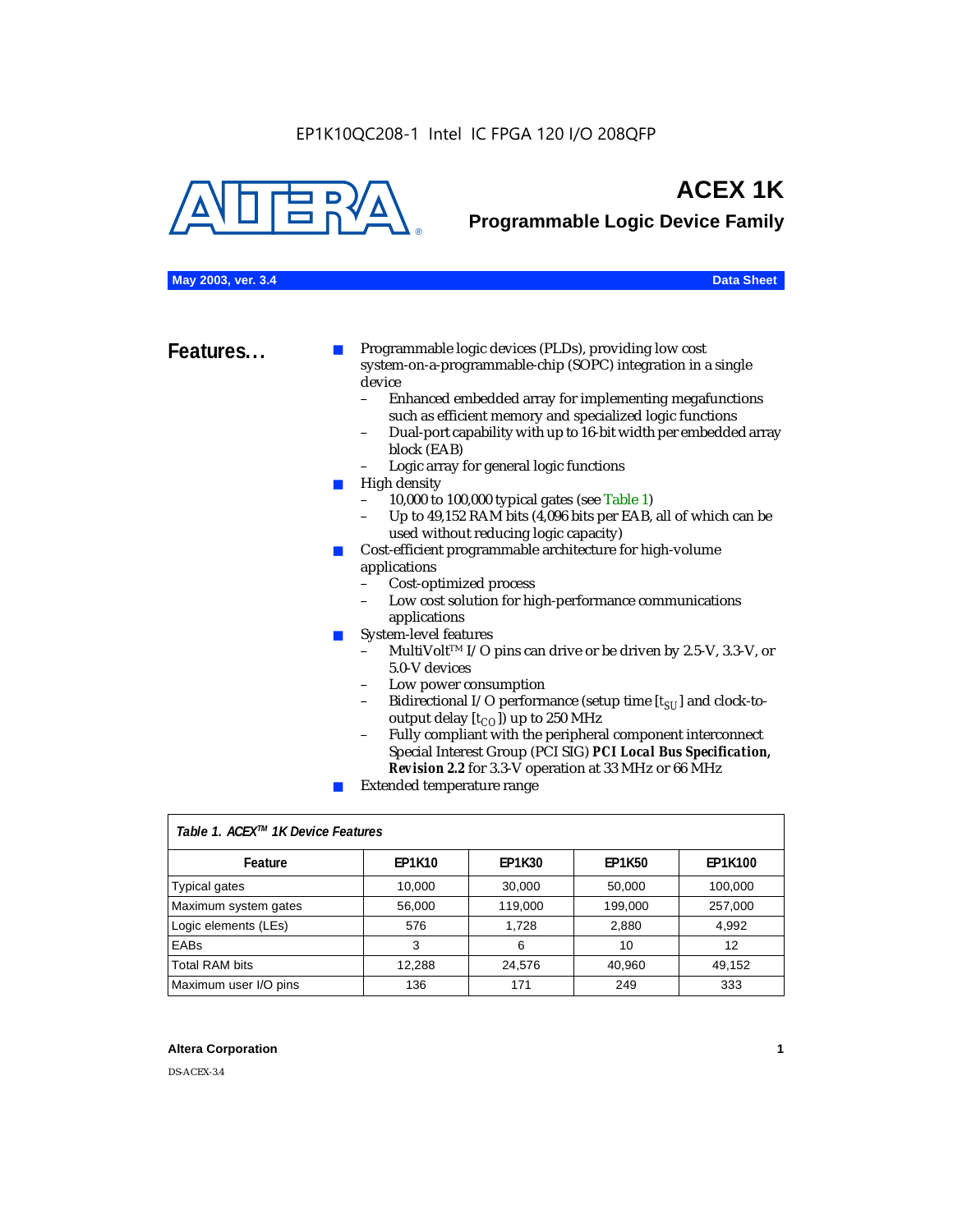| and More<br><b>Features</b> | $\blacksquare$<br><b>COL</b> | -1 speed grade devices are compliant with PCI Local Bus<br>-<br>Specification, Revision 2.2 for 5.0-V operation<br>Built-in Joint Test Action Group (JTAG) boundary-scan test<br>(BST) circuitry compliant with IEEE Std. 1149.1-1990, available<br>without consuming additional device logic.<br>Operate with a 2.5-V internal supply voltage<br>$\qquad \qquad -$<br>In-circuit reconfigurability (ICR) via external configuration<br>devices, intelligent controller, or JTAG port<br>ClockLock™ and ClockBoost™ options for reduced clock delay,<br>clock skew, and clock multiplication<br>Built-in, low-skew clock distribution trees<br>$\overline{\phantom{a}}$<br>100% functional testing of all devices; test vectors or scan chains<br>-<br>are not required<br>Pull-up on I/O pins before and during configuration<br>Flexible interconnect<br>FastTrack® Interconnect continuous routing structure for fast,<br>predictable interconnect delays<br>Dedicated carry chain that implements arithmetic functions such<br>$\qquad \qquad -$<br>as fast adders, counters, and comparators (automatically used by<br>software tools and megafunctions)<br>Dedicated cascade chain that implements high-speed,<br>-<br>high-fan-in logic functions (automatically used by software tools<br>and megafunctions)<br>Tri-state emulation that implements internal tri-state buses<br>$\qquad \qquad -$<br>Up to six global clock signals and four global clear signals<br>Powerful I/O pins<br>Individual tri-state output enable control for each pin<br>$\overline{a}$<br>Open-drain option on each I/O pin<br>$\overline{\phantom{0}}$<br>Programmable output slew-rate control to reduce switching<br>$\qquad \qquad -$<br>noise<br>Clamp to $V_{\text{CCIO}}$ user-selectable on a pin-by-pin basis<br>Supports hot-socketing |
|-----------------------------|------------------------------|---------------------------------------------------------------------------------------------------------------------------------------------------------------------------------------------------------------------------------------------------------------------------------------------------------------------------------------------------------------------------------------------------------------------------------------------------------------------------------------------------------------------------------------------------------------------------------------------------------------------------------------------------------------------------------------------------------------------------------------------------------------------------------------------------------------------------------------------------------------------------------------------------------------------------------------------------------------------------------------------------------------------------------------------------------------------------------------------------------------------------------------------------------------------------------------------------------------------------------------------------------------------------------------------------------------------------------------------------------------------------------------------------------------------------------------------------------------------------------------------------------------------------------------------------------------------------------------------------------------------------------------------------------------------------------------------------------------------------------------------------------------------------------------------------------------------------------------|
|                             |                              |                                                                                                                                                                                                                                                                                                                                                                                                                                                                                                                                                                                                                                                                                                                                                                                                                                                                                                                                                                                                                                                                                                                                                                                                                                                                                                                                                                                                                                                                                                                                                                                                                                                                                                                                                                                                                                       |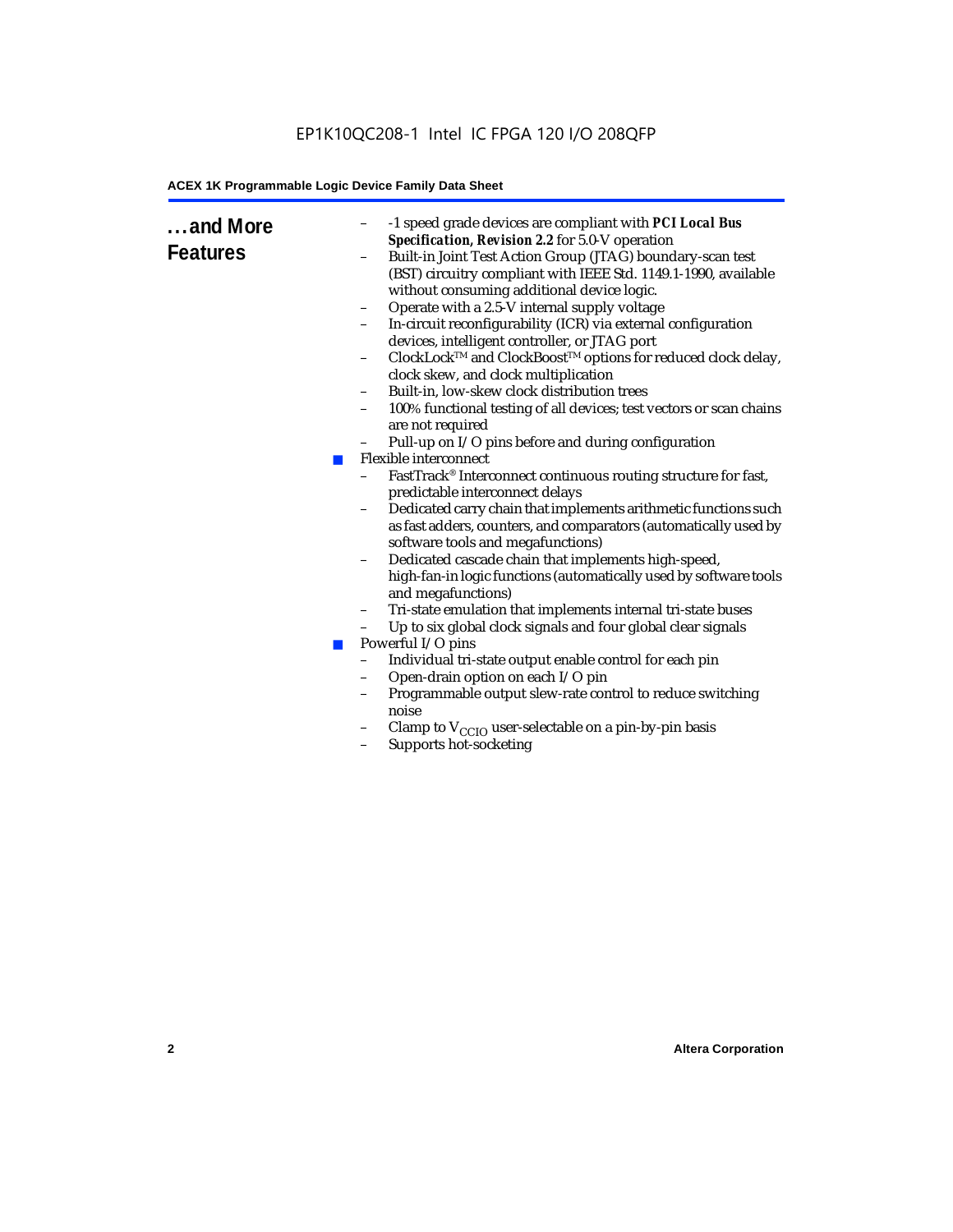- Software design support and automatic place-and-route provided by Altera development systems for Windows-based PCs and Sun SPARCstation, and HP 9000 Series 700/800 workstations
- Flexible package options are available in 100 to 484 pins, including the innovative FineLine BGATM packages (see Tables 2 and 3)
- Additional design entry and simulation support provided by EDIF 2 0 0 and 3 0 0 netlist files, library of parameterized modules (LPM), DesignWare components, Verilog HDL, VHDL, and other interfaces to popular EDA tools from manufacturers such as Cadence, Exemplar Logic, Mentor Graphics, OrCAD, Synopsys, Synplicity, VeriBest, and Viewlogic

| <i>Notes <math>(1)</math>, <math>(2)</math></i><br>Table 2. ACEX 1K Package Options & I/O Pin Count |              |              |              |                                |                                |  |
|-----------------------------------------------------------------------------------------------------|--------------|--------------|--------------|--------------------------------|--------------------------------|--|
| <b>Device</b>                                                                                       | 100-Pin TOFP | 144-Pin TOFP | 208-Pin POFP | 256-Pin<br><b>FineLine BGA</b> | 484-Pin<br><b>FineLine BGA</b> |  |
| EP1K10                                                                                              | 66           | 92           | 120          | 136                            | 136(3)                         |  |
| <b>EP1K30</b>                                                                                       |              | 102          | 147          | 171                            | 171(3)                         |  |
| <b>EP1K50</b>                                                                                       |              | 102          | 147          | 186                            | 249                            |  |
| EP1K100                                                                                             |              |              | 147          | 186                            | 333                            |  |

#### *Notes:*

(1) ACEX 1K device package types include thin quad flat pack (TQFP), plastic quad flat pack (PQFP), and FineLine BGA packages.

(2) Devices in the same package are pin-compatible, although some devices have more I/O pins than others. When planning device migration, use the I/O pins that are common to all devices.

(3) This option is supported with a 256-pin FineLine BGA package. By using SameFrameTM pin migration, all FineLine BGA packages are pin-compatible. For example, a board can be designed to support 256-pin and 484-pin FineLine BGA packages.

| Table 3. ACEX 1K Package Sizes                           |                |                |                    |                                |                                |
|----------------------------------------------------------|----------------|----------------|--------------------|--------------------------------|--------------------------------|
| <b>Device</b>                                            | 100-Pin TOFP   | 144-Pin TOFP   | 208-Pin POFP       | 256-Pin<br><b>FineLine BGA</b> | 484-Pin<br><b>FineLine BGA</b> |
| Pitch (mm)                                               | 0.50           | 0.50           | 0.50               | 1.0                            | 1.0                            |
| Area ( $mm2$ )                                           | 256            | 484            | 936                | 289                            | 529                            |
| Length $\times$ width<br>$\mathsf{mmm}\times\mathsf{mm}$ | $16 \times 16$ | $22 \times 22$ | $30.6 \times 30.6$ | $17 \times 17$                 | $23 \times 23$                 |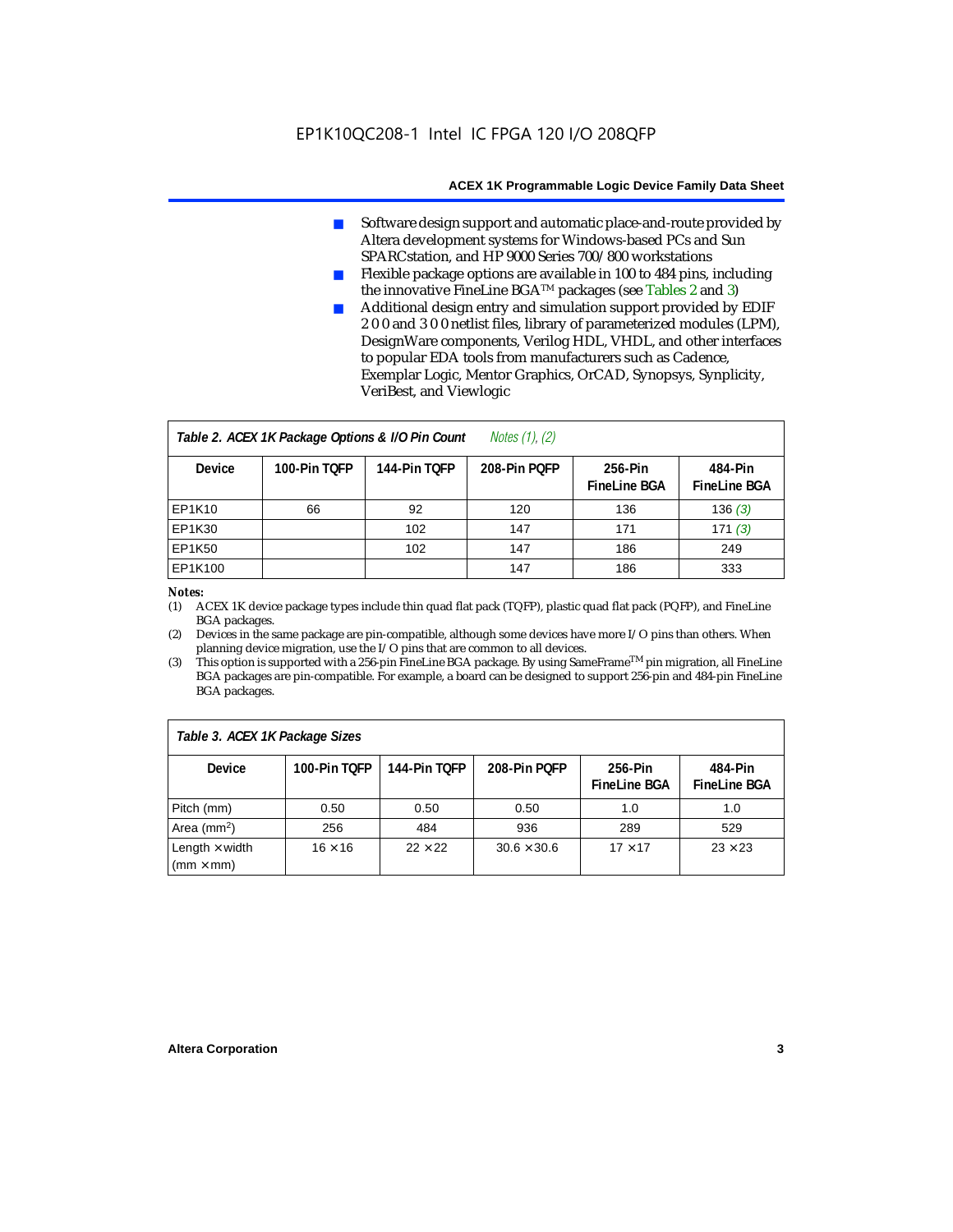### **General Description**

Altera® ACEX 1K devices provide a die-efficient, low-cost architecture by combining look-up table (LUT) architecture with EABs. LUT-based logic provides optimized performance and efficiency for data-path, register intensive, mathematical, or digital signal processing (DSP) designs, while EABs implement RAM, ROM, dual-port RAM, or first-in first-out (FIFO) functions. These elements make ACEX 1K suitable for complex logic functions and memory functions such as digital signal processing, wide data-path manipulation, data transformation and microcontrollers, as required in high-performance communications applications. Based on reconfigurable CMOS SRAM elements, the ACEX 1K architecture incorporates all features necessary to implement common gate array megafunctions, along with a high pin count to enable an effective interface with system components. The advanced process and the low voltage requirement of the 2.5-V core allow ACEX 1K devices to meet the requirements of low-cost, high-volume applications ranging from DSL modems to low-cost switches.

The ability to reconfigure ACEX 1K devices enables complete testing prior to shipment and allows the designer to focus on simulation and design verification. ACEX 1K device reconfigurability eliminates inventory management for gate array designs and test vector generation for fault coverage.

Table 4 shows ACEX 1K device performance for some common designs. All performance results were obtained with Synopsys DesignWare or LPM functions. Special design techniques are not required to implement the applications; the designer simply infers or instantiates a function in a Verilog HDL, VHDL, Altera Hardware Description Language (AHDL), or schematic design file.

| Table 4. ACEX 1K Device Performance        |            |                                         |     |                    |     |              |
|--------------------------------------------|------------|-----------------------------------------|-----|--------------------|-----|--------------|
| Application                                |            | Performance<br>Resources<br><b>Used</b> |     |                    |     |              |
|                                            | <b>LEs</b> | <b>EABs</b>                             |     | <b>Speed Grade</b> |     | <b>Units</b> |
|                                            |            |                                         | -1  | $-2$               | -3  |              |
| 16-bit loadable counter                    | 16         | $\Omega$                                | 285 | 232                | 185 | <b>MHz</b>   |
| 16-bit accumulator                         | 16         | $\Omega$                                | 285 | 232                | 185 | <b>MHz</b>   |
| 16-to-1 multiplexer (1)                    | 10         | $\Omega$                                | 3.5 | 4.5                | 6.6 | ns           |
| 16-bit multiplier with 3-stage pipeline(2) | 592        | $\Omega$                                | 156 | 131                | 93  | <b>MHz</b>   |
| $256 \times 16$ RAM read cycle speed (2)   | $\Omega$   | 1                                       | 278 | 196                | 143 | <b>MHz</b>   |
| $256 \times 16$ RAM write cycle speed (2)  | $\Omega$   |                                         | 185 | 143                | 111 | <b>MHz</b>   |

#### *Table 4. ACEX 1K Device Performance*

#### *Notes:*

(1) This application uses combinatorial inputs and outputs.

(2) This application uses registered inputs and outputs.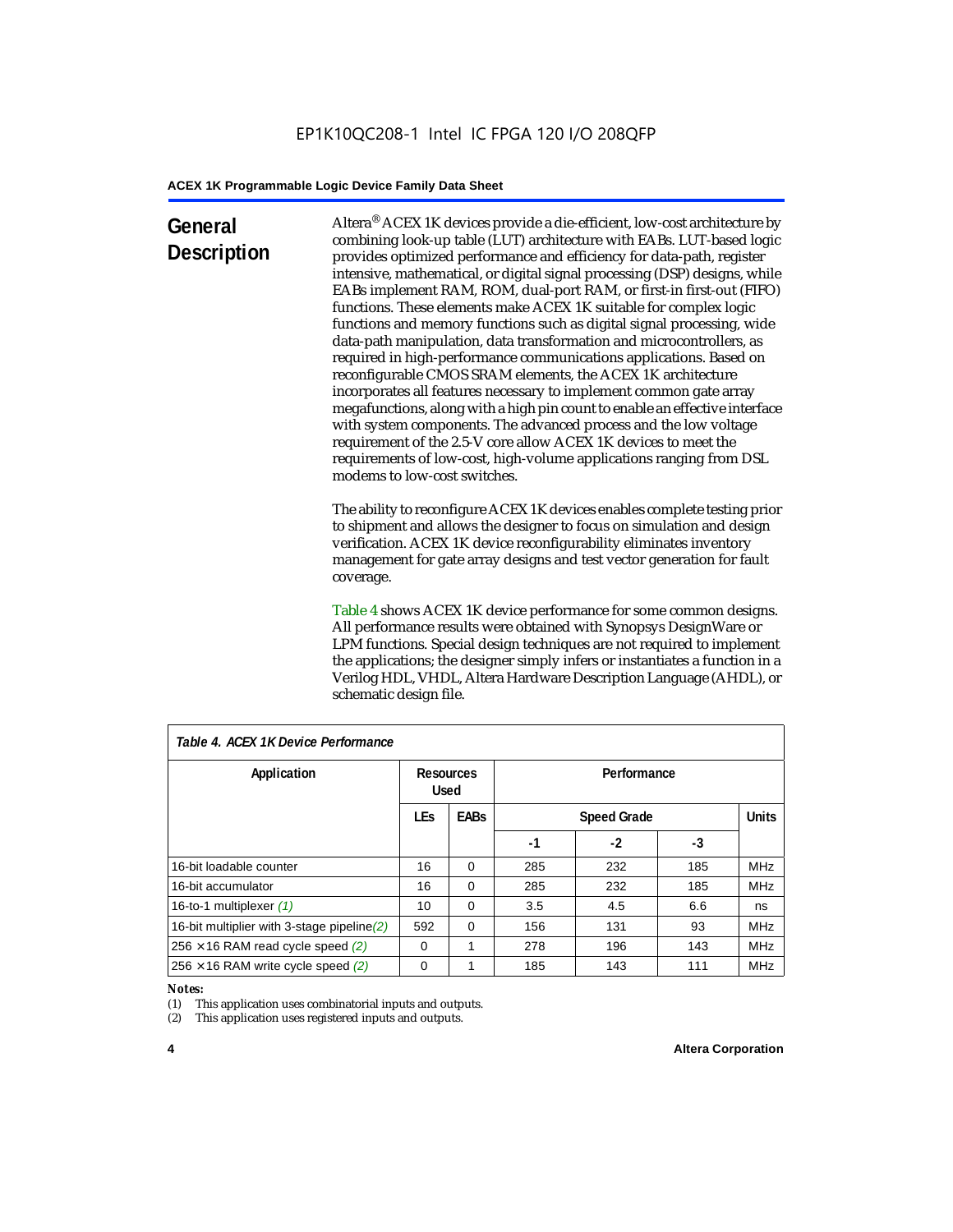Table 5 shows ACEX 1K device performance for more complex designs. These designs are available as Altera MegaCore<sup>TM</sup> functions.

| Table 5. ACEX 1K Device Performance for Complex Designs        |             |      |                    |      |              |
|----------------------------------------------------------------|-------------|------|--------------------|------|--------------|
| Application                                                    | <b>LEs</b>  |      | Performance        |      |              |
|                                                                | <b>Used</b> |      | <b>Speed Grade</b> |      | <b>Units</b> |
|                                                                |             | -1   | $-2$               | -3   |              |
| 16-bit, 8-tap parallel finite impulse response (FIR)<br>filter | 597         | 192  | 156                | 116  | <b>MSPS</b>  |
| 8-bit, 512-point Fast Fourier transform (FFT)                  | 1.854       | 23.4 | 28.7               | 38.9 | μs           |
| function                                                       |             | 113  | 92                 | 68   | <b>MHz</b>   |
| a16450 universal asynchronous<br>receiver/transmitter (UART)   | 342         | 36   | 28                 | 20.5 | <b>MHz</b>   |

Each ACEX 1K device contains an embedded array and a logic array. The embedded array is used to implement a variety of memory functions or complex logic functions, such as digital signal processing (DSP), wide data-path manipulation, microcontroller applications, and datatransformation functions. The logic array performs the same function as the sea-of-gates in the gate array and is used to implement general logic such as counters, adders, state machines, and multiplexers. The combination of embedded and logic arrays provides the high performance and high density of embedded gate arrays, enabling designers to implement an entire system on a single device.

ACEX 1K devices are configured at system power-up with data stored in an Altera serial configuration device or provided by a system controller. Altera offers EPC16, EPC2, EPC1, and EPC1441 configuration devices, which configure ACEX 1K devices via a serial data stream. Configuration data can also be downloaded from system RAM or via the Altera MasterBlaster™, ByteBlasterMV™, or BitBlaster™ download cables. After an ACEX 1K device has been configured, it can be reconfigured in-circuit by resetting the device and loading new data. Because reconfiguration requires less than 40 ms, real-time changes can be made during system operation.

ACEX 1K devices contain an interface that permits microprocessors to configure ACEX 1K devices serially or in parallel, and synchronously or asynchronously. The interface also enables microprocessors to treat an ACEX 1K device as memory and configure it by writing to a virtual memory location, simplifying device reconfiguration.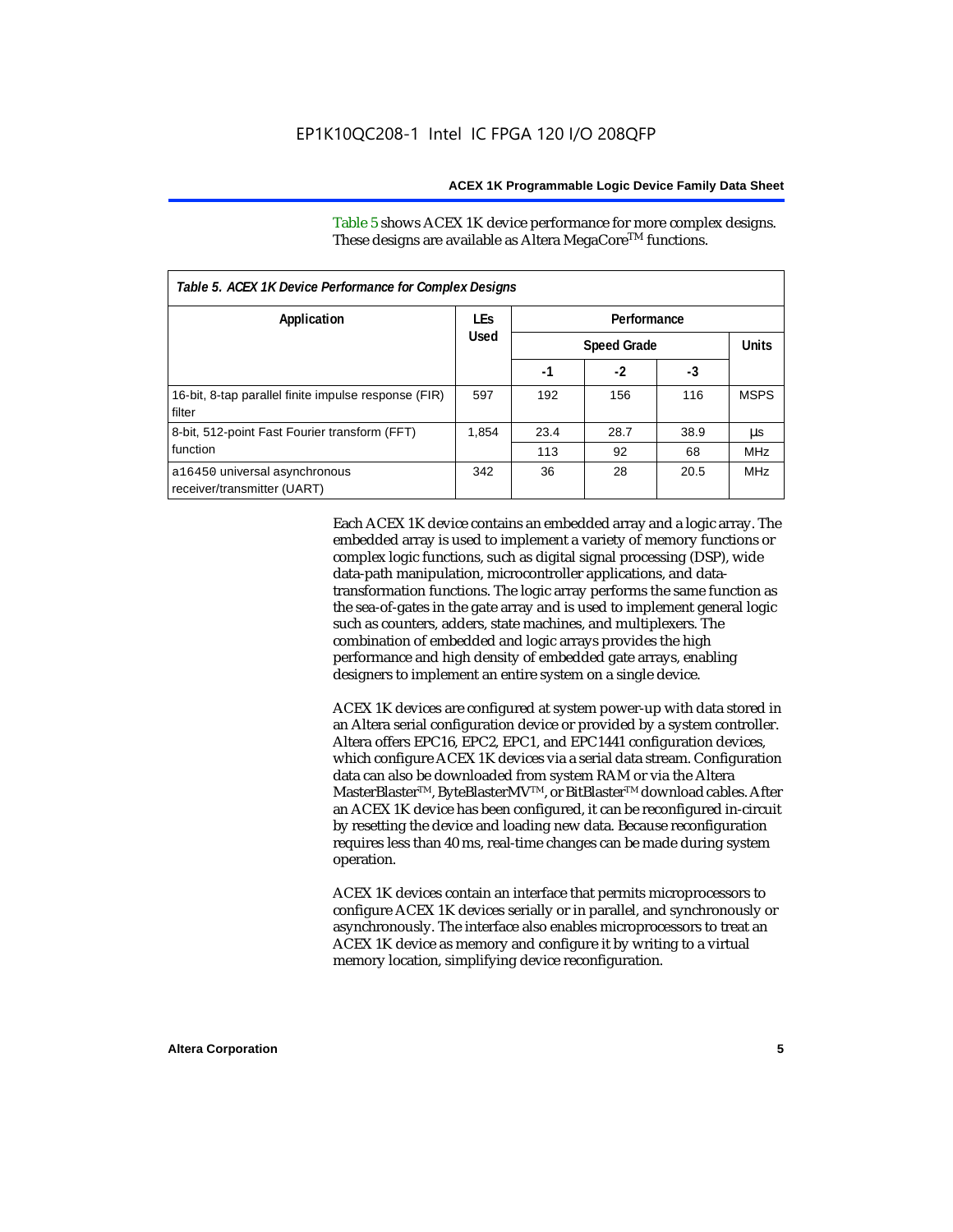For more information on the configuration of ACEX 1K devices, see the following documents:

- *Configuration Devices for ACEX, APEX, FLEX, & Mercury Devices Data Sheet*
- *MasterBlaster Serial/USB Communications Cable Data Sheet*
- *ByteBlasterMV Parallel Port Download Cable Data Sheet*
- *BitBlaster Serial Download Cable Data Sheet*

ACEX 1K devices are supported by Altera development systems, which are integrated packages that offer schematic, text (including AHDL), and waveform design entry, compilation and logic synthesis, full simulation and worst-case timing analysis, and device configuration. The software provides EDIF 2 0 0 and 3 0 0, LPM, VHDL, Verilog HDL, and other interfaces for additional design entry and simulation support from other industry-standard PC- and UNIX workstation-based EDA tools.

The Altera software works easily with common gate array EDA tools for synthesis and simulation. For example, the Altera software can generate Verilog HDL files for simulation with tools such as Cadence Verilog-XL. Additionally, the Altera software contains EDA libraries that use devicespecific features such as carry chains, which are used for fast counter and arithmetic functions. For instance, the Synopsys Design Compiler library supplied with the Altera development system includes DesignWare functions that are optimized for the ACEX 1K device architecture.

The Altera development systems run on Windows-based PCs and Sun SPARCstation, and HP 9000 Series 700/800 workstations.



For more information, see the *MAX+PLUS II Programmable Logic Development System & Software Data Sheet* and the *Quartus Programmable Logic Development System & Software Data Sheet*.

### **Functional Description**

Each ACEX 1K device contains an enhanced embedded array that implements memory and specialized logic functions, and a logic array that implements general logic.

The embedded array consists of a series of EABs. When implementing memory functions, each EAB provides 4,096 bits, which can be used to create RAM, ROM, dual-port RAM, or first-in first-out (FIFO) functions. When implementing logic, each EAB can contribute 100 to 600 gates towards complex logic functions such as multipliers, microcontrollers, state machines, and DSP functions. EABs can be used independently, or multiple EABs can be combined to implement larger functions.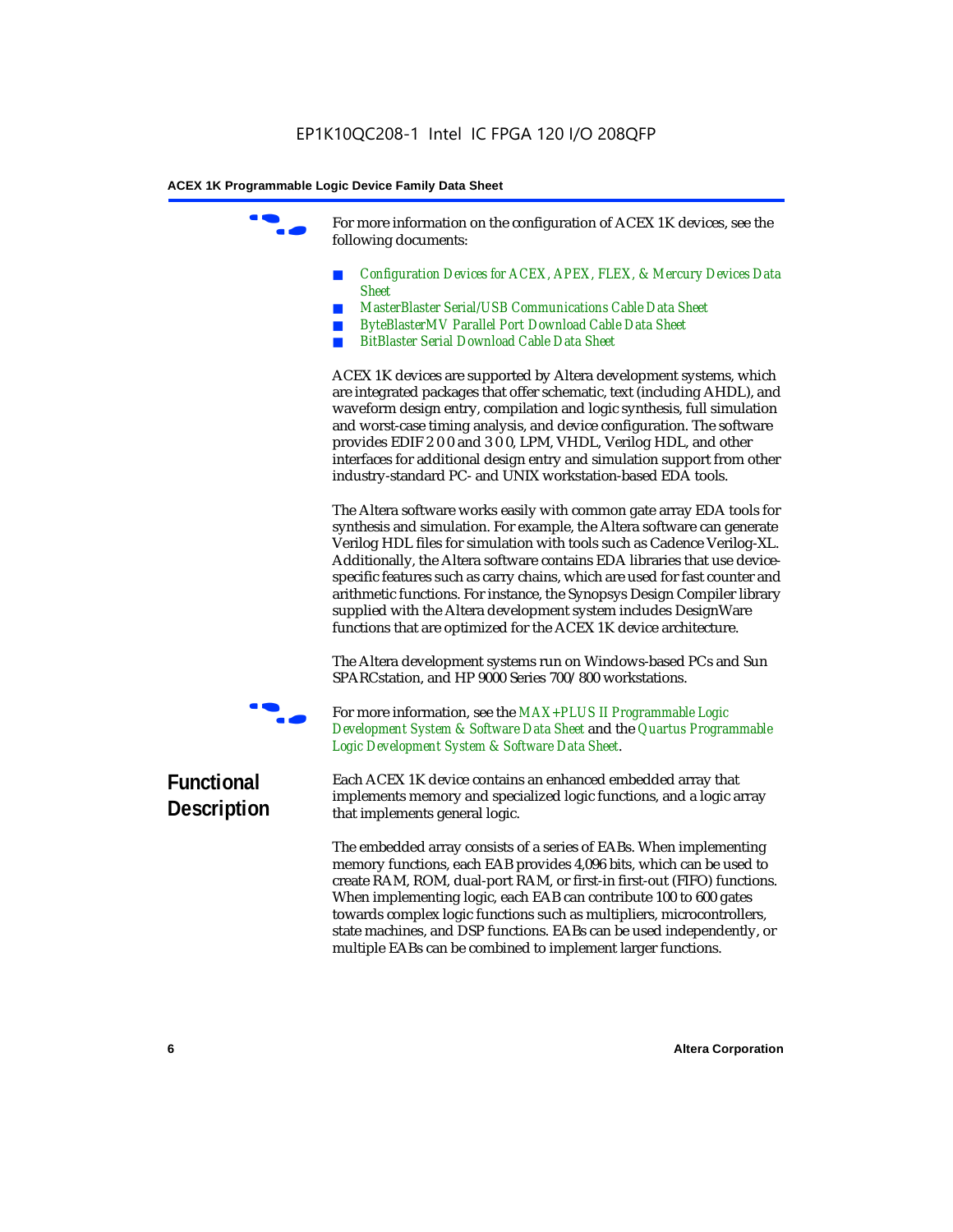The logic array consists of logic array blocks (LABs). Each LAB contains eight LEs and a local interconnect. An LE consists of a 4-input LUT, a programmable flipflop, and dedicated signal paths for carry and cascade functions. The eight LEs can be used to create medium-sized blocks of logic—such as 8-bit counters, address decoders, or state machines—or combined across LABs to create larger logic blocks. Each LAB represents about 96 usable logic gates.

Signal interconnections within ACEX 1K devices (as well as to and from device pins) are provided by the FastTrack Interconnect routing structure, which is a series of fast, continuous row and column channels that run the entire length and width of the device.

Each I/O pin is fed by an I/O element (IOE) located at the end of each row and column of the FastTrack Interconnect routing structure. Each IOE contains a bidirectional I/O buffer and a flipflop that can be used as either an output or input register to feed input, output, or bidirectional signals. When used with a dedicated clock pin, these registers provide exceptional performance. As inputs, they provide setup times as low as 1.1 ns and hold times of 0 ns. As outputs, these registers provide clock-to-output times as low as 2.5 ns. IOEs provide a variety of features, such as JTAG BST support, slew-rate control, tri-state buffers, and open-drain outputs.

Figure 1 shows a block diagram of the ACEX 1K device architecture. Each group of LEs is combined into an LAB; groups of LABs are arranged into rows and columns. Each row also contains a single EAB. The LABs and EABs are interconnected by the FastTrack Interconnect routing structure. IOEs are located at the end of each row and column of the FastTrack Interconnect routing structure.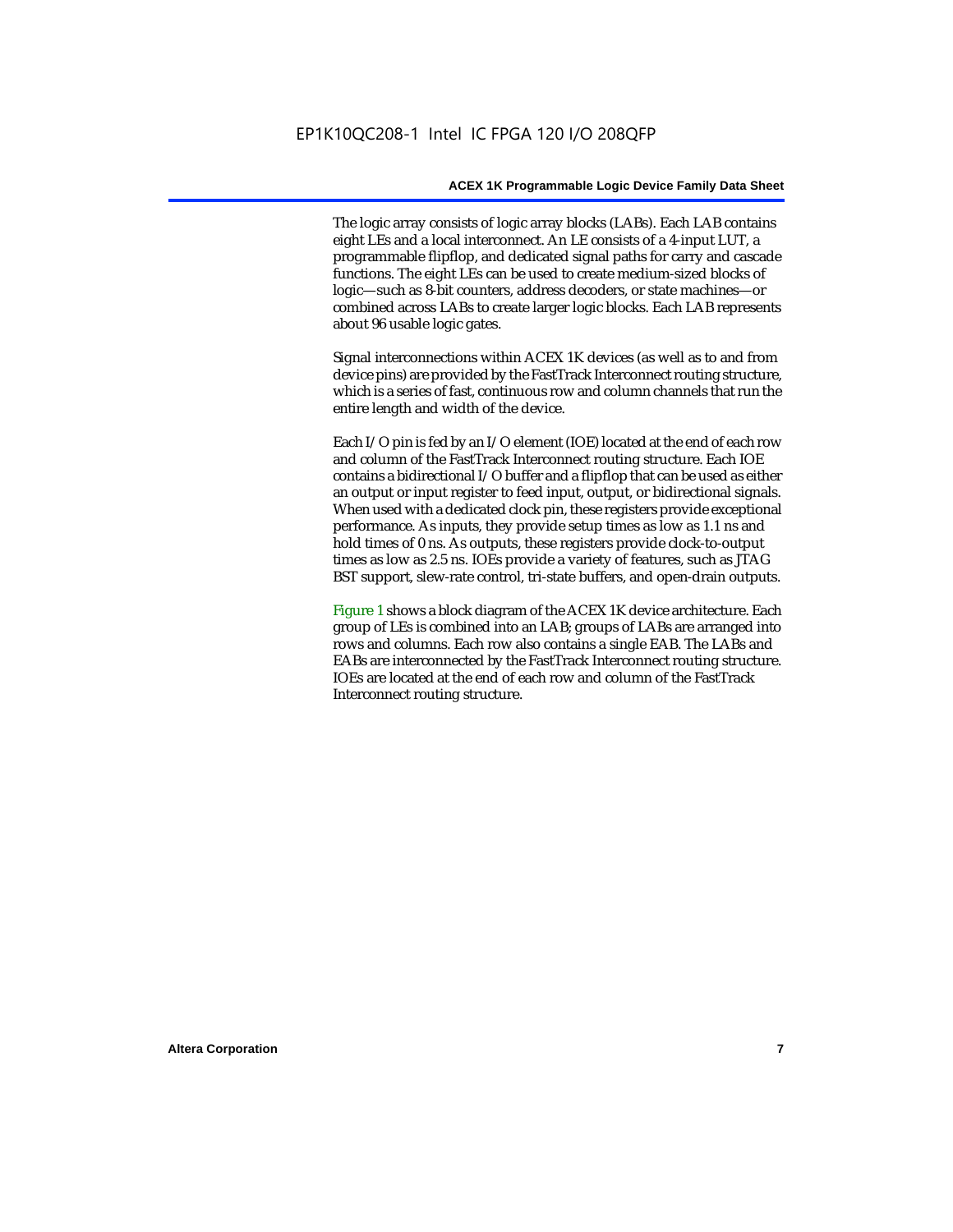



ACEX 1K devices provide six dedicated inputs that drive the flipflops' control inputs and ensure the efficient distribution of high-speed, lowskew (less than 1.0 ns) control signals. These signals use dedicated routing channels that provide shorter delays and lower skews than the FastTrack Interconnect routing structure. Four of the dedicated inputs drive four global signals. These four global signals can also be driven by internal logic, providing an ideal solution for a clock divider or an internally generated asynchronous clear signal that clears many registers in the device.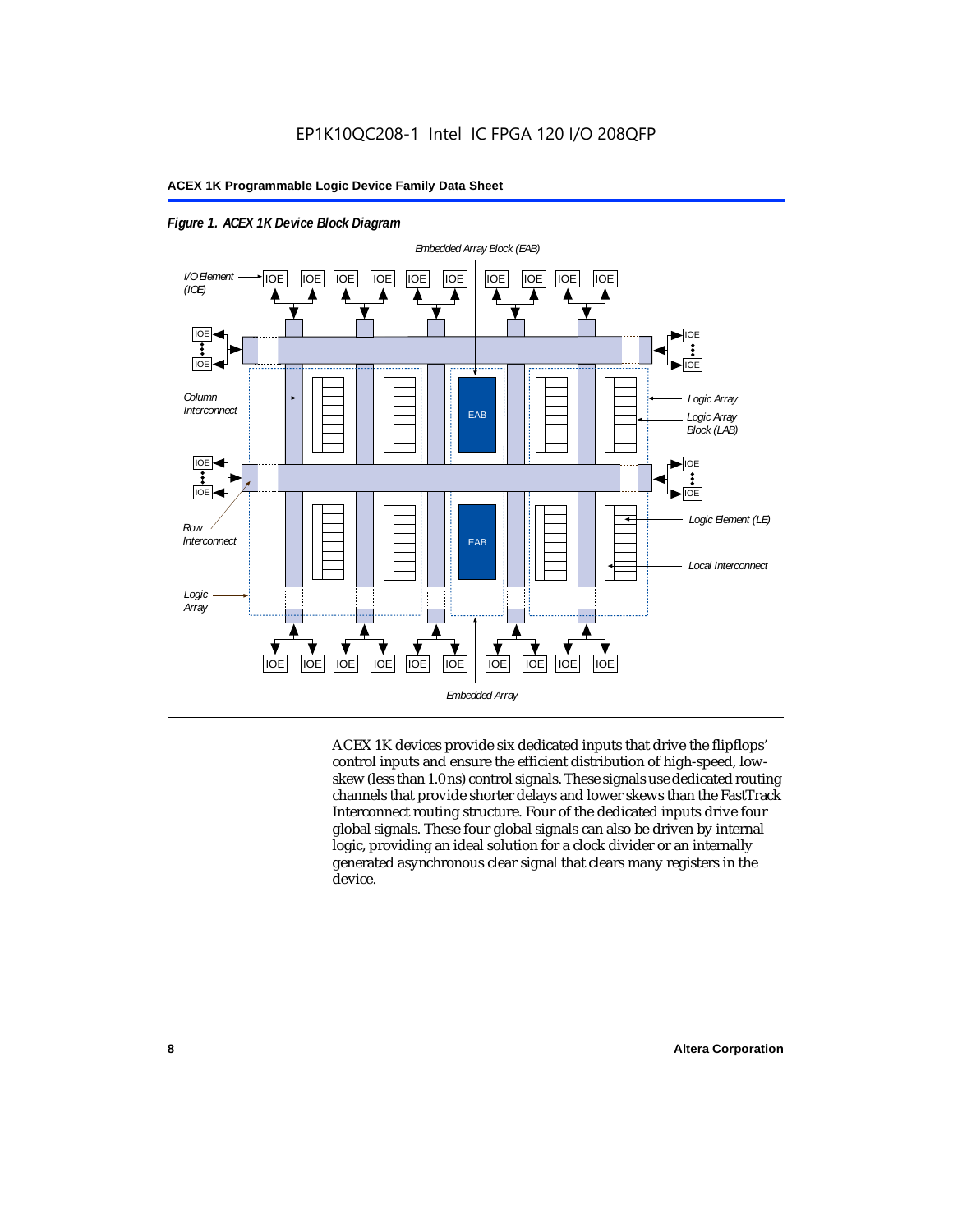#### **Embedded Array Block**

The EAB is a flexible block of RAM, with registers on the input and output ports, that is used to implement common gate array megafunctions. Because it is large and flexible, the EAB is suitable for functions such as multipliers, vector scalars, and error correction circuits. These functions can be combined in applications such as digital filters and microcontrollers.

Logic functions are implemented by programming the EAB with a readonly pattern during configuration, thereby creating a large LUT. With LUTs, combinatorial functions are implemented by looking up the results rather than by computing them. This implementation of combinatorial functions can be faster than using algorithms implemented in general logic, a performance advantage that is further enhanced by the fast access times of EABs. The large capacity of EABs enables designers to implement complex functions in a single logic level without the routing delays associated with linked LEs or field-programmable gate array (FPGA) RAM blocks. For example, a single EAB can implement any function with 8 inputs and 16 outputs. Parameterized functions, such as LPM functions, can take advantage of the EAB automatically.

The ACEX 1K enhanced EAB supports dual-port RAM. The dual-port structure is ideal for FIFO buffers with one or two clocks. The ACEX 1K EAB can also support up to 16-bit-wide RAM blocks. The ACEX 1K EAB can act in dual-port or single-port mode. When in dual-port mode, separate clocks may be used for EAB read and write sections, allowing the EAB to be written and read at different rates. It also has separate synchronous clock enable signals for the EAB read and write sections, which allow independent control of these sections.

The EAB can also be used for bidirectional, dual-port memory applications where two ports read or write simultaneously. To implement this type of dual-port memory, two EABs are used to support two simultaneous reads or writes.

Alternatively, one clock and clock enable can be used to control the input registers of the EAB, while a different clock and clock enable control the output registers (see Figure 2).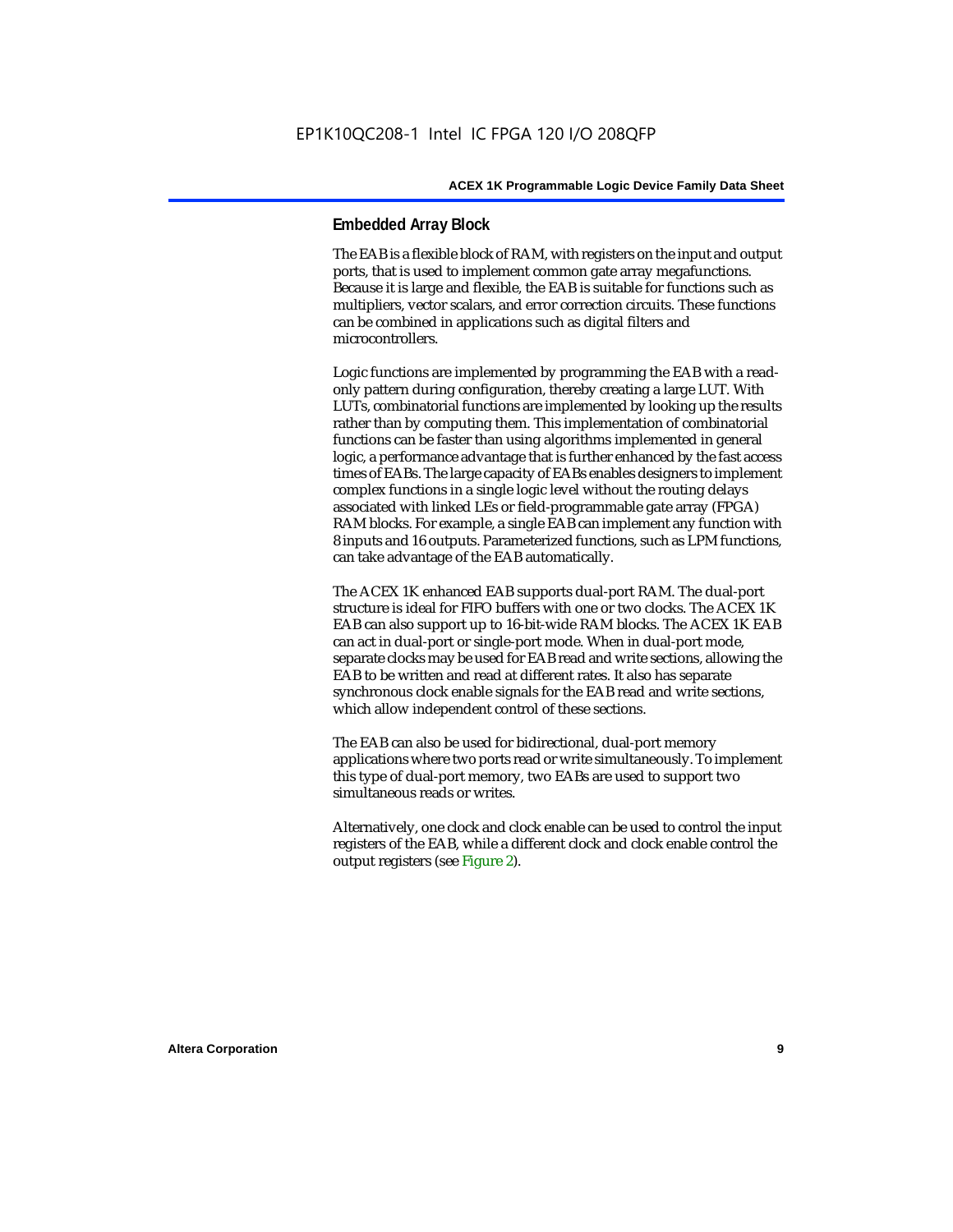#### *Figure 2. ACEX 1K Device in Dual-Port RAM Mode Note (1) Column Interconnect EAB Local Interconnect (2)*  Dedicated Clocks 2 4 D ENA  $^{\circ}$ D ENA  $^{\circ}$ D ENA  $^{\circ}$ D ENA Q D ENA  $^{\circ}$ *data[ ] rdaddress[ ] wraddress[ ]* **RAM/ROM**  $256 \times 16$ <br> $512 \times 8$ <br> $1,024 \times 4$  $2.048 \times 2$ Data In Address Write Address Read Enable Write Enable Data Out 4, 8, 16 4, 8, 16, 32 *outclocken inclocken inclock outclock* D ENA  $^{\circ}$ **Write Pulse enerator** *rden wren Multiplexers allow read address and read enable registers to be clocked by inclock or outclock signals. Row Interconnect* 4, 8 Dedicated Inputs & Global Signals

#### *Notes:*

- (1) All registers can be asynchronously cleared by EAB local interconnect signals, global signals, or the chip-wide reset.<br>(2) EP1K10. EP1K30. and EP1K50 devices have 88 EAB local interconnect channels: EP1K100 devices hav
- EP1K10, EP1K30, and EP1K50 devices have 88 EAB local interconnect channels; EP1K100 devices have 104 EAB local interconnect channels.

The EAB can use Altera megafunctions to implement dual-port RAM applications where both ports can read or write, as shown in Figure 3. The ACEX 1K EAB can also be used in a single-port mode (see Figure 4).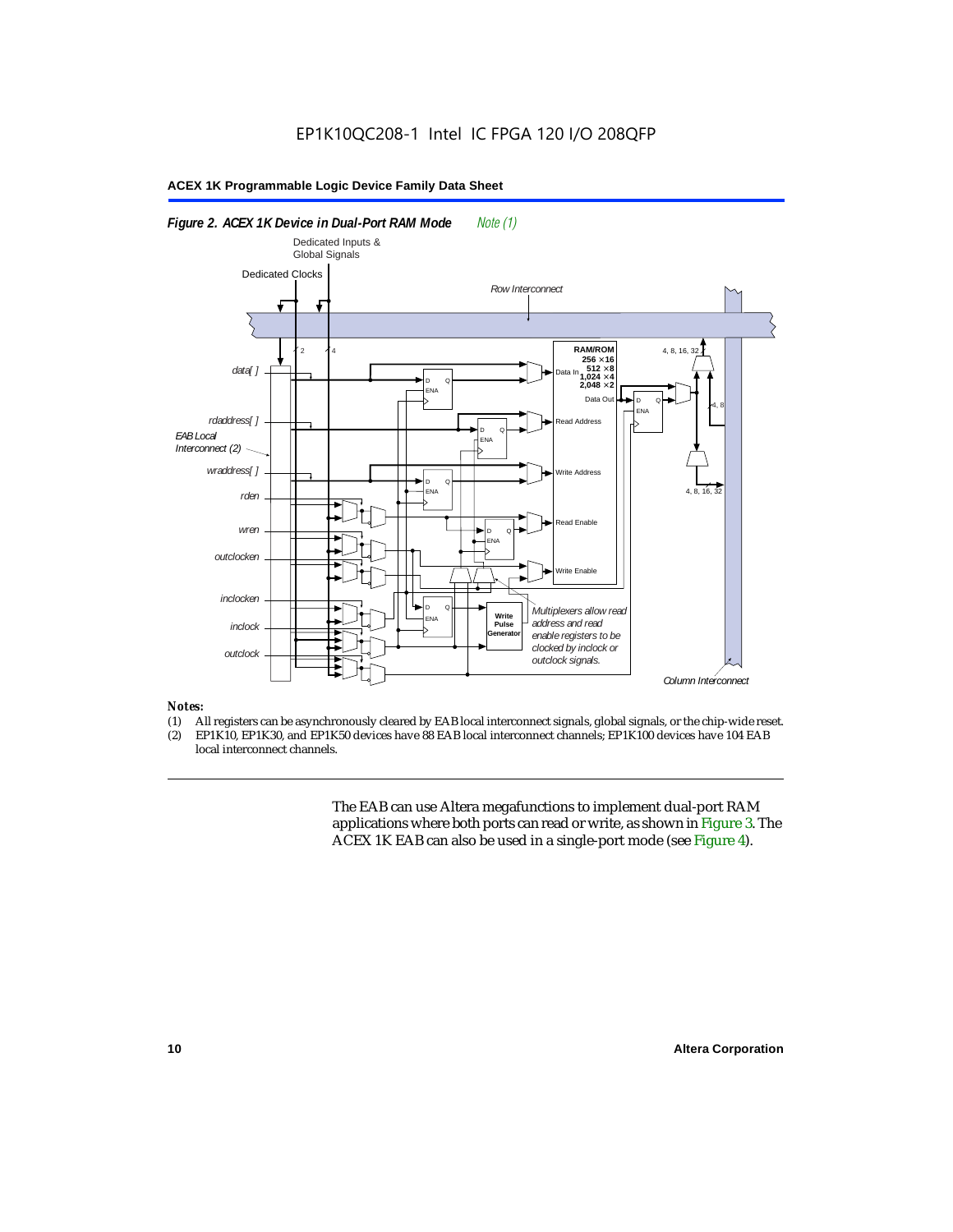*Figure 3. ACEX 1K EAB in Dual-Port RAM Mode*



*Figure 4. ACEX 1K Device in Single-Port RAM Mode* 



## *Note:*<br>(1) **H**

EP1K10, EP1K30, and EP1K50 devices have 88 EAB local interconnect channels; EP1K100 devices have 104 EAB local interconnect channels.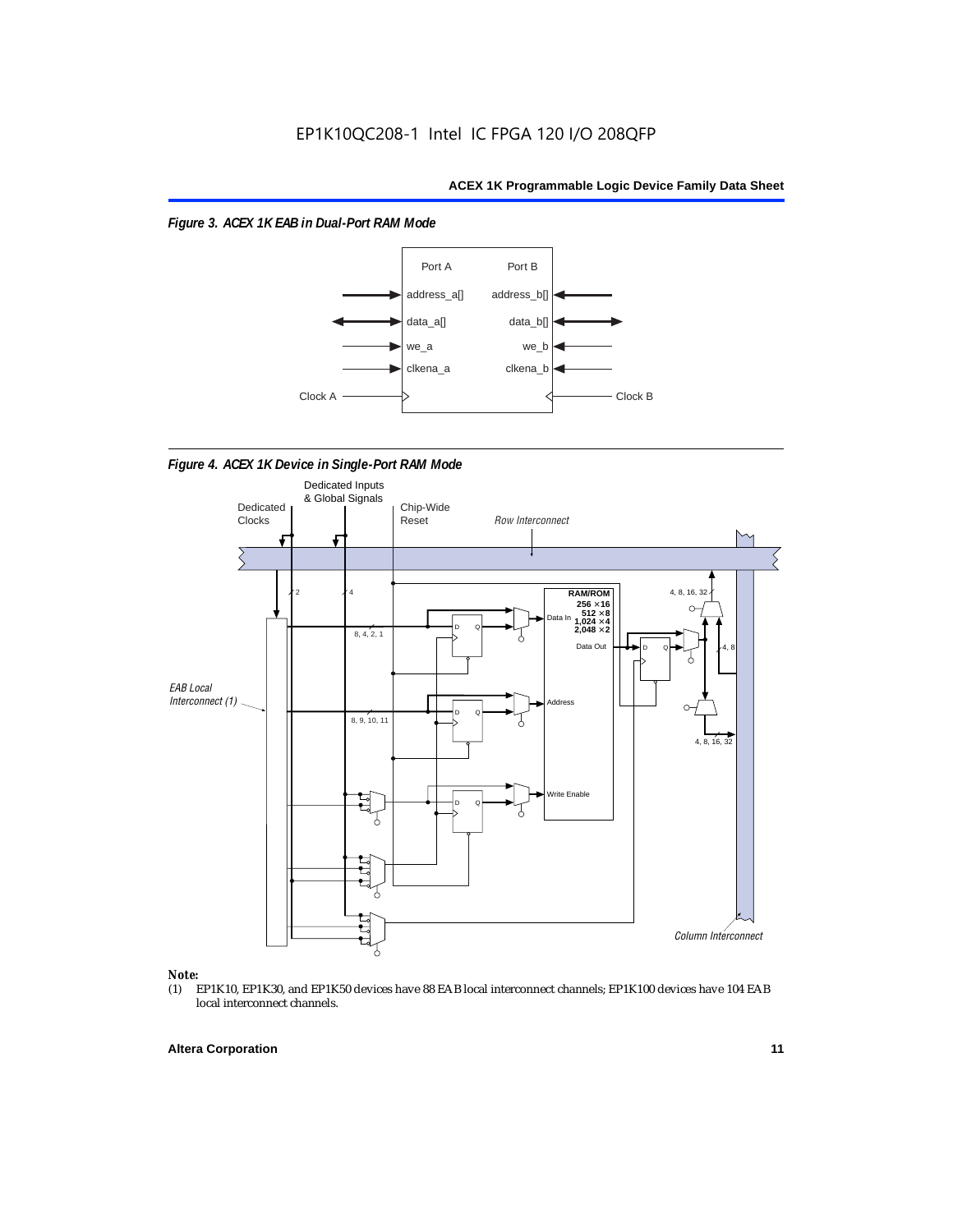EABs can be used to implement synchronous RAM, which is easier to use than asynchronous RAM. A circuit using asynchronous RAM must generate the RAM write enable signal, while ensuring that its data and address signals meet setup and hold time specifications relative to the write enable signal. In contrast, the EAB's synchronous RAM generates its own write enable signal and is self-timed with respect to the input or write clock. A circuit using the EAB's self-timed RAM must only meet the setup and hold time specifications of the global clock.

When used as RAM, each EAB can be configured in any of the following sizes:  $256 \times 16$ ;  $512 \times 8$ ;  $1,024 \times 4$ ; or  $2,048 \times 2$ . Figure 5 shows the ACEX 1K EAB memory configurations.



Larger blocks of RAM are created by combining multiple EABs. For example, two  $256 \times 16$  RAM blocks can be combined to form a  $256 \times 32$ block, and two  $512 \times 8$  RAM blocks can be combined to form a  $512 \times 16$  block. Figure 6 shows examples of multiple EAB combination.

#### *Figure 6. Examples of Combining ACEX 1K EABs*



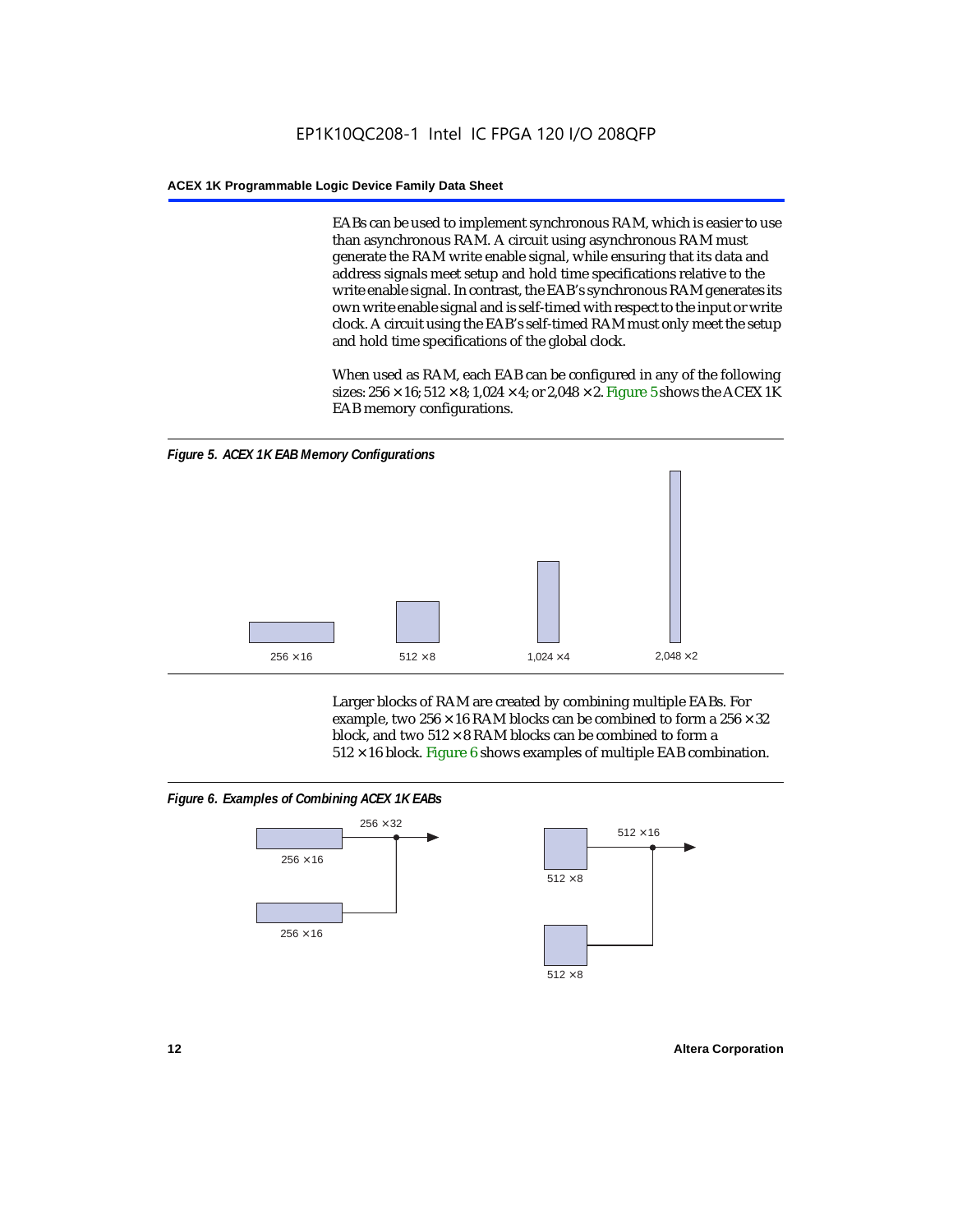If necessary, all EABs in a device can be cascaded to form a single RAM block. EABs can be cascaded to form RAM blocks of up to 2,048 words without impacting timing. Altera software automatically combines EABs to meet a designer's RAM specifications.

EABs provide flexible options for driving and controlling clock signals. Different clocks and clock enables can be used for reading and writing to the EAB. Registers can be independently inserted on the data input, EAB output, write address, write enable signals, read address, and read enable signals. The global signals and the EAB local interconnect can drive write-enable, read-enable, and clock-enable signals. The global signals, dedicated clock pins, and EAB local interconnect can drive the EAB clock signals. Because the LEs drive the EAB local interconnect, the LEs can control write-enable, read-enable, clear, clock, and clock-enable signals.

An EAB is fed by a row interconnect and can drive out to row and column interconnects. Each EAB output can drive up to two row channels and up to two column channels; the unused row channel can be driven by other LEs. This feature increases the routing resources available for EAB outputs (see Figures 2 and 4). The column interconnect, which is adjacent to the EAB, has twice as many channels as other columns in the device.

#### **Logic Array Block**

An LAB consists of eight LEs, their associated carry and cascade chains, LAB control signals, and the LAB local interconnect. The LAB provides the coarse-grained structure to the ACEX 1K architecture, facilitating efficient routing with optimum device utilization and high performance. Figure 7 shows the ACEX 1K LAB.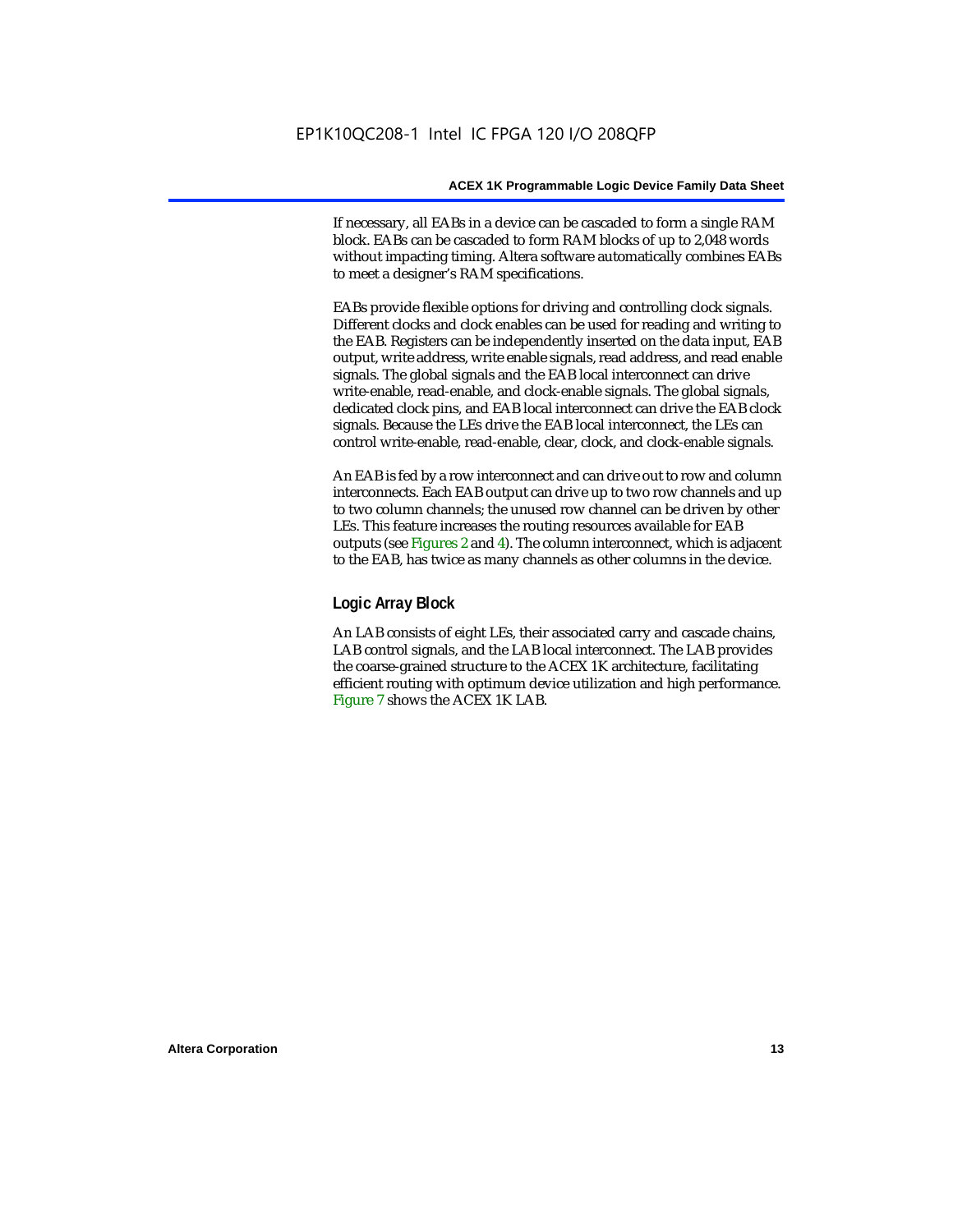

#### *Notes:*

- (1) EP1K10, EP1K30, and EP1K50 devices have 22 inputs to the LAB local interconnect channel from the row; EP1K100 devices have 26.
- (2) EP1K10, EP1K30, and EP1K50 devices have 30 LAB local interconnect channels; EP1K100 devices have 34.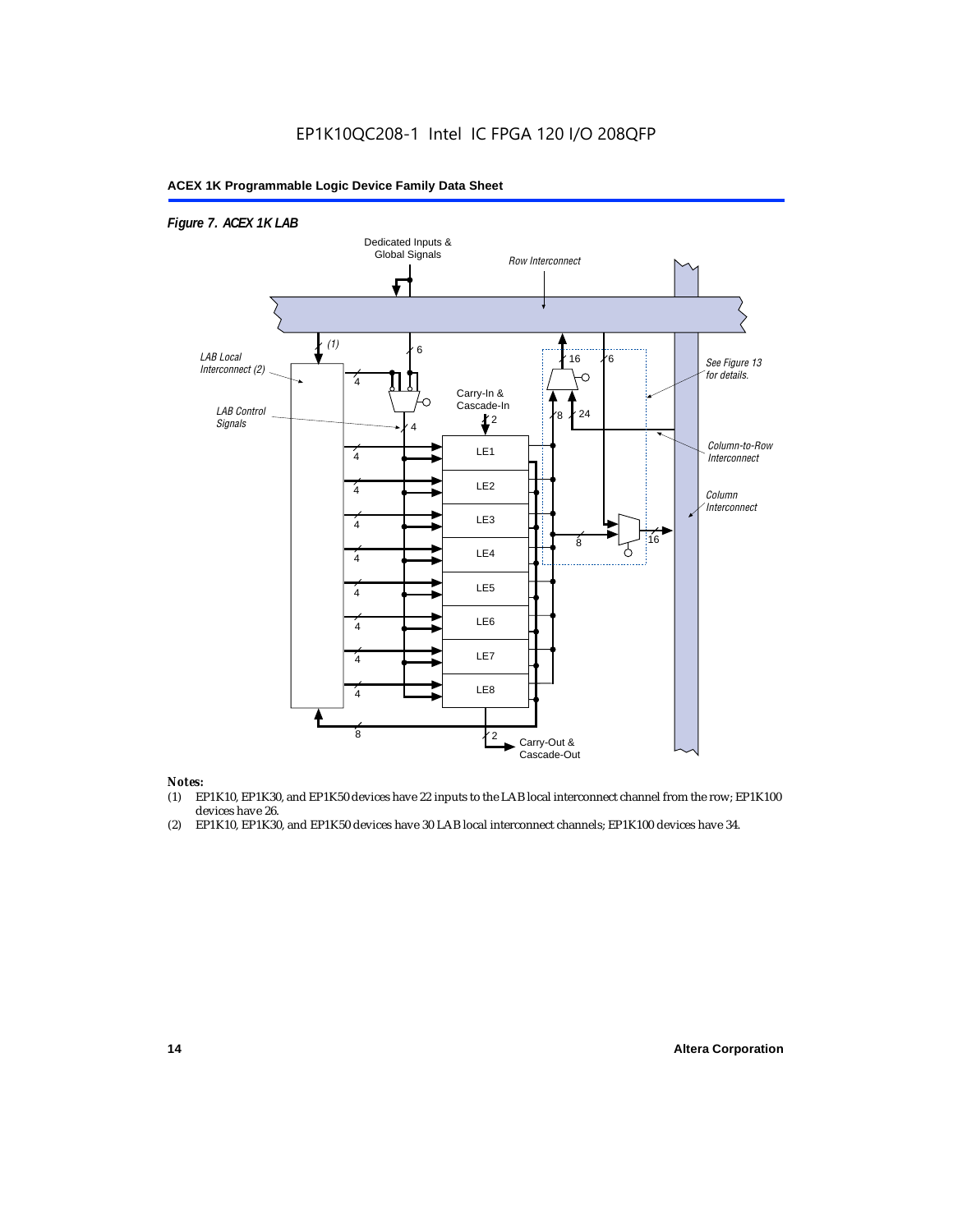Each LAB provides four control signals with programmable inversion that can be used in all eight LEs. Two of these signals can be used as clocks, the other two can be used for clear/preset control. The LAB clocks can be driven by the dedicated clock input pins, global signals, I/O signals, or internal signals via the LAB local interconnect. The LAB preset and clear control signals can be driven by the global signals, I/O signals, or internal signals via the LAB local interconnect. The global control signals are typically used for global clock, clear, or preset signals because they provide asynchronous control with very low skew across the device. If logic is required on a control signal, it can be generated in one or more LEs in any LAB and driven into the local interconnect of the target LAB. In addition, the global control signals can be generated from LE outputs.

#### **Logic Element**

The LE, the smallest unit of logic in the ACEX 1K architecture, has a compact size that provides efficient logic utilization. Each LE contains a 4-input LUT, which is a function generator that can quickly compute any function of four variables. In addition, each LE contains a programmable flipflop with a synchronous clock enable, a carry chain, and a cascade chain. Each LE drives both the local and the FastTrack Interconnect routing structure. Figure 8 shows the ACEX 1K LE.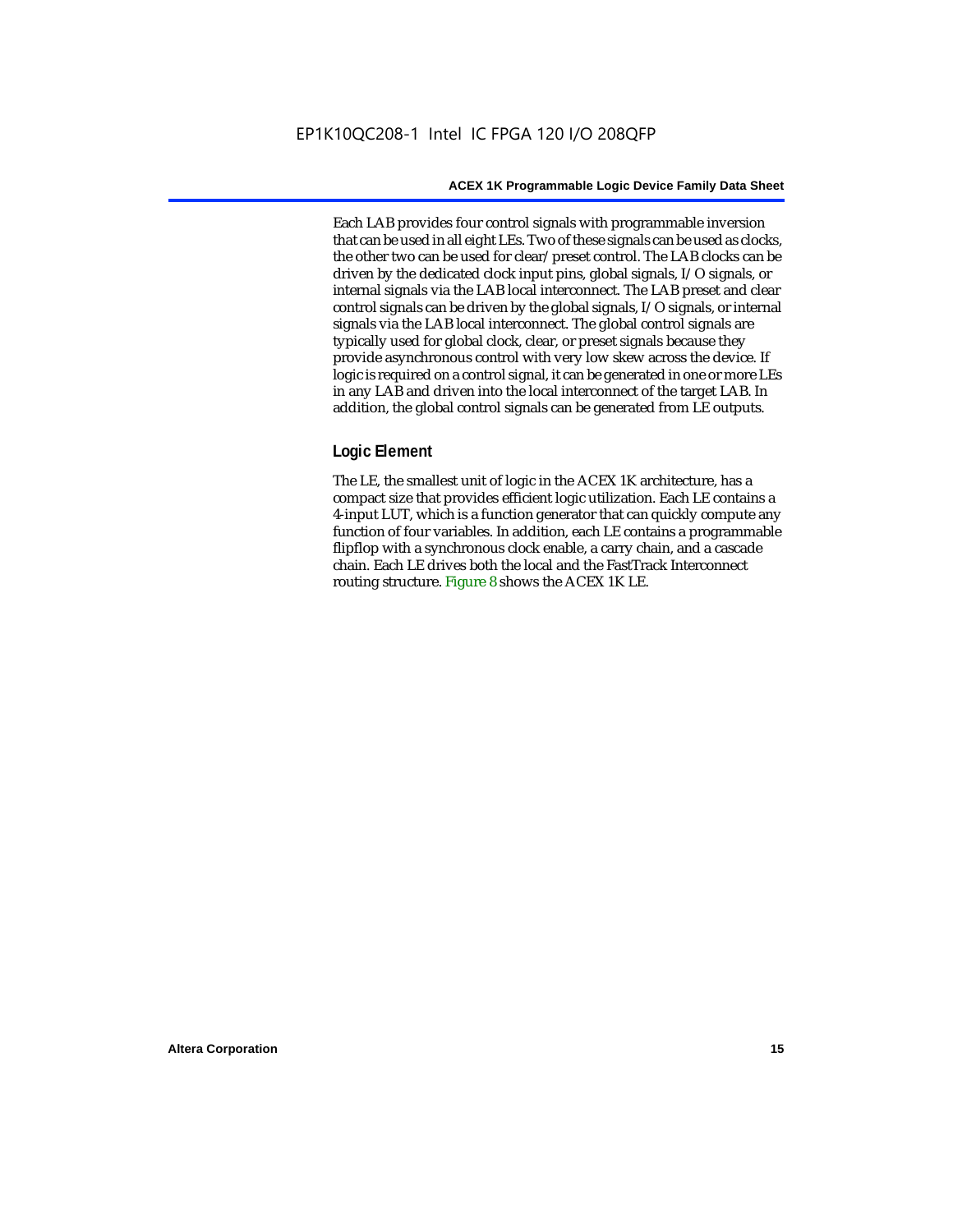

*Figure 8. ACEX 1K Logic Element*

The programmable flipflop in the LE can be configured for D, T, JK, or SR operation. The clock, clear, and preset control signals on the flipflop can be driven by global signals, general-purpose I/O pins, or any internal logic. For combinatorial functions, the flipflop is bypassed and the LUT's output drives the LE's output.

The LE has two outputs that drive the interconnect: one drives the local interconnect, and the other drives either the row or column FastTrack Interconnect routing structure. The two outputs can be controlled independently. For example, the LUT can drive one output while the register drives the other output. This feature, called register packing, can improve LE utilization because the register and the LUT can be used for unrelated functions.

The ACEX 1K architecture provides two types of dedicated high-speed data paths that connect adjacent LEs without using local interconnect paths: carry chains and cascade chains. The carry chain supports highspeed counters and adders, and the cascade chain implements wide-input functions with minimum delay. Carry and cascade chains connect all LEs in a LAB and all LABs in the same row. Intensive use of carry and cascade chains can reduce routing flexibility. Therefore, the use of these chains should be limited to speed-critical portions of a design.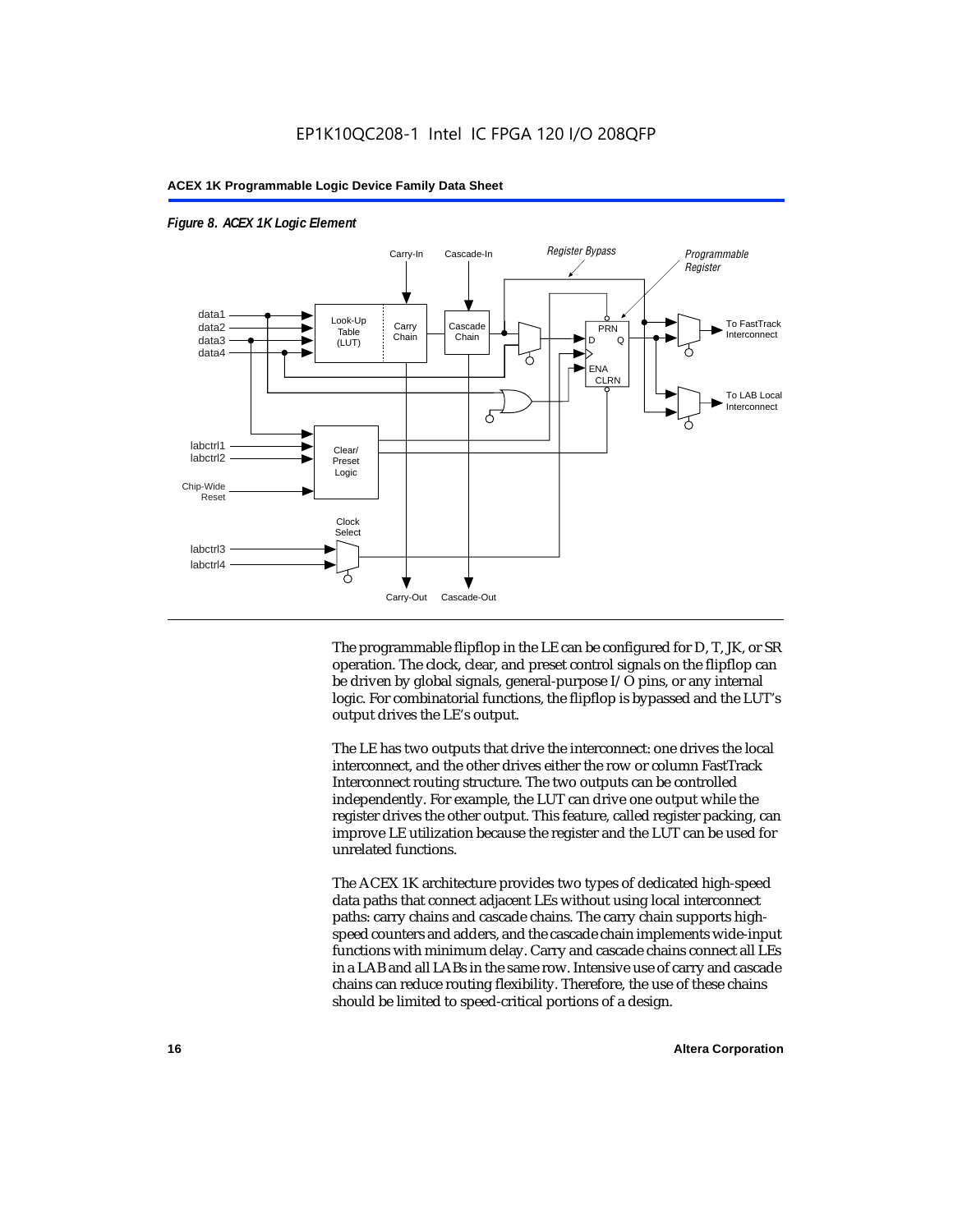#### *Carry Chain*

The carry chain provides a very fast (as low as 0.2 ns) carry-forward function between LEs. The carry-in signal from a lower-order bit drives forward into the higher-order bit via the carry chain, and feeds into both the LUT and the next portion of the carry chain. This feature allows the ACEX 1K architecture to efficiently implement high-speed counters, adders, and comparators of arbitrary width. Carry chain logic can be created automatically by the compiler during design processing, or manually by the designer during design entry. Parameterized functions, such as LPM and DesignWare functions, automatically take advantage of carry chains.

Carry chains longer than eight LEs are automatically implemented by linking LABs together. For enhanced fitting, a long carry chain skips alternate LABs in a row. A carry chain longer than one LAB skips either from even-numbered LAB to even-numbered LAB, or from oddnumbered LAB to odd-numbered LAB. For example, the last LE of the first LAB in a row carries to the first LE of the third LAB in the row. The carry chain does not cross the EAB at the middle of the row. For instance, in the EP1K50 device, the carry chain stops at the eighteenth LAB, and a new carry chain begins at the nineteenth LAB.

Figure 9 shows how an *n*-bit full adder can be implemented in  $n + 1$  LEs with the carry chain. One portion of the LUT generates the sum of two bits using the input signals and the carry-in signal; the sum is routed to the output of the LE. The register can be bypassed for simple adders or used for an accumulator function. Another portion of the LUT and the carry chain logic generates the carry-out signal, which is routed directly to the carry-in signal of the next-higher-order bit. The final carry-out signal is routed to an LE, where it can be used as a general-purpose signal.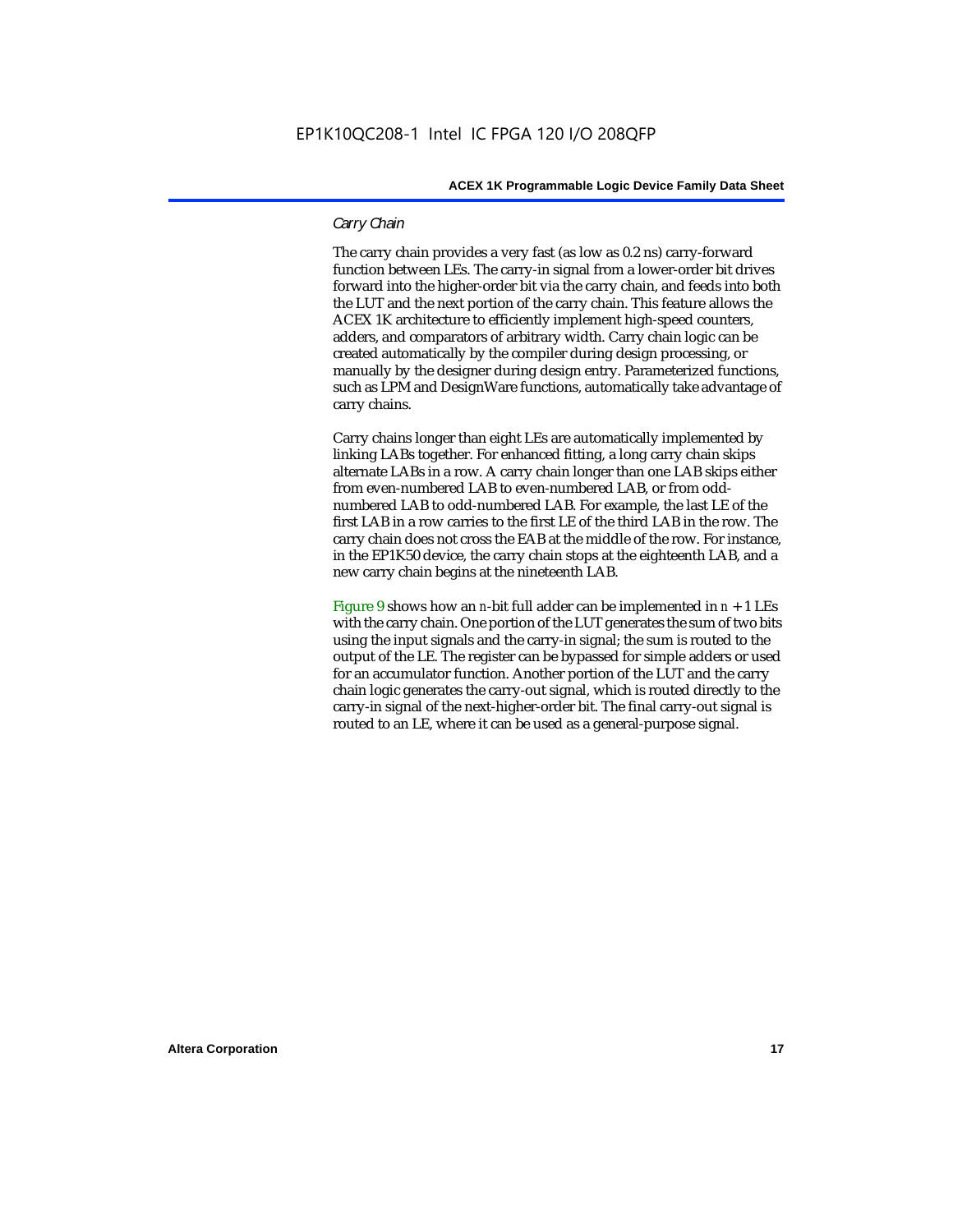

*Figure 9. ACEX 1K Carry Chain Operation (n-Bit Full Adder)*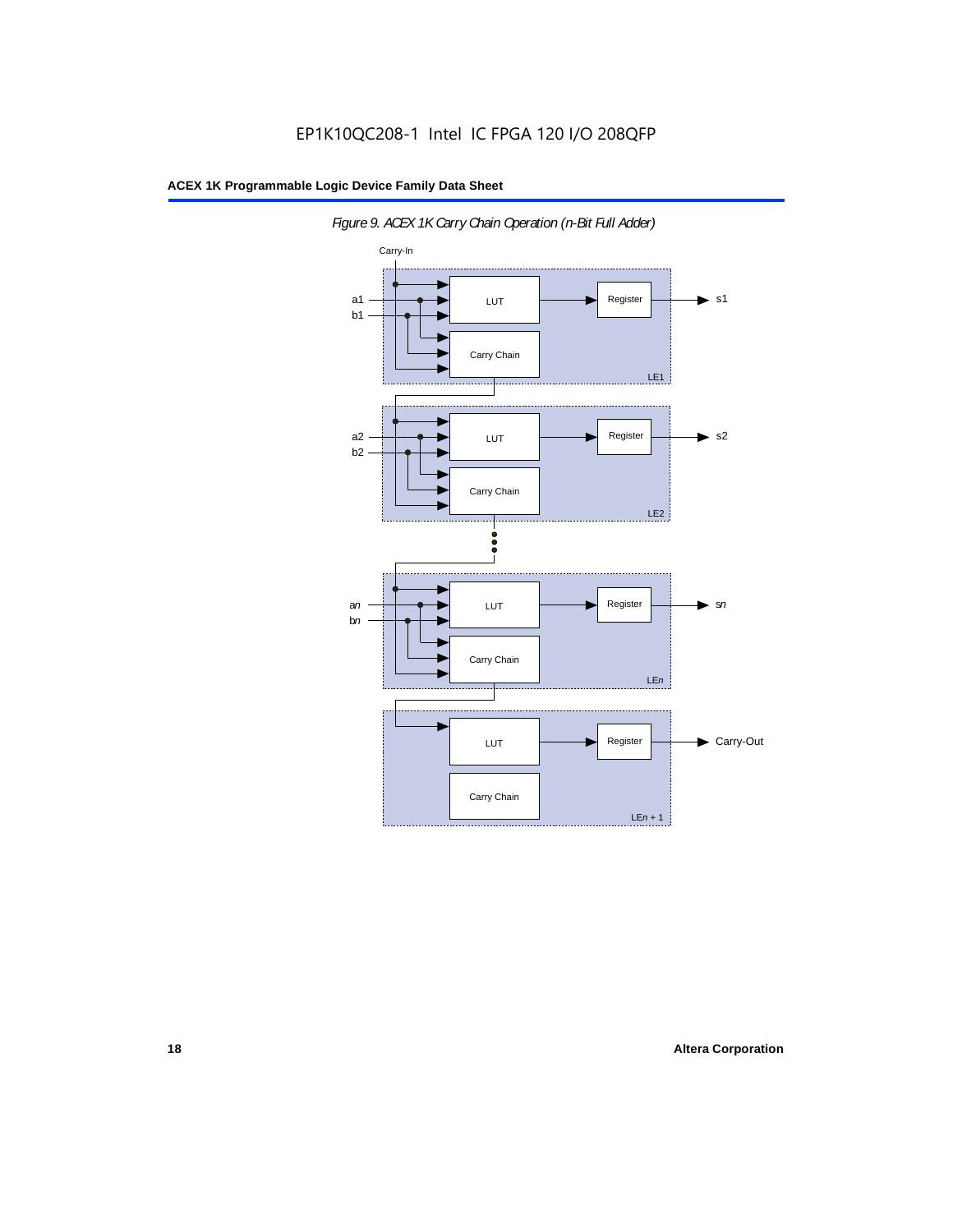#### *Cascade Chain*

With the cascade chain, the ACEX 1K architecture can implement functions that have a very wide fan-in. Adjacent LUTs can be used to compute portions of the function in parallel; the cascade chain serially connects the intermediate values. The cascade chain can use a logical AND or logical OR (via De Morgan's inversion) to connect the outputs of adjacent LEs. With a delay as low as 0.6 ns per LE, each additional LE provides four more inputs to the effective width of a function. Cascade chain logic can be created automatically by the compiler during design processing, or manually by the designer during design entry.

Cascade chains longer than eight bits are implemented automatically by linking several LABs together. For easier routing, a long cascade chain skips every other LAB in a row. A cascade chain longer than one LAB skips either from even-numbered LAB to even-numbered LAB, or from odd-numbered LAB to odd-numbered LAB (e.g., the last LE of the first LAB in a row cascades to the first LE of the third LAB). The cascade chain does not cross the center of the row (e.g., in the EP1K50 device, the cascade chain stops at the eighteenth LAB, and a new one begins at the nineteenth LAB). This break is due to the EAB's placement in the middle of the row.

Figure 10 shows how the cascade function can connect adjacent LEs to form functions with a wide fan-in. These examples show functions of 4*n* variables implemented with *n* LEs. The LE delay is 1.3 ns; the cascade chain delay is 0.6 ns. With the cascade chain, decoding a 16-bit address requires 3.1 ns.



*Figure 10. ACEX 1K Cascade Chain Operation*

**Altera Corporation 19**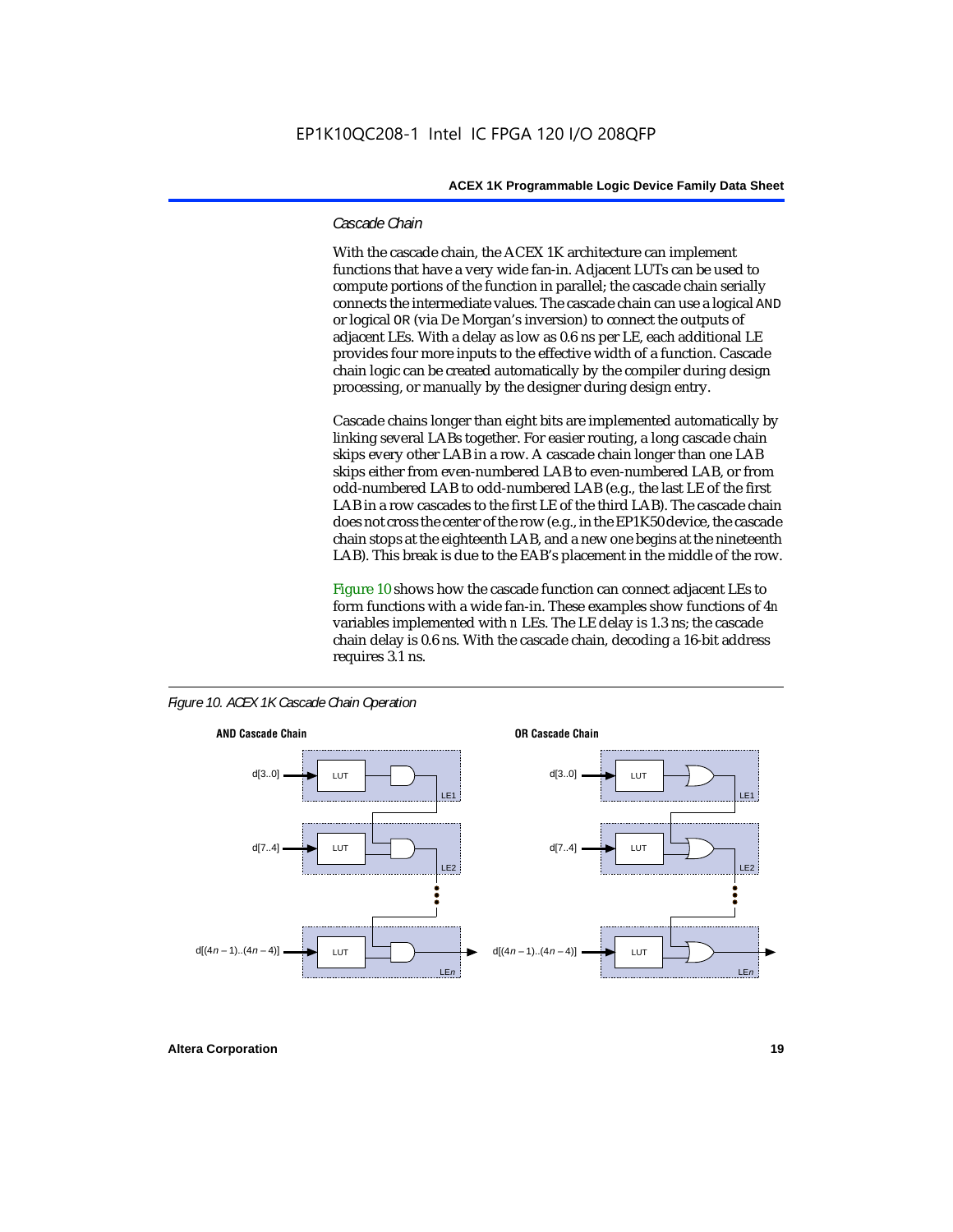#### *LE Operating Modes*

The ACEX 1K LE can operate in the following four modes:

- Normal mode
- Arithmetic mode
- Up/down counter mode
- Clearable counter mode

Each of these modes uses LE resources differently. In each mode, seven available inputs to the LE—the four data inputs from the LAB local interconnect, the feedback from the programmable register, and the carry-in and cascade-in from the previous LE—are directed to different destinations to implement the desired logic function. Three inputs to the LE provide clock, clear, and preset control for the register. The Altera software, in conjunction with parameterized functions such as LPM and DesignWare functions, automatically chooses the appropriate mode for common functions such as counters, adders, and multipliers. If required, the designer can also create special-purpose functions that use a specific LE operating mode for optimal performance.

The architecture provides a synchronous clock enable to the register in all four modes. The Altera software can set DATA1 to enable the register synchronously, providing easy implementation of fully synchronous designs.

Figure 11 shows the ACEX 1K LE operating modes.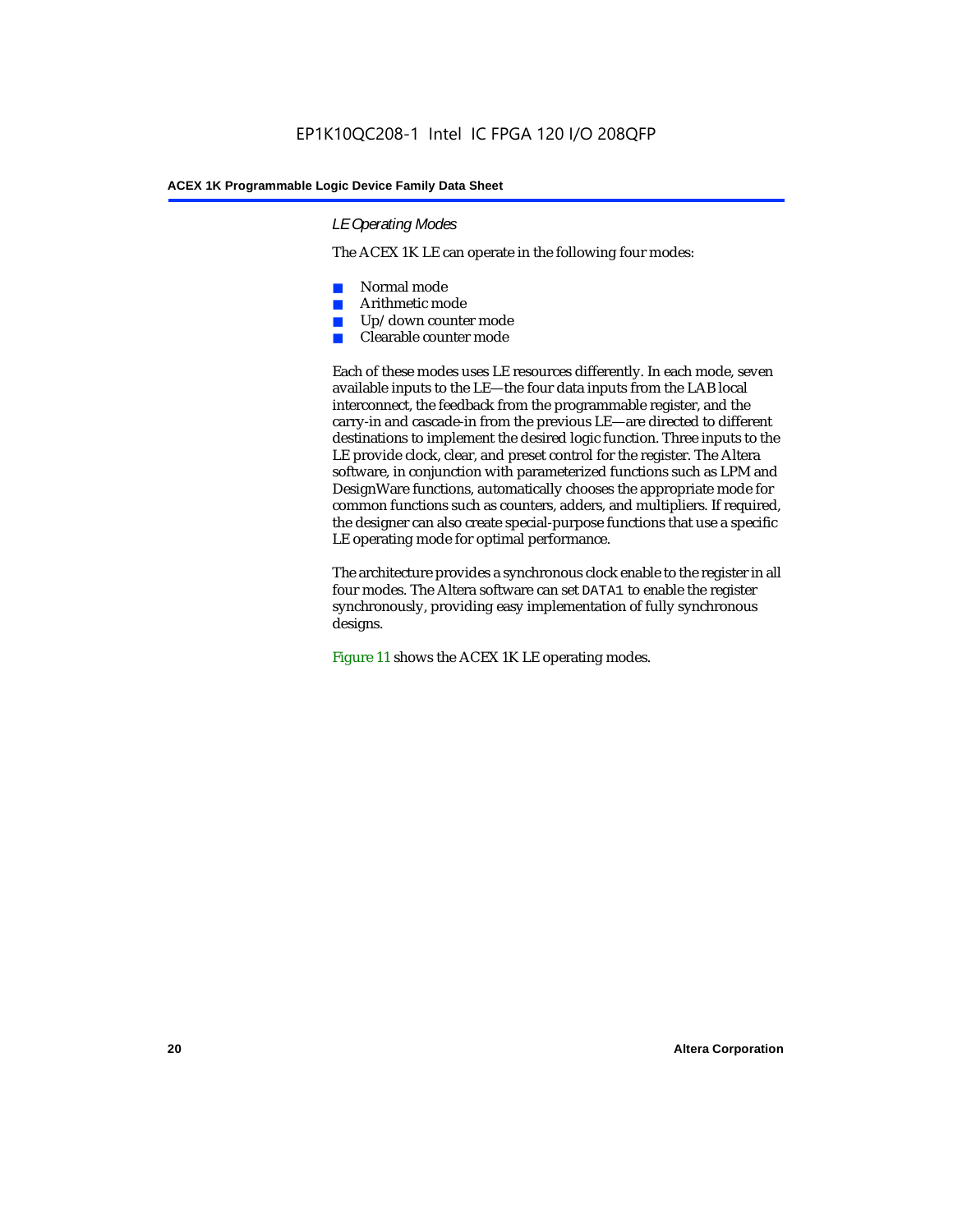### *Figure 11. ACEX 1K LE Operating Modes*



#### **Arithmetic Mode**



#### **Up/Down Counter Mode**



#### **Clearable Counter Mode**

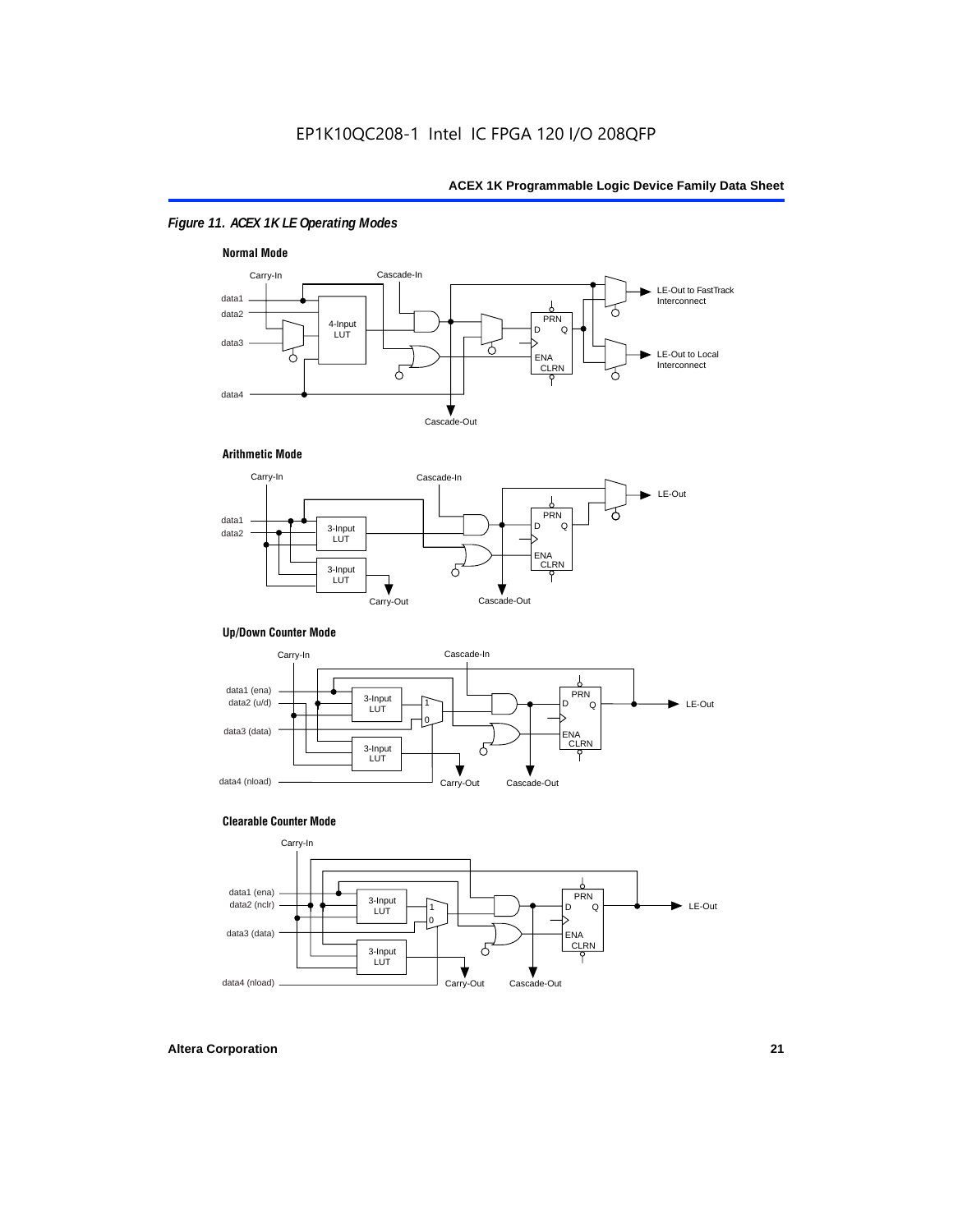#### **Normal Mode**

The normal mode is suitable for general logic applications and wide decoding functions that can take advantage of a cascade chain. In normal mode, four data inputs from the LAB local interconnect and the carry-in are inputs to a 4-input LUT. The compiler automatically selects the carryin or the DATA3 signal as one of the inputs to the LUT. The LUT output can be combined with the cascade-in signal to form a cascade chain through the cascade-out signal. Either the register or the LUT can be used to drive both the local interconnect and the FastTrack Interconnect routing structure at the same time.

The LUT and the register in the LE can be used independently (register packing). To support register packing, the LE has two outputs; one drives the local interconnect, and the other drives the FastTrack Interconnect routing structure. The DATA4 signal can drive the register directly, allowing the LUT to compute a function that is independent of the registered signal; a 3-input function can be computed in the LUT, and a fourth independent signal can be registered. Alternatively, a 4-input function can be generated, and one of the inputs to this function can be used to drive the register. The register in a packed LE can still use the clock enable, clear, and preset signals in the LE. In a packed LE, the register can drive the FastTrack Interconnect routing structure while the LUT drives the local interconnect, or vice versa.

#### **Arithmetic Mode**

The arithmetic mode offers two 3-input LUTs that are ideal for implementing adders, accumulators, and comparators. One LUT computes a 3-input function; the other generates a carry output. As shown in Figure 11, the first LUT uses the carry-in signal and two data inputs from the LAB local interconnect to generate a combinatorial or registered output. For example, in an adder, this output is the sum of three signals: a, b, and carry-in. The second LUT uses the same three signals to generate a carry-out signal, thereby creating a carry chain. The arithmetic mode also supports simultaneous use of the cascade chain.

#### **Up/Down Counter Mode**

The up/down counter mode offers counter enable, clock enable, synchronous up/down control, and data loading options. These control signals are generated by the data inputs from the LAB local interconnect, the carry-in signal, and output feedback from the programmable register. Two 3-input LUTs are used; one generates the counter data, and the other generates the fast carry bit. A 2-to-1 multiplexer provides synchronous loading. Data can also be loaded asynchronously with the clear and preset register control signals without using the LUT resources.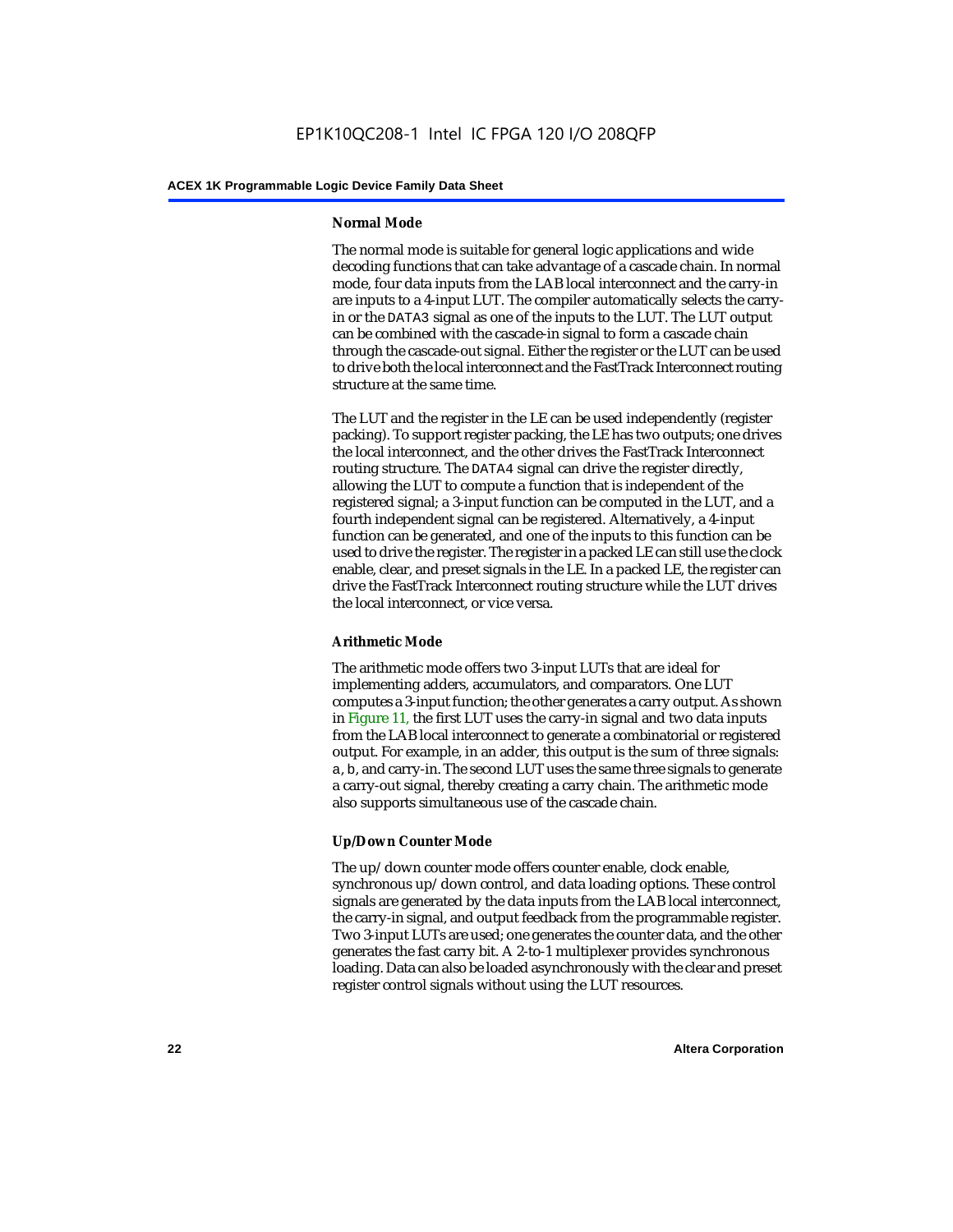#### **Clearable Counter Mode**

The clearable counter mode is similar to the up/down counter mode, but it supports a synchronous clear instead of the up/down control. The clear function is substituted for the cascade-in signal in the up/down counter mode. Two 3-input LUTs are used; one generates the counter data, and the other generates the fast carry bit. Synchronous loading is provided by a 2-to-1 multiplexer. The output of this multiplexer is ANDed with a synchronous clear signal.

#### *Internal Tri-State Emulation*

Internal tri-state emulation provides internal tri-states without the limitations of a physical tri-state bus. In a physical tri-state bus, the tri-state buffers' output enable (OE) signals select which signal drives the bus. However, if multiple OE signals are active, contending signals can be driven onto the bus. Conversely, if no OE signals are active, the bus will float. Internal tri-state emulation resolves contending tri-state buffers to a low value and floating buses to a high value, thereby eliminating these problems. The Altera software automatically implements tri-state bus functionality with a multiplexer.

#### *Clear & Preset Logic Control*

Logic for the programmable register's clear and preset functions is controlled by the DATA3, LABCTRL1, and LABCTRL2 inputs to the LE. The clear and preset control structure of the LE asynchronously loads signals into a register. Either LABCTRL1 or LABCTRL2 can control the asynchronous clear. Alternatively, the register can be set up so that LABCTRL1 implements an asynchronous load. The data to be loaded is driven to DATA3; when LABCTRL1 is asserted, DATA3 is loaded into the register.

During compilation, the compiler automatically selects the best control signal implementation. Because the clear and preset functions are activelow, the Compiler automatically assigns a logic high to an unused clear or preset.

The clear and preset logic is implemented in one of the following six modes chosen during design entry:

- Asynchronous clear
- Asynchronous preset
- Asynchronous clear and preset
- Asynchronous load with clear
- Asynchronous load with preset
- Asynchronous load without clear or preset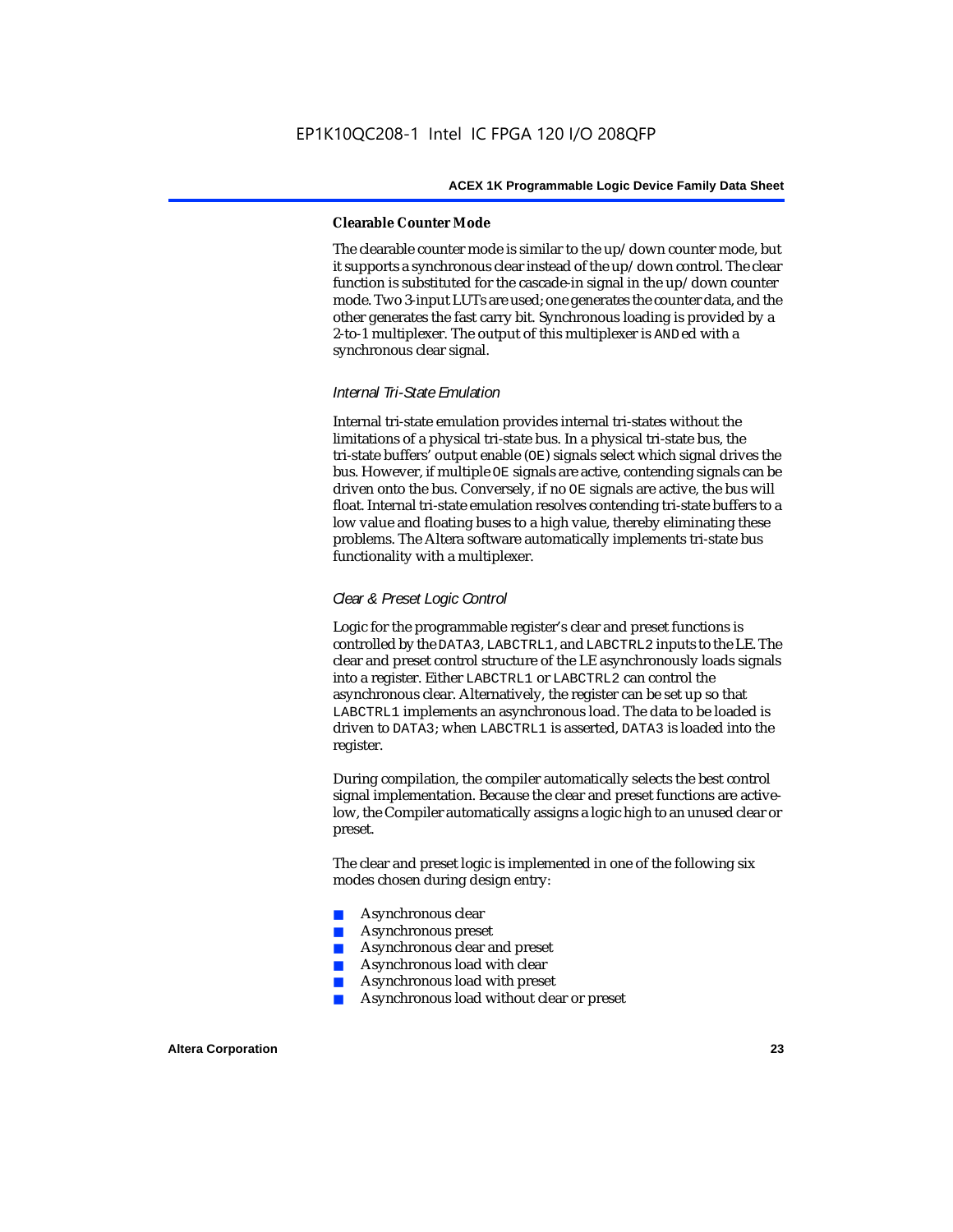In addition to the six clear and preset modes, ACEX 1K devices provide a chip-wide reset pin that can reset all registers in the device. Use of this feature is set during design entry. In any of the clear and preset modes, the chip-wide reset overrides all other signals. Registers with asynchronous presets may be preset when the chip-wide reset is asserted. Inversion can be used to implement the asynchronous preset. Figure 12 shows examples of how to setup the preset and clear inputs for the desired functionality.



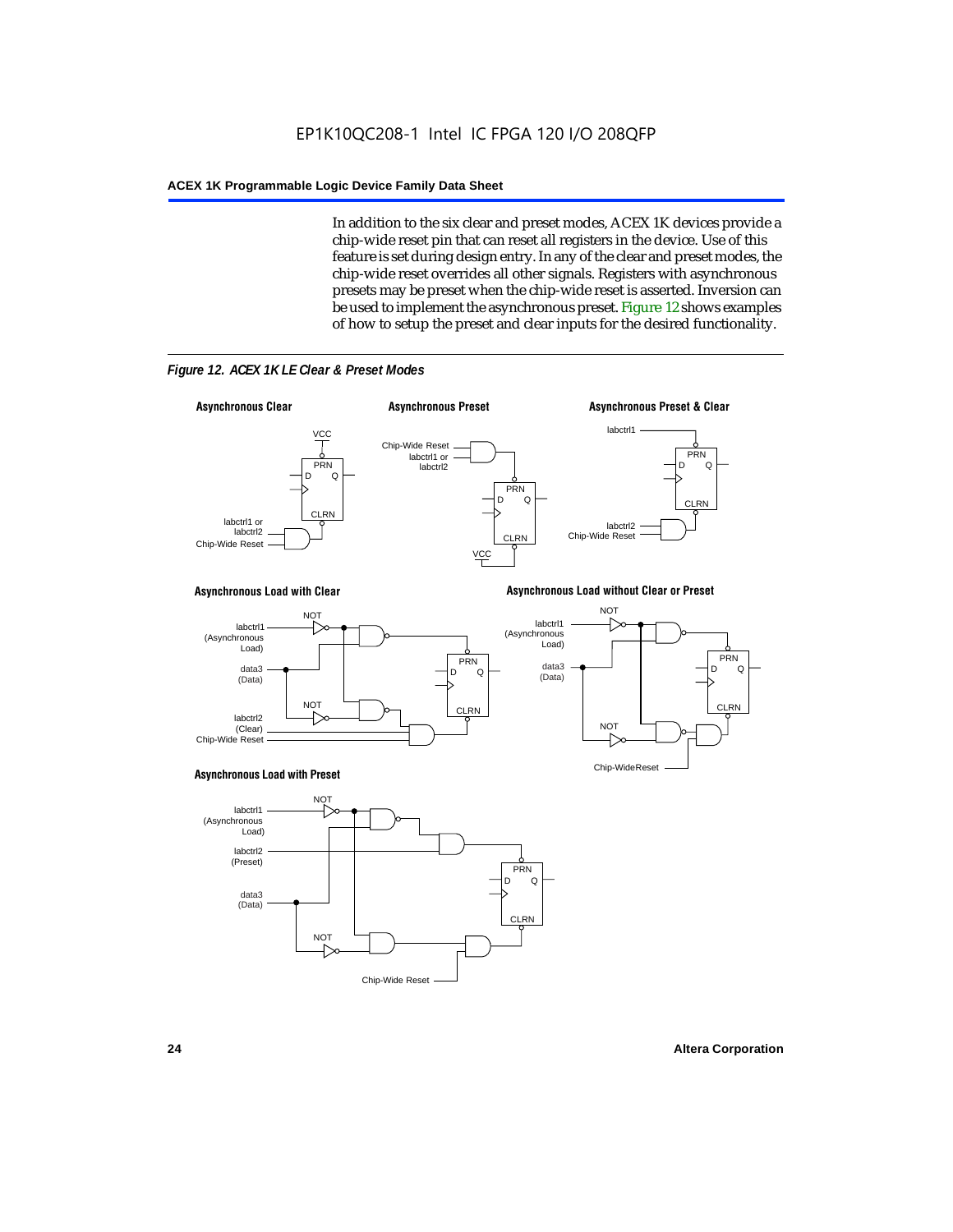#### **Asynchronous Clear**

The flipflop can be cleared by either LABCTRL1 or LABCTRL2. In this mode, the preset signal is tied to VCC to deactivate it.

#### **Asynchronous Preset**

An asynchronous preset is implemented as an asynchronous load, or with an asynchronous clear. If DATA3 is tied to VCC, asserting LABCTRL1 asynchronously loads a one into the register. Alternatively, the Altera software can provide preset control by using the clear and inverting the register's input and output. Inversion control is available for the inputs to both LEs and IOEs. Therefore, if a register is preset by only one of the two LABCTRL signals, the DATA3 input is not needed and can be used for one of the LE operating modes.

#### **Asynchronous Preset & Clear**

When implementing asynchronous clear and preset, LABCTRL1 controls the preset, and LABCTRL2 controls the clear. DATA3 is tied to VCC, so that asserting LABCTRL1 asynchronously loads a one into the register, effectively presetting the register. Asserting LABCTRL2 clears the register.

#### **Asynchronous Load with Clear**

When implementing an asynchronous load in conjunction with the clear, LABCTRL1 implements the asynchronous load of DATA3 by controlling the register preset and clear. LABCTRL2 implements the clear by controlling the register clear; LABCTRL2 does not have to feed the preset circuits.

#### **Asynchronous Load with Preset**

When implementing an asynchronous load in conjunction with preset, the Altera software provides preset control by using the clear and inverting the input and output of the register. Asserting LABCTRL2 presets the register, while asserting LABCTRL1 loads the register. The Altera software inverts the signal that drives DATA3 to account for the inversion of the register's output.

#### **Asynchronous Load without Preset or Clear**

When implementing an asynchronous load without preset or clear, LABCTRL1 implements the asynchronous load of DATA3 by controlling the register preset and clear.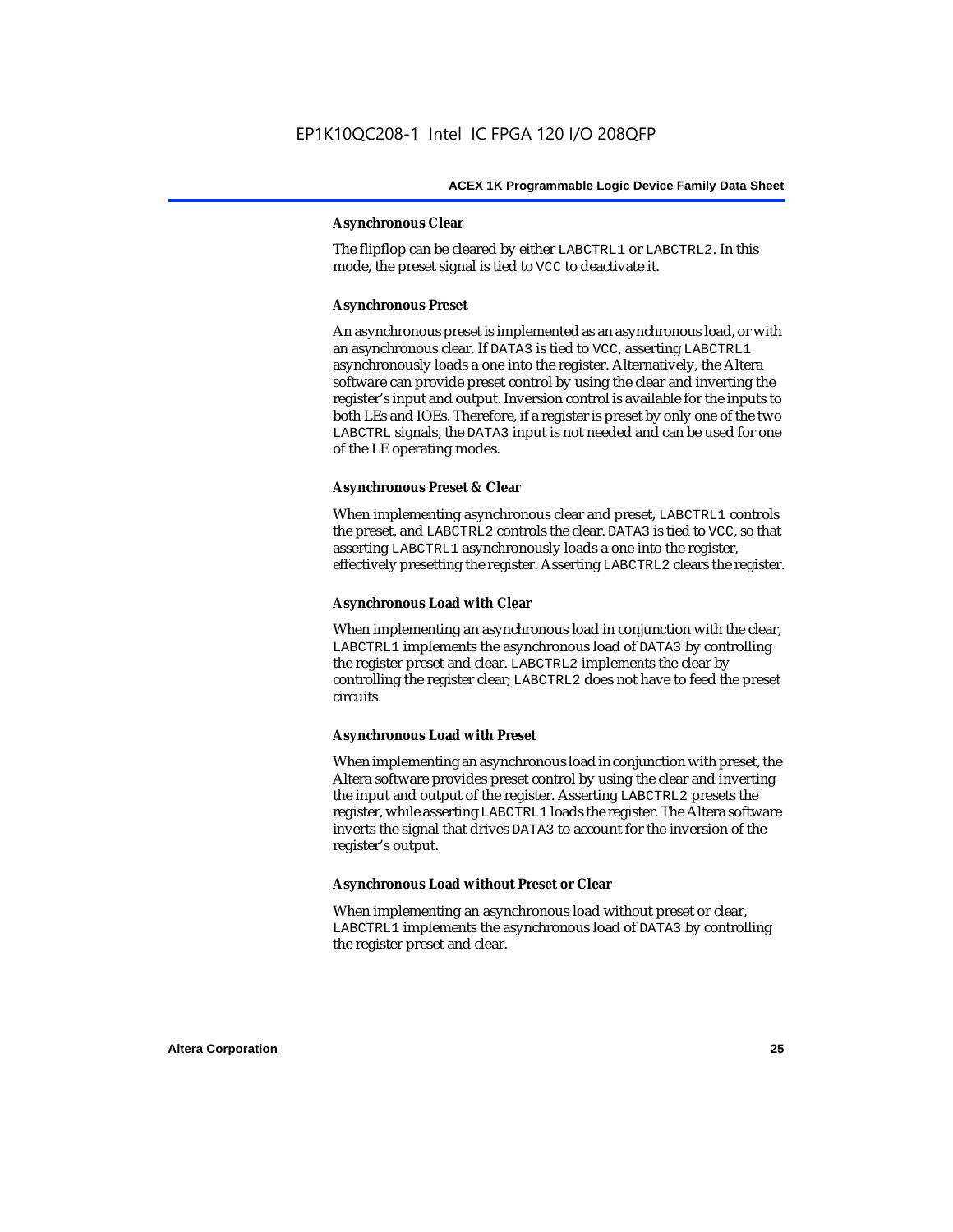#### **FastTrack Interconnect Routing Structure**

In the ACEX 1K architecture, connections between LEs, EABs, and device I/O pins are provided by the FastTrack Interconnect routing structure, which is a series of continuous horizontal and vertical routing channels that traverse the device. This global routing structure provides predictable performance, even in complex designs. In contrast, the segmented routing in FPGAs requires switch matrices to connect a variable number of routing paths, increasing the delays between logic resources and reducing performance.

The FastTrack Interconnect routing structure consists of row and column interconnect channels that span the entire device. Each row of LABs is served by a dedicated row interconnect. The row interconnect can drive I/O pins and feed other LABs in the row. The column interconnect routes signals between rows and can drive I/O pins.

Row channels drive into the LAB or EAB local interconnect. The row signal is buffered at every LAB or EAB to reduce the effect of fan-out on delay. A row channel can be driven by an LE or by one of three column channels. These four signals feed dual 4-to-1 multiplexers that connect to two specific row channels. These multiplexers, which are connected to each LE, allow column channels to drive row channels even when all eight LEs in a LAB drive the row interconnect.

Each column of LABs or EABs is served by a dedicated column interconnect. The column interconnect that serves the EABs has twice as many channels as other column interconnects. The column interconnect can then drive I/O pins or another row's interconnect to route the signals to other LABs or EABs in the device. A signal from the column interconnect, which can be either the output of a LE or an input from an I/O pin, must be routed to the row interconnect before it can enter a LAB or EAB. Each row channel that is driven by an IOE or EAB can drive one specific column channel.

Access to row and column channels can be switched between LEs in adjacent pairs of LABs. For example, a LE in one LAB can drive the row and column channels normally driven by a particular LE in the adjacent LAB in the same row, and vice versa. This flexibility enables routing resources to be used more efficiently. Figure 13 shows the ACEX 1K LAB.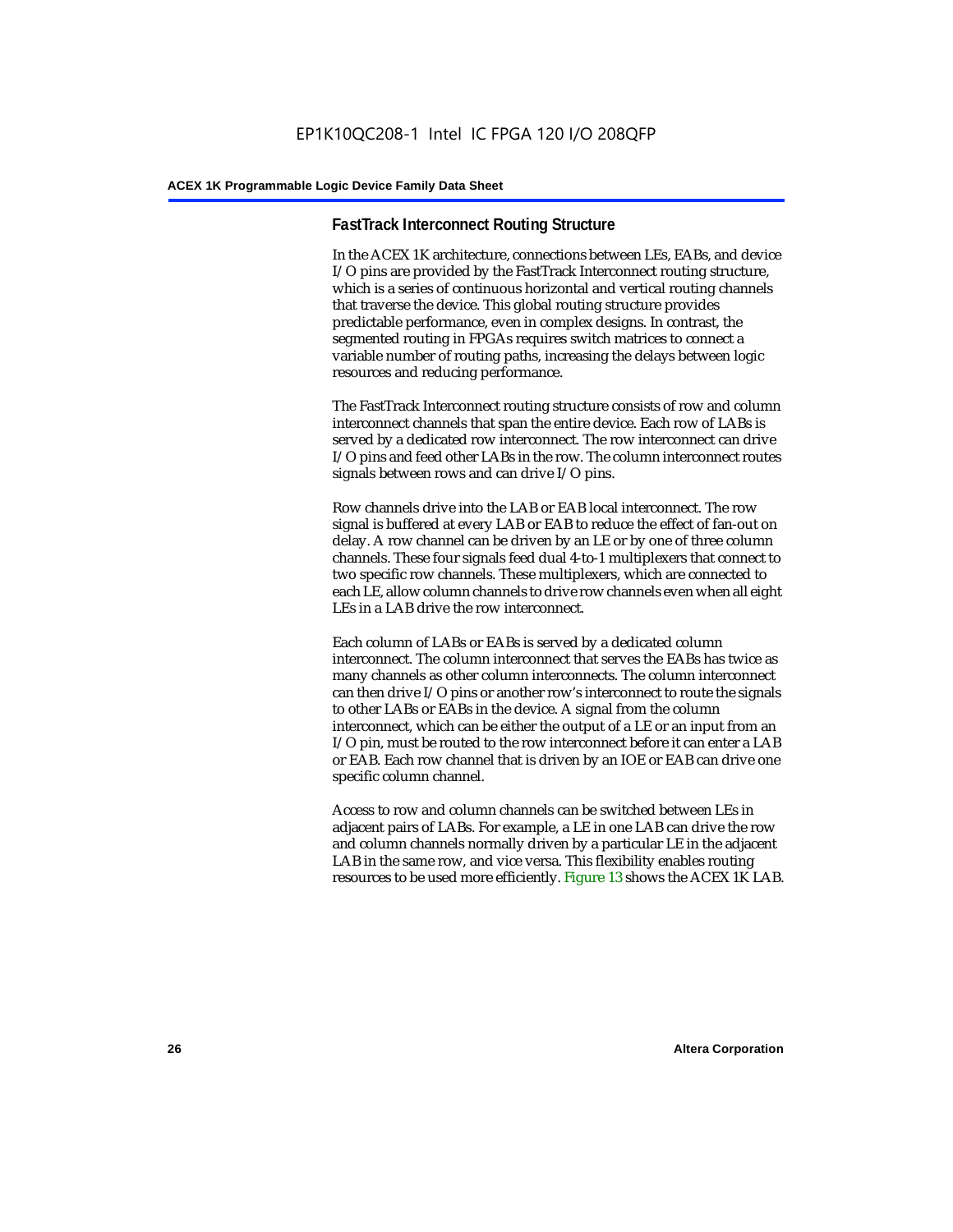

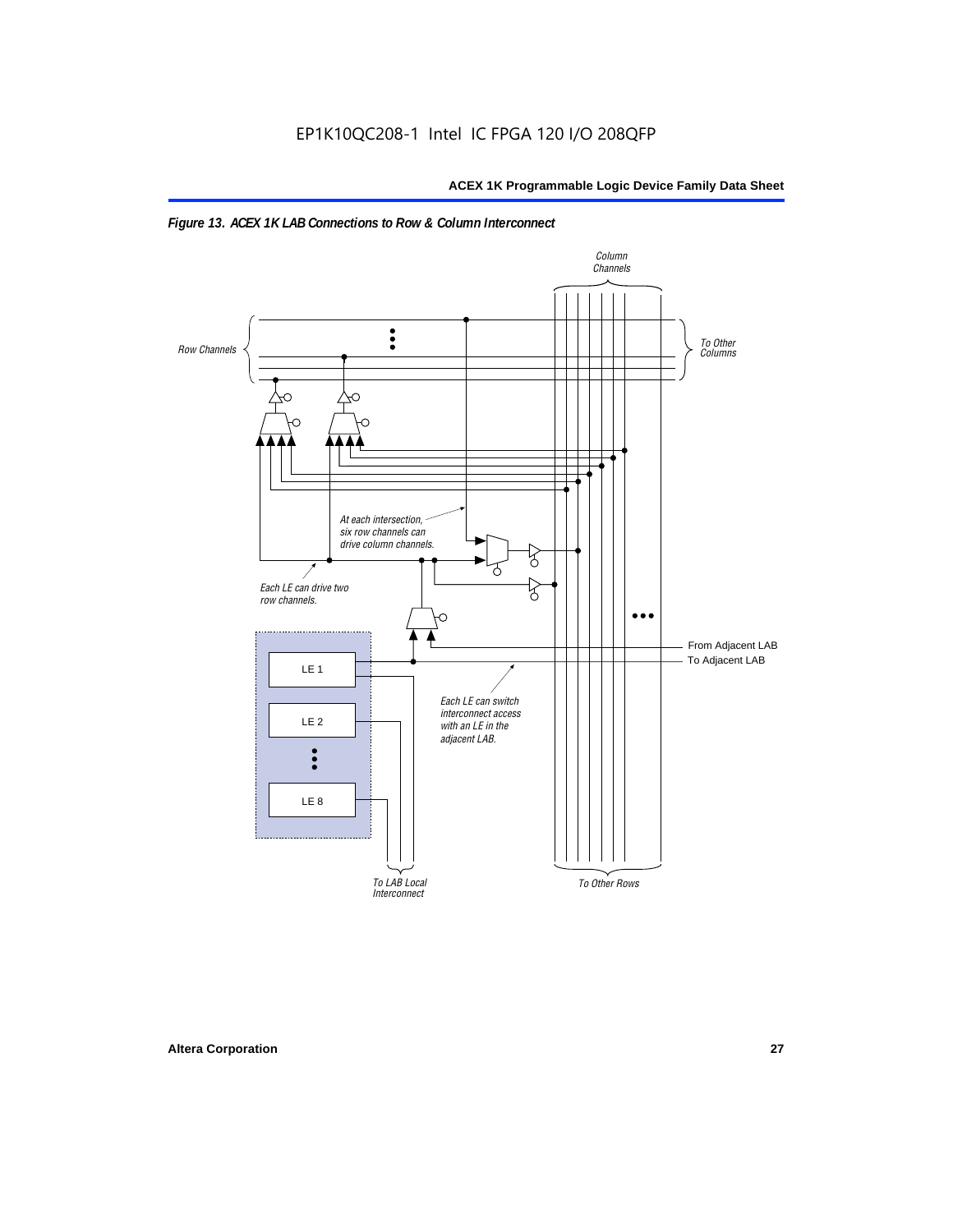For improved routing, the row interconnect consists of a combination of full-length and half-length channels. The full-length channels connect to all LABs in a row; the half-length channels connect to the LABs in half of the row. The EAB can be driven by the half-length channels in the left half of the row and by the full-length channels. The EAB drives out to the fulllength channels. In addition to providing a predictable, row-wide interconnect, this architecture provides increased routing resources. Two neighboring LABs can be connected using a half-row channel, thereby saving the other half of the channel for the other half of the row.

Table 6 summarizes the FastTrack Interconnect routing structure resources available in each ACEX 1K device.

| Table 6. ACEX 1K FastTrack Interconnect Resources |             |                     |                |                        |  |
|---------------------------------------------------|-------------|---------------------|----------------|------------------------|--|
| <b>Device</b>                                     | <b>Rows</b> | Channels per<br>Row | <b>Columns</b> | Channels per<br>Column |  |
| EP1K10                                            | 3           | 144                 | 24             | 24                     |  |
| EP1K30                                            | 6           | 216                 | 36             | 24                     |  |
| EP1K50                                            | 10          | 216                 | 36             | 24                     |  |
| EP1K100                                           | 12          | 312                 | 52             | 24                     |  |

In addition to general-purpose I/O pins, ACEX 1K devices have six dedicated input pins that provide low-skew signal distribution across the device. These six inputs can be used for global clock, clear, preset, and peripheral output-enable and clock-enable control signals. These signals are available as control signals for all LABs and IOEs in the device. The dedicated inputs can also be used as general-purpose data inputs because they can feed the local interconnect of each LAB in the device.

Figure 14 shows the interconnection of adjacent LABs and EABs, with row, column, and local interconnects, as well as the associated cascade and carry chains. Each LAB is labeled according to its location: a letter represents the row and a number represents the column. For example, LAB B3 is in row B, column 3.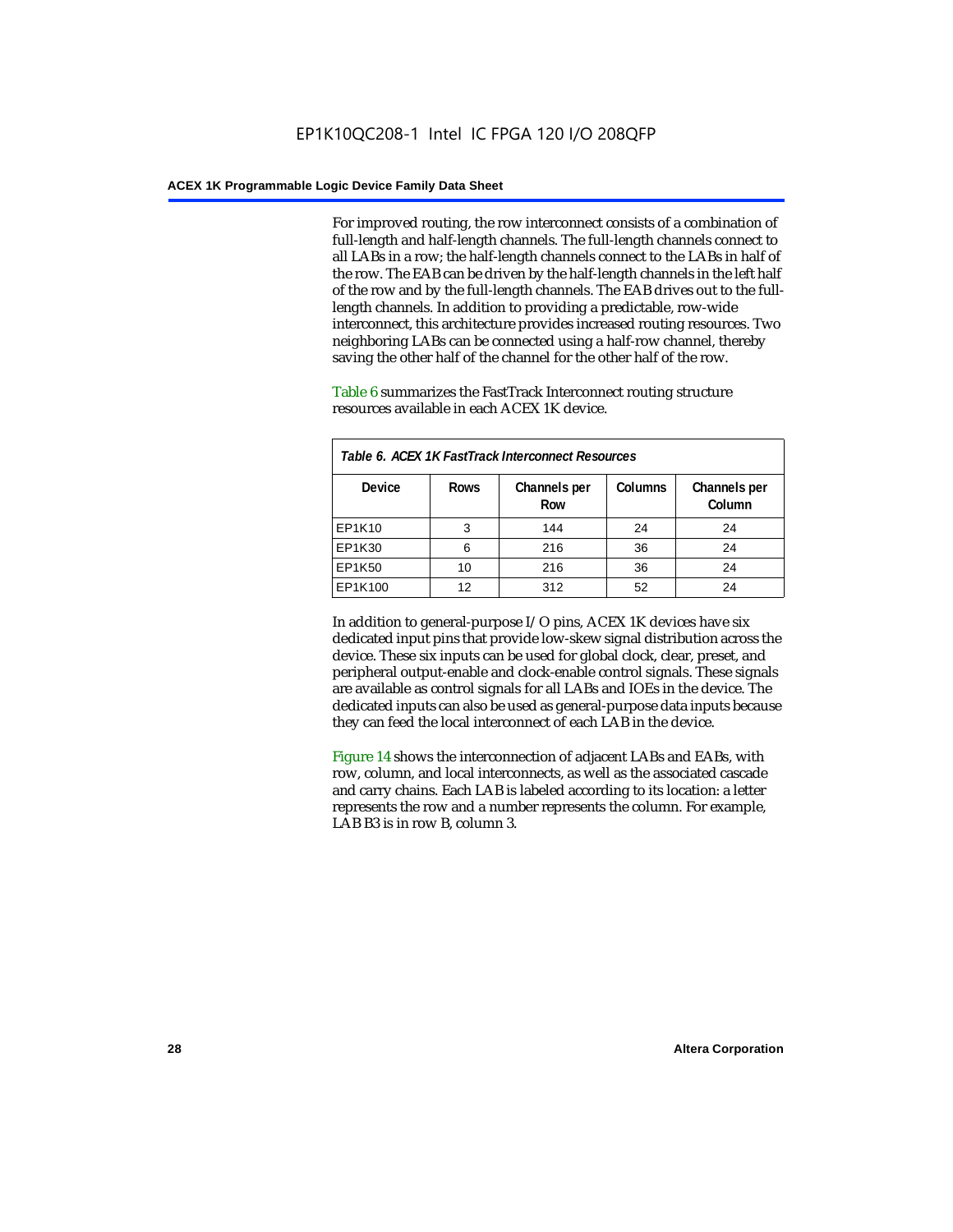



#### **I/O Element**

An IOE contains a bidirectional I/O buffer and a register that can be used either as an input register for external data that requires a fast setup time or as an output register for data that requires fast clock-to-output performance. In some cases, using an LE register for an input register will result in a faster setup time than using an IOE register. IOEs can be used as input, output, or bidirectional pins. The compiler uses the programmable inversion option to invert signals from the row and column interconnect automatically where appropriate. For bidirectional registered I/O implementation, the output register should be in the IOE and the data input and output enable registers should be LE registers placed adjacent to the bidirectional pin. Figure 15 shows the bidirectional I/O registers.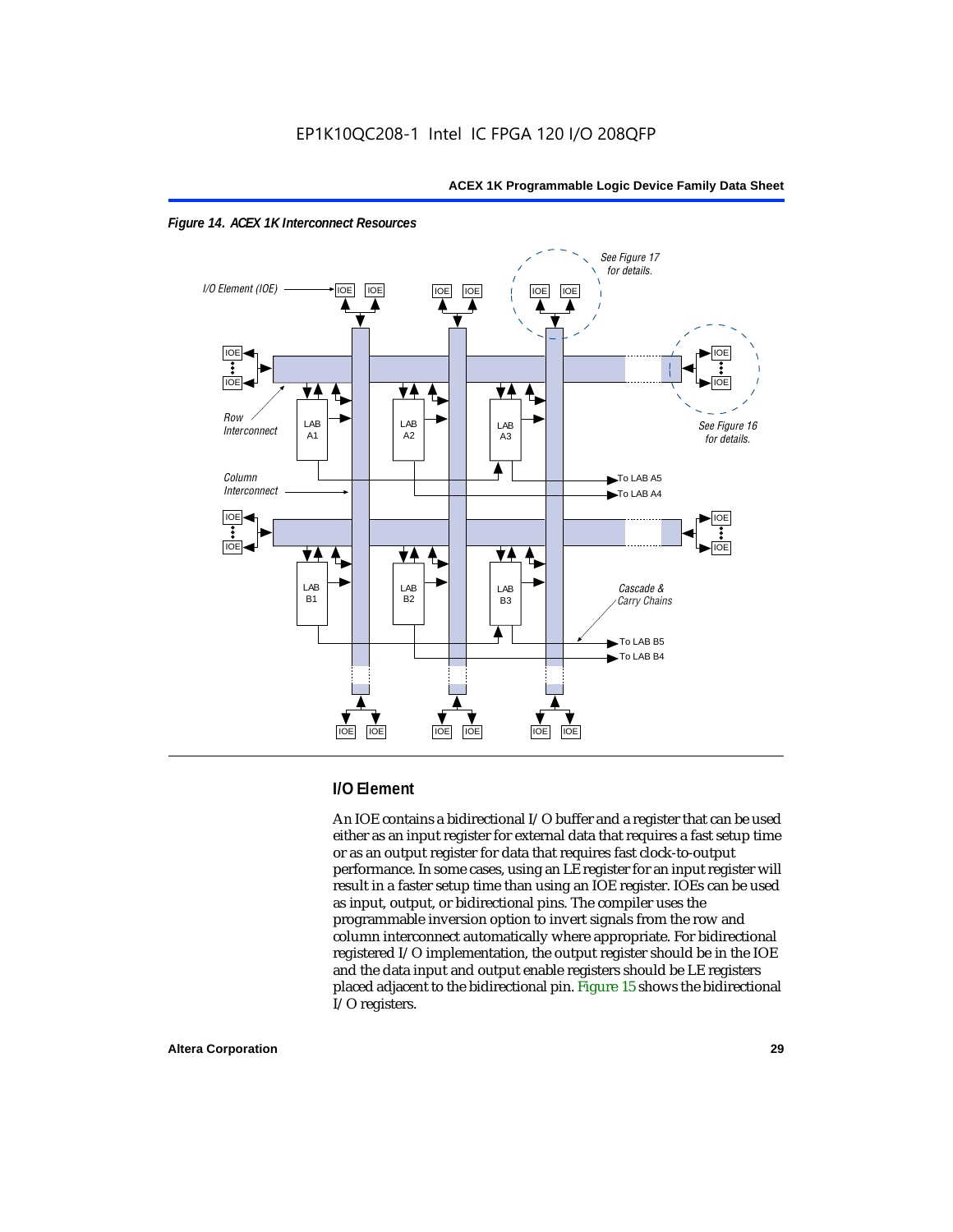### *Figure 15. ACEX 1K Bidirectional I/O Registers*

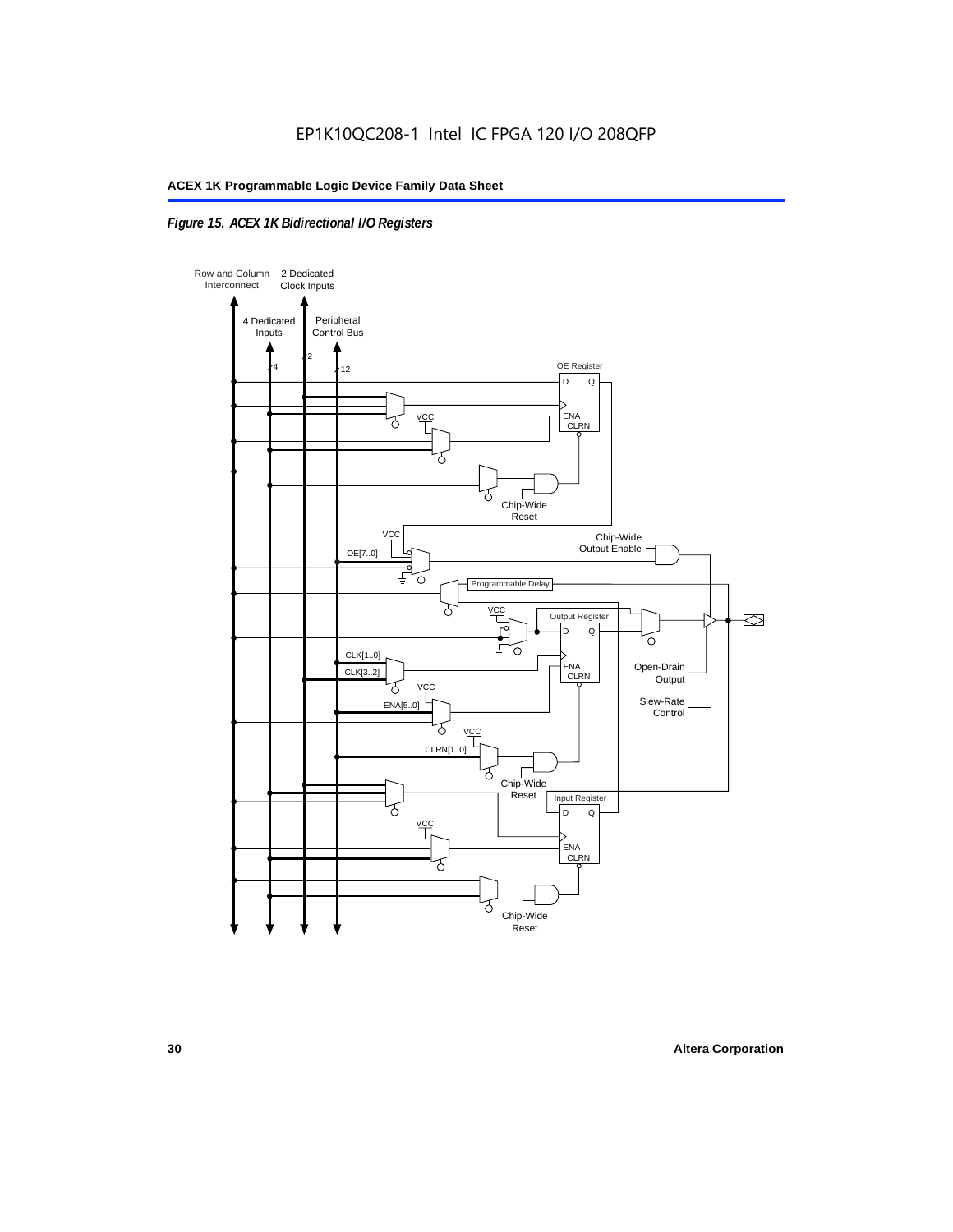On all ACEX 1K devices, the input path from the I/O pad to the FastTrack Interconnect has a programmable delay element that can be used to guarantee a zero hold time. Depending on the placement of the IOE relative to what it is driving, the designer may choose to turn on the programmable delay to ensure a zero hold time or turn it off to minimize setup time. This feature is used to reduce setup time for complex pin-toregister paths (e.g., PCI designs).

Each IOE selects the clock, clear, clock enable, and output enable controls from a network of I/O control signals called the peripheral control bus. The peripheral control bus uses high-speed drivers to minimize signal skew across devices and provides up to 12 peripheral control signals that can be allocated as follows:

- Up to eight output enable signals
- Up to six clock enable signals
- Up to two clock signals
- Up to two clear signals

If more than six clock-enable or eight output-enable signals are required, each IOE on the device can be controlled by clock enable and output enable signals driven by specific LEs. In addition to the two clock signals available on the peripheral control bus, each IOE can use one of two dedicated clock pins. Each peripheral control signal can be driven by any of the dedicated input pins or the first LE of each LAB in a particular row. In addition, a LE in a different row can drive a column interconnect, which causes a row interconnect to drive the peripheral control signal. The chipwide reset signal resets all IOE registers, overriding any other control signals.

When a dedicated clock pin drives IOE registers, it can be inverted for all IOEs in the device. All IOEs must use the same sense of the clock. For example, if any IOE uses the inverted clock, all IOEs must use the inverted clock, and no IOE can use the non-inverted clock. However, LEs can still use the true or complement of the clock on an LAB-by-LAB basis.

The incoming signal may be inverted at the dedicated clock pin and will drive all IOEs. For the true and complement of a clock to be used to drive IOEs, drive it into both global clock pins. One global clock pin will supply the true, and the other will supply the complement.

When the true and complement of a dedicated input drives IOE clocks, two signals on the peripheral control bus are consumed, one for each sense of the clock.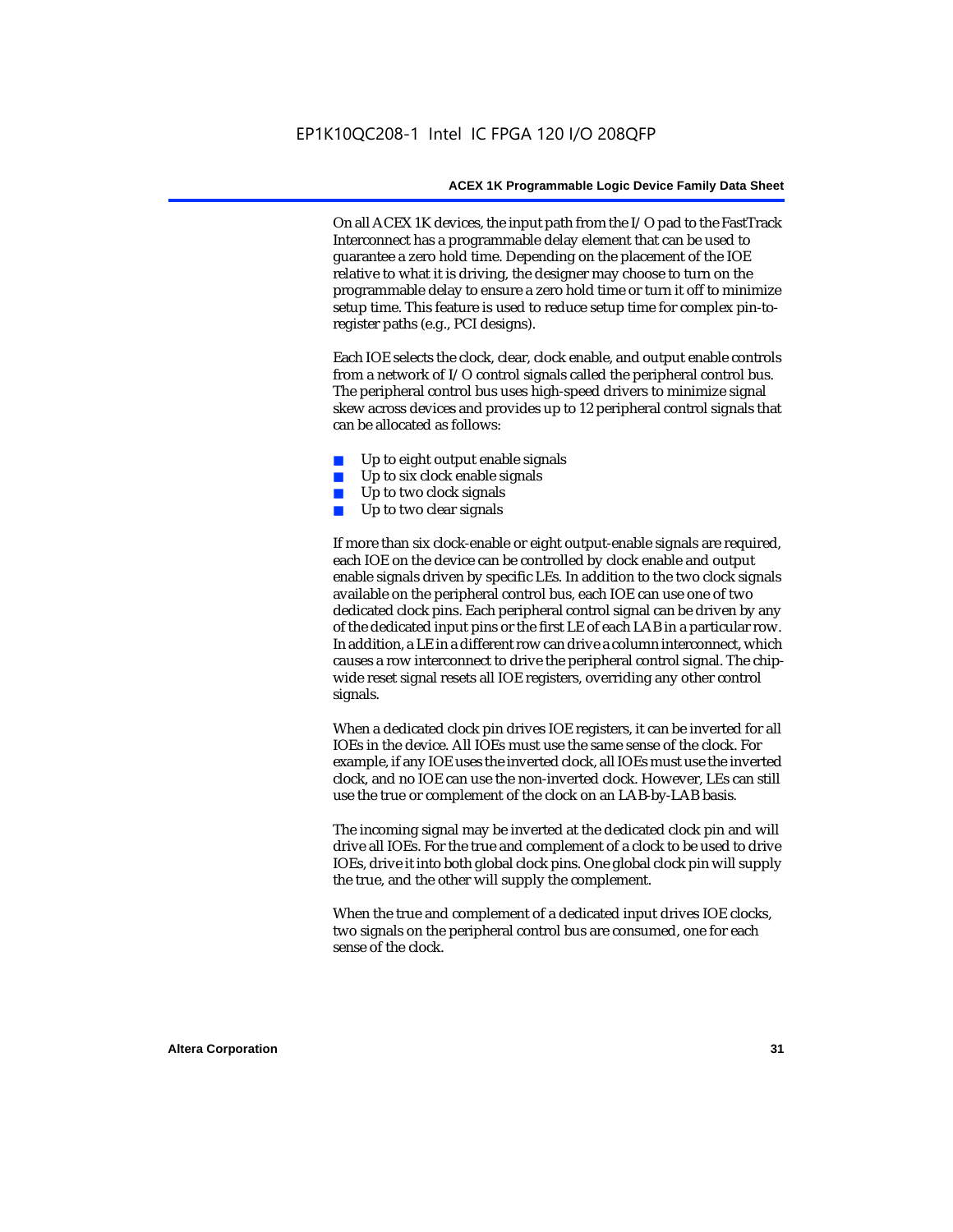When dedicated inputs drive non-inverted and inverted peripheral clears, clock enables, and output enables, two signals on the peripheral control bus will be used.

Table 7 lists the sources for each peripheral control signal and shows how the output enable, clock enable, clock, and clear signals share 12 peripheral control signals. Table 7 also shows the rows that can drive global signals.

| Table 7. Peripheral Bus Sources for ACEX Devices |               |               |               |                |  |  |
|--------------------------------------------------|---------------|---------------|---------------|----------------|--|--|
| <b>Peripheral Control Signal</b>                 | <b>EP1K10</b> | <b>EP1K30</b> | <b>EP1K50</b> | <b>EP1K100</b> |  |  |
| OE0                                              | Row A         | Row A         | Row A         | Row A          |  |  |
| OE1                                              | Row A         | Row B         | Row B         | Row C          |  |  |
| OE <sub>2</sub>                                  | Row B         | Row C         | Row D         | Row E          |  |  |
| OE3                                              | Row B         | Row D         | Row F         | Row L          |  |  |
| OE4                                              | Row C         | Row E         | Row H         | Row I          |  |  |
| OE5                                              | Row C         | Row F         | Row J         | Row K          |  |  |
| CLKENA0/CLK0/GLOBAL0                             | Row A         | Row A         | Row A         | Row F          |  |  |
| CLKENA1/OE6/GLOBAL1                              | Row A         | Row B         | Row C         | Row D          |  |  |
| CLKENA2/CLR0                                     | Row B         | Row C         | Row E         | Row B          |  |  |
| CLKENA3/OE7/GLOBAL2                              | Row B         | Row D         | Row G         | Row H          |  |  |
| CLKENA4/CLR1                                     | Row C         | Row E         | Row I         | Row J          |  |  |
| CLKENA5/CLK1/GLOBAL3                             | Row C         | Row F         | Row J         | Row G          |  |  |

Signals on the peripheral control bus can also drive the four global signals, referred to as GLOBAL0 through GLOBAL3. An internally generated signal can drive a global signal, providing the same low-skew, low-delay characteristics as a signal driven by an input pin. An LE drives the global signal by driving a row line that drives the peripheral bus which then drives the global signal. This feature is ideal for internally generated clear or clock signals with high fan-out. However, internally driven global signals offer no advantage over the general-purpose interconnect for routing data signals.

The chip-wide output enable pin is an active-high pin that can be used to tri-state all pins on the device. This option can be set in the Altera software. The built-in I/O pin pull-up resistors (which are active during configuration) are active when the chip-wide output enable pin is asserted. The registers in the IOE can also be reset by the chip-wide reset pin.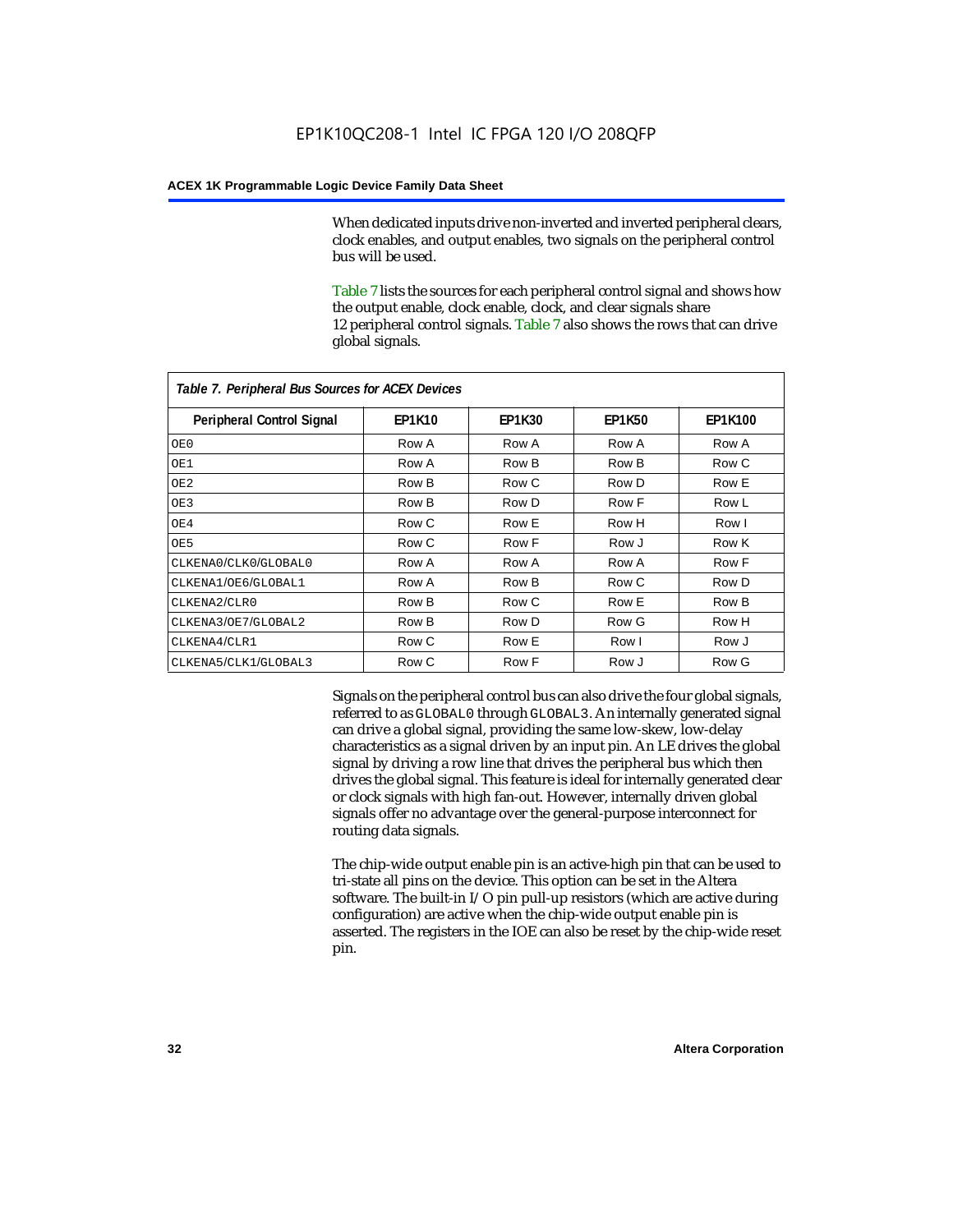#### *Row-to-IOE Connections*

When an IOE is used as an input signal, it can drive two separate row channels. The signal is accessible by all LEs within that row. When an IOE is used as an output, the signal is driven by a multiplexer that selects a signal from the row channels. Up to eight IOEs connect to each side of each row channel (see Figure 16).





*Note:*<br>(1) 7 (1) The values for *m* and *n* are shown in Table 8.

Table 8 lists the ACEX 1K row-to-IOE interconnect resources.

| Table 8. ACEX 1K Row-to-IOE Interconnect Resources |                      |                          |  |  |  |
|----------------------------------------------------|----------------------|--------------------------|--|--|--|
| Device                                             | Channels per Row (n) | Row Channels per Pin (m) |  |  |  |
| EP1K10                                             | 144                  | 18                       |  |  |  |
| EP1K30                                             | 216                  | 27                       |  |  |  |
| EP1K50                                             | 216                  | 27                       |  |  |  |
| EP1K100                                            | 312                  | 39                       |  |  |  |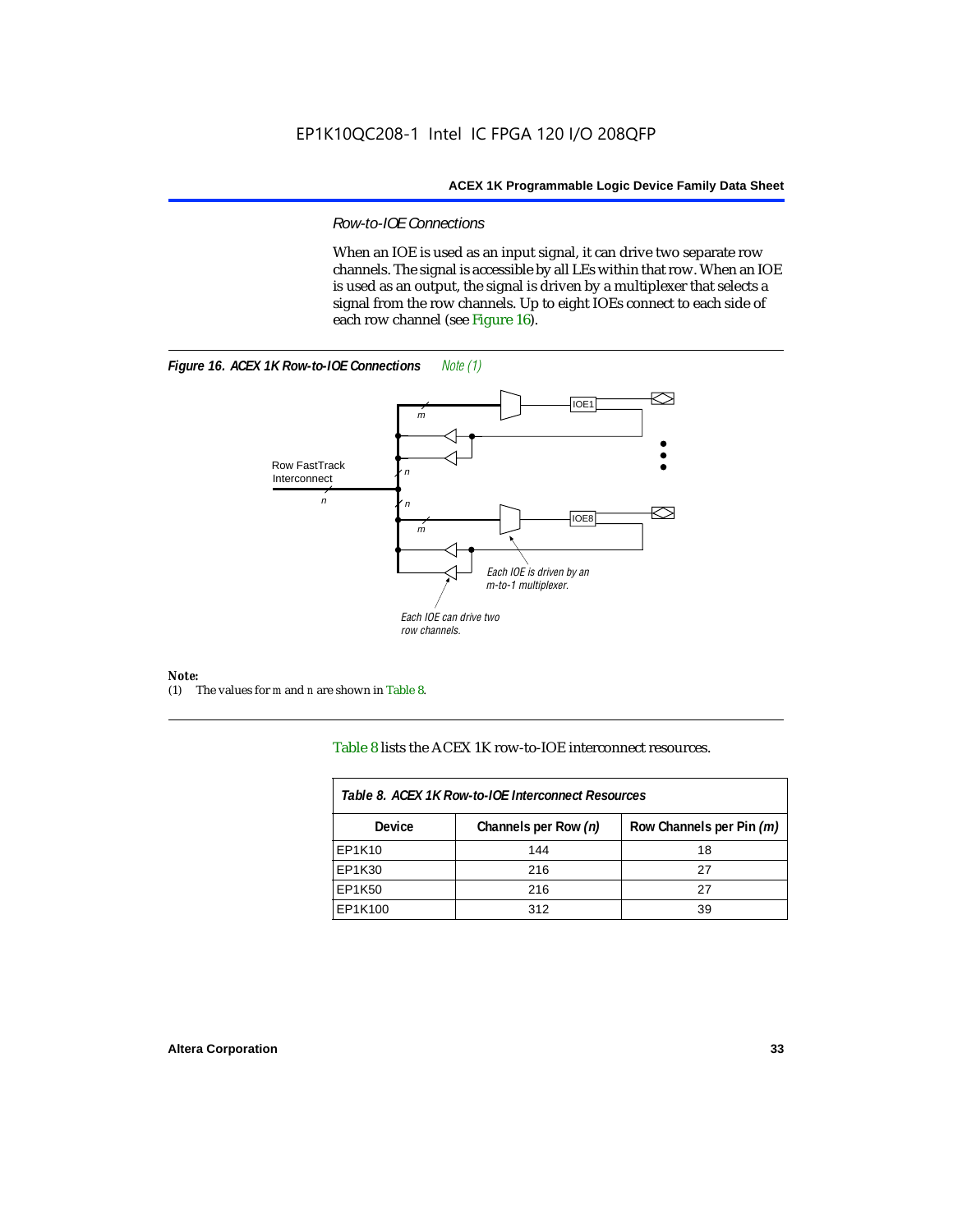#### *Column-to-IOE Connections*

When an IOE is used as an input, it can drive up to two separate column channels. When an IOE is used as an output, the signal is driven by a multiplexer that selects a signal from the column channels. Two IOEs connect to each side of the column channels. Each IOE can be driven by column channels via a multiplexer. The set of column channels is different for each IOE (see Figure 17).



#### Table 9 lists the ACEX 1K column-to-IOE interconnect resources.

| Table 9. ACEX 1K Column-to-IOE Interconnect Resources |                         |                             |  |  |  |
|-------------------------------------------------------|-------------------------|-----------------------------|--|--|--|
| Device                                                | Channels per Column (n) | Column Channels per Pin (m) |  |  |  |
| EP1K10                                                | 24                      | 16                          |  |  |  |
| EP1K30                                                | 24                      | 16                          |  |  |  |
| EP1K50                                                | 24                      | 16                          |  |  |  |
| EP1K100                                               | 24                      | 16                          |  |  |  |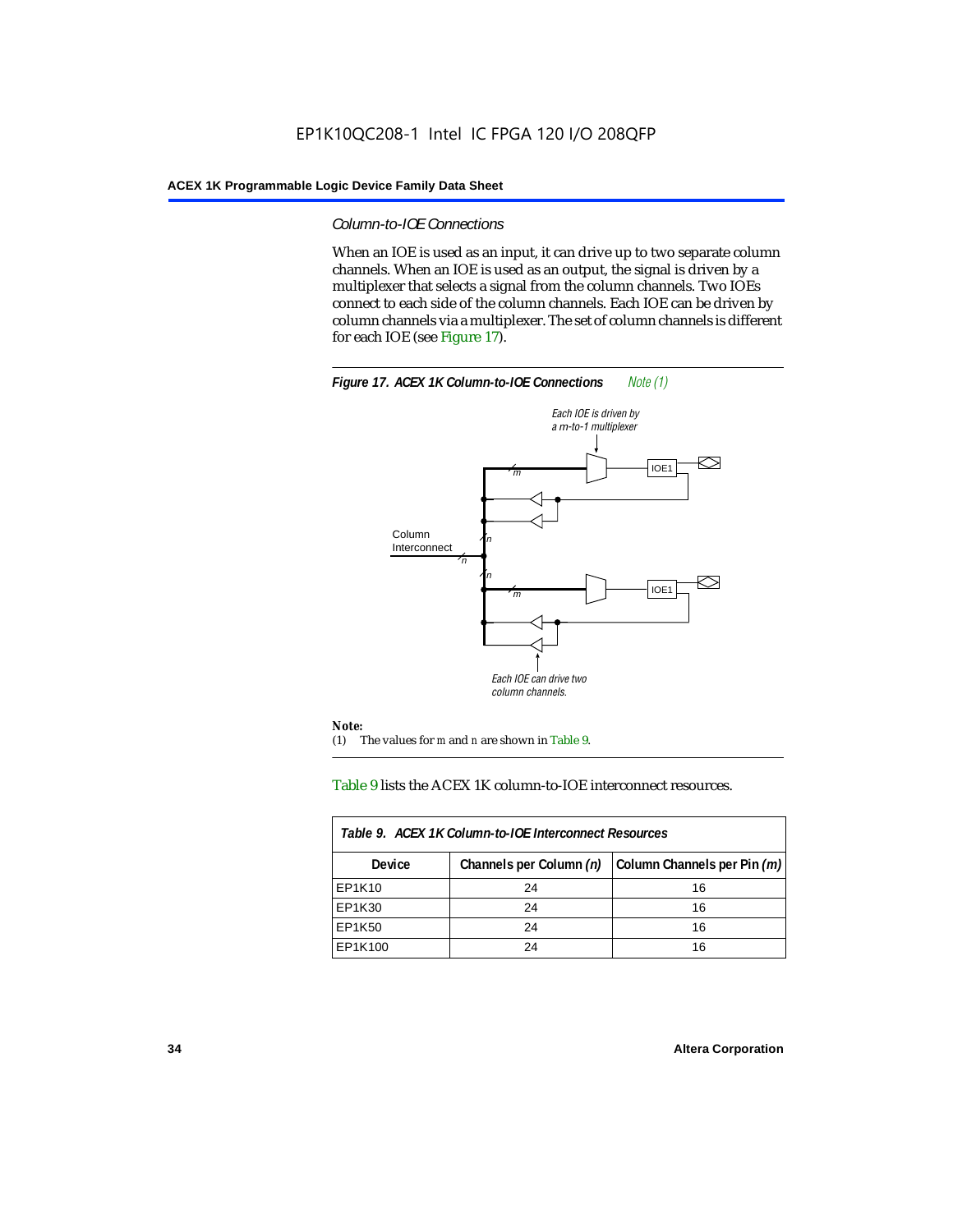**SameFrame Pin-Outs** ACEX 1K devices support the SameFrame pin-out feature for FineLine BGA packages. The SameFrame pin-out feature is the arrangement of balls on FineLine BGA packages such that the lower-ballcount packages form a subset of the higher-ball-count packages. SameFrame pin-outs provide the flexibility to migrate not only from device to device within the same package, but also from one package to another. A given printed circuit board (PCB) layout can support multiple device density/package combinations. For example, a single board layout can support a range of devices from an EP1K10 device in a 256-pin FineLine BGA package to an EP1K100 device in a 484-pin FineLine BGA package.

> The Altera software provides support to design PCBs with SameFrame pin-out devices. Devices can be defined for present and future use. The Altera software generates pin-outs describing how to lay out a board that takes advantage of this migration. Figure 18 shows an example of SameFrame pin-out.

*Figure 18. SameFrame Pin-Out Example*



Designed for 484-Pin FineLine BGA Package Printed Circuit Board



Table 10 shows the ACEX 1K device/package combinations that support SameFrame pin-outs for ACEX 1K devices. All FineLine BGA packages support SameFrame pin-outs, providing the flexibility to migrate not only from device to device within the same package, but also from one package to another. The I/O count will vary from device to device.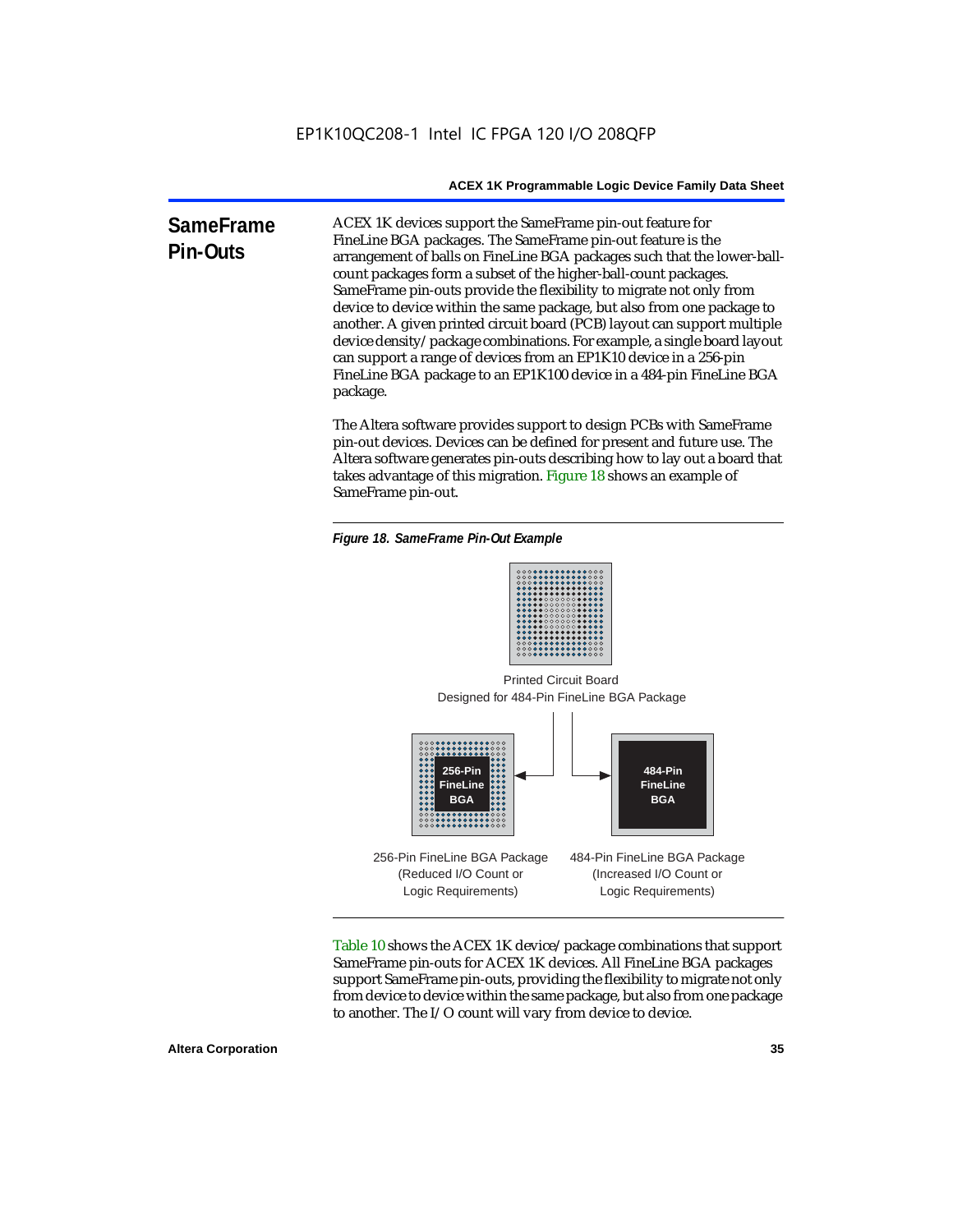

For more information, search for "SameFrame" in MAX+PLUS II Help.

| Table 10. ACEX 1K SameFrame Pin-Out Support |                            |                                   |  |  |  |
|---------------------------------------------|----------------------------|-----------------------------------|--|--|--|
| <b>Device</b>                               | 256-Pin<br>FineLine<br>BGA | 484-Pin<br>FineLine<br><b>BGA</b> |  |  |  |
| EP1K10                                      |                            | (1.                               |  |  |  |
| EP1K30                                      |                            | 11.                               |  |  |  |
| EP1K50                                      |                            |                                   |  |  |  |
| EP1K100                                     |                            |                                   |  |  |  |

# *Note:*<br>(1) **7**

This option is supported with a 256-pin FineLine BGA package and SameFrame migration.

# **ClockLock & ClockBoost Features**

To support high-speed designs, -1 and -2 speed grade ACEX 1K devices offer ClockLock and ClockBoost circuitry containing a phase-locked loop (PLL) that is used to increase design speed and reduce resource usage. The ClockLock circuitry uses a synchronizing PLL that reduces the clock delay and skew within a device. This reduction minimizes clock-to-output and setup times while maintaining zero hold times. The ClockBoost circuitry, which provides a clock multiplier, allows the designer to enhance device area efficiency by sharing resources within the device. The ClockBoost feature allows the designer to distribute a low-speed clock and multiply that clock on-device. Combined, the ClockLock and ClockBoost features provide significant improvements in system performance and bandwidth.

The ClockLock and ClockBoost features in ACEX 1K devices are enabled through the Altera software. External devices are not required to use these features. The output of the ClockLock and ClockBoost circuits is not available at any of the device pins.

The ClockLock and ClockBoost circuitry lock onto the rising edge of the incoming clock. The circuit output can drive the clock inputs of registers only; the generated clock cannot be gated or inverted.

The dedicated clock pin (GCLK1) supplies the clock to the ClockLock and ClockBoost circuitry. When the dedicated clock pin is driving the ClockLock or ClockBoost circuitry, it cannot drive elsewhere in the device.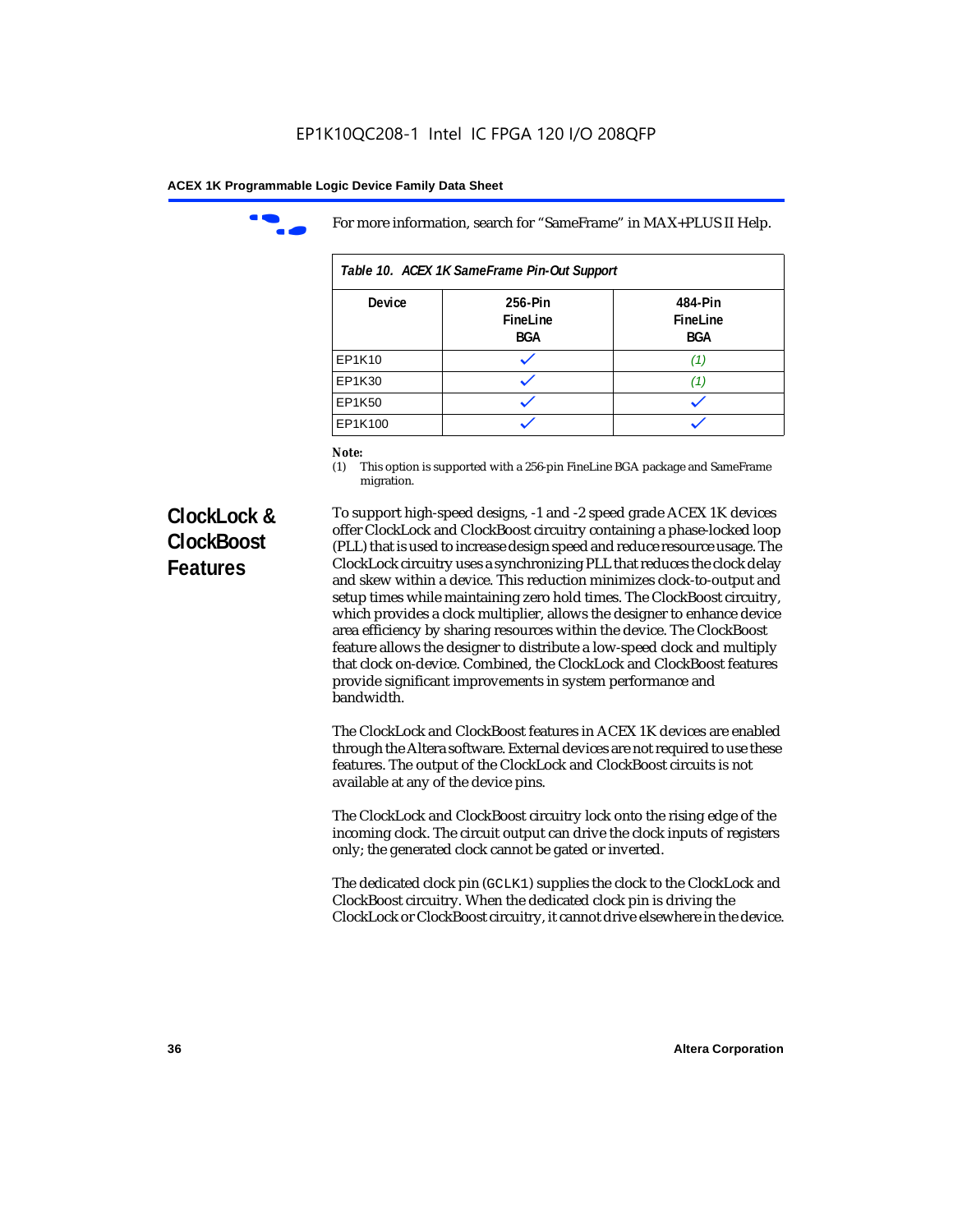For designs that require both a multiplied and non-multiplied clock, the clock trace on the board can be connected to the GCLK1 pin. In the Altera software, the GCLK1 pin can feed both the ClockLock and ClockBoost circuitry in the ACEX 1K device. However, when both circuits are used, the other clock pin cannot be used.

# **ClockLock & ClockBoost Timing Parameters**

For the ClockLock and ClockBoost circuitry to function properly, the incoming clock must meet certain requirements. If these specifications are not met, the circuitry may not lock onto the incoming clock, which generates an erroneous clock within the device. The clock generated by the ClockLock and ClockBoost circuitry must also meet certain specifications. If the incoming clock meets these requirements during configuration, the ClockLock and ClockBoost circuitry will lock onto the clock during configuration. The circuit will be ready for use immediately after configuration. Figure 19 shows the incoming and generated clock specifications.



*Figure 19. Specifications for the Incoming & Generated Clocks Note (1)*

### *Note:*

(1) The  $t_I$  parameter refers to the nominal input clock period; the  $t_O$  parameter refers to the nominal output clock period.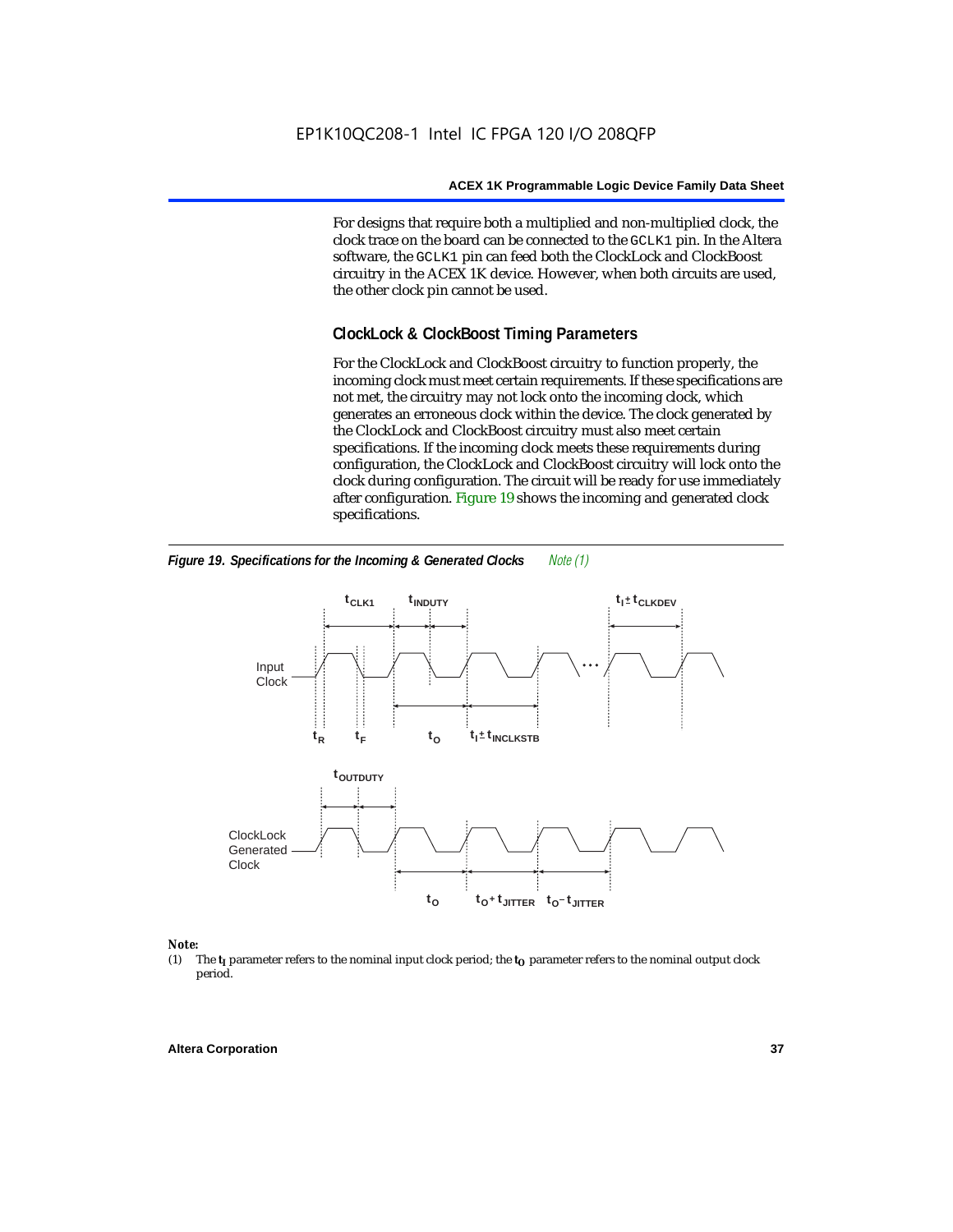Tables 11 and 12 summarize the ClockLock and ClockBoost parameters for -1 and -2 speed-grade devices, respectively.

|                       | Table 11. ClockLock & ClockBoost Parameters for -1 Speed-Grade Devices     |                      |     |     |               |               |  |
|-----------------------|----------------------------------------------------------------------------|----------------------|-----|-----|---------------|---------------|--|
| Symbol                | Parameter                                                                  | Condition            | Min | Typ | Max           | Unit          |  |
| $t_{\mathsf{R}}$      | Input rise time                                                            |                      |     |     | 5             | ns            |  |
| $t_{\mathsf{F}}$      | Input fall time                                                            |                      |     |     | 5             | ns            |  |
| $t_{INDUTY}$          | Input duty cycle                                                           |                      | 40  |     | 60            | $\frac{0}{0}$ |  |
| $f_{CLK1}$            | Input clock frequency (ClockBoost clock<br>multiplication factor equals 1) |                      | 25  |     | 180           | <b>MHz</b>    |  |
| $f_{CLK2}$            | Input clock frequency (ClockBoost clock<br>multiplication factor equals 2) |                      | 16  |     | 90            | <b>MHz</b>    |  |
| <sup>f</sup> CLKDEV   | Input deviation from user specification in the<br>Altera software (1)      |                      |     |     | 25,000<br>(2) | <b>PPM</b>    |  |
| <sup>t</sup> INCLKSTB | Input clock stability (measured between<br>adjacent clocks)                |                      |     |     | 100           | ps            |  |
| $t_{LOCK}$            | Time required for ClockLock or ClockBoost<br>to acquire lock $(3)$         |                      |     |     | 10            | μs            |  |
| $t_{JITTER}$          | Jitter on ClockLock or ClockBoost-                                         | $t_{INCLKSTB}$ < 100 |     |     | 250(4)        | ps            |  |
|                       | generated clock (4)                                                        | $t_{INCLKSTB}$ < 50  |     |     | 200(4)        | ps            |  |
| <i>toutputy</i>       | Duty cycle for ClockLock or ClockBoost-<br>generated clock                 |                      | 40  | 50  | 60            | $\frac{0}{0}$ |  |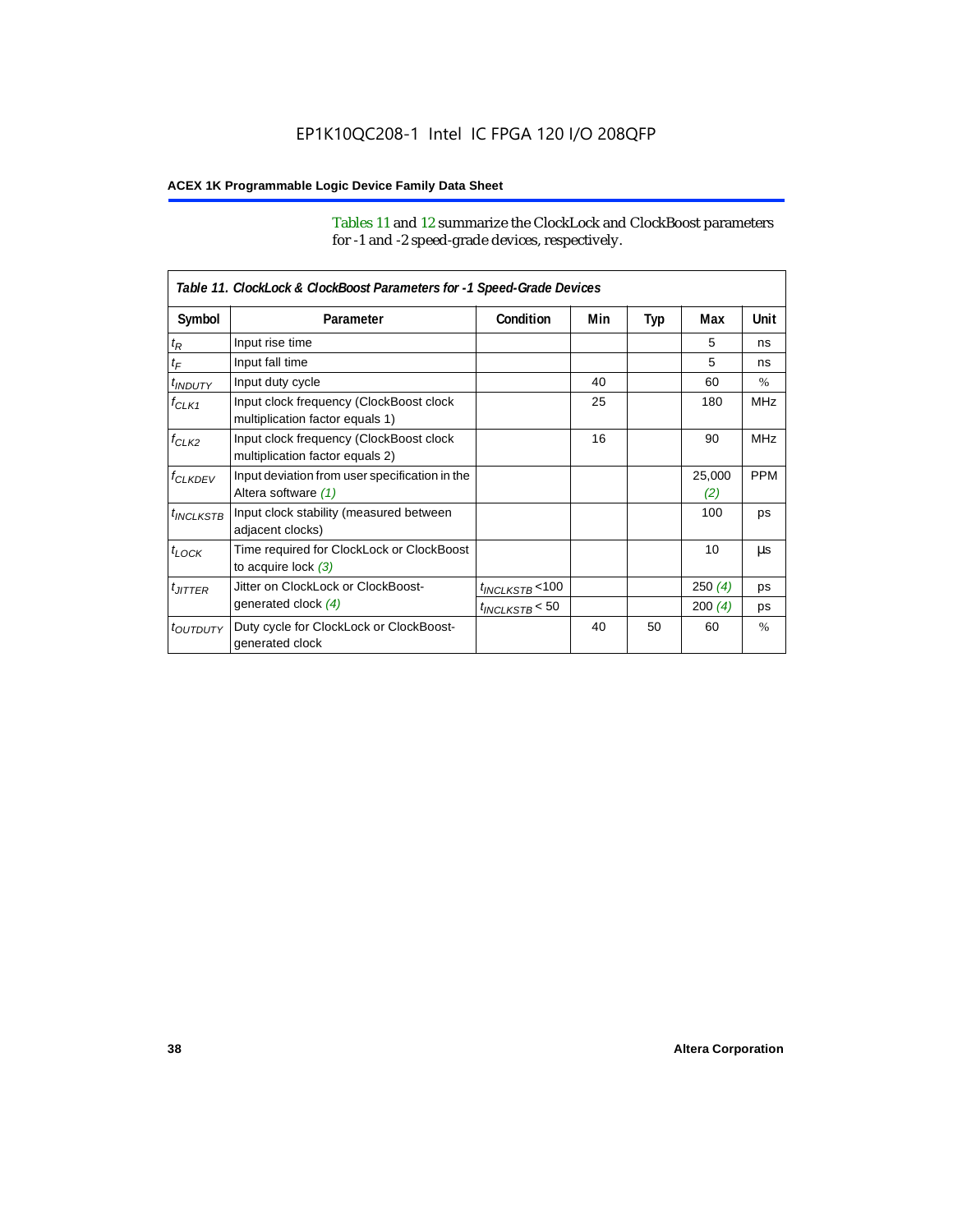|                           | Table 12. ClockLock & ClockBoost Parameters for -2 Speed-Grade Devices     |                      |     |     |        |               |
|---------------------------|----------------------------------------------------------------------------|----------------------|-----|-----|--------|---------------|
| Symbol                    | Parameter                                                                  | Condition            | Min | Typ | Max    | Unit          |
| $t_{\mathsf{R}}$          | Input rise time                                                            |                      |     |     | 5      | ns            |
| $t_F$                     | Input fall time                                                            |                      |     |     | 5      | ns            |
| <i>t<sub>INDUTY</sub></i> | Input duty cycle                                                           |                      | 40  |     | 60     | $\frac{0}{0}$ |
| $f_{CLK1}$                | Input clock frequency (ClockBoost clock<br>multiplication factor equals 1) |                      | 25  |     | 80     | <b>MHz</b>    |
| $f_{CLK2}$                | Input clock frequency (ClockBoost clock<br>multiplication factor equals 2) |                      | 16  |     | 40     | <b>MHz</b>    |
| <b>f<sub>CLKDEV</sub></b> | Input deviation from user specification in<br>the software $(1)$           |                      |     |     | 25,000 | <b>PPM</b>    |
| $t_{INCLKSTB}$            | Input clock stability (measured between<br>adjacent clocks)                |                      |     |     | 100    | ps            |
| $t_{LOCK}$                | Time required for ClockLock or ClockBoost<br>to acquire lock $(3)$         |                      |     |     | 10     | μs            |
| $t_{JITTER}$              | Jitter on ClockLock or ClockBoost-                                         | $t_{INCLUSTB}$ < 100 |     |     | 250(4) | ps            |
|                           | generated clock $(4)$                                                      | $t_{INCLKSTB}$ < 50  |     |     | 200(4) | ps            |
| t <sub>outputy</sub>      | Duty cycle for ClockLock or ClockBoost-<br>generated clock                 |                      | 40  | 50  | 60     | $\frac{0}{0}$ |

### *Notes to tables:*

(1) To implement the ClockLock and ClockBoost circuitry with the Altera software, designers must specify the input frequency. The Altera software tunes the PLL in the ClockLock and ClockBoost circuitry to this frequency. The *fCLKDEV* parameter specifies how much the incoming clock can differ from the specified frequency during device operation. Simulation does not reflect this parameter.

(2) Twenty-five thousand parts per million (PPM) equates to 2.5% of input clock period.

(3) During device configuration, the ClockLock and ClockBoost circuitry is configured before the rest of the device. If the incoming clock is supplied during configuration, the ClockLock and ClockBoost circuitry locks during configuration because the  $t_{LOCK}$  value is less than the time required for configuration.

(4) The  $t_{\text{ITTTER}}$  specification is measured under long-term observation. The maximum value for  $t_{\text{ITTTER}}$  is 200 ps if *tINCLKSTB* is lower than 50 ps.

# **I/O Configuration**

This section discusses the PCI pull-up clamping diode option, slew-rate control, open-drain output option, and MultiVolt I/O interface for ACEX 1K devices. The PCI pull-up clamping diode, slew-rate control, and open-drain output options are controlled pin-by-pin via Altera software logic options. The MultiVolt I/O interface is controlled by connecting  $V_{\rm CCD}$  to a different voltage than  $V_{\rm CCINT}$ . Its effect can be simulated in the Altera software via the **Global Project Device Options** dialog box (Assign menu).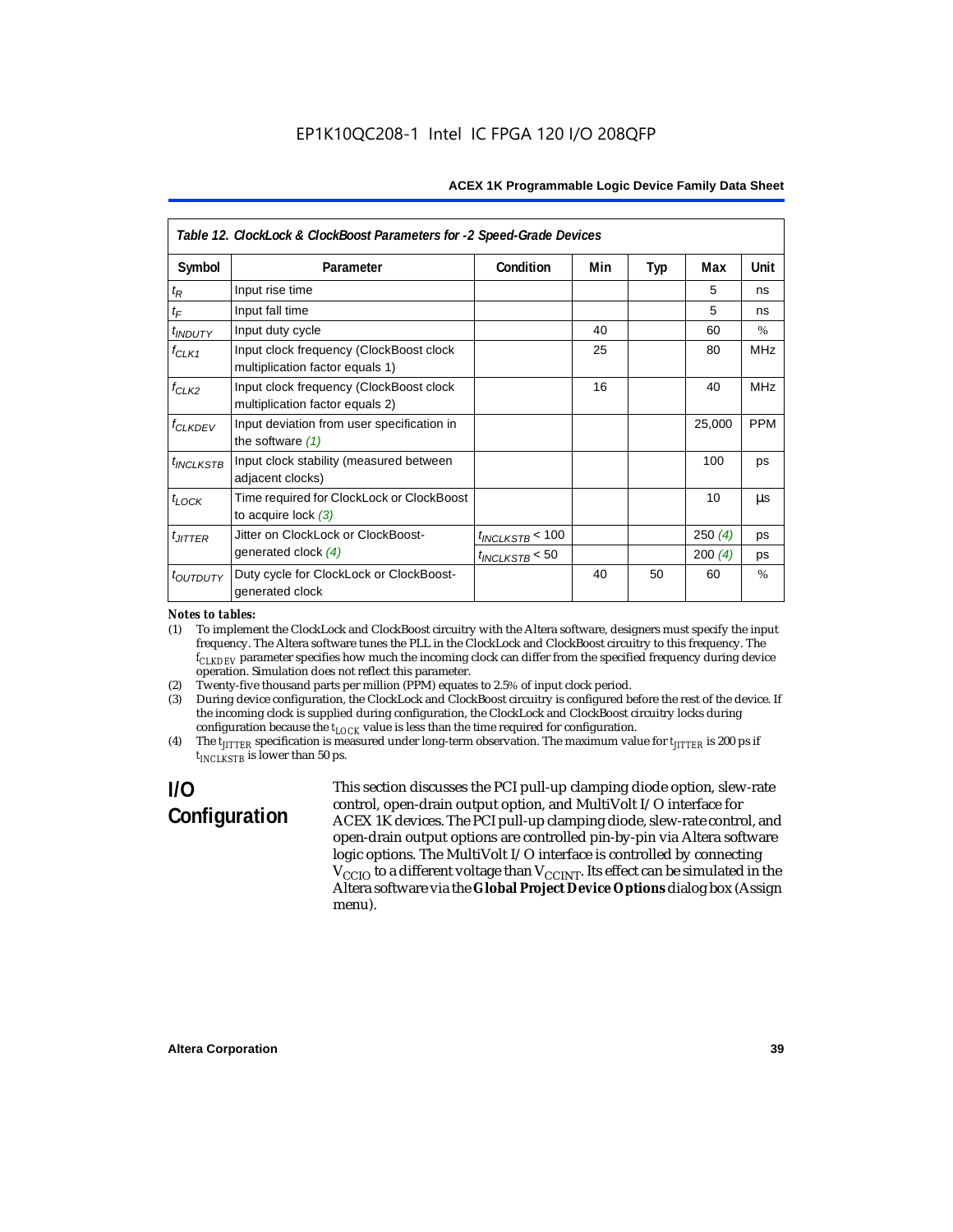# **PCI Pull-Up Clamping Diode Option**

ACEX 1K devices have a pull-up clamping diode on every I/O, dedicated input, and dedicated clock pin. PCI clamping diodes clamp the signal to the  $V_{\text{CCIO}}$  value and are required for 3.3-V PCI compliance. Clamping diodes can also be used to limit overshoot in other systems.

Clamping diodes are controlled on a pin-by-pin basis. When  $V_{CCIO}$  is 3.3 V, a pin that has the clamping diode option turned on can be driven by a 2.5-V or 3.3-V signal, but not a 5.0-V signal. When  $V_{CCIO}$  is 2.5 V, a pin that has the clamping diode option turned on can be driven by a 2.5-V signal, but not a 3.3-V or 5.0-V signal. Additionally, a clamping diode can be activated for a subset of pins, which allows a device to bridge between a 3.3-V PCI bus and a 5.0-V device.

# **Slew-Rate Control**

The output buffer in each IOE has an adjustable output slew rate that can be configured for low-noise or high-speed performance. A slower slew rate reduces system noise and adds a maximum delay of 4.3 ns. The fast slew rate should be used for speed-critical outputs in systems that are adequately protected against noise. Designers can specify the slew rate pin-by-pin or assign a default slew rate to all pins on a device-wide basis. The slow slew rate setting affects only the falling edge of the output.

# **Open-Drain Output Option**

ACEX 1K devices provide an optional open-drain output (electrically equivalent to open-collector output) for each I/O pin. This open-drain output enables the device to provide system-level control signals (e.g., interrupt and write enable signals) that can be asserted by any of several devices. It can also provide an additional wired-OR plane.

# **MultiVolt I/O Interface**

The ACEX 1K device architecture supports the MultiVolt I/O interface feature, which allows ACEX 1K devices in all packages to interface with systems of differing supply voltages. These devices have one set of  $V_{CC}$ pins for internal operation and input buffers (VCCINT), and another set for I/O output drivers (VCCIO).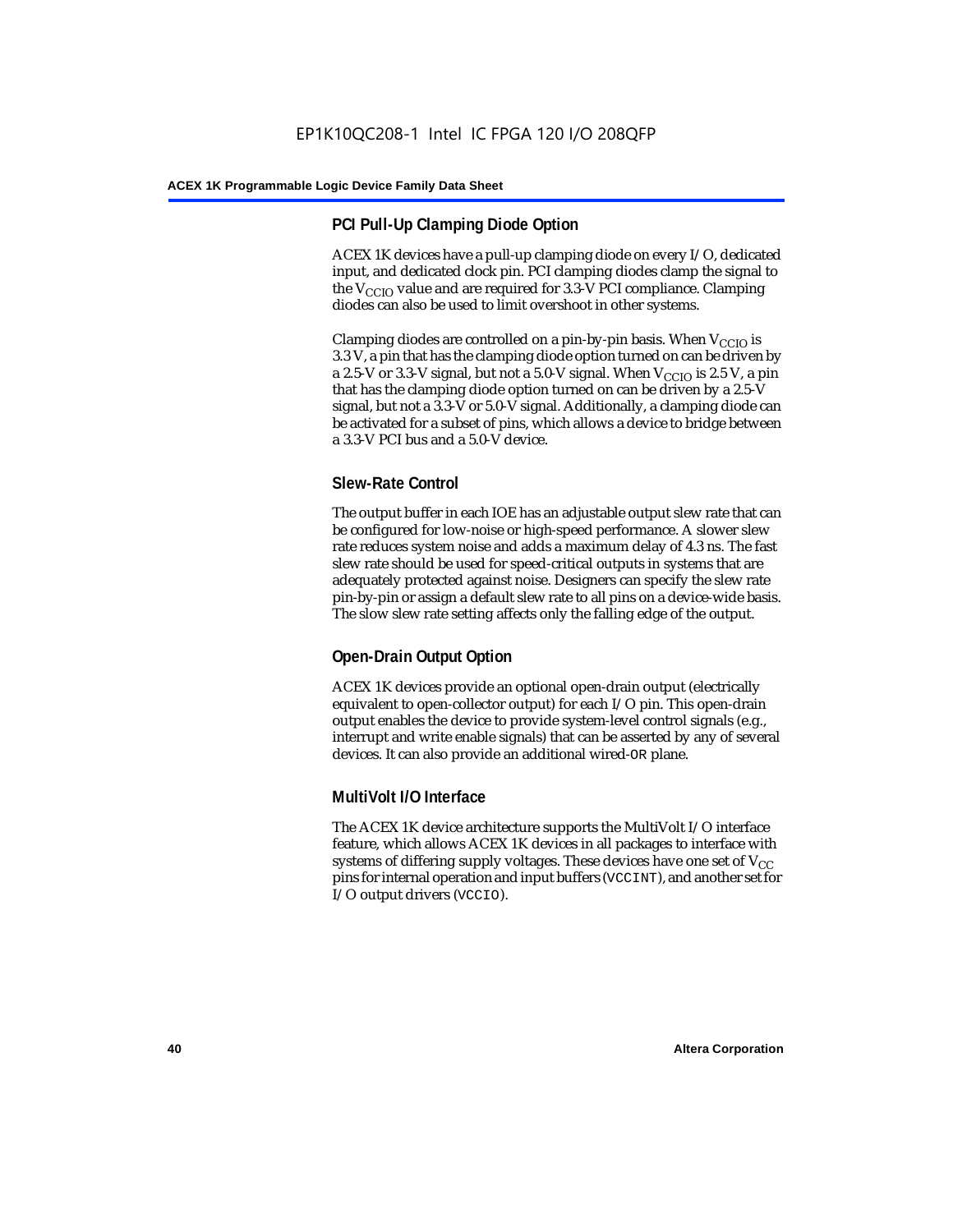The VCCINT pins must always be connected to a 2.5-V power supply. With a 2.5-V  $V_{CCMT}$  level, input voltages are compatible with 2.5-V, 3.3-V, and 5.0-V inputs. The VCCIO pins can be connected to either a 2.5-V or 3.3-V power supply, depending on the output requirements. When the VCCIO pins are connected to a 2.5-V power supply, the output levels are compatible with 2.5-V systems. When the VCCIO pins are connected to a 3.3-V power supply, the output high is at 3.3 V and is therefore compatible with 3.3-V or 5.0-V systems. Devices operating with  $V_{\text{CCIO}}$  levels higher than 3.0 V achieve a faster timing delay of  $t_{OD2}$  instead of  $t_{OD1}$ .

| Table 13. ACEX 1K MultiVolt I/O Support                       |     |     |     |     |     |     |
|---------------------------------------------------------------|-----|-----|-----|-----|-----|-----|
| Input Signal (V)<br>Output Signal (V)<br>$V_{\text{CCIO}}(V)$ |     |     |     |     |     |     |
|                                                               | 2.5 | 3.3 | 5.0 | 2.5 | 3.3 | 5.0 |
| 2.5                                                           |     |     | (1) |     |     |     |
| 3.3                                                           |     |     |     |     |     |     |

Table 13 summarizes ACEX 1K MultiVolt I/O support.

### *Notes:*

(1) The PCI clamping diode must be disabled on an input which is driven with a voltage higher than V<sub>CCIO</sub>.

(2) When  $V_{\text{CCIO}} = 3.3$  V, an ACEX 1K device can drive a 2.5-V device that has 3.3-V tolerant inputs.

Open-drain output pins on ACEX 1K devices (with a pull-up resistor to the 5.0-V supply) can drive 5.0-V CMOS input pins that require a higher  $V<sub>IH</sub>$  than LVTTL. When the open-drain pin is active, it will drive low. When the pin is inactive, the resistor will pull up the trace to 5.0 V, thereby meeting the CMOS  $V_{OH}$  requirement. The open-drain pin will only drive low or tri-state; it will never drive high. The rise time is dependent on the value of the pull-up resistor and load impedance. The  $I_{OL}$  current specification should be considered when selecting a pull-up resistor.

# **Power Sequencing & Hot-Socketing**

Because ACEX 1K devices can be used in a mixed-voltage environment, they have been designed specifically to tolerate any possible power-up sequence. The  $V_{\text{CCIO}}$  and  $V_{\text{CCINT}}$  power planes can be powered in any order.

Signals can be driven into ACEX 1K devices before and during power up without damaging the device. Additionally, ACEX 1K devices do not drive out during power up. Once operating conditions are reached, ACEX 1K devices operate as specified by the user.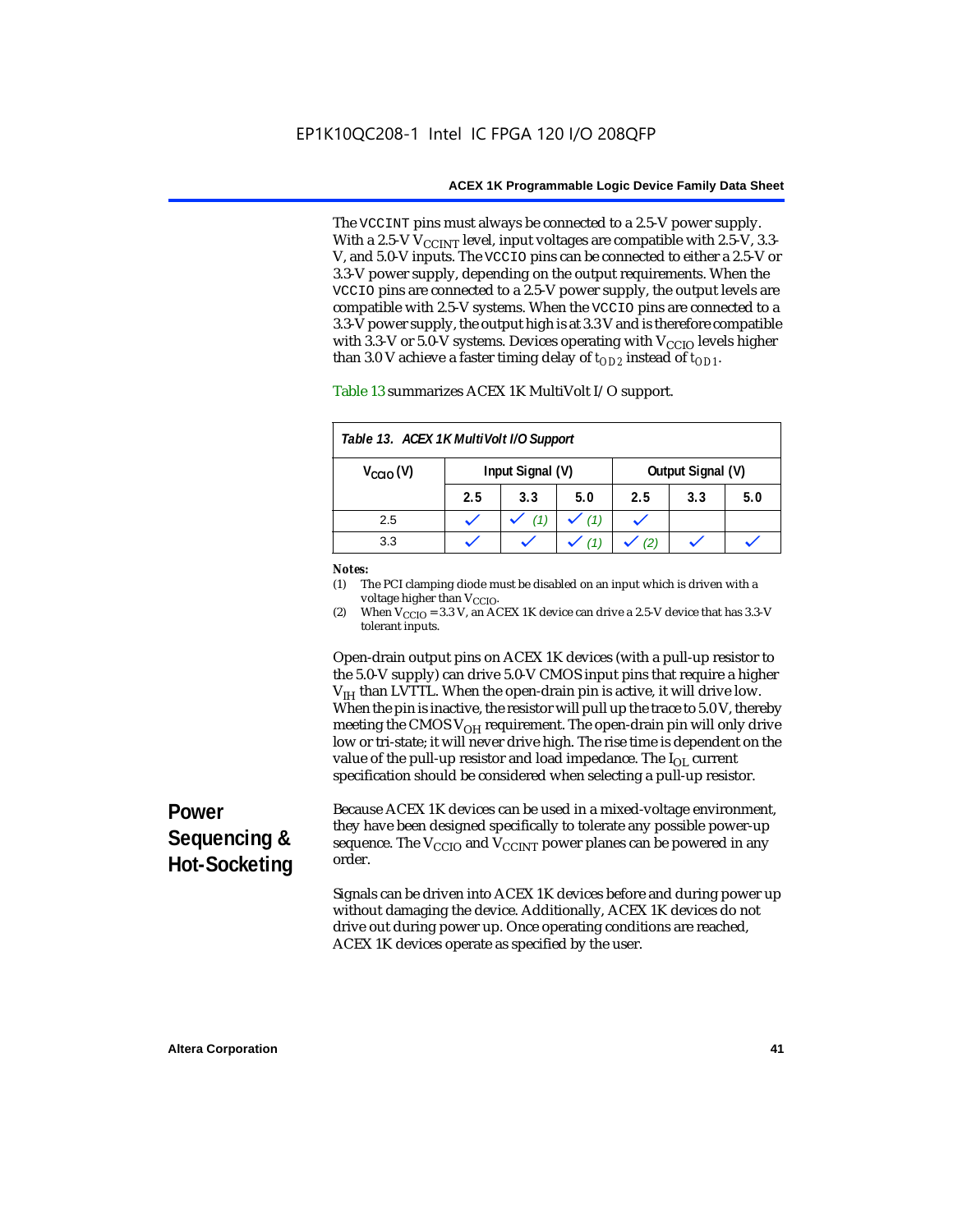# **IEEE Std. 1149.1 (JTAG) Boundary-Scan Support**

All ACEX 1K devices provide JTAG BST circuitry that complies with the IEEE Std. 1149.1-1990 specification. ACEX 1K devices can also be configured using the JTAG pins through the ByteBlasterMV or BitBlaster download cable, or via hardware that uses the Jam™ Standard Test and Programming Language (STAPL), JEDEC standard JESD-71. JTAG boundary-scan testing can be performed before or after configuration, but not during configuration. ACEX 1K devices support the JTAG instructions shown in Table 14.

| Table 14. ACEX 1K JTAG Instructions |                                                                                                                                                                                                                                      |  |  |  |
|-------------------------------------|--------------------------------------------------------------------------------------------------------------------------------------------------------------------------------------------------------------------------------------|--|--|--|
| <b>JTAG Instruction</b>             | <b>Description</b>                                                                                                                                                                                                                   |  |  |  |
| SAMPLE/PRELOAD                      | Allows a snapshot of signals at the device pins to be captured and examined during<br>normal device operation and permits an initial data pattern to be output at the device<br>pins.                                                |  |  |  |
| <b>EXTEST</b>                       | Allows the external circuitry and board-level interconnections to be tested by forcing a<br>test pattern at the output pins and capturing test results at the input pins.                                                            |  |  |  |
| <b>BYPASS</b>                       | Places the 1-bit bypass register between the TDI and TDO pins, allowing the BST data<br>to pass synchronously through a selected device to adjacent devices during normal<br>operation.                                              |  |  |  |
| <b>USERCODE</b>                     | Selects the user electronic signature (USERCODE) register and places it between the<br>TDI and TDO pins, allowing the USERCODE to be serially shifted out of TDO.                                                                    |  |  |  |
| <b>IDCODE</b>                       | Selects the IDCODE register and places it between TDI and TDO, allowing the IDCODE<br>to be serially shifted out of TDO.                                                                                                             |  |  |  |
| <b>ICR Instructions</b>             | These instructions are used when configuring an ACEX 1K device via JTAG ports using<br>a MasterBlaster, ByteBlasterMV, or BitBlaster download cable, or a Jam File (.jam) or<br>Jam Byte-Code File (.jbc) via an embedded processor. |  |  |  |

The instruction register length of ACEX 1K devices is 10 bits. The USERCODE register length in ACEX 1K devices is 32 bits; 7 bits are determined by the user, and 25 bits are pre-determined. Tables 15 and 16 show the boundary-scan register length and device IDCODE information for ACEX 1K devices.

| Table 15. ACEX 1K Boundary-Scan Register Length |                               |  |  |  |
|-------------------------------------------------|-------------------------------|--|--|--|
| <b>Device</b>                                   | Boundary-Scan Register Length |  |  |  |
| EP1K10                                          | 438                           |  |  |  |
| EP1K30                                          | 690                           |  |  |  |
| EP1K50                                          | 798                           |  |  |  |
| EP1K100                                         | 1,050                         |  |  |  |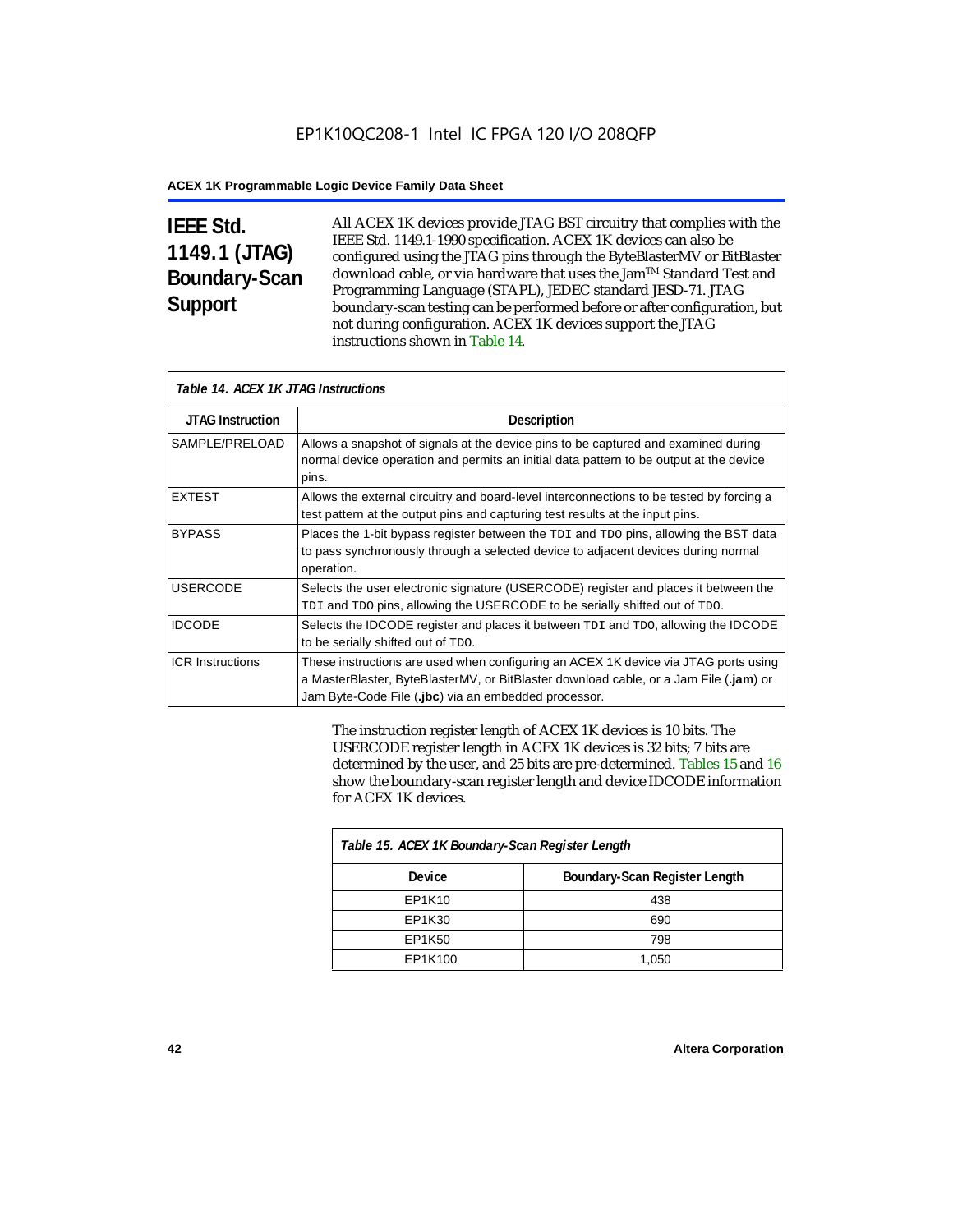| Table 16. 32-Bit IDCODE for ACEX 1K Devices<br>Note (1) |                                      |                       |                                      |                 |  |  |
|---------------------------------------------------------|--------------------------------------|-----------------------|--------------------------------------|-----------------|--|--|
| <b>Device</b>                                           |                                      | IDCODE (32 Bits)      |                                      |                 |  |  |
|                                                         | <b>Version</b><br>$(4 \text{ Bits})$ | Part Number (16 Bits) | Manufacturer's<br>Identity (11 Bits) | 1 (1 Bit) $(2)$ |  |  |
| EP1K10                                                  | 0001                                 | 0001 0000 0001 0000   | 00001101110                          |                 |  |  |
| EP1K30                                                  | 0001                                 | 0001 0000 0011 0000   | 00001101110                          |                 |  |  |
| EP1K50                                                  | 0001                                 | 0001 0000 0101 0000   | 00001101110                          |                 |  |  |
| EP1K100                                                 | 0010                                 | 0000 0001 0000 0000   | 00001101110                          |                 |  |  |

### *Notes to tables:*

(1) The most significant bit (MSB) is on the left.

(2) The least significant bit (LSB) for all JTAG IDCODEs is 1.

ACEX 1K devices include weak pull-up resistors on the JTAG pins.



For more information, see the following documents:

- *Application Note 39 (IEEE Std. 1149.1 (JTAG) Boundary-Scan Testing in Altera Devices)*
- *ByteBlasterMV Parallel Port Download Cable Data Sheet*
- *BitBlaster Serial Download Cable Data Sheet*
- *Jam Programming & Test Language Specification*

Figure 20 shows the timing requirements for the JTAG signals.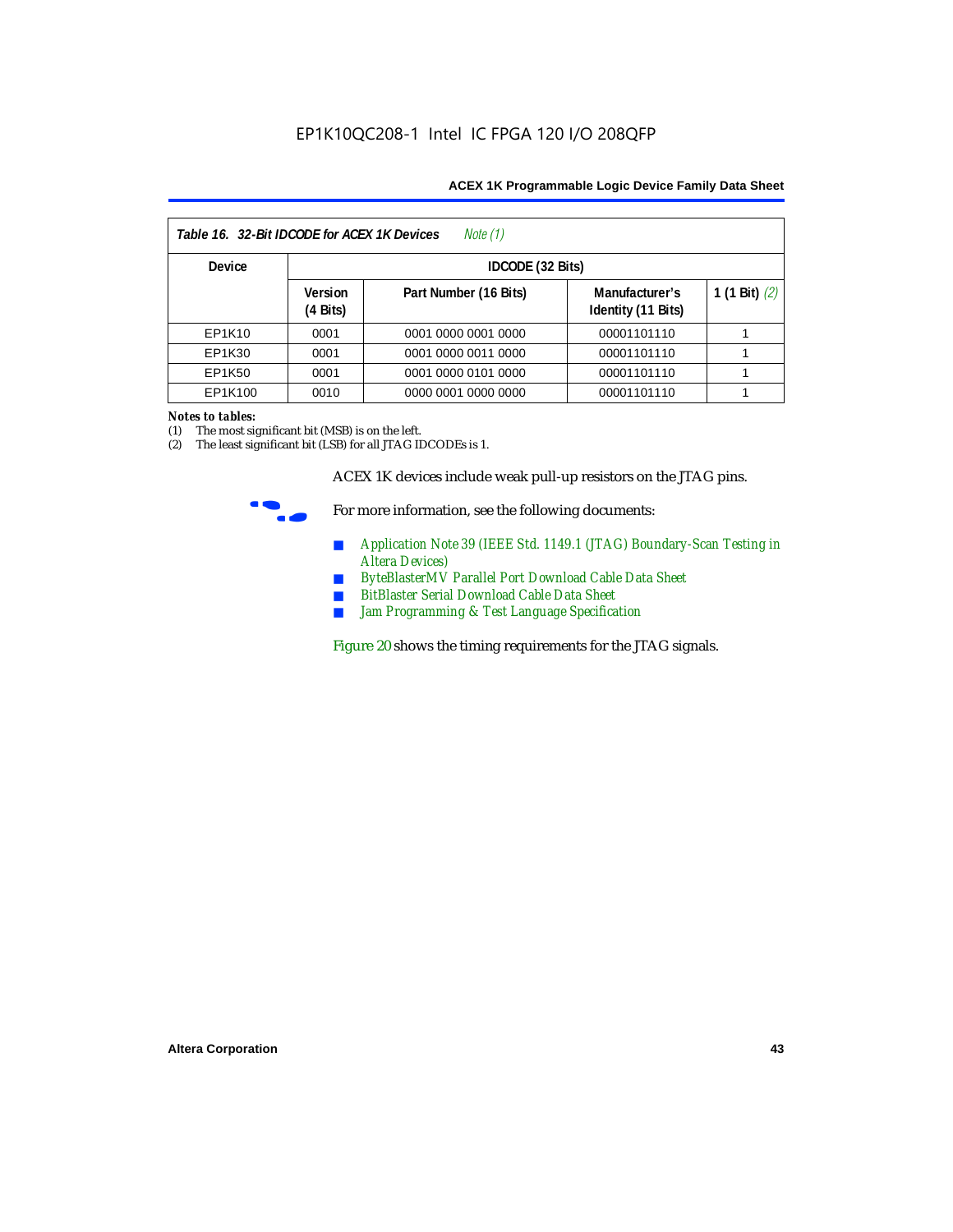$\overline{1}$ 

*Figure 20. ACEX 1K JTAG Waveforms*



### Table 17 shows the timing parameters and values for ACEX 1K devices.

| Table 17. ACEX 1K JTAG Timing Parameters & Values |                                                |     |     |      |  |  |
|---------------------------------------------------|------------------------------------------------|-----|-----|------|--|--|
| Symbol                                            | Parameter                                      | Min | Max | Unit |  |  |
| t <sub>JCP</sub>                                  | <b>TCK clock period</b>                        | 100 |     | ns   |  |  |
| $t_{JCH}$                                         | TCK clock high time                            | 50  |     | ns   |  |  |
| t <sub>JCL</sub>                                  | <b>TCK clock low time</b>                      | 50  |     | ns   |  |  |
| <sup>t</sup> JPSU                                 | JTAG port setup time                           | 20  |     | ns   |  |  |
| $t_{\rm JPH}$                                     | JTAG port hold time                            | 45  |     | ns   |  |  |
| <sup>t</sup> JPCO                                 | JTAG port clock to output                      |     | 25  | ns   |  |  |
| t <sub>JPZX</sub>                                 | JTAG port high impedance to valid output       |     | 25  | ns   |  |  |
| t <sub>JPXZ</sub>                                 | JTAG port valid output to high impedance       |     | 25  | ns   |  |  |
| tjssu                                             | Capture register setup time                    | 20  |     | ns   |  |  |
| $t_{\mathsf{JSH}}$                                | Capture register hold time                     | 45  |     | ns   |  |  |
| t <sub>JSCO</sub>                                 | Update register clock to output                |     | 35  | ns   |  |  |
| t <sub>JSZX</sub>                                 | Update register high impedance to valid output |     | 35  | ns   |  |  |
| t <sub>JSXZ</sub>                                 | Update register valid output to high impedance |     | 35  | ns   |  |  |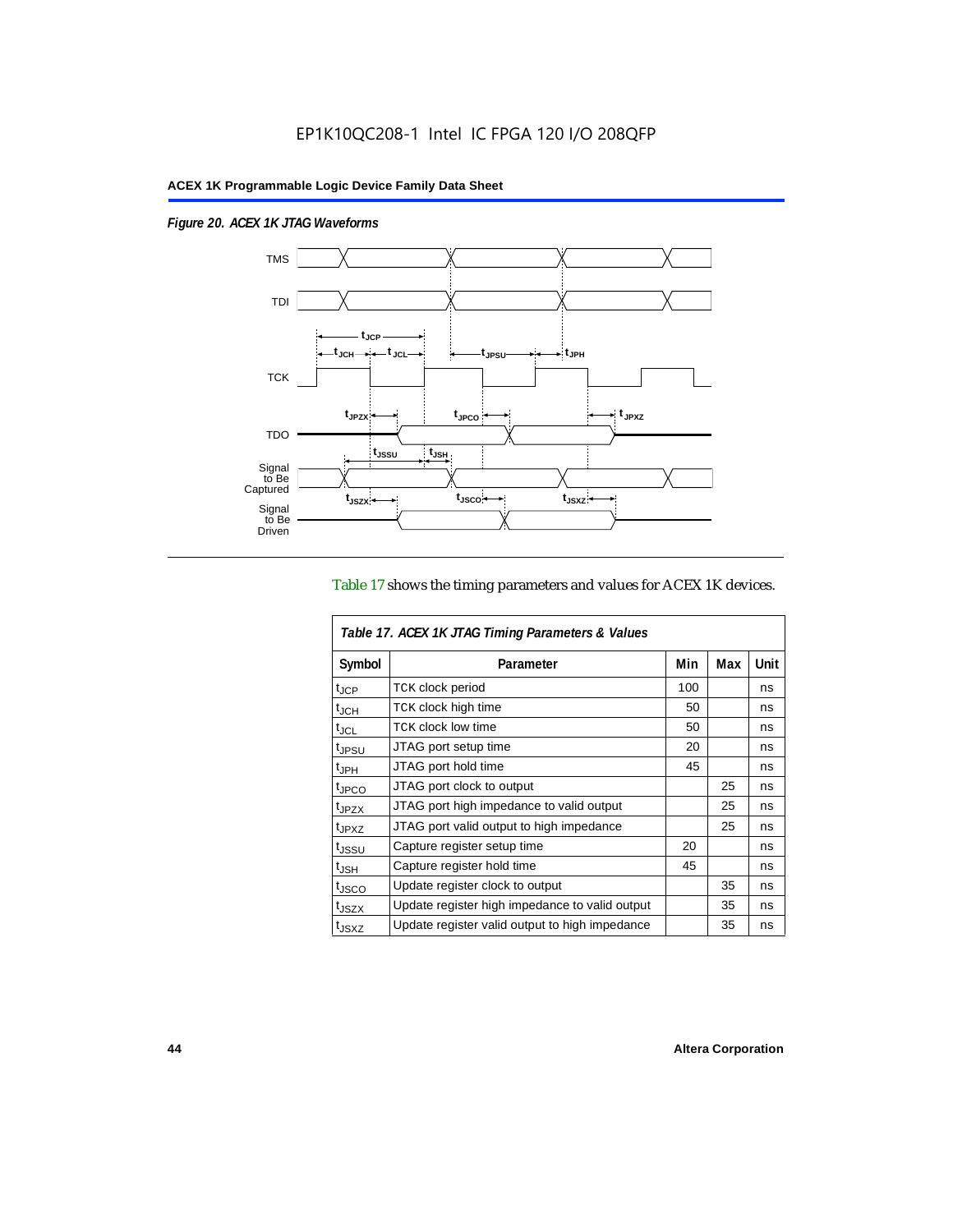**Generic Testing** Each ACEX 1K device is functionally tested. Complete testing of each configurable static random access memory (SRAM) bit and all logic functionality ensures 100% yield. AC test measurements for ACEX 1K devices are made under conditions equivalent to those shown in Figure 21. Multiple test patterns can be used to configure devices during all stages of the production flow.

### *Figure 21. ACEX 1K AC Test Conditions*



# **Operating Conditions**

Tables 18 through 21 provide information on absolute maximum ratings, recommended operating conditions, DC operating conditions, and capacitance for 2.5-V ACEX 1K devices.

| Note $(1)$<br>Table 18. ACEX 1K Device Absolute Maximum Ratings |                            |                                             |        |      |           |  |  |
|-----------------------------------------------------------------|----------------------------|---------------------------------------------|--------|------|-----------|--|--|
| Symbol                                                          | Parameter                  | <b>Conditions</b>                           | Min    | Max  | Unit      |  |  |
| <b>V<sub>CCINT</sub></b>                                        | Supply voltage             | With respect to ground (2)                  | $-0.5$ | 3.6  | V         |  |  |
| V <sub>CCIO</sub>                                               |                            |                                             | $-0.5$ | 4.6  | V         |  |  |
| V,                                                              | DC input voltage           |                                             | $-2.0$ | 5.75 | V         |  |  |
| $I_{OUT}$                                                       | DC output current, per pin |                                             | $-25$  | 25   | mA        |  |  |
| $\mathsf{T}_{\textsf{STG}}$                                     | Storage temperature        | No bias                                     | $-65$  | 150  | ۰c        |  |  |
| $T_{\sf AMB}$                                                   | Ambient temperature        | Under bias                                  | $-65$  | 135  | $\circ$ C |  |  |
| $T_{\rm J}$                                                     | Junction temperature       | PQFP, TQFP, and BGA packages, under<br>bias |        | 135  | ۰c        |  |  |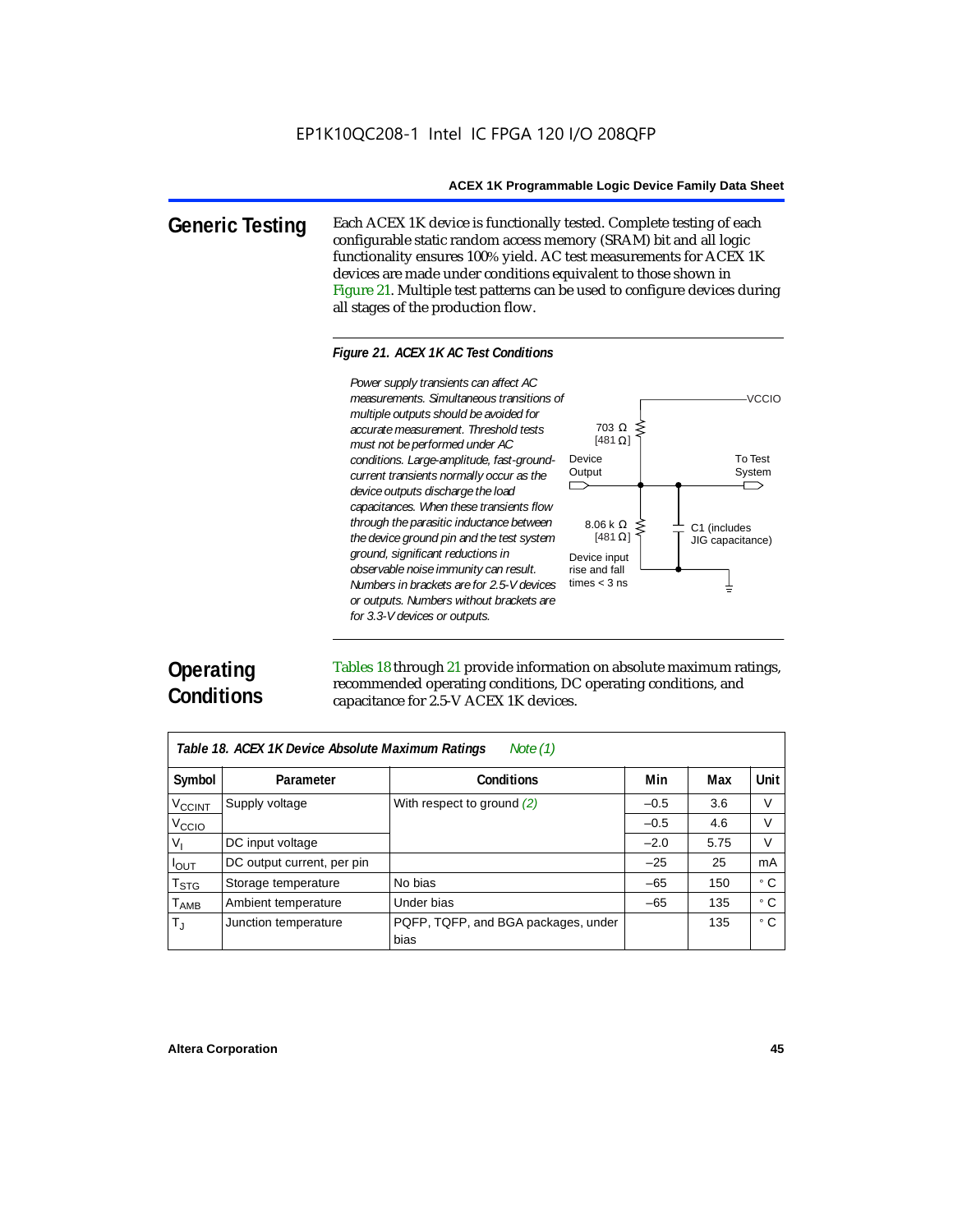# EP1K10QC208-1 Intel IC FPGA 120 I/O 208QFP

|                   | Table 19. ACEX 1K Device Recommended Operating Conditions |                   |                  |                   |        |  |  |  |
|-------------------|-----------------------------------------------------------|-------------------|------------------|-------------------|--------|--|--|--|
| Symbol            | Parameter                                                 | <b>Conditions</b> | Min              | Max               | Unit   |  |  |  |
| $V_{\rm CCINT}$   | Supply voltage for internal logic<br>and input buffers    | (3), (4)          | 2.375<br>(2.375) | 2.625<br>(2.625)  | V      |  |  |  |
| V <sub>CCIO</sub> | Supply voltage for output buffers,<br>3.3-V operation     | (3), (4)          | 3.00(3.00)       | 3.60(3.60)        | $\vee$ |  |  |  |
|                   | Supply voltage for output buffers,<br>2.5-V operation     | (3), (4)          | 2.375<br>(2.375) | 2.625<br>(2.625)  | $\vee$ |  |  |  |
| $V_{I}$           | Input voltage                                             | (2), (5)          | $-0.5$           | 5.75              | V      |  |  |  |
| $V_{\rm O}$       | Output voltage                                            |                   | $\Omega$         | V <sub>ccio</sub> | V      |  |  |  |
| $T_A$             | Ambient temperature                                       | Commercial range  | $\Omega$         | 70                | ۰c     |  |  |  |
|                   |                                                           | Industrial range  | $-40$            | 85                | ۰c     |  |  |  |
| $T_{\rm J}$       | Junction temperature                                      | Commercial range  | $\Omega$         | 85                | ۰c     |  |  |  |
|                   |                                                           | Industrial range  | $-40$            | 100               | ۰c     |  |  |  |
|                   |                                                           | Extended range    | $-40$            | 125               | ° C    |  |  |  |
| $t_{R}$           | Input rise time                                           |                   |                  | 40                | ns     |  |  |  |
| $t_{\mathsf{F}}$  | Input fall time                                           |                   |                  | 40                | ns     |  |  |  |

| <i>Notes (6), (7)</i><br>Table 20. ACEX 1K Device DC Operating Conditions (Part 1 of 2) |                                         |                                                                          |                                          |     |                                          |        |  |  |
|-----------------------------------------------------------------------------------------|-----------------------------------------|--------------------------------------------------------------------------|------------------------------------------|-----|------------------------------------------|--------|--|--|
| Symbol                                                                                  | Parameter                               | <b>Conditions</b>                                                        | Min                                      | Typ | Max                                      | Unit   |  |  |
| $V_{\text{IH}}$                                                                         | High-level input voltage                |                                                                          | 1.7,<br>$0.5 \times V_{\text{CCIO}}$ (8) |     | 5.75                                     | $\vee$ |  |  |
| $V_{IL}$                                                                                | Low-level input voltage                 |                                                                          | $-0.5$                                   |     | 0.8,<br>$0.3 \times V_{\text{CCIO}}$ (8) | $\vee$ |  |  |
| $V_{OH}$                                                                                | 3.3-V high-level TTL output<br>voltage  | $I_{OH} = -8$ mA DC,<br>$V_{\text{CCIO}} = 3.00 \text{ V} (9)$           | 2.4                                      |     |                                          | $\vee$ |  |  |
|                                                                                         | 3.3-V high-level CMOS output<br>voltage | $I_{OH} = -0.1$ mA DC,<br>$V_{\text{CCIO}} = 3.00 \text{ V } (9)$        | $V_{\text{CClO}} - 0.2$                  |     |                                          | $\vee$ |  |  |
|                                                                                         | 3.3-V high-level PCI output<br>voltage  | $I_{OH} = -0.5$ mA DC,<br>$V_{\text{CCIO}} = 3.00$ to 3.60 V<br>(9)      | $0.9 \times$ † $V_{\text{CCIO}}$         |     |                                          | $\vee$ |  |  |
|                                                                                         | 2.5-V high-level output voltage         | I <sub>OH</sub> = –0.1 mA DC,<br>$V_{\text{CCIO}} = 2.375 \text{ V} (9)$ | 2.1                                      |     |                                          | $\vee$ |  |  |
|                                                                                         |                                         | $I_{OH} = -1$ mA DC,<br>$V_{\text{CCIO}} = 2.375 \text{ V} (9)$          | 2.0                                      |     |                                          | $\vee$ |  |  |
|                                                                                         |                                         | $I_{OH} = -2$ mA DC,<br>$V_{\text{CCIO}} = 2.375 \text{ V} (9)$          | 1.7                                      |     |                                          | V      |  |  |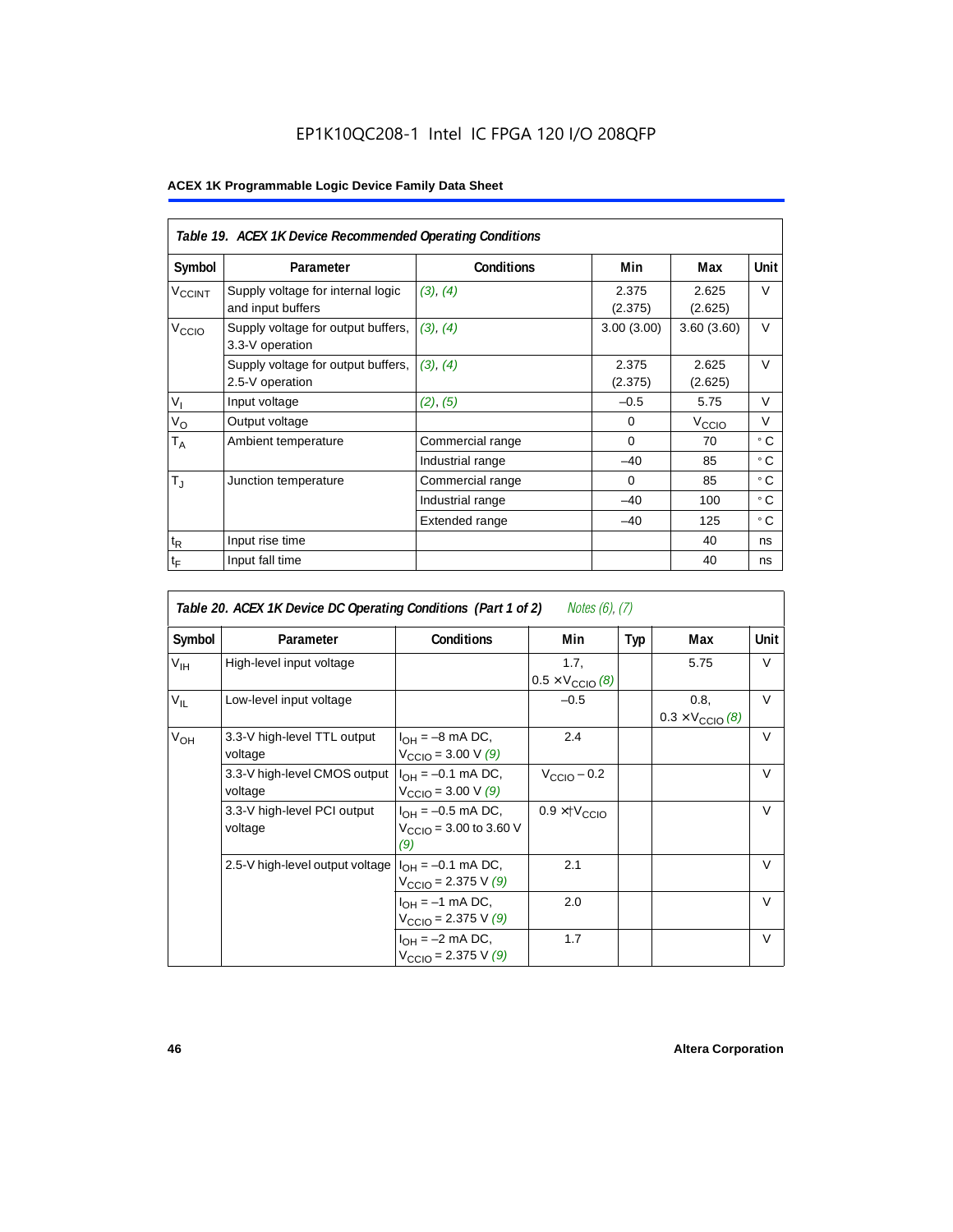| Table 20. ACEX 1K Device DC Operating Conditions (Part 2 of 2)<br><i>Notes (6), (7)</i> |                                             |                                                                         |       |     |                              |           |  |
|-----------------------------------------------------------------------------------------|---------------------------------------------|-------------------------------------------------------------------------|-------|-----|------------------------------|-----------|--|
| Symbol                                                                                  | Parameter                                   | <b>Conditions</b>                                                       | Min   | Typ | Max                          | Unit      |  |
| <b>V<sub>OL</sub></b>                                                                   | 3.3-V low-level TTL output<br>voltage       | $I_{\Omega}$ = 12 mA DC,<br>$V_{\text{CCIO}} = 3.00 \text{ V} (10)$     |       |     | 0.45                         | V         |  |
|                                                                                         | 3.3-V low-level CMOS output<br>voltage      | $I_{\Omega} = 0.1$ mA DC,<br>$V_{\text{CCIO}} = 3.00 \text{ V} (10)$    |       |     | 0.2                          | $\vee$    |  |
|                                                                                         | 3.3-V low-level PCI output<br>voltage       | $I_{OL}$ = 1.5 mA DC,<br>$V_{\text{CCIO}} = 3.00$ to 3.60 V<br>(10)     |       |     | $0.1 \times V_{\text{CCIO}}$ | $\vee$    |  |
|                                                                                         | 2.5-V low-level output voltage              | $I_{\Omega I} = 0.1$ mA DC,<br>$V_{\text{CCIO}} = 2.375 \text{ V} (10)$ |       |     | 0.2                          | $\vee$    |  |
|                                                                                         |                                             | $I_{OL}$ = 1 mA DC,<br>$V_{\text{CCIO}} = 2.375 \text{ V} (10)$         |       |     | 0.4                          | $\vee$    |  |
|                                                                                         |                                             | $I_{\Omega}$ = 2 mA DC,<br>$V_{\text{CCIO}} = 2.375 \text{ V} (10)$     |       |     | 0.7                          | V         |  |
| $\mathbf{I}_\mathrm{I}$                                                                 | Input pin leakage current                   | $V_1 = 5.3$ to $-0.3$ V (11)                                            | $-10$ |     | 10                           | μA        |  |
| $I_{OZ}$                                                                                | Tri-stated I/O pin leakage<br>current       | $V_O$ = 5.3 to -0.3 V (11)                                              | $-10$ |     | 10                           | μA        |  |
| $I_{CC0}$                                                                               | V <sub>CC</sub> supply current (standby)    | $V_1$ = ground, no load,<br>no toggling inputs                          |       | 5   |                              | mA        |  |
|                                                                                         |                                             | $V_1$ = ground, no load,<br>no toggling inputs (12)                     |       | 10  |                              | mA        |  |
| R <sub>CONF</sub>                                                                       | Value of I/O pin pull-up                    | $V_{\text{CCIO}} = 3.0 \text{ V} (13)$                                  | 20    |     | 50                           | $k\Omega$ |  |
|                                                                                         | resistor before and during<br>configuration | $V_{\text{CCIO}}$ = 2.375 V (13)                                        | 30    |     | 80                           | kΩ        |  |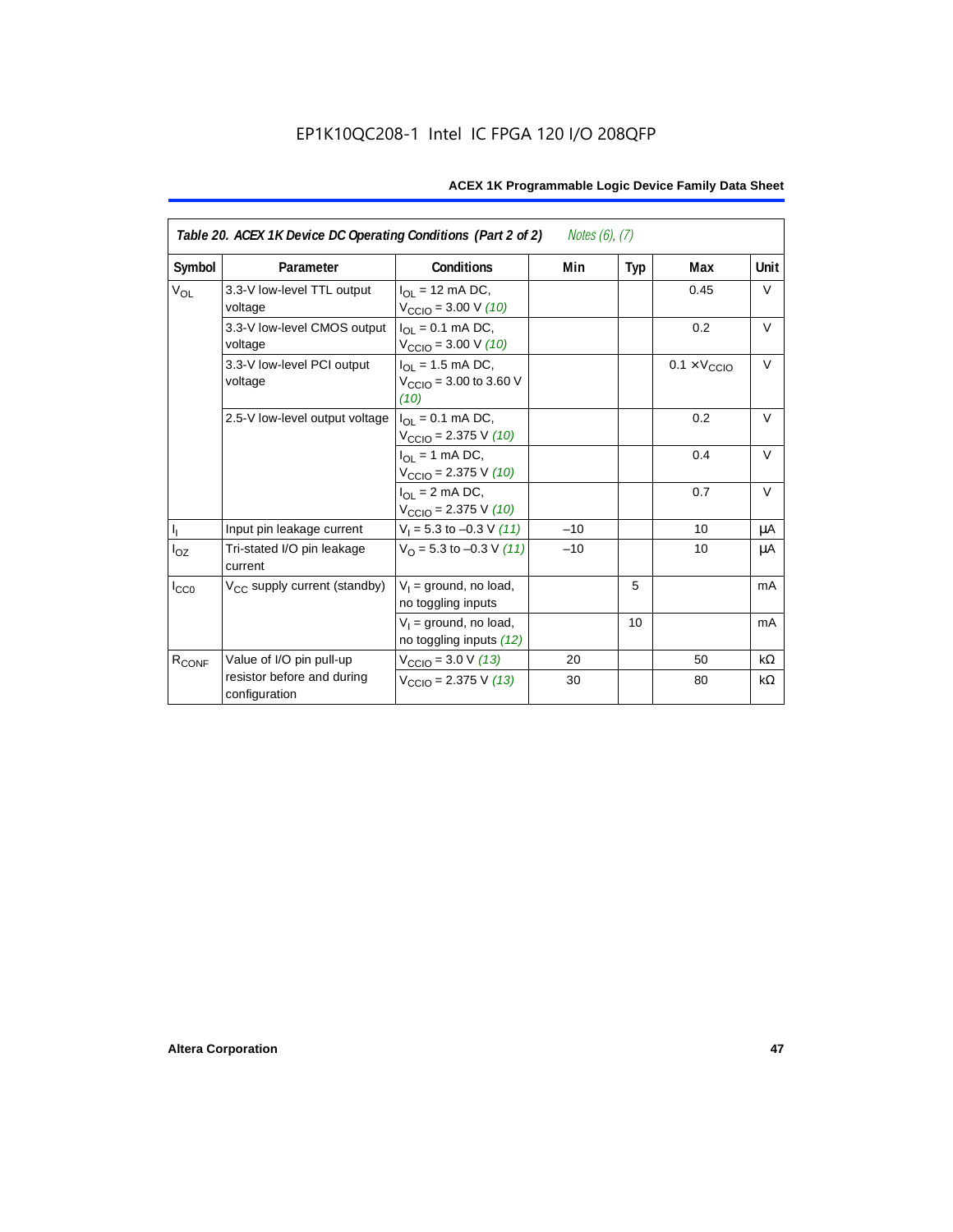| Table 21. ACEX 1K Device Capacitance<br><i>Note</i> (14) |                                                      |                                     |  |    |    |  |  |
|----------------------------------------------------------|------------------------------------------------------|-------------------------------------|--|----|----|--|--|
| Symbol                                                   | Min<br>Unit<br>Max<br><b>Conditions</b><br>Parameter |                                     |  |    |    |  |  |
| $C_{IN}$                                                 | Input capacitance                                    | $V_{IN} = 0 V$ , f = 1.0 MHz        |  | 10 | pF |  |  |
| $C_{\text{INCLK}}$                                       | Input capacitance on<br>dedicated clock pin          | $V_{1N} = 0 V$ , f = 1.0 MHz        |  | 12 | pF |  |  |
| $C_{OUT}$                                                | Output capacitance                                   | $V_{\text{OUT}} = 0$ V, f = 1.0 MHz |  | 10 | рF |  |  |

### *Notes to tables:*

(1) See the *Operating Requirements for Altera Devices Data Sheet*.

- (2) Minimum DC input voltage is –0.5 V. During transitions, the inputs may undershoot to –2.0 V for input currents less than 100 mA and periods shorter than 20 ns.
- (3) Numbers in parentheses are for industrial- and extended-temperature-range devices.
- (4) Maximum  $V_{CC}$  rise time is 100 ms, and  $V_{CC}$  must rise monotonically.<br>(5) All pins, including dedicated inputs, clock, I/O, and JTAG pins, may
- All pins, including dedicated inputs, clock, I/O, and JTAG pins, may be driven before  $V_{\text{CCINT}}$  and  $V_{\text{CCIO}}$  are powered.
- (6) Typical values are for  $T_A = 25^\circ$  C,  $V_{CClNT} = 2.5$  V, and  $V_{CClO} = 2.5$  V or 3.3 V.<br>(7) These values are specified under the ACEX 1K Recommended Operating Cone
- (7) These values are specified under the ACEX 1K Recommended Operating Conditions shown in Table 19 on page 46.<br>(8) The ACEX 1K input buffers are compatible with 2.5-V. 3.3-V (LVTTL and LVCMOS), and 5.0-V TTL and CMOS
- The ACEX 1K input buffers are compatible with 2.5-V, 3.3-V (LVTTL and LVCMOS), and 5.0-V TTL and CMOS signals. Additionally, the input buffers are 3.3-V PCI compliant when  $V_{CCIO}$  and  $V_{CCINT}$  meet the relationship shown in Figure 22.
- (9) The  $I_{OH}$  parameter refers to high-level TTL, PCI, or CMOS output current.
- (10) The I<sub>OL</sub> parameter refers to low-level TTL, PCI, or CMOS output current. This parameter applies to open-drain pins as well as output pins.
- (11) This value is specified for normal device operation. The value may vary during power-up.
- (12) This parameter applies to -1 speed grade commercial temperature devices and -2 speed grade industrial and extended temperature devices.
- (13) Pin pull-up resistance values will be lower if the pin is driven higher than  $V_{\text{CCIO}}$  by an external source.
- (14) Capacitance is sample-tested only.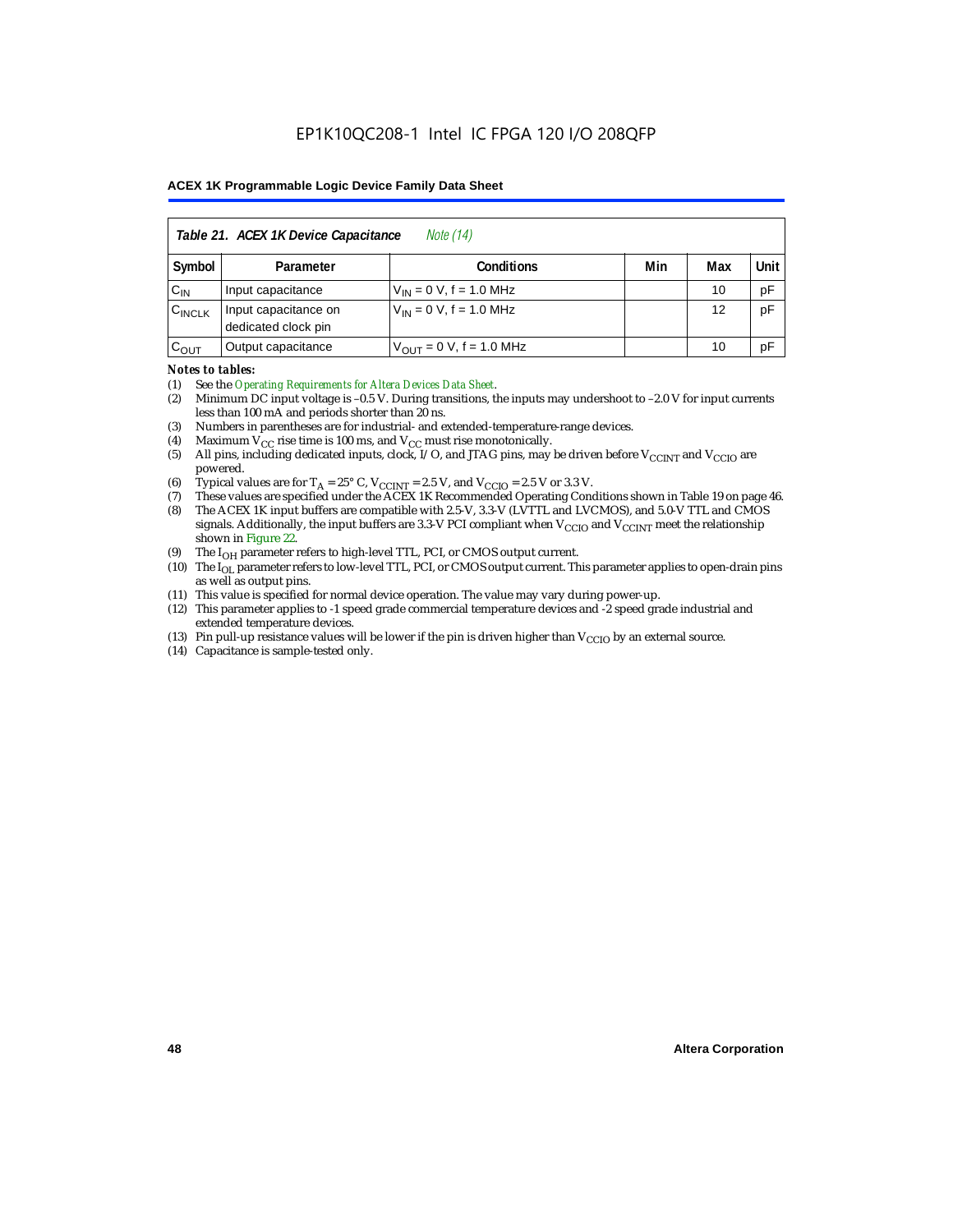Figure 22 shows the required relationship between  $V_{\text{CCIO}}$  and  $V_{\text{CCINT}}$  to satisfy 3.3-V PCI compliance.



Figure 23 shows the typical output drive characteristics of ACEX 1K devices with 3.3-V and 2.5-V  $V_{\text{CCIO}}$ . The output driver is compliant to the 3.3-V *PCI Local Bus Specification*, *Revision 2.2* (when VCCIO pins are connected to 3.3 V). ACEX 1K devices with a -1 speed grade also comply with the drive strength requirements of the *PCI Local Bus Specification*, *Revision 2.2* (when VCCINT pins are powered with a minimum supply of 2.375 V, and VCCIO pins are connected to 3.3 V). Therefore, these devices can be used in open 5.0-V PCI systems.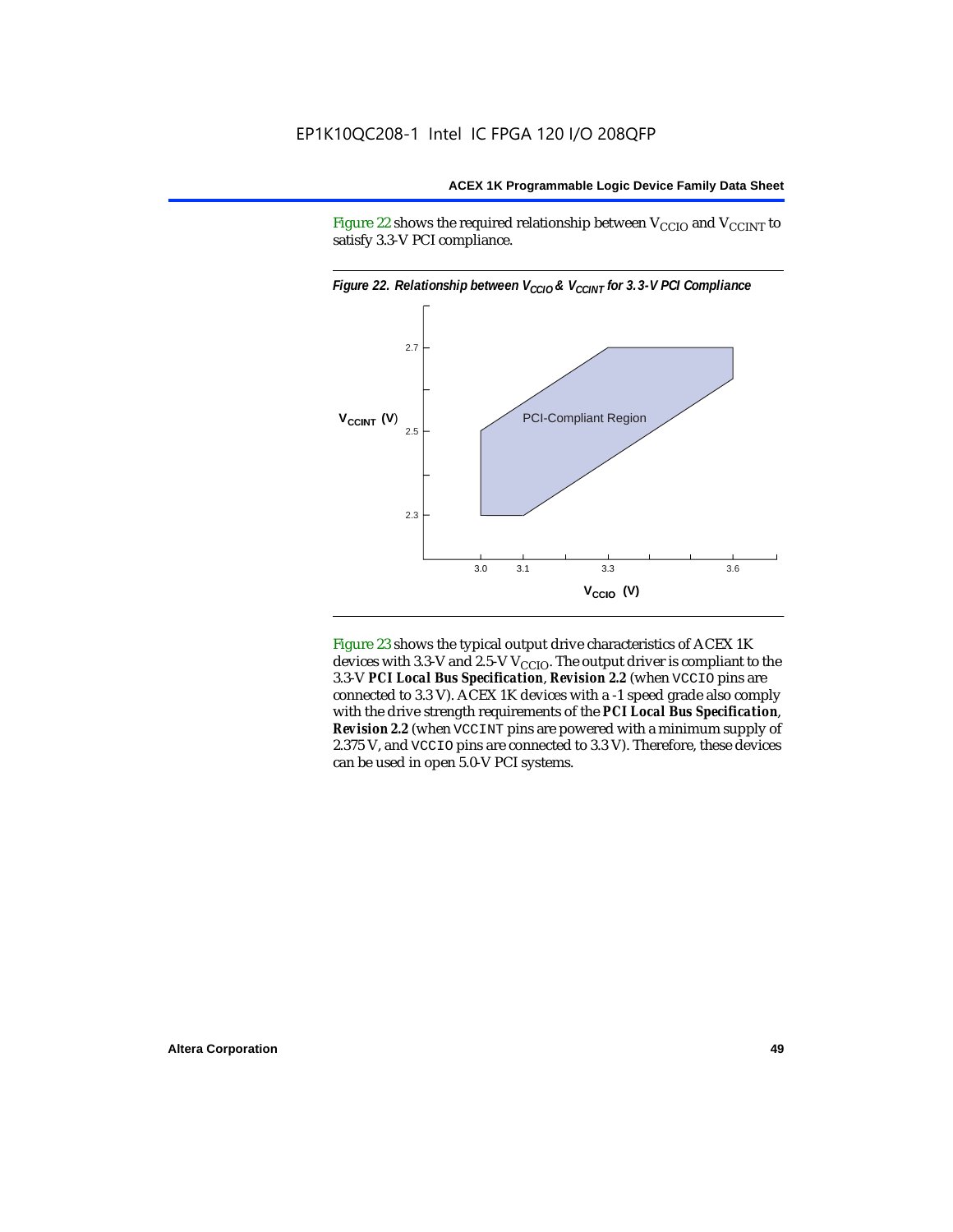



**Timing Model** The continuous, high-performance FastTrack Interconnect routing resources ensure accurate simulation and timing analysis as well as predictable performance. This predictable performance contrasts with that of FPGAs, which use a segmented connection scheme and, therefore, have an unpredictable performance.

> Device performance can be estimated by following the signal path from a source, through the interconnect, to the destination. For example, the registered performance between two LEs on the same row can be calculated by adding the following parameters:

- LE register clock-to-output delay  $(t_{CO})$
- Interconnect delay ( $t_{SAMFROW}$ )
- **■** LE look-up table delay  $(t_{LUT})$ <br>
 LE register setup time  $(t_{ST})$
- LE register setup time  $(t_{SI})$

The routing delay depends on the placement of the source and destination LEs. A more complex registered path may involve multiple combinatorial LEs between the source and destination LEs.

Timing simulation and delay prediction are available with the simulator and Timing Analyzer, or with industry-standard EDA tools. The Simulator offers both pre-synthesis functional simulation to evaluate logic design accuracy and post-synthesis timing simulation with 0.1-ns resolution. The Timing Analyzer provides point-to-point timing delay information, setup and hold time analysis, and device-wide performance analysis.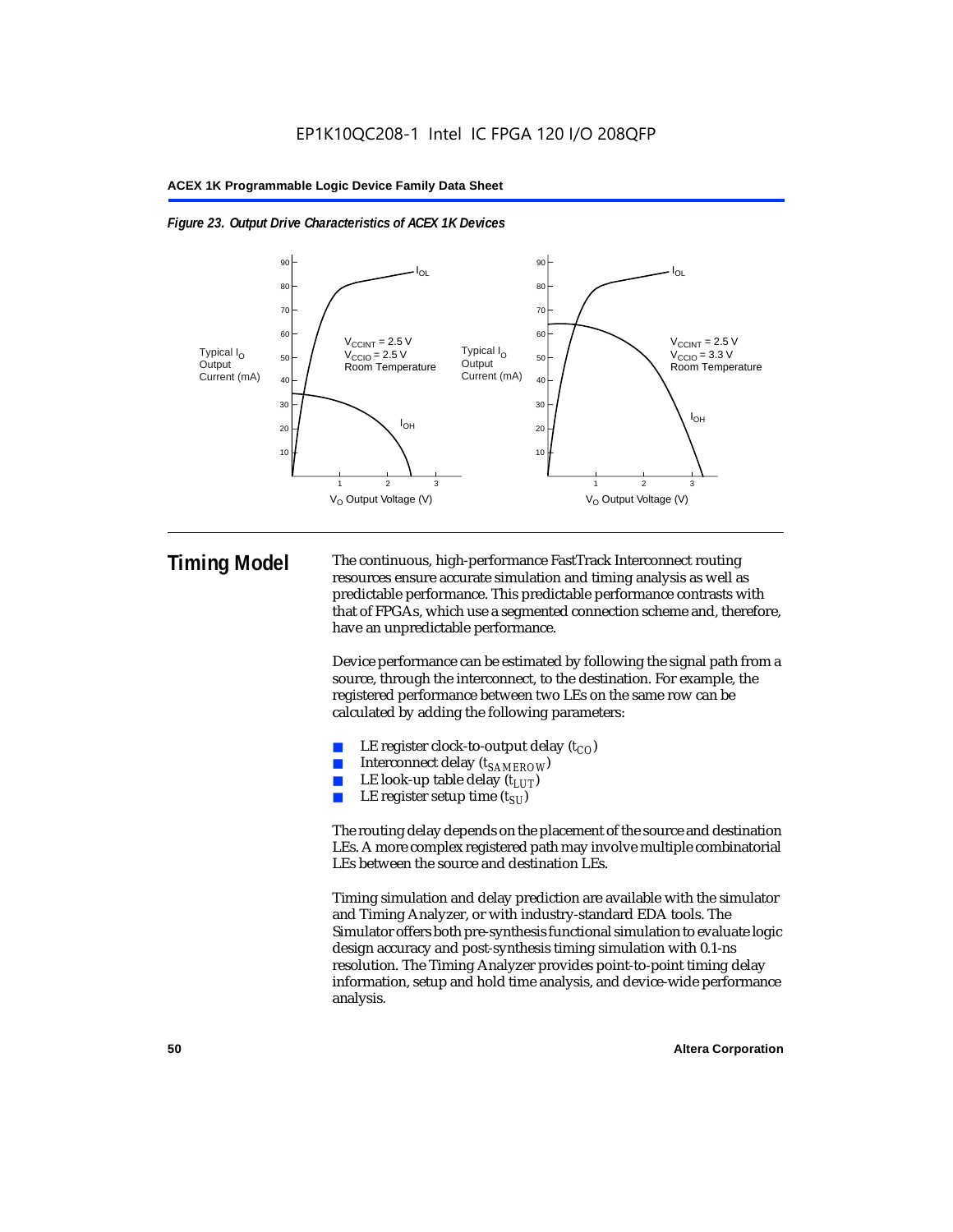Figure 24 shows the overall timing model, which maps the possible paths to and from the various elements of the ACEX 1K device.

*Figure 24. ACEX 1K Device Timing Model*



Figures 25 through 28 show the delays that correspond to various paths and functions within the LE, IOE, EAB, and bidirectional timing models.

*Figure 25. ACEX 1K Device LE Timing Model*

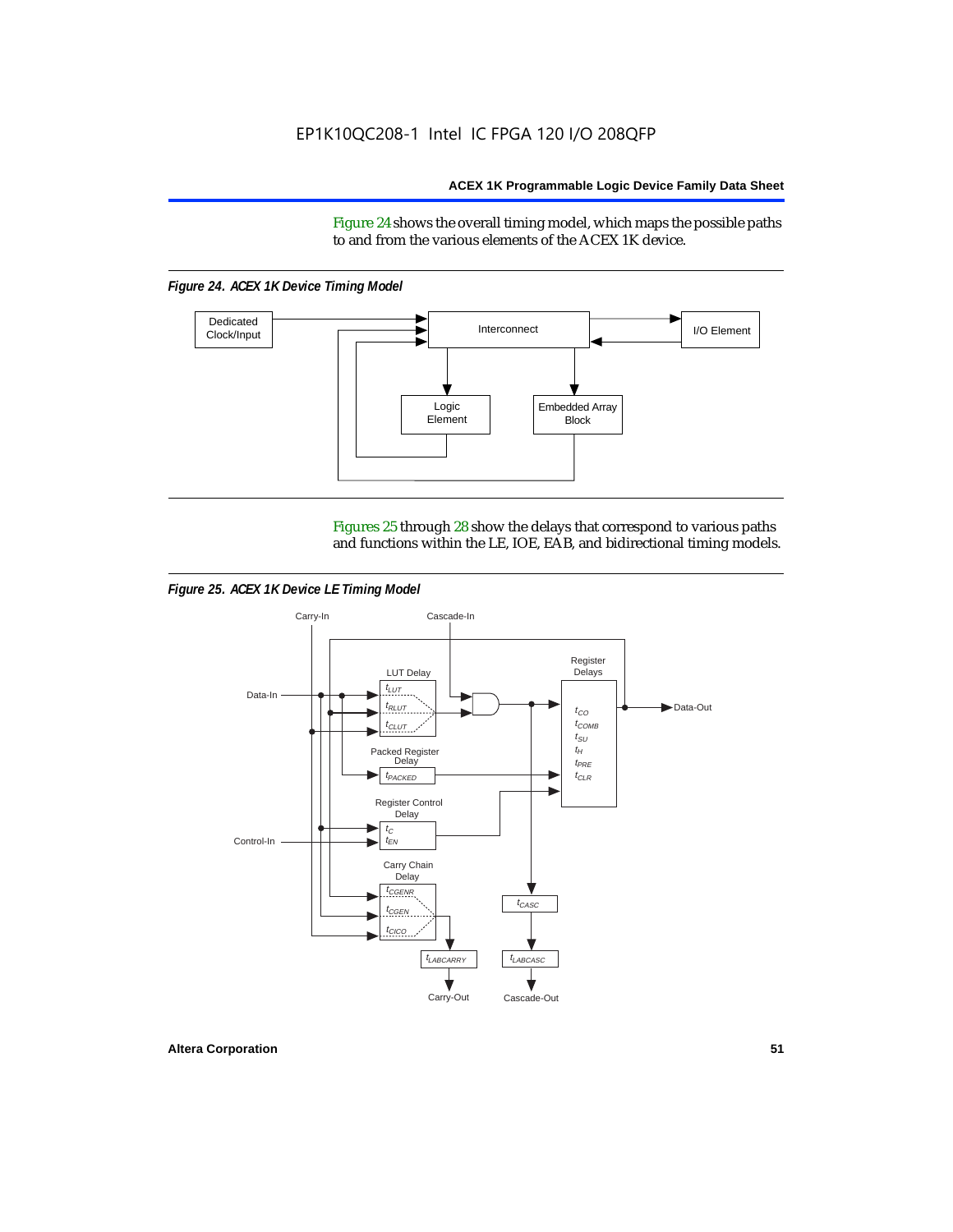

# *Figure 26. ACEX 1K Device IOE Timing Model*



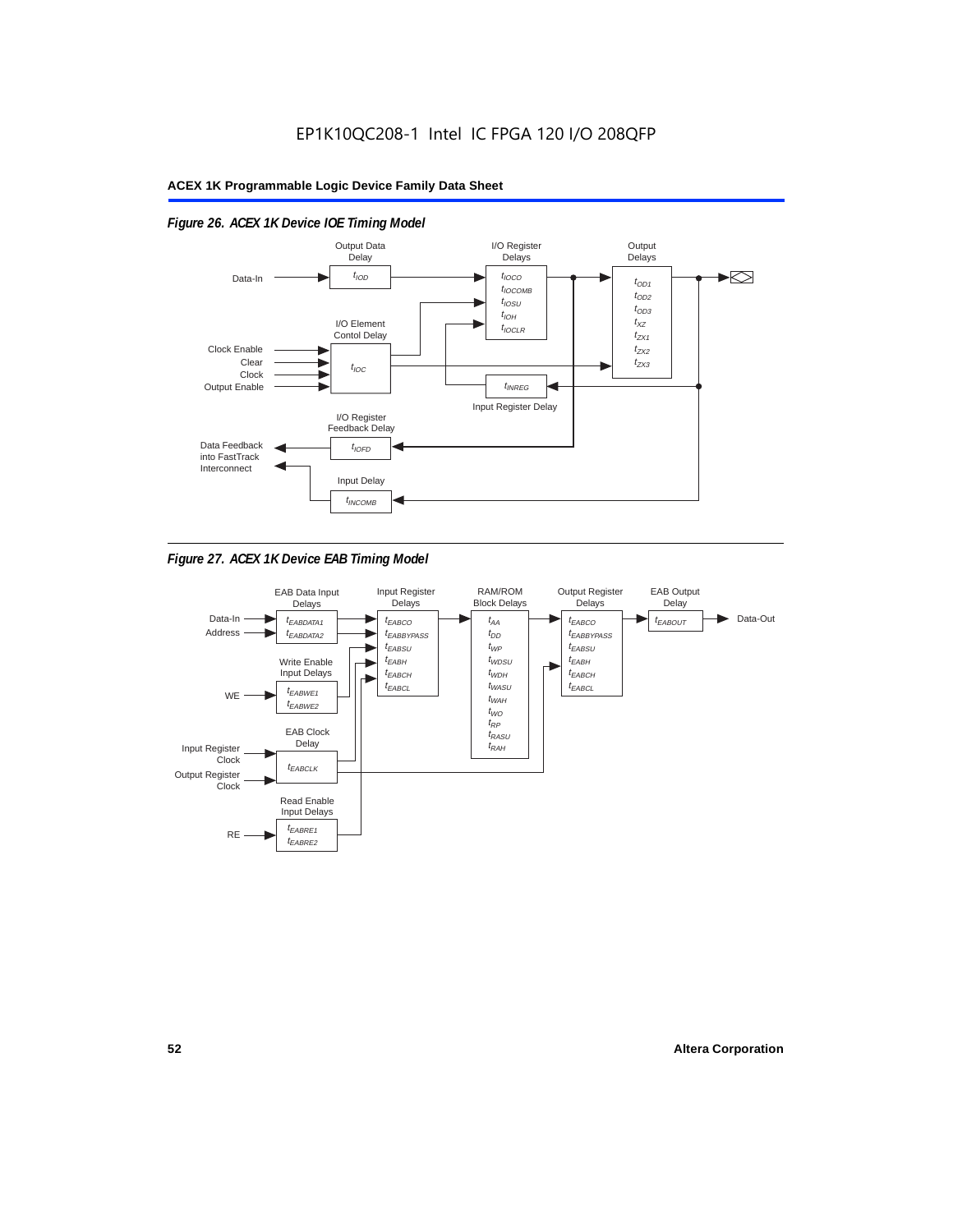



Tables 29 and 30 show the asynchronous and synchronous timing waveforms, respectively, for the EAB macroparameters in Table 24.

*Figure 29. EAB Asynchronous Timing Waveforms*

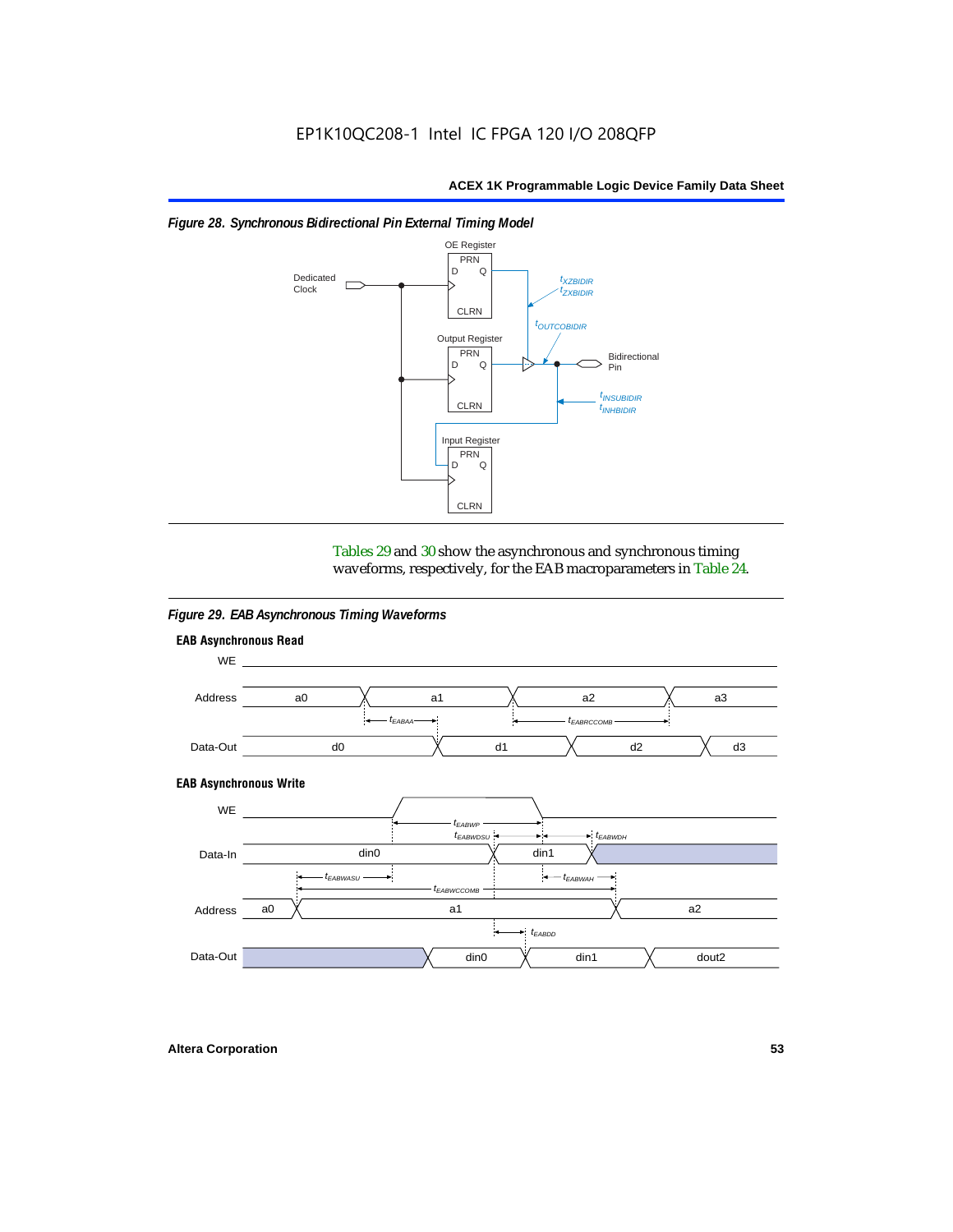# *Figure 30. EAB Synchronous Timing Waveforms*



### **EAB Synchronous Write (EAB Output Registers Used)**



Tables 22 through 26 describe the ACEX 1K device internal timing parameters.

| Note (1)<br>Table 22. LE Timing Microparameters (Part 1 of 2) |                                         |                   |  |  |  |
|---------------------------------------------------------------|-----------------------------------------|-------------------|--|--|--|
| Symbol                                                        | Parameter                               | <b>Conditions</b> |  |  |  |
| $t_{LUT}$                                                     | LUT delay for data-in                   |                   |  |  |  |
| $t_{CLUT}$                                                    | LUT delay for carry-in                  |                   |  |  |  |
| $t_{RLUT}$                                                    | LUT delay for LE register feedback      |                   |  |  |  |
| <sup>t</sup> PACKED                                           | Data-in to packed register delay        |                   |  |  |  |
| $t_{EN}$                                                      | LE register enable delay                |                   |  |  |  |
| $t_{CICO}$                                                    | Carry-in to carry-out delay             |                   |  |  |  |
| $t_{G\text{E}\text{N}}$                                       | Data-in to carry-out delay              |                   |  |  |  |
| ${}^t$ CGENR                                                  | LE register feedback to carry-out delay |                   |  |  |  |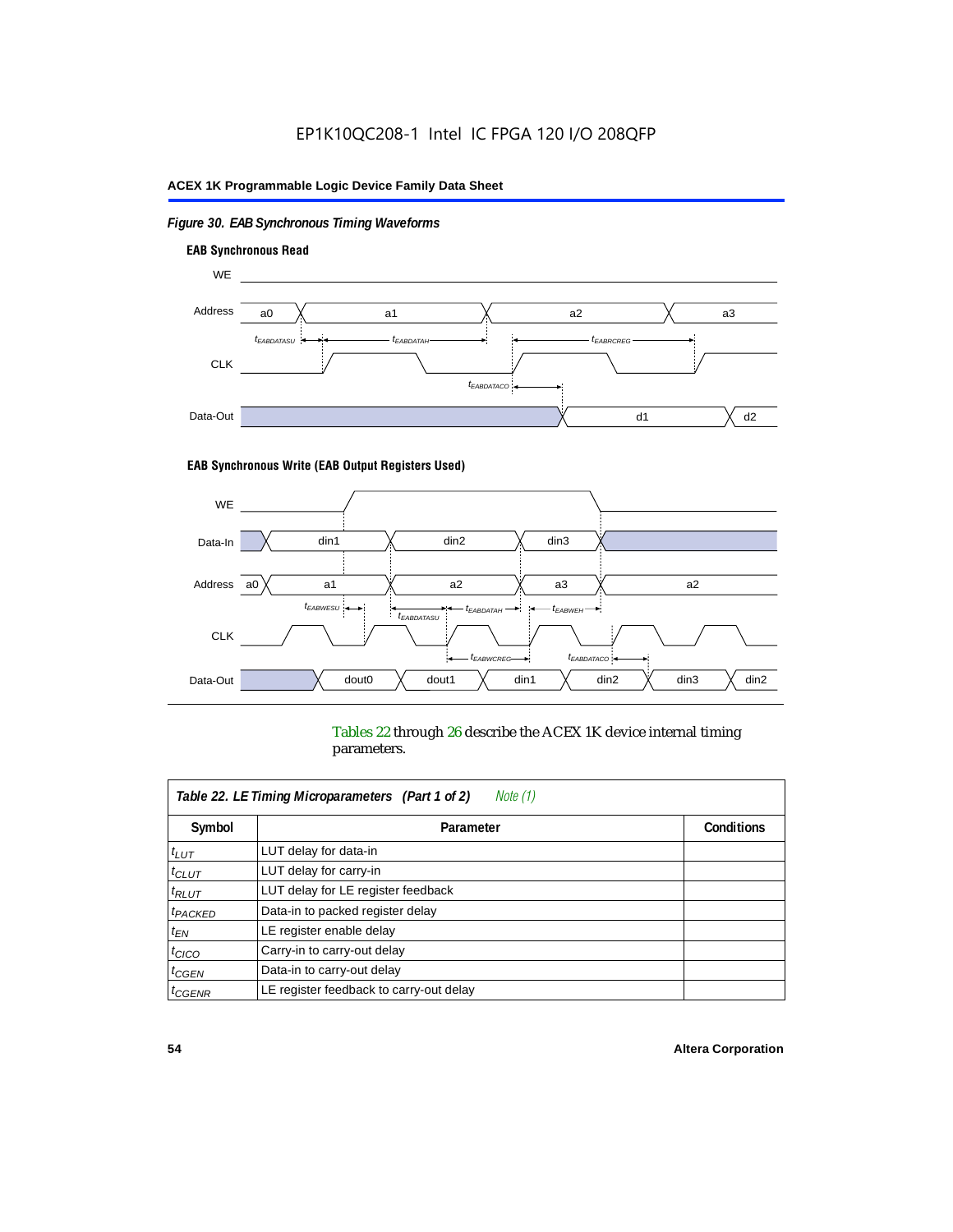| Table 22. LE Timing Microparameters (Part 2 of 2)<br>Note (1) |                                                                                                                                         |                   |  |  |  |
|---------------------------------------------------------------|-----------------------------------------------------------------------------------------------------------------------------------------|-------------------|--|--|--|
| Symbol                                                        | Parameter                                                                                                                               | <b>Conditions</b> |  |  |  |
| t <sub>CASC</sub>                                             | Cascade-in to cascade-out delay                                                                                                         |                   |  |  |  |
| $t_C$                                                         | LE register control signal delay                                                                                                        |                   |  |  |  |
| $t_{CO}$                                                      | LE register clock-to-output delay                                                                                                       |                   |  |  |  |
| $t_{COMB}$                                                    | Combinatorial delay                                                                                                                     |                   |  |  |  |
| $t_{\rm SU}$                                                  | LE register setup time for data and enable signals before clock; LE register<br>recovery time after asynchronous clear, preset, or load |                   |  |  |  |
| $t_H$                                                         | LE register hold time for data and enable signals after clock                                                                           |                   |  |  |  |
| $t_{PRE}$                                                     | LE register preset delay                                                                                                                |                   |  |  |  |
| $t_{CLR}$                                                     | LE register clear delay                                                                                                                 |                   |  |  |  |
| $t_{CH}$                                                      | Minimum clock high time from clock pin                                                                                                  |                   |  |  |  |
| $t_{CL}$                                                      | Minimum clock low time from clock pin                                                                                                   |                   |  |  |  |

| Table 23. IOE Timing Microparameters<br>Note (1) |                                                                                                                          |                    |  |  |  |
|--------------------------------------------------|--------------------------------------------------------------------------------------------------------------------------|--------------------|--|--|--|
| Symbol                                           | Parameter                                                                                                                | <b>Conditions</b>  |  |  |  |
| $t_{\textit{IOD}}$                               | IOE data delay                                                                                                           |                    |  |  |  |
| $t_{\text{IOC}}$                                 | IOE register control signal delay                                                                                        |                    |  |  |  |
| $t_{IOCO}$                                       | IOE register clock-to-output delay                                                                                       |                    |  |  |  |
| $t_{IOCOMB}$                                     | IOE combinatorial delay                                                                                                  |                    |  |  |  |
| $t_{\text{OSU}}$                                 | IOE register setup time for data and enable signals before clock; IOE register<br>recovery time after asynchronous clear |                    |  |  |  |
| $t_{IOH}$                                        | IOE register hold time for data and enable signals after clock                                                           |                    |  |  |  |
| $t_{IOCLR}$                                      | IOE register clear time                                                                                                  |                    |  |  |  |
| $t_{OD1}$                                        | Output buffer and pad delay, slow slew rate = off, $V_{\text{CCIO}} = 3.3 \text{ V}$                                     | $C1 = 35$ pF $(2)$ |  |  |  |
| $t_{OD2}$                                        | Output buffer and pad delay, slow slew rate = off, $V_{\text{CCIO}} = 2.5 V$                                             | $C1 = 35$ pF $(3)$ |  |  |  |
| $t_{OD3}$                                        | Output buffer and pad delay, slow slew rate $=$ on                                                                       | $C1 = 35$ pF $(4)$ |  |  |  |
| $t_{XZ}$                                         | IOE output buffer disable delay                                                                                          |                    |  |  |  |
| $t_{ZX1}$                                        | IOE output buffer enable delay, slow slew rate = off, $V_{\text{CCIO}} = 3.3$ V                                          | $C1 = 35$ pF $(2)$ |  |  |  |
| t <sub>ZX2</sub>                                 | IOE output buffer enable delay, slow slew rate = off, $V_{\text{CCIO}} = 2.5 V$                                          | $C1 = 35$ pF $(3)$ |  |  |  |
| t <sub>ZX3</sub>                                 | IOE output buffer enable delay, slow slew rate = on                                                                      | $C1 = 35$ pF $(4)$ |  |  |  |
| <i>t<sub>INREG</sub></i>                         | IOE input pad and buffer to IOE register delay                                                                           |                    |  |  |  |
| $t_{IOFD}$                                       | IOE register feedback delay                                                                                              |                    |  |  |  |
| <sup>t</sup> INCOMB                              | IOE input pad and buffer to FastTrack Interconnect delay                                                                 |                    |  |  |  |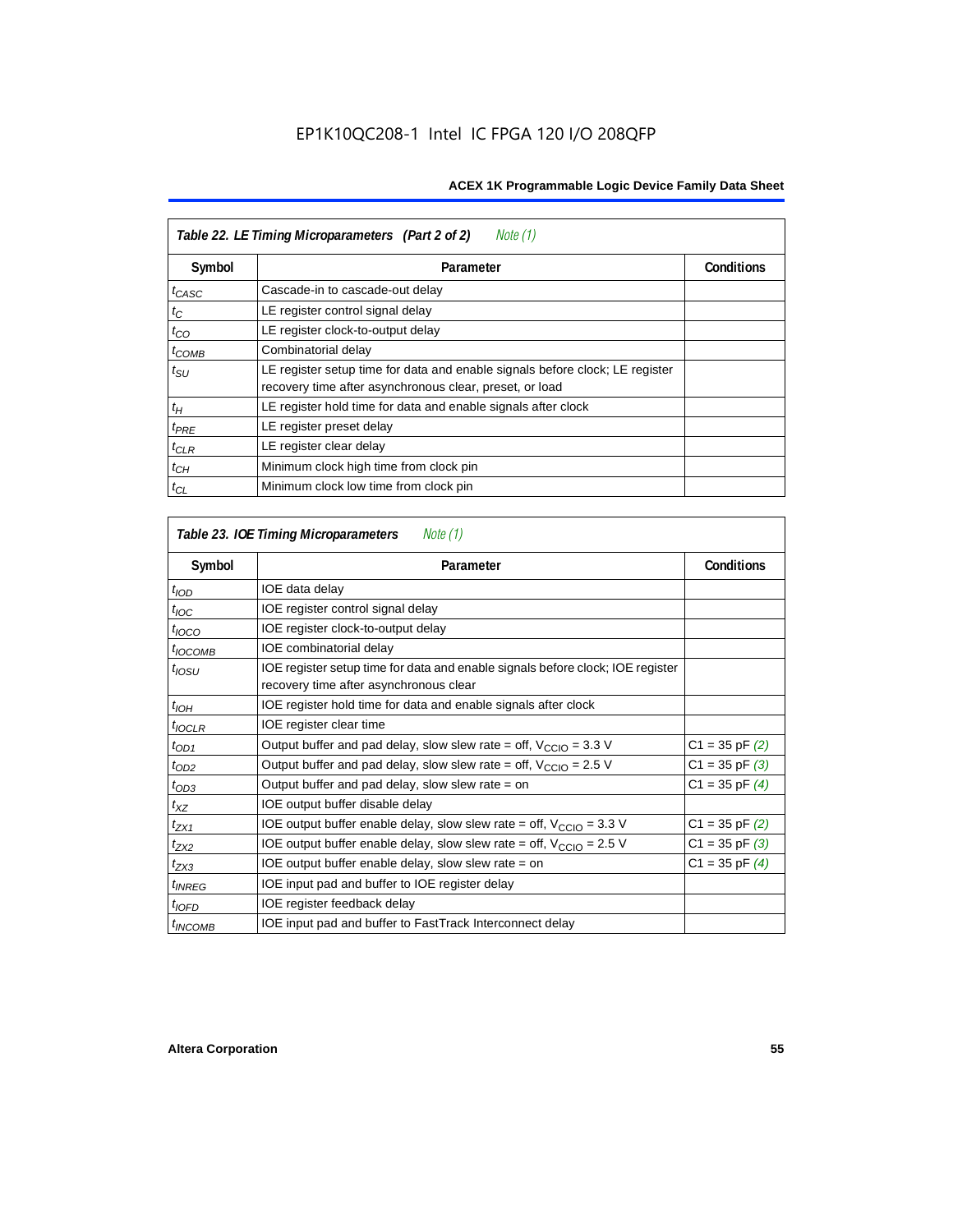| Table 24. EAB Timing Microparameters<br>Note (1) |                                                                  |                   |  |  |  |
|--------------------------------------------------|------------------------------------------------------------------|-------------------|--|--|--|
| Symbol                                           | Parameter                                                        | <b>Conditions</b> |  |  |  |
| $t_{EABDATA1}$                                   | Data or address delay to EAB for combinatorial input             |                   |  |  |  |
| <sup>t</sup> EABDATA2                            | Data or address delay to EAB for registered input                |                   |  |  |  |
| $t_{EABWE1}$                                     | Write enable delay to EAB for combinatorial input                |                   |  |  |  |
| $t_{EABWE2}$                                     | Write enable delay to EAB for registered input                   |                   |  |  |  |
| $t_{EABRE1}$                                     | Read enable delay to EAB for combinatorial input                 |                   |  |  |  |
| t <sub>EABRE2</sub>                              | Read enable delay to EAB for registered input                    |                   |  |  |  |
| $t_{EABCLK}$                                     | EAB register clock delay                                         |                   |  |  |  |
| t <sub>EABCO</sub>                               | EAB register clock-to-output delay                               |                   |  |  |  |
| <sup>t</sup> EABBYPASS                           | Bypass register delay                                            |                   |  |  |  |
| <sup>t</sup> EABSU                               | EAB register setup time before clock                             |                   |  |  |  |
| $t_{EABH}$                                       | EAB register hold time after clock                               |                   |  |  |  |
| $t_{EABCLR}$                                     | EAB register asynchronous clear time to output delay             |                   |  |  |  |
| $t_{AA}$                                         | Address access delay (including the read enable to output delay) |                   |  |  |  |
| $t_{WP}$                                         | Write pulse width                                                |                   |  |  |  |
| $t_{RP}$                                         | Read pulse width                                                 |                   |  |  |  |
| $t_{WDSU}$                                       | Data setup time before falling edge of write pulse               | (5)               |  |  |  |
| $t_{WDH}$                                        | Data hold time after falling edge of write pulse                 | (5)               |  |  |  |
| $t_{WASU}$                                       | Address setup time before rising edge of write pulse             | (5)               |  |  |  |
| $t_{WAH}$                                        | Address hold time after falling edge of write pulse              | (5)               |  |  |  |
| t <sub>RASU</sub>                                | Address setup time before rising edge of read pulse              |                   |  |  |  |
| $t_{RAH}$                                        | Address hold time after falling edge of read pulse               |                   |  |  |  |
| $t_{WO}$                                         | Write enable to data output valid delay                          |                   |  |  |  |
| $t_{DD}$                                         | Data-in to data-out valid delay                                  |                   |  |  |  |
| $t_{EABOUT}$                                     | Data-out delay                                                   |                   |  |  |  |
| <sup>t</sup> ЕАВСН                               | Clock high time                                                  |                   |  |  |  |
| $t_{EABCL}$                                      | Clock low time                                                   |                   |  |  |  |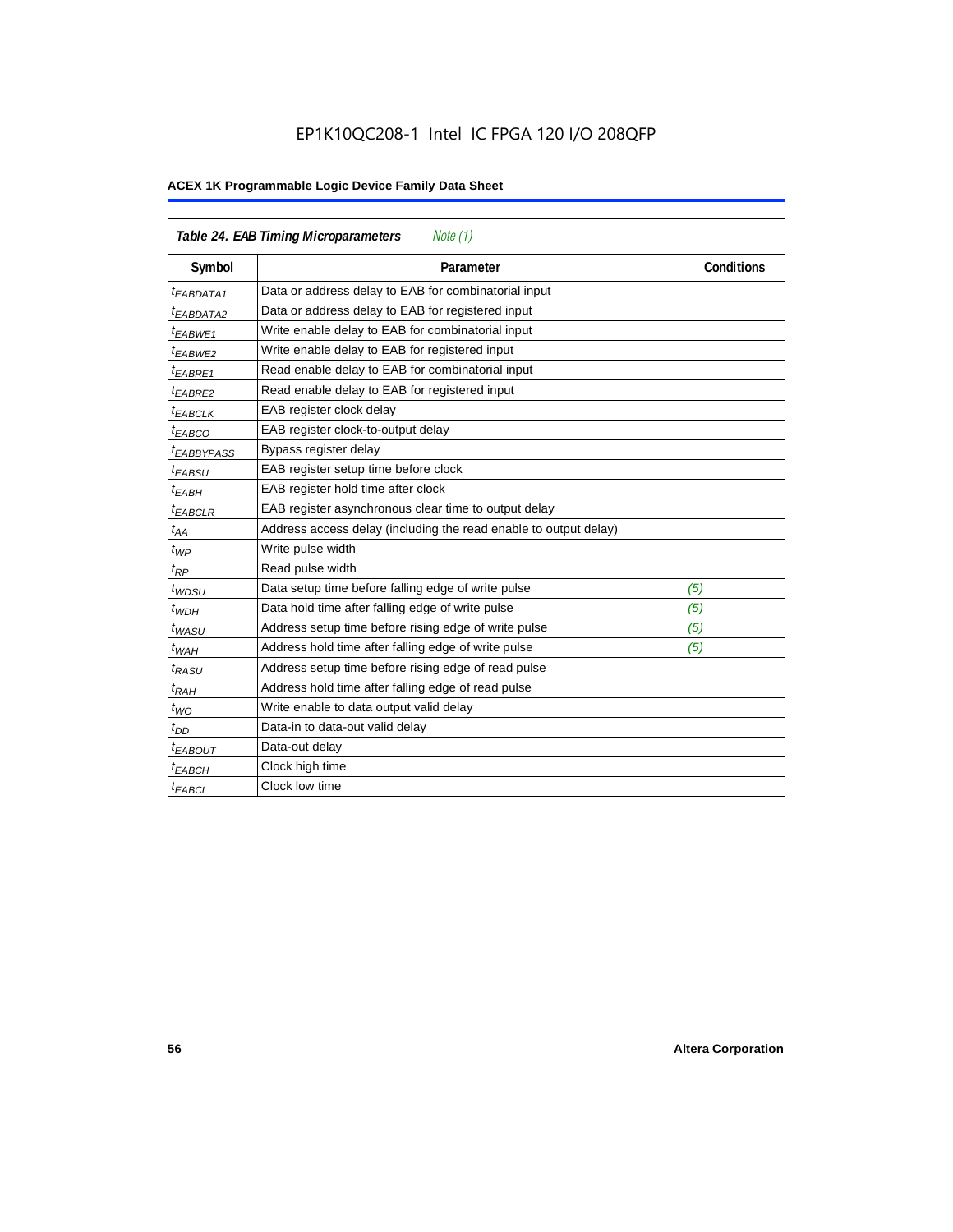| Notes (1), (6)<br>Table 25. EAB Timing Macroparameters |                                                                                           |                   |  |  |  |
|--------------------------------------------------------|-------------------------------------------------------------------------------------------|-------------------|--|--|--|
| Symbol                                                 | Parameter                                                                                 | <b>Conditions</b> |  |  |  |
| t <sub>EABAA</sub>                                     | EAB address access delay                                                                  |                   |  |  |  |
| <sup>I</sup> EABRCCOMB                                 | EAB asynchronous read cycle time                                                          |                   |  |  |  |
| <sup>t</sup> EABRCREG                                  | EAB synchronous read cycle time                                                           |                   |  |  |  |
| t <sub>EABWP</sub>                                     | EAB write pulse width                                                                     |                   |  |  |  |
| <sup>t</sup> EABWCCOMB                                 | EAB asynchronous write cycle time                                                         |                   |  |  |  |
| <sup>t</sup> EABWCREG                                  | EAB synchronous write cycle time                                                          |                   |  |  |  |
| <sup>t</sup> EABDD                                     | EAB data-in to data-out valid delay                                                       |                   |  |  |  |
| <sup>t</sup> EABDATACO                                 | EAB clock-to-output delay when using output registers                                     |                   |  |  |  |
| <sup>t</sup> EABDATASU                                 | EAB data/address setup time before clock when using input register                        |                   |  |  |  |
| <sup>t</sup> EABDATAH                                  | EAB data/address hold time after clock when using input register                          |                   |  |  |  |
| <sup>t</sup> EABWESU                                   | EAB WE setup time before clock when using input register                                  |                   |  |  |  |
| t <sub>FARWFH</sub>                                    | EAB WE hold time after clock when using input register                                    |                   |  |  |  |
| <sup>t</sup> EABWDSU                                   | EAB data setup time before falling edge of write pulse when not using input<br>registers  |                   |  |  |  |
| <sup>t</sup> EABWDH                                    | EAB data hold time after falling edge of write pulse when not using input                 |                   |  |  |  |
|                                                        | registers                                                                                 |                   |  |  |  |
| <sup>t</sup> EABWASU                                   | EAB address setup time before rising edge of write pulse when not using                   |                   |  |  |  |
|                                                        | input registers                                                                           |                   |  |  |  |
| <sup>t</sup> EABWAH                                    | EAB address hold time after falling edge of write pulse when not using input<br>registers |                   |  |  |  |
| $t_{EABWO}$                                            | EAB write enable to data output valid delay                                               |                   |  |  |  |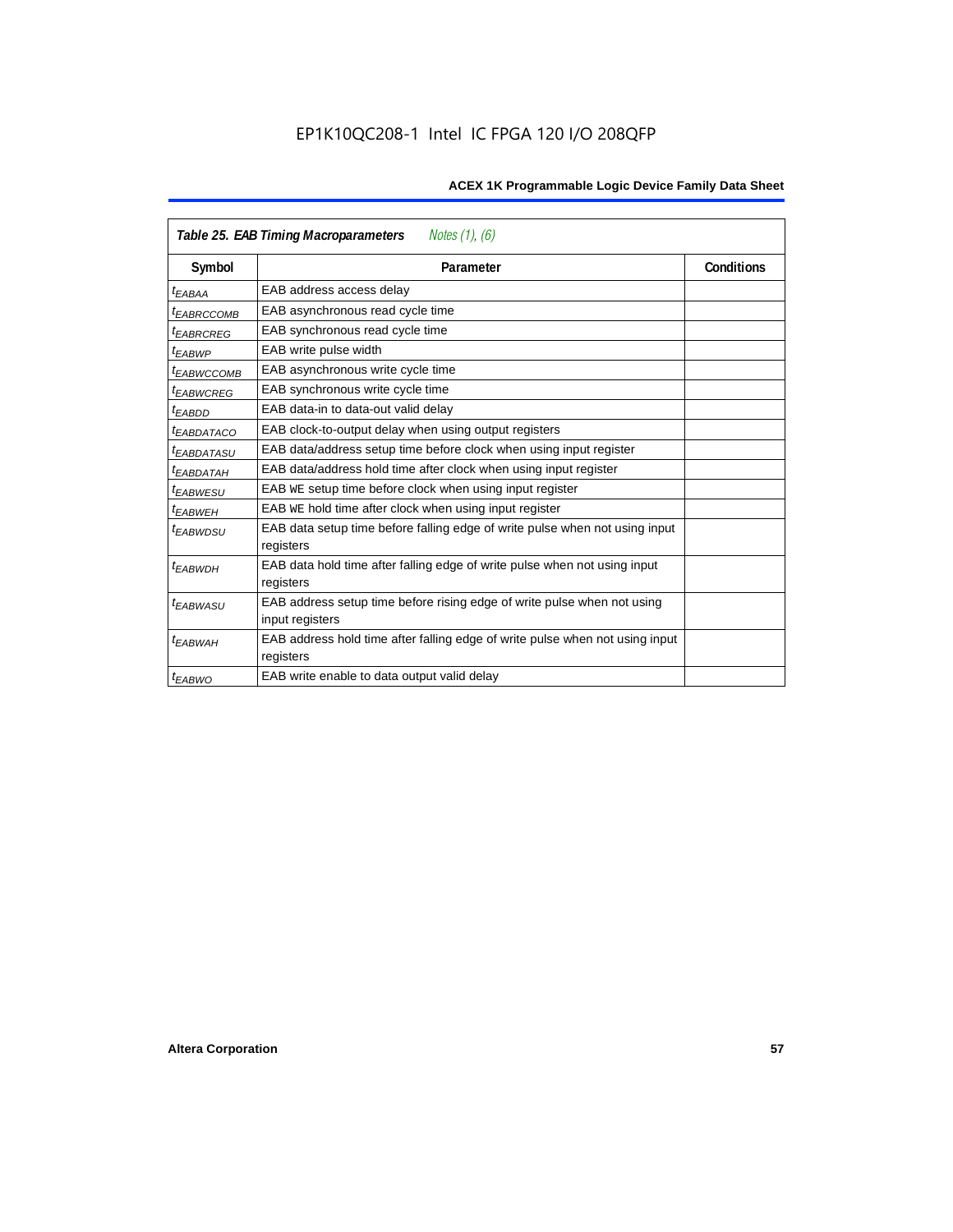| Table 26. Interconnect Timing Microparameters<br>Note $(1)$ |                                                                                                                         |            |  |  |  |
|-------------------------------------------------------------|-------------------------------------------------------------------------------------------------------------------------|------------|--|--|--|
| Symbol                                                      | Parameter                                                                                                               | Conditions |  |  |  |
| $t_{DIN2IOE}$                                               | Delay from dedicated input pin to IOE control input                                                                     | (7)        |  |  |  |
| t <sub>DIN2LE</sub>                                         | Delay from dedicated input pin to LE or EAB control input                                                               | (7)        |  |  |  |
| <sup>t</sup> DIN2DATA                                       | Delay from dedicated input or clock to LE or EAB data                                                                   | (7)        |  |  |  |
| <sup>t</sup> DCLK2IOE                                       | Delay from dedicated clock pin to IOE clock                                                                             | (7)        |  |  |  |
| $t_{DCLK2LE}$                                               | Delay from dedicated clock pin to LE or EAB clock                                                                       | (7)        |  |  |  |
| <sup>t</sup> SAMELAB                                        | Routing delay for an LE driving another LE in the same LAB                                                              | (7)        |  |  |  |
| <sup>t</sup> SAMEROW                                        | Routing delay for a row IOE, LE, or EAB driving a row IOE, LE, or EAB in the<br>same row                                | (7)        |  |  |  |
| <i>t<sub>SAMECOLUMN</sub></i>                               | Routing delay for an LE driving an IOE in the same column                                                               | (7)        |  |  |  |
| <i>t<sub>DIFFROW</sub></i>                                  | Routing delay for a column IOE, LE, or EAB driving an LE or EAB in a different<br>row                                   | (7)        |  |  |  |
| <i>t</i> <sub>TWOROWS</sub>                                 | Routing delay for a row IOE or EAB driving an LE or EAB in a different row                                              | (7)        |  |  |  |
| <sup>t</sup> I FPFRIPH                                      | Routing delay for an LE driving a control signal of an IOE via the peripheral<br>control bus                            | (7)        |  |  |  |
| t <sub>LABCARRY</sub>                                       | Routing delay for the carry-out signal of an LE driving the carry-in signal of a<br>different LE in a different LAB     |            |  |  |  |
| $t_{LABCASC}$                                               | Routing delay for the cascade-out signal of an LE driving the cascade-in<br>signal of a different LE in a different LAB |            |  |  |  |

### *Notes to tables:*

- (1) Microparameters are timing delays contributed by individual architectural elements. These parameters cannot be measured explicitly.
- (2) Operating conditions:  $V_{\text{CCIO}} = 3.3 V \pm 10\%$  for commercial or industrial and extended use in ACEX 1K devices (3) Operating conditions:  $V_{\text{CCIO}} = 2.5 V \pm 5\%$  for commercial or industrial and extended use in ACEX 1K
- (3) Operating conditions:  $V_{CCIO} = 2.5 V \pm 5\%$  for commercial or industrial and extended use in ACEX 1K devices.<br>(4) Operating conditions:  $V_{CCIO} = 2.5 V$  or 3.3 V.
- (4) Operating conditions:  $V_{\text{CCIO}} = 2.5 \text{ V or } 3.3 \text{ V.}$ <br>(5) Because the RAM in the EAB is self-timed, this
- Because the RAM in the EAB is self-timed, this parameter can be ignored when the WE signal is registered.
- (6) EAB macroparameters are internal parameters that can simplify predicting the behavior of an EAB at its boundary; these parameters are calculated by summing selected microparameters.
- (7) These parameters are worst-case values for typical applications. Post-compilation timing simulation and timing analysis are required to determine actual worst-case performance.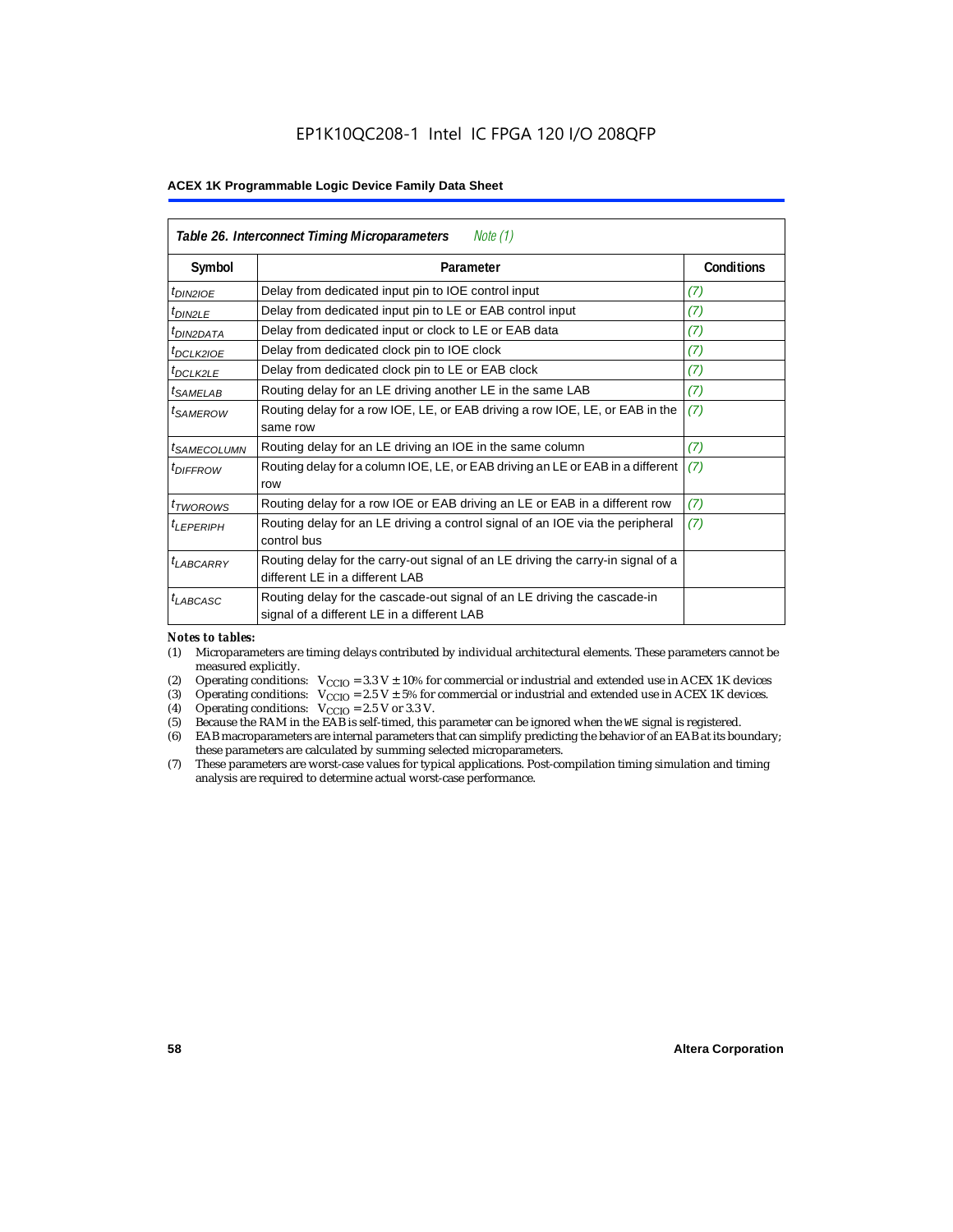Tables 27 through 29 describe the ACEX 1K external timing parameters and their symbols.

| Note (1)<br>Table 27. External Reference Timing Parameters |                                                                                        |  |  |  |  |
|------------------------------------------------------------|----------------------------------------------------------------------------------------|--|--|--|--|
| Symbol                                                     | Parameter                                                                              |  |  |  |  |
| <sup>t</sup> DRR                                           | Register-to-register delay via four LEs, three row interconnects, and four local $(2)$ |  |  |  |  |

| Table 28. External Timing Parameters |                                                                           |                   |  |  |  |
|--------------------------------------|---------------------------------------------------------------------------|-------------------|--|--|--|
| Symbol                               | Parameter                                                                 | <b>Conditions</b> |  |  |  |
| t <sub>insu</sub>                    | Setup time with global clock at IOE register                              | (3)               |  |  |  |
| t <sub>INH</sub>                     | Hold time with global clock at IOE register                               | (3)               |  |  |  |
| toutco                               | Clock-to-output delay with global clock at IOE register                   | (3)               |  |  |  |
| t <sub>PCISU</sub>                   | Setup time with global clock for registers used in PCI designs            | (3), (4)          |  |  |  |
| <sup>t</sup> PCIH                    | Hold time with global clock for registers used in PCI designs             | (3), (4)          |  |  |  |
| t <sub>PCICO</sub>                   | Clock-to-output delay with global clock for registers used in PCI designs | (3), (4)          |  |  |  |

| Table 29. External Bidirectional Timing Parameters<br>Note (3) |                                                                                                |                   |  |  |  |
|----------------------------------------------------------------|------------------------------------------------------------------------------------------------|-------------------|--|--|--|
| Symbol                                                         | Parameter                                                                                      | <b>Conditions</b> |  |  |  |
| <sup>t</sup> INSUBIDIR                                         | Setup time for bidirectional pins with global clock at same-row or same-<br>column LE register |                   |  |  |  |
| <sup>t</sup> INHBIDIR                                          | Hold time for bidirectional pins with global clock at same-row or same-column<br>LE register   |                   |  |  |  |
| <b>toutcobidir</b>                                             | Clock-to-output delay for bidirectional pins with global clock at IOE register                 | $Cl = 35 pF$      |  |  |  |
| <sup>t</sup> xzbidir                                           | Synchronous IOE output buffer disable delay                                                    | $CI = 35 pF$      |  |  |  |
| <sup>t</sup> zxbidir                                           | Synchronous IOE output buffer enable delay, slow slew rate = off                               | $CI = 35 pF$      |  |  |  |

*Notes to tables:*

(1) External reference timing parameters are factory-tested, worst-case values specified by Altera. A representative subset of signal paths is tested to approximate typical device applications.

(2) Contact Altera Applications for test circuit specifications and test conditions.

(3) These timing parameters are sample-tested only.

(4) This parameter is measured with the measurement and test conditions, including load, specified in the *PCI Local Bus Specification, Revision 2.2.*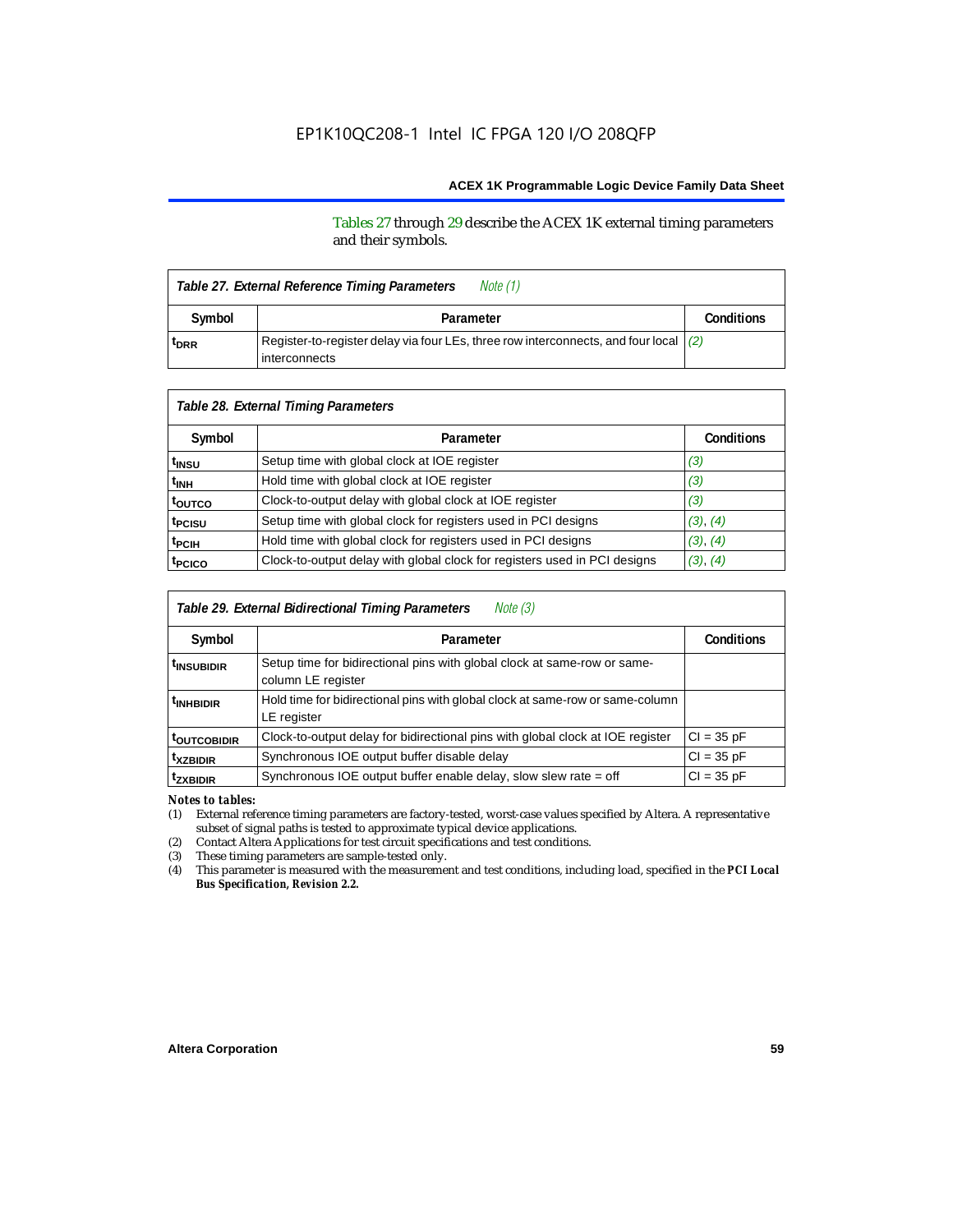Tables 30 through 36 show EP1K10 device internal and external timing parameters.

| Table 30. EP1K10 Device LE Timing Microparameters<br>Note (1) |     |      |                    |      |     |      |      |
|---------------------------------------------------------------|-----|------|--------------------|------|-----|------|------|
| Symbol                                                        |     |      | <b>Speed Grade</b> |      |     |      | Unit |
|                                                               |     | $-1$ |                    | $-2$ |     | $-3$ |      |
|                                                               | Min | Max  | Min                | Max  | Min | Max  |      |
| $t_{LUT}$                                                     |     | 0.7  |                    | 0.8  |     | 1.1  | ns   |
| $t_{CLUT}$                                                    |     | 0.5  |                    | 0.6  |     | 0.8  | ns   |
| $t_{RLUT}$                                                    |     | 0.6  |                    | 0.7  |     | 1.0  | ns   |
| <b>t</b> <sub>PACKED</sub>                                    |     | 0.4  |                    | 0.4  |     | 0.5  | ns   |
| $t_{EN}$                                                      |     | 0.9  |                    | 1.0  |     | 1.3  | ns   |
| $t_{CICO}$                                                    |     | 0.1  |                    | 0.1  |     | 0.2  | ns   |
| $t_{\text{CGEN}}$                                             |     | 0.4  |                    | 0.5  |     | 0.7  | ns   |
| $t_{GENR}$                                                    |     | 0.1  |                    | 0.1  |     | 0.2  | ns   |
| $t_{CASC}$                                                    |     | 0.7  |                    | 0.9  |     | 1.1  | ns   |
| $t_{\rm C}$                                                   |     | 1.1  |                    | 1.3  |     | 1.7  | ns   |
| $t_{CO}$                                                      |     | 0.5  |                    | 0.7  |     | 0.9  | ns   |
| $t$ <sub>COMB</sub>                                           |     | 0.4  |                    | 0.5  |     | 0.7  | ns   |
| $t_{\rm SU}$                                                  | 0.7 |      | 0.8                |      | 1.0 |      | ns   |
| $t_H\,$                                                       | 0.9 |      | 1.0                |      | 1.1 |      | ns   |
| $t_{PRE}$                                                     |     | 0.8  |                    | 1.0  |     | 1.4  | ns   |
| $t_{CLR}$                                                     |     | 0.9  |                    | 1.0  |     | 1.4  | ns   |
| $t_{\mathit{CH}}$                                             | 2.0 |      | 2.5                |      | 2.5 |      | ns   |
| $t_{CL}$                                                      | 2.0 |      | $2.5\,$            |      | 2.5 |      | ns   |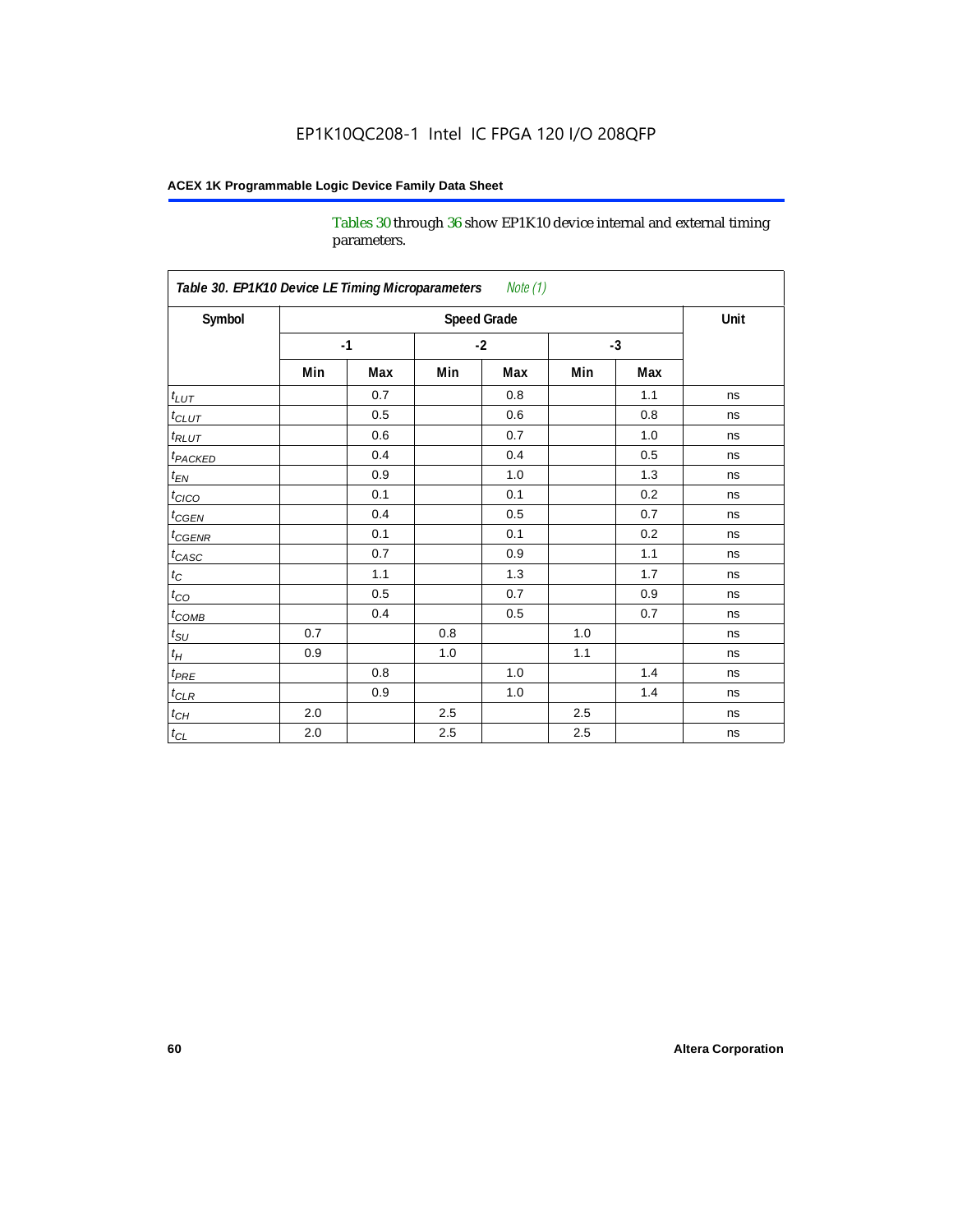| Table 31. EP1K10 Device IOE Timing Microparameters<br>Note (1) |     |      |     |                    |     |      |      |  |  |  |
|----------------------------------------------------------------|-----|------|-----|--------------------|-----|------|------|--|--|--|
| Symbol                                                         |     |      |     | <b>Speed Grade</b> |     |      | Unit |  |  |  |
|                                                                |     | $-1$ |     | $-2$               |     | $-3$ |      |  |  |  |
|                                                                | Min | Max  | Min | Max                | Min | Max  |      |  |  |  |
| t <sub>IOD</sub>                                               |     | 2.6  |     | 3.1                |     | 4.0  | ns   |  |  |  |
| $t_{\text{IOC}}$                                               |     | 0.3  |     | 0.4                |     | 0.5  | ns   |  |  |  |
| $t_{IOCO}$                                                     |     | 0.9  |     | 1.0                |     | 1.4  | ns   |  |  |  |
| $t_{IOCOMB}$                                                   |     | 0.0  |     | 0.0                |     | 0.0  | ns   |  |  |  |
| $t_{IOSU}$                                                     | 1.3 |      | 1.5 |                    | 2.0 |      | ns   |  |  |  |
| $t_{IOH}$                                                      | 0.9 |      | 1.0 |                    | 1.4 |      | ns   |  |  |  |
| $t_{IOCLR}$                                                    |     | 1.1  |     | 1.3                |     | 1.7  | ns   |  |  |  |
| $t_{OD1}$                                                      |     | 3.1  |     | 3.7                |     | 4.1  | ns   |  |  |  |
| $t_{OD2}$                                                      |     | 2.6  |     | 3.3                |     | 3.9  | ns   |  |  |  |
|                                                                |     | 5.8  |     | 6.9                |     | 8.3  | ns   |  |  |  |
| $\frac{t_{OD3}}{t_{XZ}}$                                       |     | 3.8  |     | 4.5                |     | 5.9  | ns   |  |  |  |
| $t_{ZX1}$                                                      |     | 3.8  |     | 4.5                |     | 5.9  | ns   |  |  |  |
| $t_{ZX2}$                                                      |     | 3.3  |     | 4.1                |     | 5.7  | ns   |  |  |  |
| $t_{ZX3}$                                                      |     | 6.5  |     | 7.7                |     | 10.1 | ns   |  |  |  |
| $t_{INREG}$                                                    |     | 3.7  |     | 4.3                |     | 5.7  | ns   |  |  |  |
| $t_{IOFD}$                                                     |     | 0.9  |     | 1.0                |     | 1.4  | ns   |  |  |  |
| $t_{INCOMB}$                                                   |     | 1.9  |     | 2.3                |     | 3.0  | ns   |  |  |  |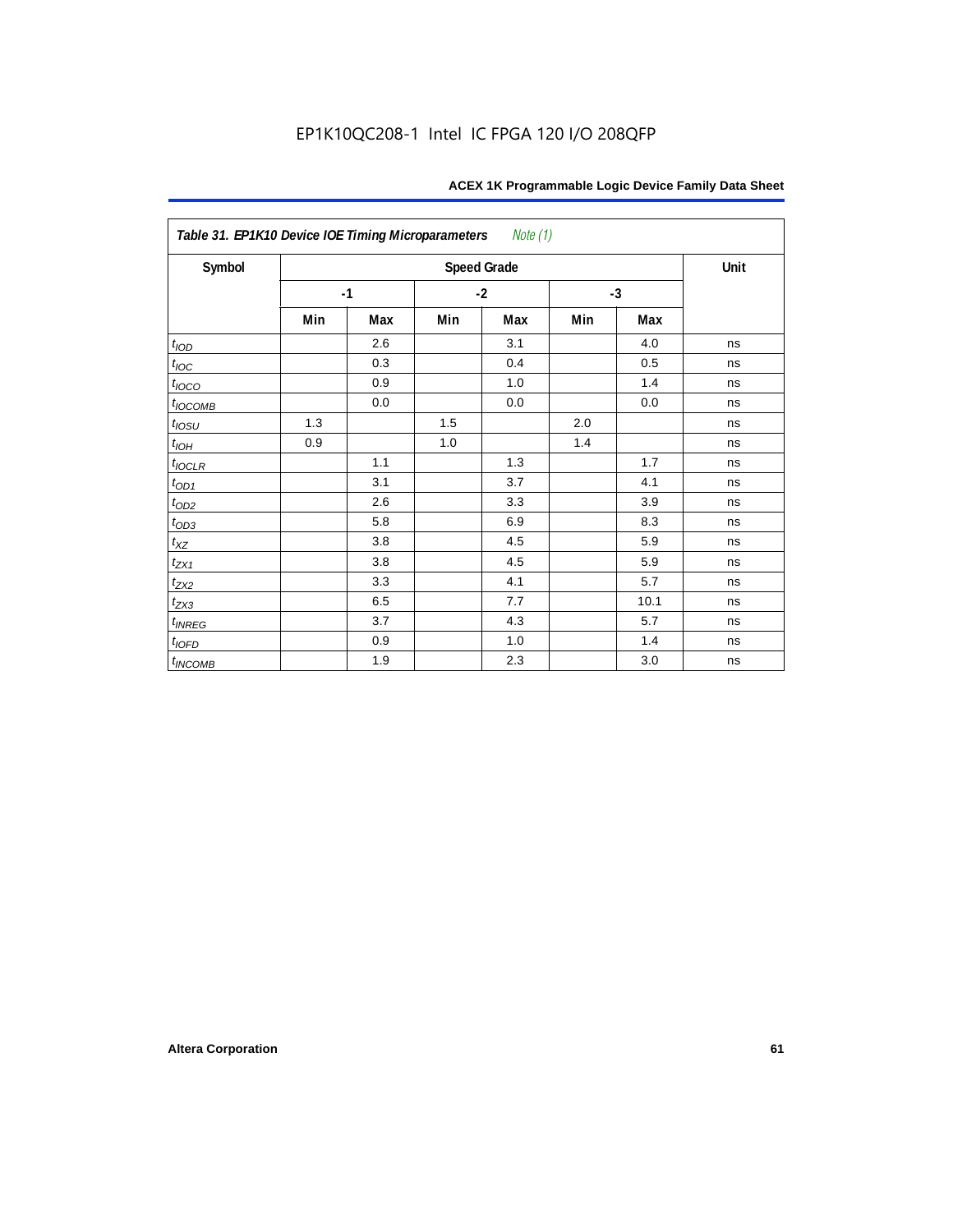| Symbol                  |     |      |     | <b>Speed Grade</b> |     |      | Unit |
|-------------------------|-----|------|-----|--------------------|-----|------|------|
|                         |     | $-1$ |     | $-2$               |     | $-3$ |      |
|                         | Min | Max  | Min | Max                | Min | Max  |      |
| <sup>t</sup> EABDATA1   |     | 1.8  |     | 1.9                |     | 1.9  | ns   |
| <sup>t</sup> EABDATA2   |     | 0.6  |     | 0.7                |     | 0.7  | ns   |
| t <sub>EABWE1</sub>     |     | 1.2  |     | 1.2                |     | 1.2  | ns   |
| <sup>t</sup> EABWE2     |     | 0.4  |     | 0.4                |     | 0.4  | ns   |
| <sup>t</sup> EABRE1     |     | 0.9  |     | 0.9                |     | 0.9  | ns   |
| <sup>t</sup> EABRE2     |     | 0.4  |     | 0.4                |     | 0.4  | ns   |
| <sup>t</sup> EABCLK     |     | 0.0  |     | 0.0                |     | 0.0  | ns   |
| t <sub>EABCO</sub>      |     | 0.3  |     | 0.3                |     | 0.3  | ns   |
| <i><b>EABBYPASS</b></i> |     | 0.5  |     | 0.6                |     | 0.6  | ns   |
| t <sub>EABSU</sub>      | 1.0 |      | 1.0 |                    | 1.0 |      | ns   |
| t <sub>EABH</sub>       | 0.5 |      | 0.4 |                    | 0.4 |      | ns   |
| <sup>t</sup> EABCLR     | 0.3 |      | 0.3 |                    | 0.3 |      | ns   |
| $t_{AA}$                |     | 3.4  |     | 3.6                |     | 3.6  | ns   |
| $t_{\mathit{WP}}$       | 2.7 |      | 2.8 |                    | 2.8 |      | ns   |
| $t_{RP}$                | 1.0 |      | 1.0 |                    | 1.0 |      | ns   |
| $t_{WDSU}$              | 1.0 |      | 1.0 |                    | 1.0 |      | ns   |
| $t_{WDH}$               | 0.1 |      | 0.1 |                    | 0.1 |      | ns   |
| $t_{WASU}$              | 1.8 |      | 1.9 |                    | 1.9 |      | ns   |
| $t_{WAH}$               | 1.9 |      | 2.0 |                    | 2.0 |      | ns   |
| t <sub>RASU</sub>       | 3.1 |      | 3.5 |                    | 3.5 |      | ns   |
| $t_{RAH}$               | 0.2 |      | 0.2 |                    | 0.2 |      | ns   |
| $t_{WQ}$                |     | 2.7  |     | 2.8                |     | 2.8  | ns   |
| $t_{DD}$                |     | 2.7  |     | 2.8                |     | 2.8  | ns   |
| t <sub>EABOUT</sub>     |     | 0.5  |     | 0.6                |     | 0.6  | ns   |
| t <sub>EABCH</sub>      | 1.5 |      | 2.0 |                    | 2.0 |      | ns   |
| $t_{EABCL}$             | 2.7 |      | 2.8 |                    | 2.8 |      | ns   |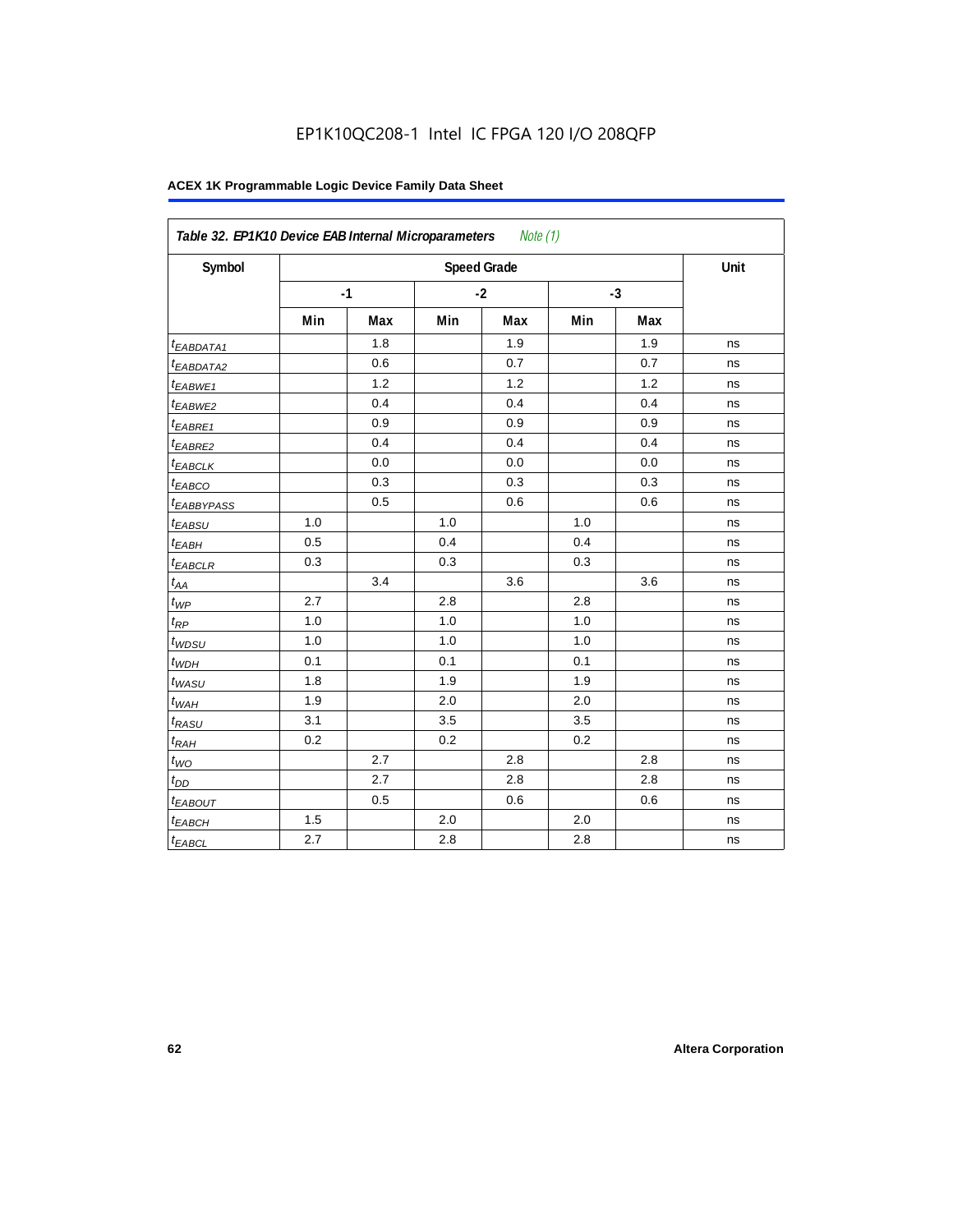| Table 33. EP1K10 Device EAB Internal Timing Macroparameters<br>Note (1) |     |      |     |                    |     |      |      |  |  |  |
|-------------------------------------------------------------------------|-----|------|-----|--------------------|-----|------|------|--|--|--|
| Symbol                                                                  |     |      |     | <b>Speed Grade</b> |     |      | Unit |  |  |  |
|                                                                         |     | $-1$ |     | $-2$               |     | $-3$ |      |  |  |  |
|                                                                         | Min | Max  | Min | Max                | Min | Max  |      |  |  |  |
| $t_{EABA}$                                                              |     | 6.7  |     | 7.3                |     | 7.3  | ns   |  |  |  |
| t <sub>EABRCCOMB</sub>                                                  | 6.7 |      | 7.3 |                    | 7.3 |      | ns   |  |  |  |
| <i>EABRCREG</i>                                                         | 4.7 |      | 4.9 |                    | 4.9 |      | ns   |  |  |  |
| t <sub>EABWP</sub>                                                      | 2.7 |      | 2.8 |                    | 2.8 |      | ns   |  |  |  |
| <sup>t</sup> EABWCCOMB                                                  | 6.4 |      | 6.7 |                    | 6.7 |      | ns   |  |  |  |
| t <sub>EABWCREG</sub>                                                   | 7.4 |      | 7.6 |                    | 7.6 |      | ns   |  |  |  |
| $t_{EABDD}$                                                             |     | 6.0  |     | 6.5                |     | 6.5  | ns   |  |  |  |
| <i>EABDATACO</i>                                                        |     | 0.8  |     | 0.9                |     | 0.9  | ns   |  |  |  |
| <i>t<sub>EABDATASU</sub></i>                                            | 1.6 |      | 1.7 |                    | 1.7 |      | ns   |  |  |  |
| <sup>t</sup> EABDATAH                                                   | 0.0 |      | 0.0 |                    | 0.0 |      | ns   |  |  |  |
| t <sub>EABWESU</sub>                                                    | 1.4 |      | 1.4 |                    | 1.4 |      | ns   |  |  |  |
| <sup>t</sup> EABWEH                                                     | 0.1 |      | 0.0 |                    | 0.0 |      | ns   |  |  |  |
| t <sub>EABWDSU</sub>                                                    | 1.6 |      | 1.7 |                    | 1.7 |      | ns   |  |  |  |
| <b><i>EABWDH</i></b>                                                    | 0.0 |      | 0.0 |                    | 0.0 |      | ns   |  |  |  |
| <sup>t</sup> EABWASU                                                    | 3.1 |      | 3.4 |                    | 3.4 |      | ns   |  |  |  |
| t <sub>ЕАВWАН</sub>                                                     | 0.6 |      | 0.5 |                    | 0.5 |      | ns   |  |  |  |
| t <sub>EABWO</sub>                                                      |     | 5.4  |     | 5.8                |     | 5.8  | ns   |  |  |  |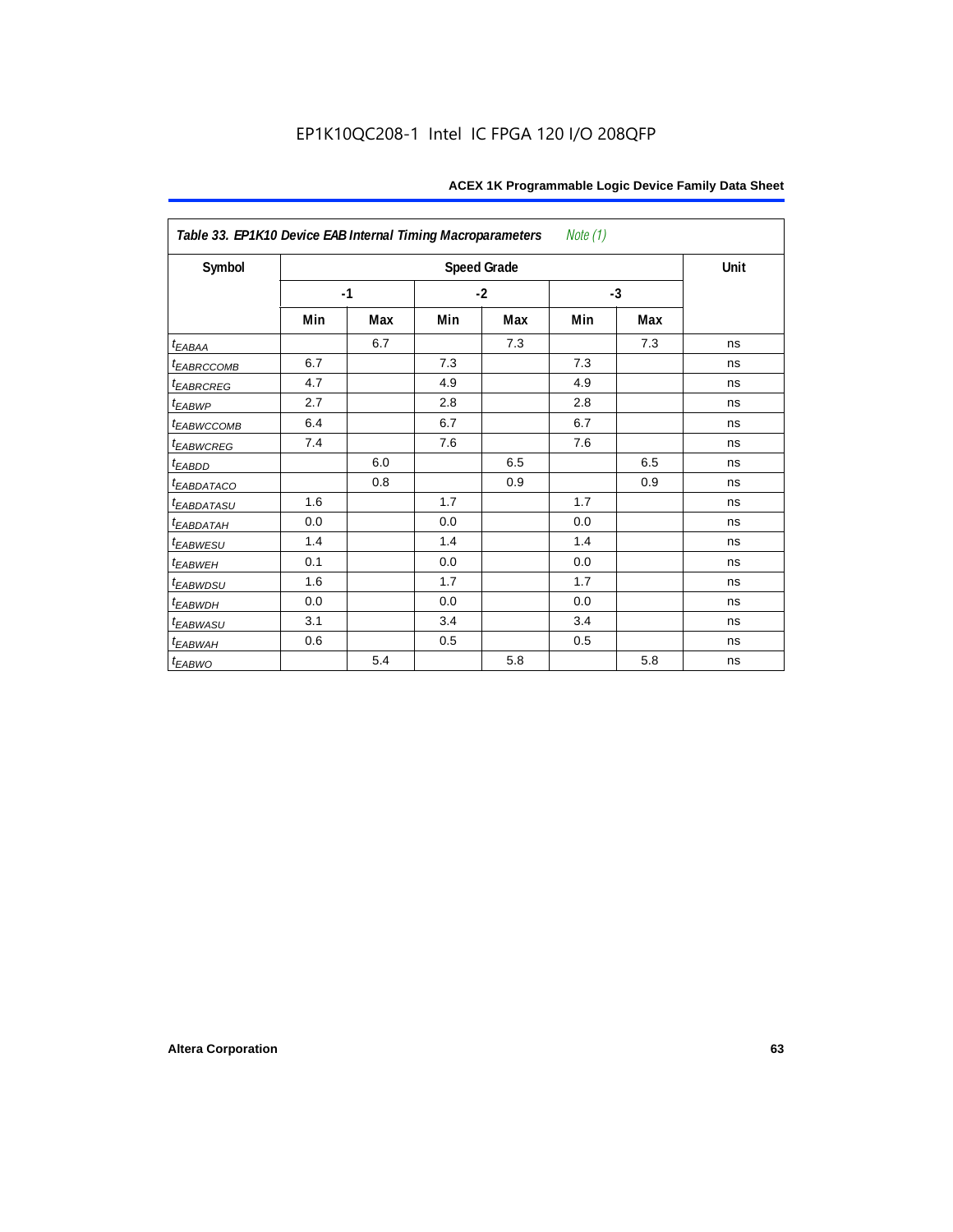| Note $(1)$<br>Table 34. EP1K10 Device Interconnect Timing Microparameters |     |                    |      |     |      |     |    |  |  |  |
|---------------------------------------------------------------------------|-----|--------------------|------|-----|------|-----|----|--|--|--|
| Symbol                                                                    |     | <b>Speed Grade</b> |      |     |      |     |    |  |  |  |
|                                                                           |     | $-1$               | $-2$ |     | $-3$ |     |    |  |  |  |
|                                                                           | Min | Max                | Min  | Max | Min  | Max |    |  |  |  |
| $t_{DINZIOE}$                                                             |     | 2.3                |      | 2.7 |      | 3.6 | ns |  |  |  |
| <sup>t</sup> DIN2LE                                                       |     | 0.8                |      | 1.1 |      | 1.4 | ns |  |  |  |
| <sup>t</sup> DIN2DATA                                                     |     | 1.1                |      | 1.4 |      | 1.8 | ns |  |  |  |
| <sup>t</sup> DCLK2IOE                                                     |     | 2.3                |      | 2.7 |      | 3.6 | ns |  |  |  |
| <sup>t</sup> DCLK2LE                                                      |     | 0.8                |      | 1.1 |      | 1.4 | ns |  |  |  |
| <sup>t</sup> SAMELAB                                                      |     | 0.1                |      | 0.1 |      | 0.2 | ns |  |  |  |
| <sup>t</sup> SAMEROW                                                      |     | 1.8                |      | 2.1 |      | 2.9 | ns |  |  |  |
| <sup>t</sup> SAMECOLUMN                                                   |     | 0.3                |      | 0.4 |      | 0.7 | ns |  |  |  |
| <i>t<sub>DIFFROW</sub></i>                                                |     | 2.1                |      | 2.5 |      | 3.6 | ns |  |  |  |
| <sup>t</sup> TWOROWS                                                      |     | 3.9                |      | 4.6 |      | 6.5 | ns |  |  |  |
| <sup>t</sup> LEPERIPH                                                     |     | 3.3                |      | 3.7 |      | 4.8 | ns |  |  |  |
| <sup>t</sup> LABCARRY                                                     |     | 0.3                |      | 0.4 |      | 0.5 | ns |  |  |  |
| <b>LABCASC</b>                                                            |     | 0.9                |      | 1.0 |      | 1.4 | ns |  |  |  |

| Note $(1)$<br>Table 35. EP1K10 External Timing Parameters |      |                    |     |      |     |      |    |  |  |  |
|-----------------------------------------------------------|------|--------------------|-----|------|-----|------|----|--|--|--|
| Symbol                                                    |      | <b>Speed Grade</b> |     |      |     |      |    |  |  |  |
|                                                           | $-1$ |                    |     | $-2$ |     | $-3$ |    |  |  |  |
|                                                           | Min  | Max                | Min | Max  | Min | Max  |    |  |  |  |
| t <sub>DRR</sub>                                          |      | 7.5                |     | 9.5  |     | 12.5 | ns |  |  |  |
| $t_{INSU}$ (2), (3)                                       | 2.4  |                    | 2.7 |      | 3.6 |      | ns |  |  |  |
| $t_{INH}$ (2), (3)                                        | 0.0  |                    | 0.0 |      | 0.0 |      | ns |  |  |  |
| toutco $(2)$ , $(3)$                                      | 2.0  | 6.6                | 2.0 | 7.8  | 2.0 | 9.6  | ns |  |  |  |
| $t_{INSU}$ (4), (3)                                       | 1.4  |                    | 1.7 |      | -   |      | ns |  |  |  |
| $t_{INH}$ (4), (3)                                        | 0.5  | 5.1                | 0.5 | 6.4  |     |      | ns |  |  |  |
| toutco $(4)$ , $(3)$                                      | 0.0  |                    | 0.0 |      |     |      | ns |  |  |  |
| t <sub>PCISU</sub> $(3)$                                  | 3.0  |                    | 4.2 |      | 6.4 |      | ns |  |  |  |
| $t_{PCH}(3)$                                              | 0.0  |                    | 0.0 |      |     |      | ns |  |  |  |
| t <sub>PCICO</sub> $(3)$                                  | 2.0  | 6.0                | 2.0 | 7.5  | 2.0 | 10.2 | ns |  |  |  |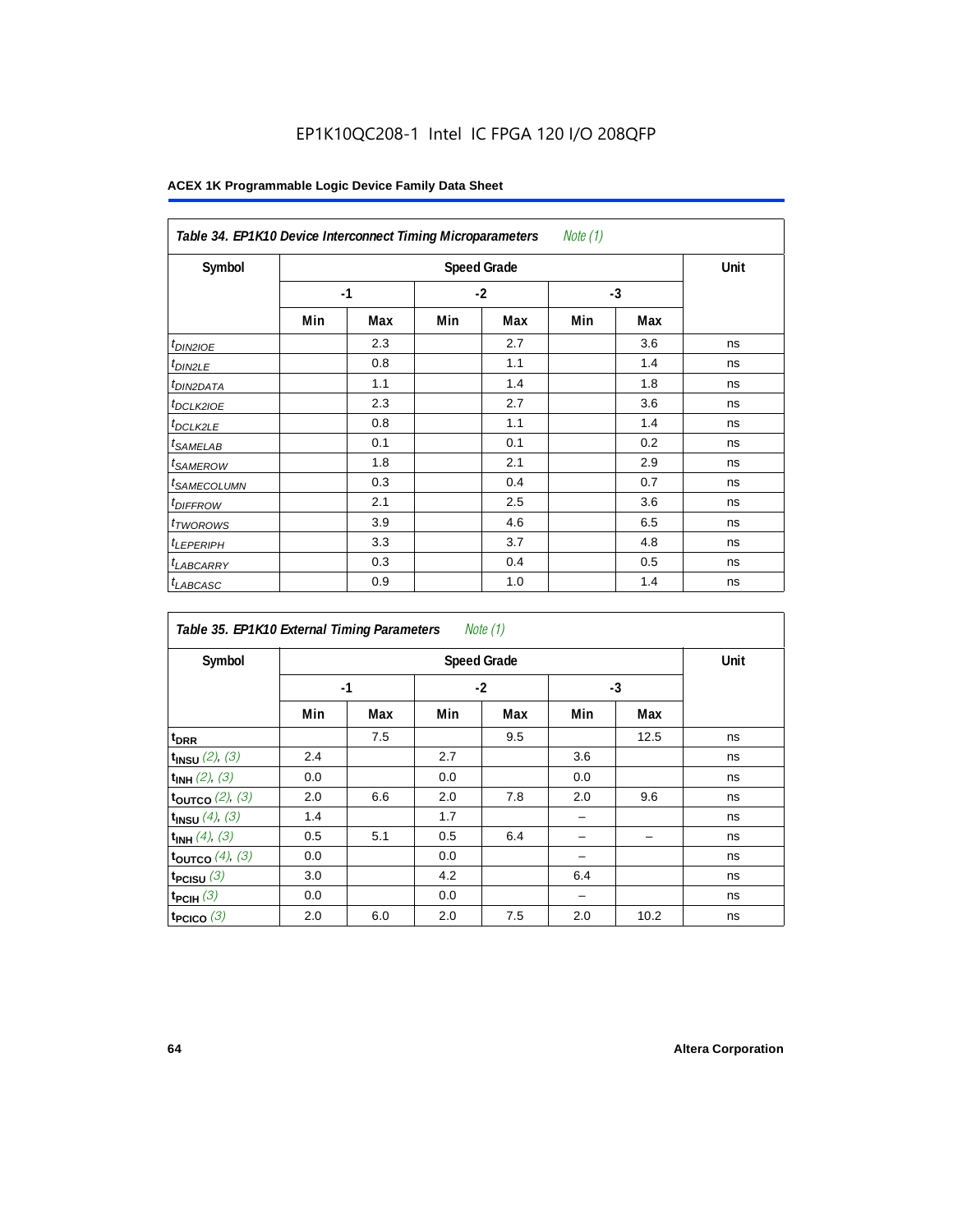| Notes $(1)$ , $(3)$<br>Table 36. EP1K10 External Bidirectional Timing Parameters |      |     |      |                    |      |      |             |  |  |  |
|----------------------------------------------------------------------------------|------|-----|------|--------------------|------|------|-------------|--|--|--|
| Symbol                                                                           |      |     |      | <b>Speed Grade</b> |      |      | <b>Unit</b> |  |  |  |
|                                                                                  | $-1$ |     | $-2$ |                    | $-3$ |      |             |  |  |  |
|                                                                                  | Min  | Max | Min  | Max                | Min  | Max  |             |  |  |  |
| $t_{INSUBIDIR}$ (2)                                                              | 2.2  |     | 2.3  |                    | 3.2  |      | ns          |  |  |  |
| $t_{INHBIDIR}$ (2)                                                               | 0.0  |     | 0.0  |                    | 0.0  |      | ns          |  |  |  |
| $t_{\text{OUTC}OBIDIR}$ (2)                                                      | 2.0  | 6.6 | 2.0  | 7.8                | 2.0  | 9.6  | ns          |  |  |  |
| $t_{XZBIDIR}$ (2)                                                                |      | 8.8 |      | 11.2               |      | 14.0 | ns          |  |  |  |
| $t_{ZXBIDIR}$ (2)                                                                |      | 8.8 |      | 11.2               |      | 14.0 | ns          |  |  |  |
| $t_{INSUBIDIR}(4)$                                                               | 3.1  |     | 3.3  |                    |      |      |             |  |  |  |
| $t_{INHBIDIR}(4)$                                                                | 0.0  |     | 0.0  |                    |      |      |             |  |  |  |
| $t_{\text{OUTCOBIDIR}}$ (4)                                                      | 0.5  | 5.1 | 0.5  | 6.4                |      |      | ns          |  |  |  |
| $t_{XZBIDIR}(4)$                                                                 |      | 7.3 |      | 9.2                |      |      | ns          |  |  |  |
| $t_{ZXBIDIR}$ $(4)$                                                              |      | 7.3 |      | 9.2                |      |      | ns          |  |  |  |

### *Notes to tables:*

(1) All timing parameters are described in Tables  $22$  through  $29$  in this data sheet.<br>(2) This parameter is measured without the use of the ClockLock or ClockBoost cir (2) This parameter is measured without the use of the ClockLock or ClockBoost circuits.

These parameters are specified by characterization.

(4) This parameter is measured with the use of the ClockLock or ClockBoost circuits.

### Tables 37 through 43 show EP1K30 device internal and external timing parameters.

| Table 37. EP1K30 Device LE Timing Microparameters (Part 1 of 2)<br>Note (1) |      |                    |     |      |     |      |    |  |  |  |
|-----------------------------------------------------------------------------|------|--------------------|-----|------|-----|------|----|--|--|--|
| Symbol                                                                      |      | <b>Speed Grade</b> |     |      |     |      |    |  |  |  |
|                                                                             | $-1$ |                    |     | $-2$ |     | $-3$ |    |  |  |  |
|                                                                             | Min  | Max                | Min | Max  | Min | Max  |    |  |  |  |
| $t_{LUT}$                                                                   |      | 0.7                |     | 0.8  |     | 1.1  | ns |  |  |  |
| $t_{CLUT}$                                                                  |      | 0.5                |     | 0.6  |     | 0.8  | ns |  |  |  |
| $t_{RLUT}$                                                                  |      | 0.6                |     | 0.7  |     | 1.0  | ns |  |  |  |
| <sup>t</sup> PACKED                                                         |      | 0.3                |     | 0.4  |     | 0.5  | ns |  |  |  |
| $t_{EN}$                                                                    |      | 0.6                |     | 0.8  |     | 1.0  | ns |  |  |  |
| $t_{CICO}$                                                                  |      | 0.1                |     | 0.1  |     | 0.2  | ns |  |  |  |
| $t_{GEN}$                                                                   |      | 0.4                |     | 0.5  |     | 0.7  | ns |  |  |  |
| <sup>t</sup> CGENR                                                          |      | 0.1                |     | 0.1  |     | 0.2  | ns |  |  |  |
| $t_{CASC}$                                                                  |      | 0.6                |     | 0.8  |     | 1.0  | ns |  |  |  |
| $t_C$                                                                       |      | 0.0                |     | 0.0  |     | 0.0  | ns |  |  |  |
| $t_{CO}$                                                                    |      | 0.3                |     | 0.4  |     | 0.5  | ns |  |  |  |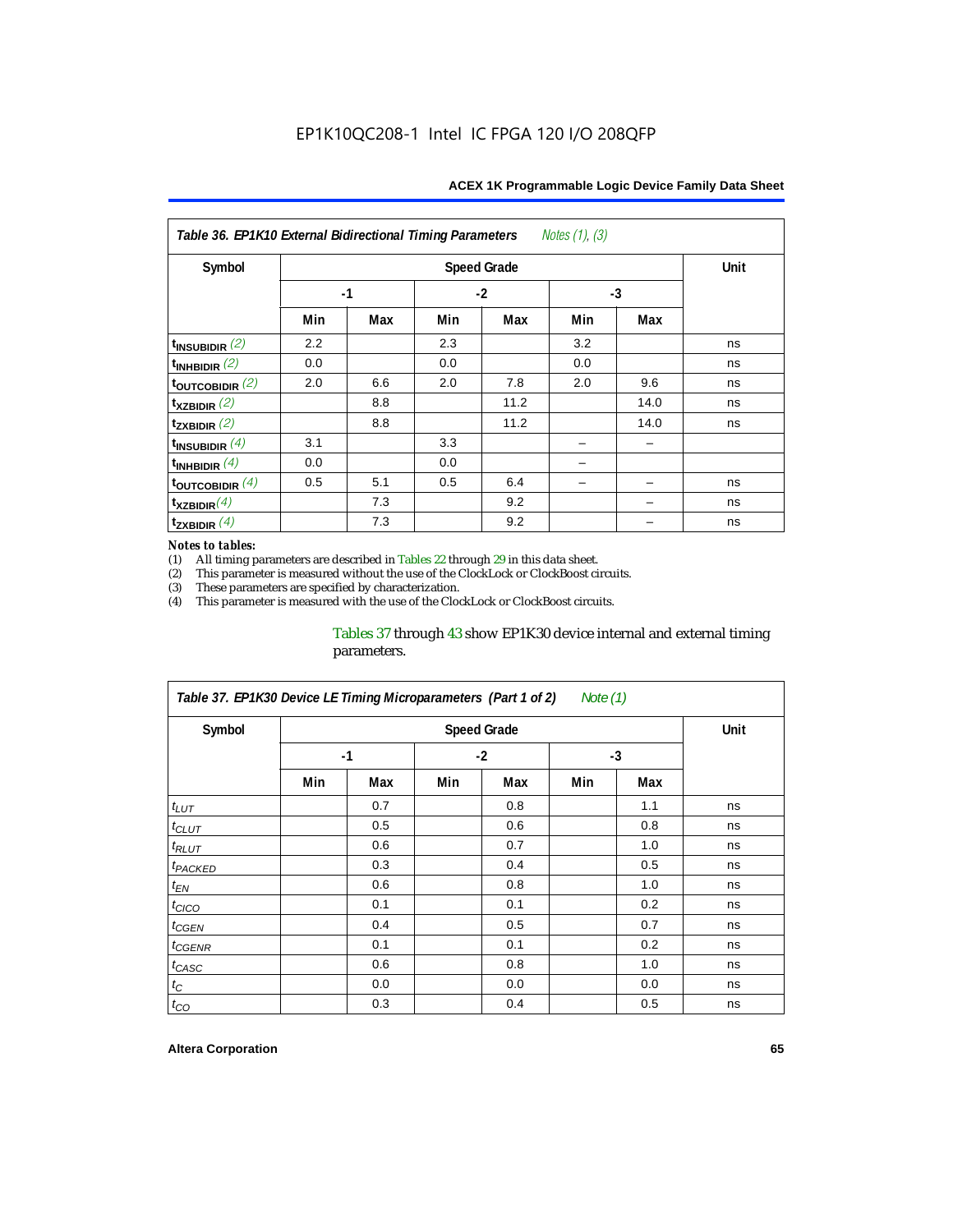| Table 37. EP1K30 Device LE Timing Microparameters (Part 2 of 2)<br>Note $(1)$ |      |      |      |     |     |     |    |  |  |
|-------------------------------------------------------------------------------|------|------|------|-----|-----|-----|----|--|--|
| Symbol                                                                        |      | Unit |      |     |     |     |    |  |  |
|                                                                               | $-1$ |      | $-2$ |     | -3  |     |    |  |  |
|                                                                               | Min  | Max  | Min  | Max | Min | Max |    |  |  |
| $t_{COMB}$                                                                    |      | 0.4  |      | 0.4 |     | 0.6 | ns |  |  |
| $t_{\text{SU}}$                                                               | 0.4  |      | 0.6  |     | 0.6 |     | ns |  |  |
| $t_H$                                                                         | 0.7  |      | 1.0  |     | 1.3 |     | ns |  |  |
| $t_{PRE}$                                                                     |      | 0.8  |      | 0.9 |     | 1.2 | ns |  |  |
| $t_{CLR}$                                                                     |      | 0.8  |      | 0.9 |     | 1.2 | ns |  |  |
| $t_{CH}$                                                                      | 2.0  |      | 2.5  |     | 2.5 |     | ns |  |  |
| $t_{CL}$                                                                      | 2.0  |      | 2.5  |     | 2.5 |     | ns |  |  |

| Symbol                     |     | <b>Speed Grade</b> |     |      |     |      |    |  |  |  |
|----------------------------|-----|--------------------|-----|------|-----|------|----|--|--|--|
|                            |     | $-1$               |     | $-2$ |     | $-3$ |    |  |  |  |
|                            | Min | Max                | Min | Max  | Min | Max  |    |  |  |  |
| t <sub>IOD</sub>           |     | 2.4                |     | 2.8  |     | 3.8  | ns |  |  |  |
| $t_{\text{IOC}}$           |     | 0.3                |     | 0.4  |     | 0.5  | ns |  |  |  |
| t <sub>IOCO</sub>          |     | 1.0                |     | 1.1  |     | 1.6  | ns |  |  |  |
| $t_{\text{IOCOMB}}$        |     | 0.0                |     | 0.0  |     | 0.0  | ns |  |  |  |
| $t_{IOSU}$                 | 1.2 |                    | 1.4 |      | 1.9 |      | ns |  |  |  |
| $t_{IOH}$                  | 0.3 |                    | 0.4 |      | 0.5 |      | ns |  |  |  |
| $t_{IOCLR}$                |     | 1.0                |     | 1.1  |     | 1.6  | ns |  |  |  |
| $t_{OD1}$                  |     | 1.9                |     | 2.3  |     | 3.0  | ns |  |  |  |
| $t_{OD2}$                  |     | 1.4                |     | 1.8  |     | 2.5  | ns |  |  |  |
| $t_{OD3}$                  |     | 4.4                |     | 5.2  |     | 7.0  | ns |  |  |  |
| $t_{XZ}$                   |     | 2.7                |     | 3.1  |     | 4.3  | ns |  |  |  |
| $t_{ZX1}$                  |     | 2.7                |     | 3.1  |     | 4.3  | ns |  |  |  |
| $t_{ZX2}$                  |     | 2.2                |     | 2.6  |     | 3.8  | ns |  |  |  |
| $t_{ZX3}$                  |     | 5.2                |     | 6.0  |     | 8.3  | ns |  |  |  |
| $t_{INREG}$                |     | 3.4                |     | 4.1  |     | 5.5  | ns |  |  |  |
| $t_{IOFD}$                 |     | 0.8                |     | 1.3  |     | 2.4  | ns |  |  |  |
| <i>t</i> <sub>INCOMB</sub> |     | 0.8                |     | 1.3  |     | 2.4  | ns |  |  |  |

r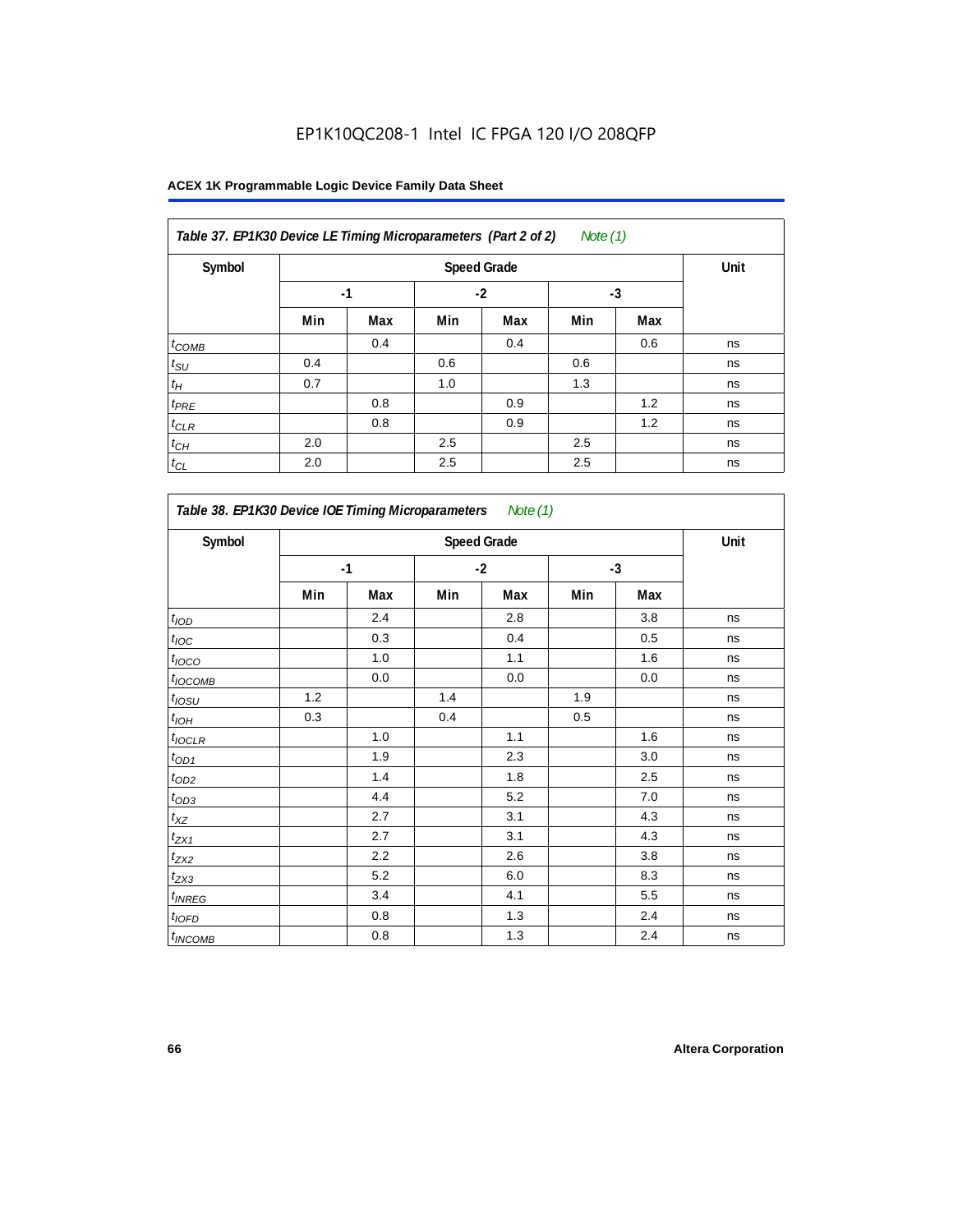| Symbol                  |     |      |     | <b>Speed Grade</b> |     |      | Unit |
|-------------------------|-----|------|-----|--------------------|-----|------|------|
|                         |     | $-1$ |     | $-2$               |     | $-3$ |      |
|                         | Min | Max  | Min | Max                | Min | Max  |      |
| $t_{EABDATA1}$          |     | 1.7  |     | 2.0                |     | 2.3  | ns   |
| $t_{EABDATA1}$          |     | 0.6  |     | 0.7                |     | 0.8  | ns   |
| $t_{EABWE1}$            |     | 1.1  |     | 1.3                |     | 1.4  | ns   |
| $t_{EABWE2}$            |     | 0.4  |     | 0.4                |     | 0.5  | ns   |
| $t_{EABRE1}$            |     | 0.8  |     | 0.9                |     | 1.0  | ns   |
| $t_{EABRE2}$            |     | 0.4  |     | 0.4                |     | 0.5  | ns   |
| $t_{EABCLK}$            |     | 0.0  |     | 0.0                |     | 0.0  | ns   |
| $t_{EABCO}$             |     | 0.3  |     | 0.3                |     | 0.4  | ns   |
| <b><i>EABBYPASS</i></b> |     | 0.5  |     | 0.6                |     | 0.7  | ns   |
| $t_{EABSU}$             | 0.9 |      | 1.0 |                    | 1.2 |      | ns   |
| $t_{EABH}$              | 0.4 |      | 0.4 |                    | 0.5 |      | ns   |
| $t_{EABCLR}$            | 0.3 |      | 0.3 |                    | 0.3 |      | ns   |
| $t_{\rm AA}$            |     | 3.2  |     | 3.8                |     | 4.4  | ns   |
| $t_{\mathit{WP}}$       | 2.5 |      | 2.9 |                    | 3.3 |      | ns   |
| $t_{RP}$                | 0.9 |      | 1.1 |                    | 1.2 |      | ns   |
| $t_{WDSU}$              | 0.9 |      | 1.0 |                    | 1.1 |      | ns   |
| $t_{WDH}$               | 0.1 |      | 0.1 |                    | 0.1 |      | ns   |
| $t_{WASU}$              | 1.7 |      | 2.0 |                    | 2.3 |      | ns   |
| $t_{WAH}$               | 1.8 |      | 2.1 |                    | 2.4 |      | ns   |
| $t_{RASU}$              | 3.1 |      | 3.7 |                    | 4.2 |      | ns   |
| $t_{RAH}$               | 0.2 |      | 0.2 |                    | 0.2 |      | ns   |
| $t_{WO}$                |     | 2.5  |     | 2.9                |     | 3.3  | ns   |
| $t_{\mathit{DD}}$       |     | 2.5  |     | 2.9                |     | 3.3  | ns   |
| <b><i>EABOUT</i></b>    |     | 0.5  |     | 0.6                |     | 0.7  | ns   |
| $t_{EABCH}$             | 1.5 |      | 2.0 |                    | 2.3 |      | ns   |
| $t_{EABCL}$             | 2.5 |      | 2.9 |                    | 3.3 |      | ns   |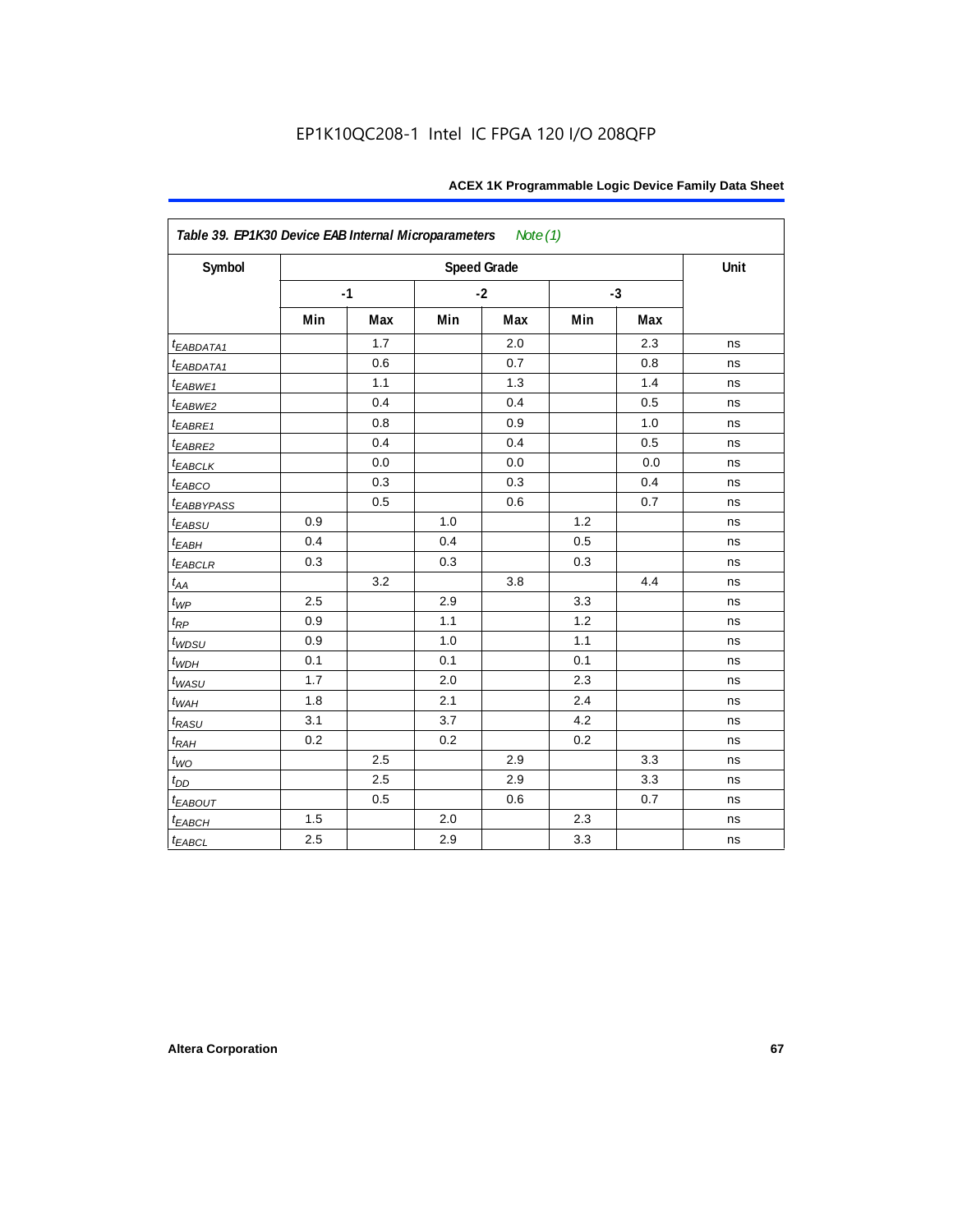|                        | Table 40. EP1K30 Device EAB Internal Timing Macroparameters<br>Note $(1)$ |     |      |                    |      |     |      |  |  |  |
|------------------------|---------------------------------------------------------------------------|-----|------|--------------------|------|-----|------|--|--|--|
| Symbol                 |                                                                           |     |      | <b>Speed Grade</b> |      |     | Unit |  |  |  |
|                        | $-1$                                                                      |     | $-2$ |                    | $-3$ |     |      |  |  |  |
|                        | Min                                                                       | Max | Min  | Max                | Min  | Max |      |  |  |  |
| t <sub>EABAA</sub>     |                                                                           | 6.4 |      | 7.6                |      | 8.8 | ns   |  |  |  |
| <sup>t</sup> EABRCOMB  | 6.4                                                                       |     | 7.6  |                    | 8.8  |     | ns   |  |  |  |
| <sup>t</sup> EABRCREG  | 4.4                                                                       |     | 5.1  |                    | 6.0  |     | ns   |  |  |  |
| t <sub>EABWP</sub>     | 2.5                                                                       |     | 2.9  |                    | 3.3  |     | ns   |  |  |  |
| <sup>t</sup> EABWCOMB  | 6.0                                                                       |     | 7.0  |                    | 8.0  |     | ns   |  |  |  |
| <sup>t</sup> EABWCREG  | 6.8                                                                       |     | 7.8  |                    | 9.0  |     | ns   |  |  |  |
| <sup>t</sup> EABDD     |                                                                           | 5.7 |      | 6.7                |      | 7.7 | ns   |  |  |  |
| <sup>t</sup> EABDATACO |                                                                           | 0.8 |      | 0.9                |      | 1.1 | ns   |  |  |  |
| <sup>t</sup> EABDATASU | 1.5                                                                       |     | 1.7  |                    | 2.0  |     | ns   |  |  |  |
| <sup>t</sup> EABDATAH  | 0.0                                                                       |     | 0.0  |                    | 0.0  |     | ns   |  |  |  |
| <sup>t</sup> EABWESU   | 1.3                                                                       |     | 1.4  |                    | 1.7  |     | ns   |  |  |  |
| <sup>t</sup> EABWEH    | 0.0                                                                       |     | 0.0  |                    | 0.0  |     | ns   |  |  |  |
| <sup>t</sup> EABWDSU   | 1.5                                                                       |     | 1.7  |                    | 2.0  |     | ns   |  |  |  |
| <sup>t</sup> EABWDH    | 0.0                                                                       |     | 0.0  |                    | 0.0  |     | ns   |  |  |  |
| <sup>t</sup> EABWASU   | 3.0                                                                       |     | 3.6  |                    | 4.3  |     | ns   |  |  |  |
| <sup>t</sup> EABWAH    | 0.5                                                                       |     | 0.5  |                    | 0.4  |     | ns   |  |  |  |
| t <sub>EABWO</sub>     |                                                                           | 5.1 |      | 6.0                |      | 6.8 | ns   |  |  |  |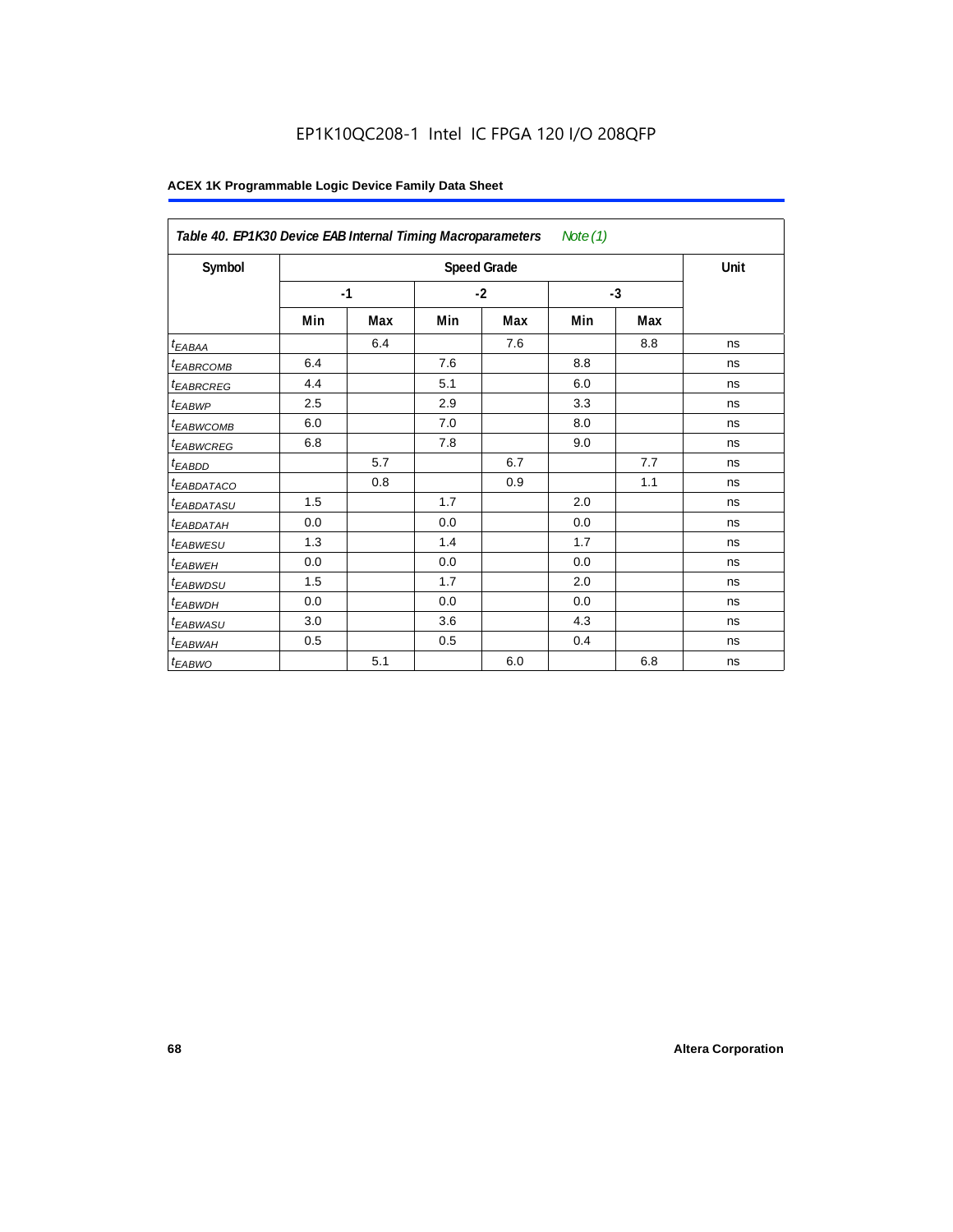| Table 41. EP1K30 Device Interconnect Timing Microparameters |                    |     |      |     | Note (1) |     |      |
|-------------------------------------------------------------|--------------------|-----|------|-----|----------|-----|------|
| Symbol                                                      | <b>Speed Grade</b> |     |      |     |          |     | Unit |
|                                                             | $-1$               |     | $-2$ |     | $-3$     |     |      |
|                                                             | Min                | Max | Min  | Max | Min      | Max |      |
| $t_{DIN2IOE}$                                               |                    | 1.8 |      | 2.4 |          | 2.9 | ns   |
| $t_{DIN2LE}$                                                |                    | 1.5 |      | 1.8 |          | 2.4 | ns   |
| t <sub>DIN2DATA</sub>                                       |                    | 1.5 |      | 1.8 |          | 2.2 | ns   |
| $t$ <sub>DCLK2IOE</sub>                                     |                    | 2.2 |      | 2.6 |          | 3.0 | ns   |
| $t_{DCLK2LE}$                                               |                    | 1.5 |      | 1.8 |          | 2.4 | ns   |
| $t_{SAMELAB}$                                               |                    | 0.1 |      | 0.2 |          | 0.3 | ns   |
| <i>t</i> <sub>SAMEROW</sub>                                 |                    | 2.0 |      | 2.4 |          | 2.7 | ns   |
| <i>t<sub>SAMECOLUMN</sub></i>                               |                    | 0.7 |      | 1.0 |          | 0.8 | ns   |
| $t$ DIFFROW                                                 |                    | 2.7 |      | 3.4 |          | 3.5 | ns   |
| $t_{TWOROMS}$                                               |                    | 4.7 |      | 5.8 |          | 6.2 | ns   |
| t <sub>LEPERIPH</sub>                                       |                    | 2.7 |      | 3.4 |          | 3.8 | ns   |
| <b><i>LABCARRY</i></b>                                      |                    | 0.3 |      | 0.4 |          | 0.5 | ns   |
| $t_{LABCASC}$                                               |                    | 0.8 |      | 0.8 |          | 1.1 | ns   |

| Table 42. EP1K30 External Timing Parameters Notes (1), (2) |     |      |     |      |      |      |    |
|------------------------------------------------------------|-----|------|-----|------|------|------|----|
| Symbol                                                     |     | Unit |     |      |      |      |    |
|                                                            |     | $-1$ |     | $-2$ | $-3$ |      |    |
|                                                            | Min | Max  | Min | Max  | Min  | Max  |    |
| t <sub>DRR</sub>                                           |     | 8.0  |     | 9.5  |      | 12.5 | ns |
| $t_{INSU}$ (3)                                             | 2.1 |      | 2.5 |      | 3.9  |      | ns |
| $t_{INH}$ (3)                                              | 0.0 |      | 0.0 |      | 0.0  |      | ns |
| $t_{OUTCO}$ (3)                                            | 2.0 | 4.9  | 2.0 | 5.9  | 2.0  | 7.6  | ns |
| $t_{INSU}$ (4)                                             | 1.1 |      | 1.5 |      |      |      | ns |
| $t_{INH}$ (4)                                              | 0.0 |      | 0.0 |      |      |      | ns |
| $t_{OUTCO}$ (4)                                            | 0.5 | 3.9  | 0.5 | 4.9  |      |      | ns |
| t <sub>PCISU</sub>                                         | 3.0 |      | 4.2 |      |      |      | ns |
| <sup>t</sup> PCIH                                          | 0.0 |      | 0.0 |      |      |      | ns |
| t <sub>PCICO</sub>                                         | 2.0 | 6.0  | 2.0 | 7.5  |      |      | ns |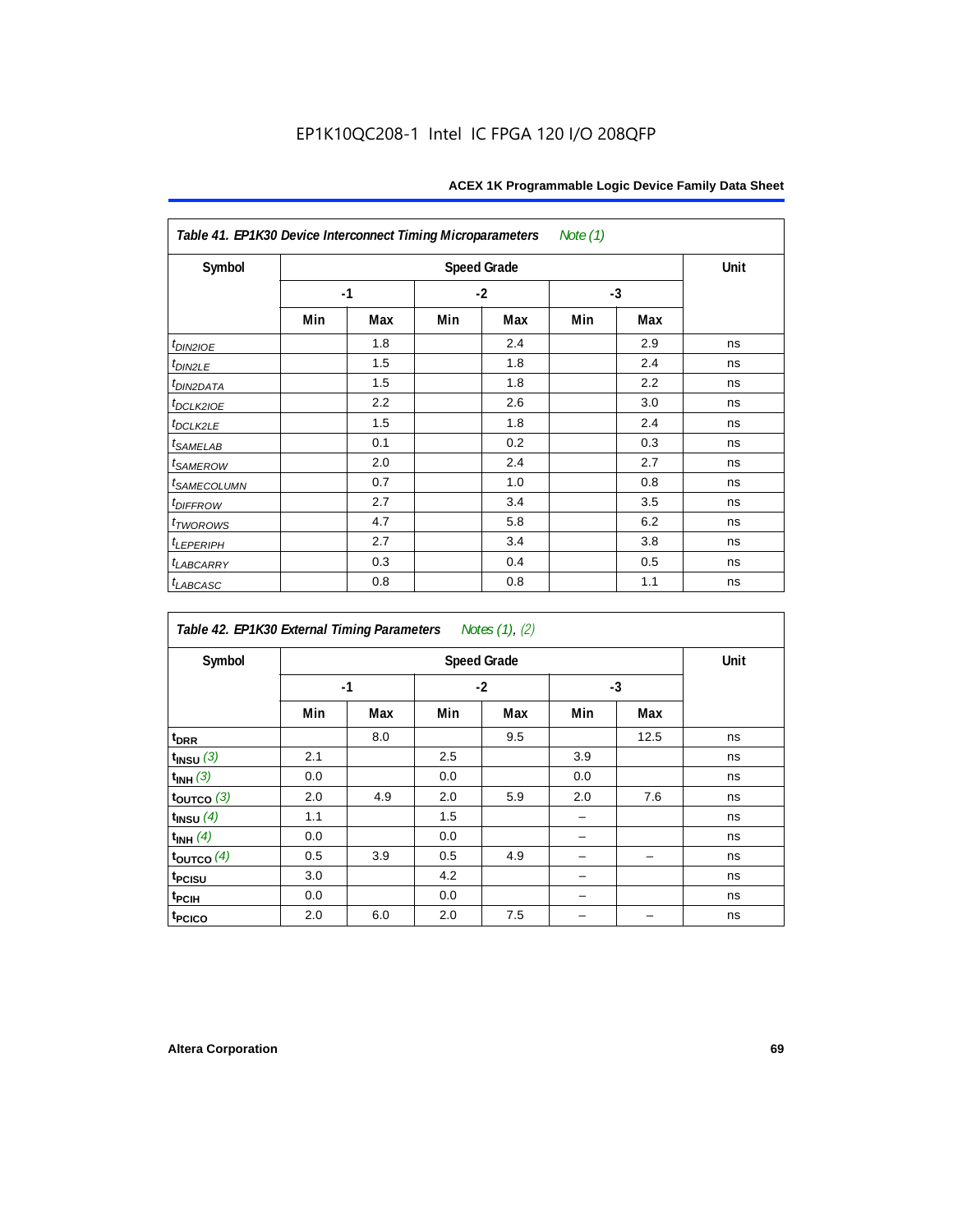| Symbol                      |      | Unit |      |     |      |     |    |
|-----------------------------|------|------|------|-----|------|-----|----|
|                             | $-1$ |      | $-2$ |     | $-3$ |     |    |
|                             | Min  | Max  | Min  | Max | Min  | Max |    |
| $t_{\text{INSUBIDIR}}(3)$   | 2.8  |      | 3.9  |     | 5.2  |     | ns |
| $t_{INHBIDIR}$ (3)          | 0.0  |      | 0.0  |     | 0.0  |     | ns |
| $t_{INSUBIDIR}$ (4)         | 3.8  |      | 4.9  |     |      |     | ns |
| $t_{INHBIDIR}(4)$           | 0.0  |      | 0.0  |     |      |     | ns |
| $t_{\text{OUTCOBIDIR}}$ (3) | 2.0  | 4.9  | 2.0  | 5.9 | 2.0  | 7.6 | ns |
| $t_{XZBIDIR}$ (3)           |      | 6.1  |      | 7.5 |      | 9.7 | ns |
| $t_{ZXBIDIR}$ (3)           |      | 6.1  |      | 7.5 |      | 9.7 | ns |
| toutcobidir $(4)$           | 0.5  | 3.9  | 0.5  | 4.9 |      |     | ns |
| $t_{XZBIDIR}$ (4)           |      | 5.1  |      | 6.5 |      |     | ns |
| $t_{ZXBIDIR}$ (4)           |      | 5.1  |      | 6.5 |      |     | ns |

### *Notes to tables:*

(1) All timing parameters are described in Tables 22 through  $29$  in this data sheet.<br>(2) These parameters are specified by characterization.

(2) These parameters are specified by characterization.<br>
(3) This parameter is measured without the use of the C This parameter is measured without the use of the ClockLock or ClockBoost circuits.

(4) This parameter is measured with the use of the ClockLock or ClockBoost circuits.

### Tables 44 through 50 show EP1K50 device external timing parameters.

| Symbol               |      | <b>Speed Grade</b> |      |     |     |     |    |  |  |
|----------------------|------|--------------------|------|-----|-----|-----|----|--|--|
|                      | $-1$ |                    | $-2$ |     | -3  |     |    |  |  |
|                      | Min  | Max                | Min  | Max | Min | Max |    |  |  |
| $t_{LUT}$            |      | 0.6                |      | 0.8 |     | 1.1 | ns |  |  |
| $t_{CLUT}$           |      | 0.5                |      | 0.6 |     | 0.8 | ns |  |  |
| $t_{RLUT}$           |      | 0.6                |      | 0.7 |     | 0.9 | ns |  |  |
| <sup>t</sup> PACKED  |      | 0.2                |      | 0.3 |     | 0.4 | ns |  |  |
| $t_{EN}$             |      | 0.6                |      | 0.7 |     | 0.9 | ns |  |  |
| $t_{CICO}$           |      | 0.1                |      | 0.1 |     | 0.1 | ns |  |  |
| $t_{\overline{GED}}$ |      | 0.4                |      | 0.5 |     | 0.6 | ns |  |  |
| $t_{GENR}$           |      | 0.1                |      | 0.1 |     | 0.1 | ns |  |  |
| $t_{CASC}$           |      | 0.5                |      | 0.8 |     | 1.0 | ns |  |  |
| $t_C$                |      | 0.5                |      | 0.6 |     | 0.8 | ns |  |  |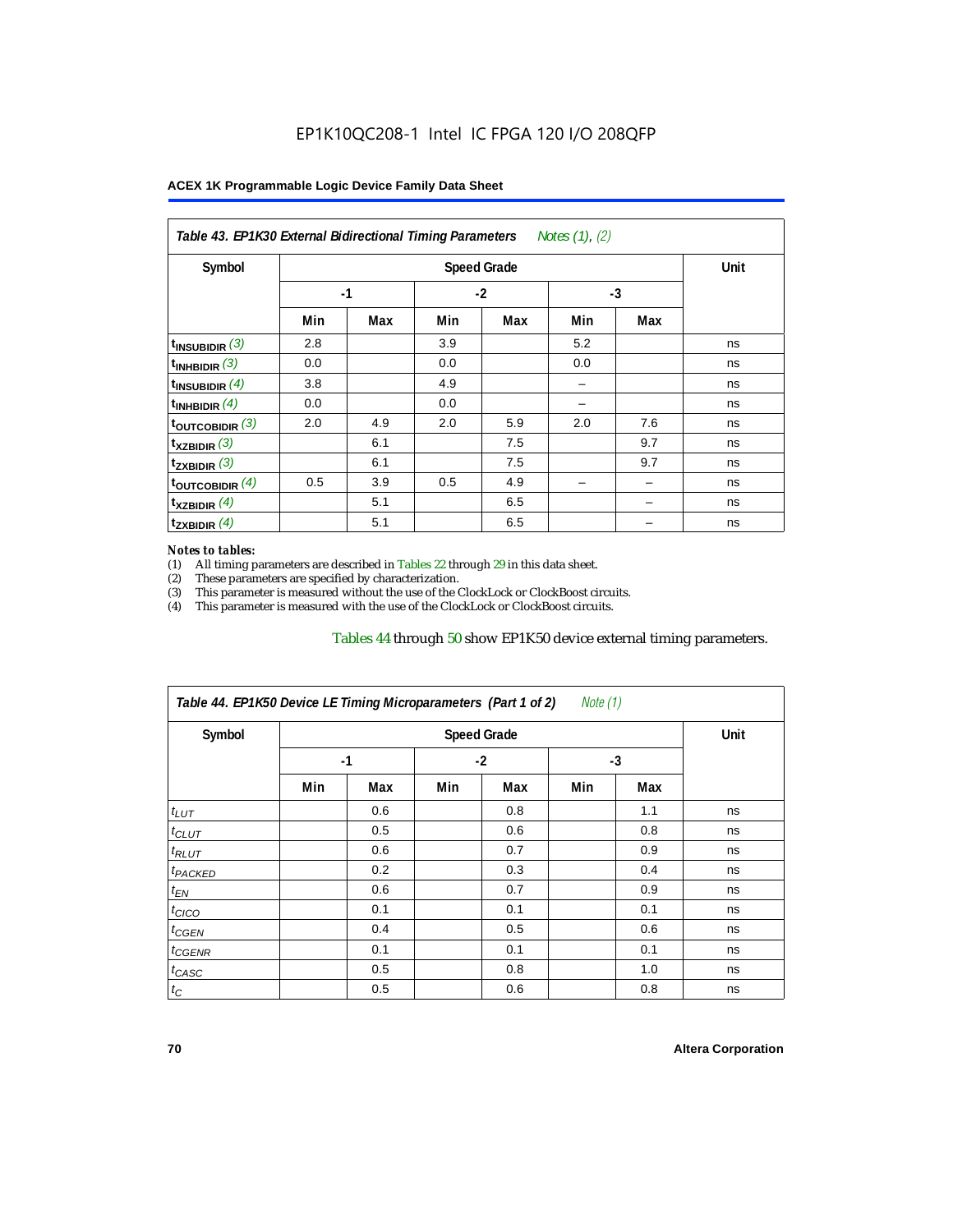| Symbol             |     | <b>Speed Grade</b> |     |      |     |      |    |  |  |
|--------------------|-----|--------------------|-----|------|-----|------|----|--|--|
|                    |     | $-1$               |     | $-2$ |     | $-3$ |    |  |  |
|                    | Min | Max                | Min | Max  | Min | Max  |    |  |  |
| $t_{CO}$           |     | 0.6                |     | 0.6  |     | 0.7  | ns |  |  |
| $t_{COMB}$         |     | 0.3                |     | 0.4  |     | 0.5  | ns |  |  |
| $t_{\rm SU}$       | 0.5 |                    | 0.6 |      | 0.7 |      | ns |  |  |
| $t_H\,$            | 0.5 |                    | 0.6 |      | 0.8 |      | ns |  |  |
| $t_{PRE}$          |     | 0.4                |     | 0.5  |     | 0.7  | ns |  |  |
| $t_{CLR}$          |     | 0.8                |     | 1.0  |     | 1.2  | ns |  |  |
| $t_{\mathbb{C} H}$ | 2.0 |                    | 2.5 |      | 3.0 |      | ns |  |  |
| $t_{CL}$           | 2.0 |                    | 2.5 |      | 3.0 |      | ns |  |  |

| Symbol                | <b>Speed Grade</b> |     |      |     |      |     |    |  |
|-----------------------|--------------------|-----|------|-----|------|-----|----|--|
|                       | $-1$               |     | $-2$ |     | $-3$ |     |    |  |
|                       | Min                | Max | Min  | Max | Min  | Max |    |  |
| t <sub>IOD</sub>      |                    | 1.3 |      | 1.3 |      | 1.9 | ns |  |
| $t_{\text{IOC}}$      |                    | 0.3 |      | 0.4 |      | 0.4 | ns |  |
| $t_{IOCO}$            |                    | 1.7 |      | 2.1 |      | 2.6 | ns |  |
| $t_{IOCOMB}$          |                    | 0.5 |      | 0.6 |      | 0.8 | ns |  |
| $t_{IOSU}$            | 0.8                |     | 1.0  |     | 1.3  |     | ns |  |
| $t_{I\underline{OH}}$ | 0.4                |     | 0.5  |     | 0.6  |     | ns |  |
| $t_{IOCLR}$           |                    | 0.2 |      | 0.2 |      | 0.4 | ns |  |
| $t_{OD1}$             |                    | 1.2 |      | 1.2 |      | 1.9 | ns |  |
| $t_{OD2}$             |                    | 0.7 |      | 0.8 |      | 1.7 | ns |  |
| $t_{OD3}$             |                    | 2.7 |      | 3.0 |      | 4.3 | ns |  |
| $t_{XZ}$              |                    | 4.7 |      | 5.7 |      | 7.5 | ns |  |
| $t_{ZX1}$             |                    | 4.7 |      | 5.7 |      | 7.5 | ns |  |
| $t_{ZX2}$             |                    | 4.2 |      | 5.3 |      | 7.3 | ns |  |
| $t_{ZX3}$             |                    | 6.2 |      | 7.5 |      | 9.9 | ns |  |
| $t_{INREG}$           |                    | 3.5 |      | 4.2 |      | 5.6 | ns |  |
| $t_{IOED}$            |                    | 1.1 |      | 1.3 |      | 1.8 | ns |  |
| $t_{INCOMB}$          |                    | 1.1 |      | 1.3 |      | 1.8 | ns |  |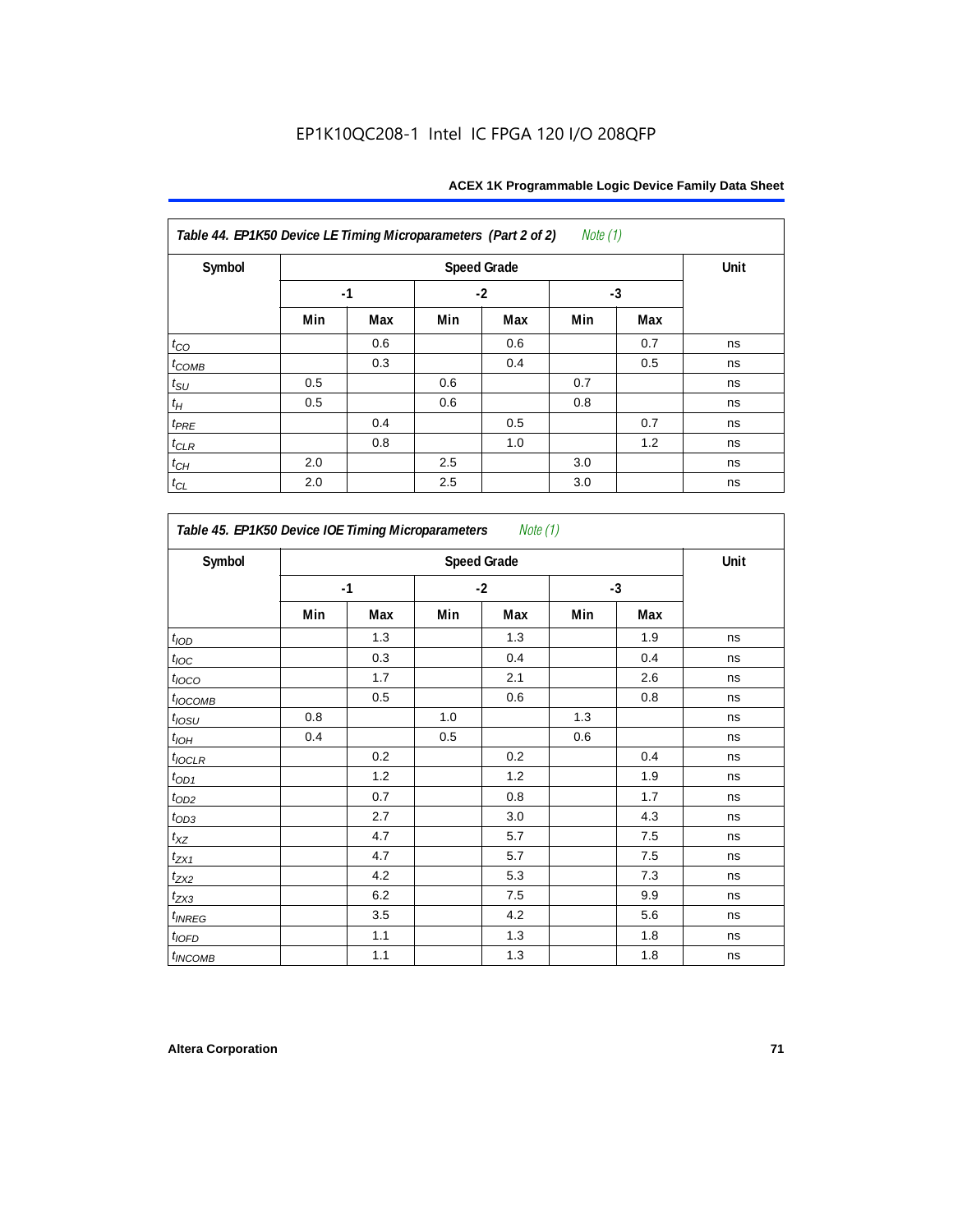| Symbol                  |     |      |      | <b>Speed Grade</b> |      |     | Unit |
|-------------------------|-----|------|------|--------------------|------|-----|------|
|                         |     | $-1$ | $-2$ |                    | $-3$ |     |      |
|                         | Min | Max  | Min  | Max                | Min  | Max |      |
| <sup>t</sup> EABDATA1   |     | 1.7  |      | 2.4                |      | 3.2 | ns   |
| <sup>t</sup> EABDATA2   |     | 0.4  |      | 0.6                |      | 0.8 | ns   |
| t <sub>EABWE1</sub>     |     | 1.0  |      | 1.4                |      | 1.9 | ns   |
| <sup>t</sup> EABWE2     |     | 0.0  |      | 0.0                |      | 0.0 | ns   |
| <sup>t</sup> EABRE1     |     | 0.0  |      | 0.0                |      | 0.0 |      |
| <sup>t</sup> EABRE2     |     | 0.4  |      | 0.6                |      | 0.8 |      |
| <sup>t</sup> EABCLK     |     | 0.0  |      | 0.0                |      | 0.0 | ns   |
| t <sub>EABCO</sub>      |     | 0.8  |      | 1.1                |      | 1.5 | ns   |
| <i><b>EABBYPASS</b></i> |     | 0.0  |      | 0.0                |      | 0.0 | ns   |
| t <sub>EABSU</sub>      | 0.7 |      | 1.0  |                    | 1.3  |     | ns   |
| t <sub>EABH</sub>       | 0.4 |      | 0.6  |                    | 0.8  |     | ns   |
| <sup>t</sup> EABCLR     | 0.8 |      | 1.1  |                    | 1.5  |     |      |
| $t_{AA}$                |     | 2.0  |      | 2.8                |      | 3.8 | ns   |
| $t_{\mathit{WP}}$       | 2.0 |      | 2.8  |                    | 3.8  |     | ns   |
| $t_{RP}$                | 1.0 |      | 1.4  |                    | 1.9  |     |      |
| $t_{WDSU}$              | 0.5 |      | 0.7  |                    | 0.9  |     | ns   |
| $t_{WDH}$               | 0.1 |      | 0.1  |                    | 0.2  |     | ns   |
| $t_{WASU}$              | 1.0 |      | 1.4  |                    | 1.9  |     | ns   |
| $t_{WAH}$               | 1.5 |      | 2.1  |                    | 2.9  |     | ns   |
| t <sub>RASU</sub>       | 1.5 |      | 2.1  |                    | 2.8  |     |      |
| $t_{RAH}$               | 0.1 |      | 0.1  |                    | 0.2  |     |      |
| $t_{WO}$                |     | 2.1  |      | 2.9                |      | 4.0 | ns   |
| $t_{DD}$                |     | 2.1  |      | 2.9                |      | 4.0 | ns   |
| t <sub>EABOUT</sub>     |     | 0.0  |      | 0.0                |      | 0.0 | ns   |
| t <sub>EABCH</sub>      | 1.5 |      | 2.0  |                    | 2.5  |     | ns   |
| $t_{EABCL}$             | 1.5 |      | 2.0  |                    | 2.5  |     | ns   |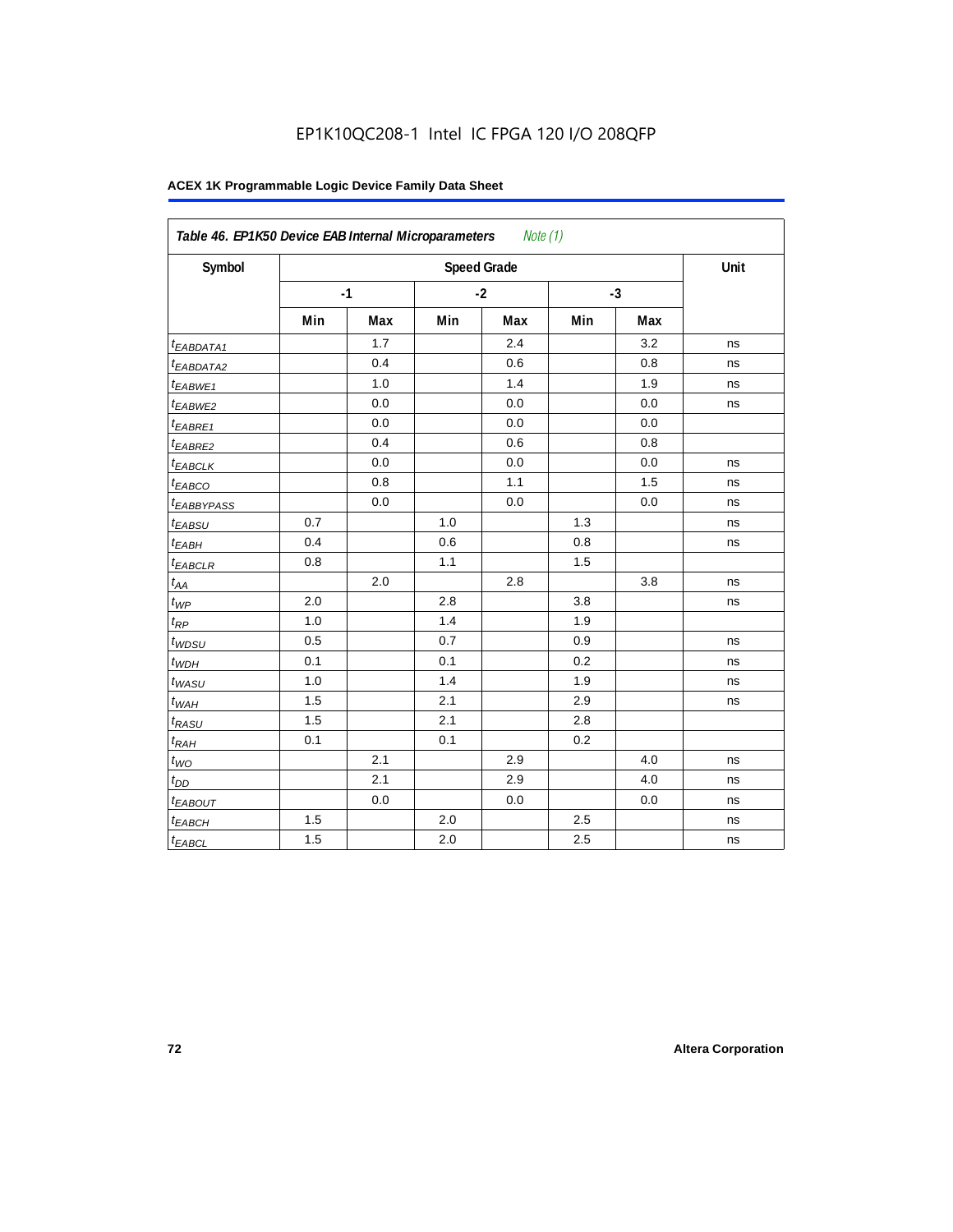| Table 47. EP1K50 Device EAB Internal Timing Macroparameters<br>Note (1) |      |     |     |                    |      |      |      |  |  |  |
|-------------------------------------------------------------------------|------|-----|-----|--------------------|------|------|------|--|--|--|
| Symbol                                                                  |      |     |     | <b>Speed Grade</b> |      |      | Unit |  |  |  |
|                                                                         | $-1$ |     |     | $-2$               |      | $-3$ |      |  |  |  |
|                                                                         | Min  | Max | Min | Max                | Min  | Max  |      |  |  |  |
| $t_{EABA}$                                                              |      | 3.7 |     | 5.2                |      | 7.0  | ns   |  |  |  |
| t <sub>EABRCCOMB</sub>                                                  | 3.7  |     | 5.2 |                    | 7.0  |      | ns   |  |  |  |
| <sup>t</sup> EABRCREG                                                   | 3.5  |     | 4.9 |                    | 6.6  |      | ns   |  |  |  |
| $t_{EABWP}$                                                             | 2.0  |     | 2.8 |                    | 3.8  |      | ns   |  |  |  |
| <sup>t</sup> EABWCCOMB                                                  | 4.5  |     | 6.3 |                    | 8.6  |      | ns   |  |  |  |
| t <sub>EABWCREG</sub>                                                   | 5.6  |     | 7.8 |                    | 10.6 |      | ns   |  |  |  |
| $t_{EABDD}$                                                             |      | 3.8 |     | 5.3                |      | 7.2  | ns   |  |  |  |
| <i>EABDATACO</i>                                                        |      | 0.8 |     | 1.1                |      | 1.5  | ns   |  |  |  |
| t <sub>eabdatasu</sub>                                                  | 1.1  |     | 1.6 |                    | 2.1  |      | ns   |  |  |  |
| <sup>t</sup> EABDATAH                                                   | 0.0  |     | 0.0 |                    | 0.0  |      | ns   |  |  |  |
| t <sub>EABWESU</sub>                                                    | 0.7  |     | 1.0 |                    | 1.3  |      | ns   |  |  |  |
| <sup>t</sup> EABWEH                                                     | 0.4  |     | 0.6 |                    | 0.8  |      | ns   |  |  |  |
| t <sub>EABWDSU</sub>                                                    | 1.2  |     | 1.7 |                    | 2.2  |      | ns   |  |  |  |
| <b><i>EABWDH</i></b>                                                    | 0.0  |     | 0.0 |                    | 0.0  |      | ns   |  |  |  |
| t <sub>EABWASU</sub>                                                    | 1.6  |     | 2.3 |                    | 3.0  |      | ns   |  |  |  |
| t <sub>ЕАВWАН</sub>                                                     | 0.9  |     | 1.2 |                    | 1.8  |      | ns   |  |  |  |
| t <sub>EABWO</sub>                                                      |      | 3.1 |     | 4.3                |      | 5.9  | ns   |  |  |  |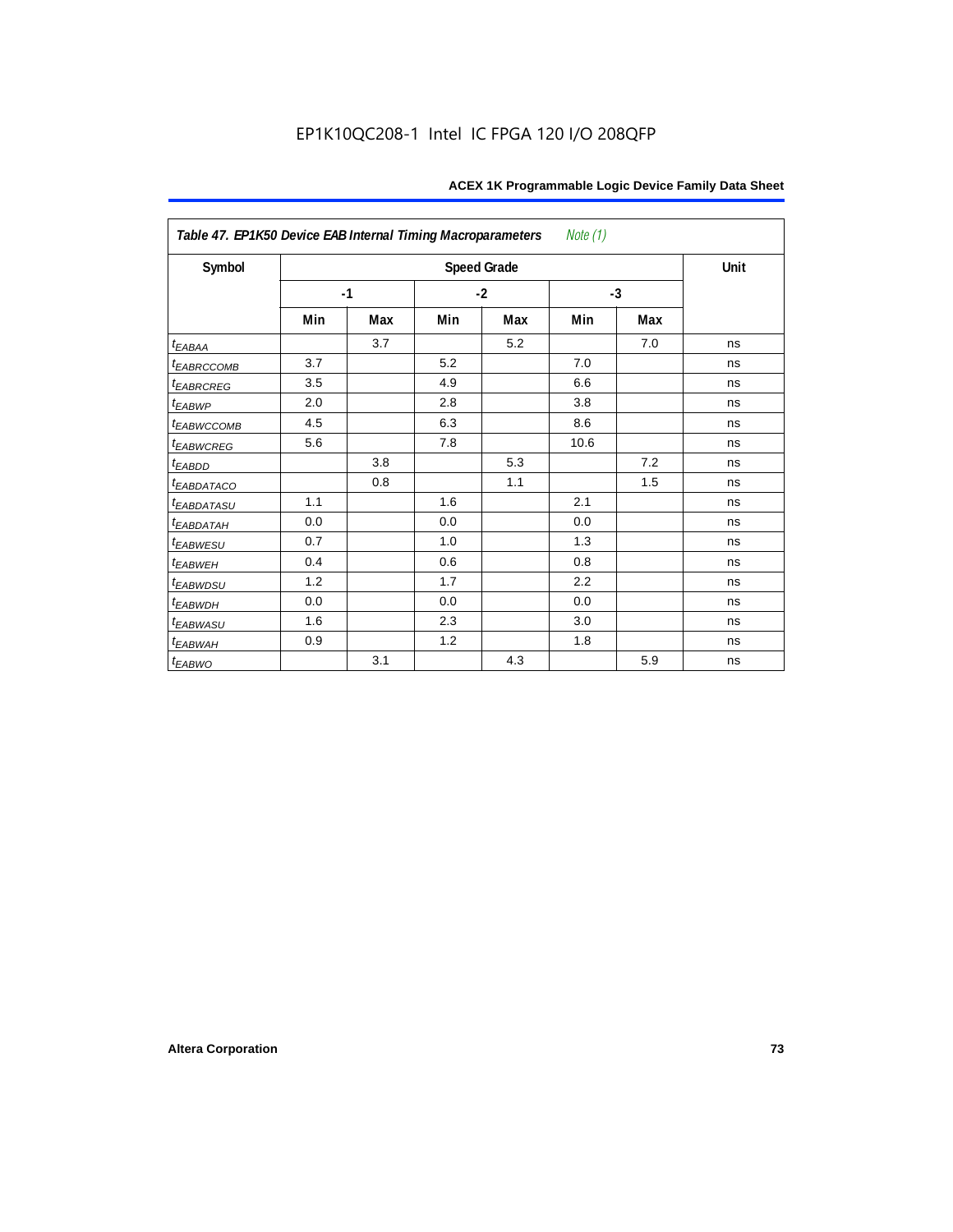| Note $(1)$<br>Table 48. EP1K50 Device Interconnect Timing Microparameters |     |      |      |     |      |     |    |  |  |  |
|---------------------------------------------------------------------------|-----|------|------|-----|------|-----|----|--|--|--|
| Symbol                                                                    |     | Unit |      |     |      |     |    |  |  |  |
|                                                                           |     | $-1$ | $-2$ |     | $-3$ |     |    |  |  |  |
|                                                                           | Min | Max  | Min  | Max | Min  | Max |    |  |  |  |
| $t_{DINZIOE}$                                                             |     | 3.1  |      | 3.7 |      | 4.6 | ns |  |  |  |
| <sup>t</sup> DIN2LE                                                       |     | 1.7  |      | 2.1 |      | 2.7 | ns |  |  |  |
| <sup>t</sup> DIN2DATA                                                     |     | 2.7  |      | 3.1 |      | 5.1 | ns |  |  |  |
| <sup>t</sup> DCLK2IOE                                                     |     | 1.6  |      | 1.9 |      | 2.6 | ns |  |  |  |
| <sup>t</sup> DCLK2LE                                                      |     | 1.7  |      | 2.1 |      | 2.7 | ns |  |  |  |
| <sup>t</sup> SAMELAB                                                      |     | 0.1  |      | 0.1 |      | 0.2 | ns |  |  |  |
| <sup>t</sup> SAMEROW                                                      |     | 1.5  |      | 1.7 |      | 2.4 | ns |  |  |  |
| <sup>t</sup> SAMECOLUMN                                                   |     | 1.0  |      | 1.3 |      | 2.1 | ns |  |  |  |
| <i>t<sub>DIFFROW</sub></i>                                                |     | 2.5  |      | 3.0 |      | 4.5 | ns |  |  |  |
| <sup>t</sup> TWOROWS                                                      |     | 4.0  |      | 4.7 |      | 6.9 | ns |  |  |  |
| <sup>t</sup> LEPERIPH                                                     |     | 2.6  |      | 2.9 |      | 3.4 | ns |  |  |  |
| <sup>t</sup> LABCARRY                                                     |     | 0.1  |      | 0.2 |      | 0.2 | ns |  |  |  |
| <b>LABCASC</b>                                                            |     | 0.8  |      | 1.0 |      | 1.3 | ns |  |  |  |

| Note $(1)$<br>Table 49. EP1K50 External Timing Parameters |     |                    |     |      |      |      |    |  |  |  |
|-----------------------------------------------------------|-----|--------------------|-----|------|------|------|----|--|--|--|
| Symbol                                                    |     | <b>Speed Grade</b> |     |      |      |      |    |  |  |  |
|                                                           |     | $-1$               |     | $-2$ | $-3$ |      |    |  |  |  |
|                                                           | Min | Max                | Min | Max  | Min  | Max  |    |  |  |  |
| t <sub>DRR</sub>                                          |     | 8.0                |     | 9.5  |      | 12.5 | ns |  |  |  |
| $t_{INSU}$ (2)                                            | 2.4 |                    | 2.9 |      | 3.9  |      | ns |  |  |  |
| $t_{INH}$ (2)                                             | 0.0 |                    | 0.0 |      | 0.0  |      | ns |  |  |  |
| $t_{OUTCO}$ (2)                                           | 2.0 | 4.3                | 2.0 | 5.2  | 2.0  | 7.3  | ns |  |  |  |
| $t_{INSU}$ (3)                                            | 2.4 |                    | 2.9 |      |      |      | ns |  |  |  |
| $t_{INH}$ (3)                                             | 0.0 |                    | 0.0 |      |      |      | ns |  |  |  |
| $t_{OUTCO}$ (3)                                           | 0.5 | 3.3                | 0.5 | 4.1  |      | -    | ns |  |  |  |
| t <sub>PCISU</sub>                                        | 2.4 |                    | 2.9 |      |      |      | ns |  |  |  |
| t <sub>PCIH</sub>                                         | 0.0 |                    | 0.0 |      |      |      | ns |  |  |  |
| t <sub>PCICO</sub>                                        | 2.0 | 6.0                | 2.0 | 7.7  |      |      | ns |  |  |  |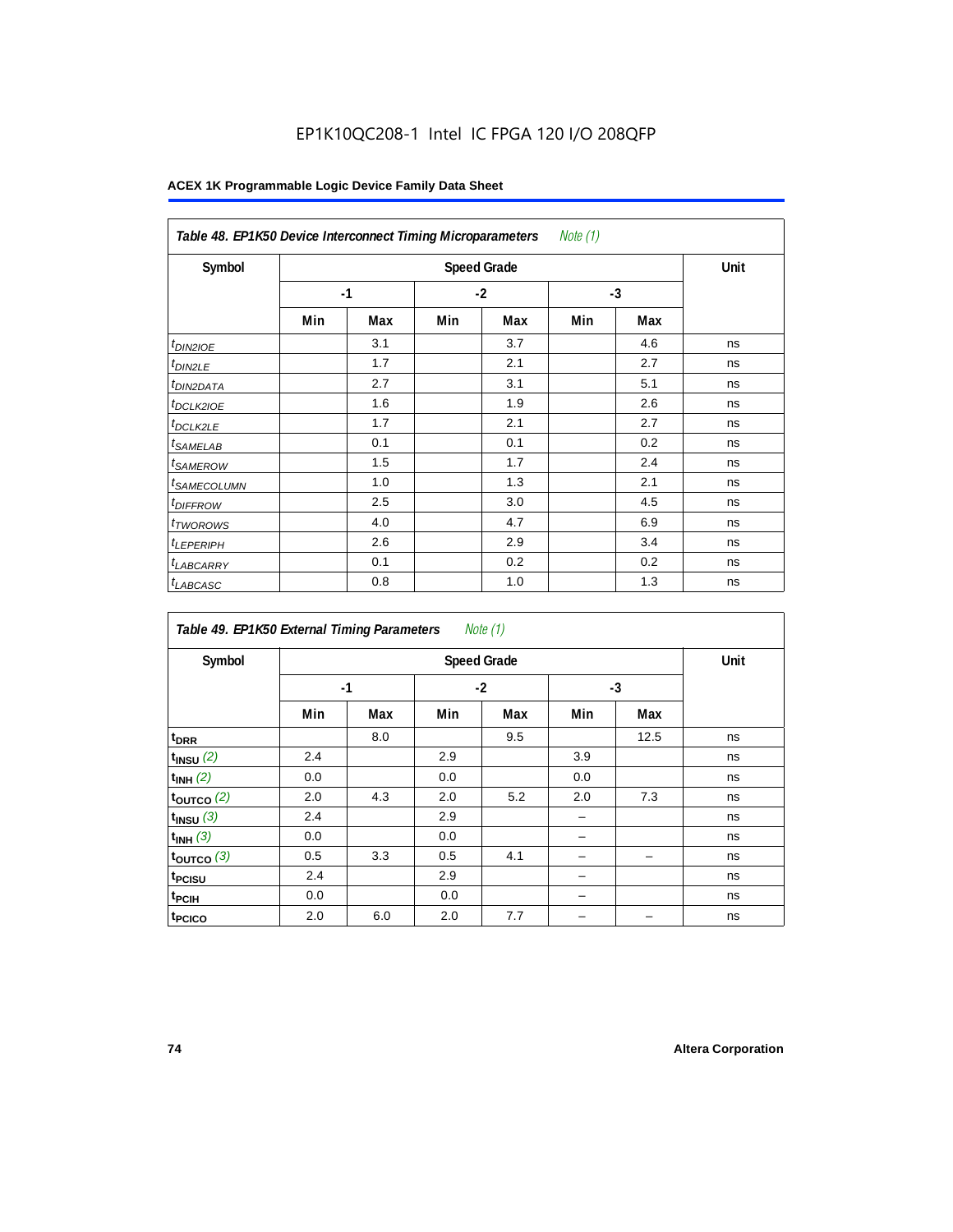| Symbol                                         |      | <b>Speed Grade</b> |     |      |     |      |    |  |  |  |
|------------------------------------------------|------|--------------------|-----|------|-----|------|----|--|--|--|
|                                                | $-1$ |                    |     | $-2$ |     | $-3$ |    |  |  |  |
|                                                | Min  | Max                | Min | Max  | Min | Max  |    |  |  |  |
| $t_{\sf INSUBIDIR}$ $(2)$                      | 2.7  |                    | 3.2 |      | 4.3 |      | ns |  |  |  |
| t <sub>inhbidir</sub> (2)                      | 0.0  |                    | 0.0 |      | 0.0 |      | ns |  |  |  |
| t <sub>insubidir</sub> (3)                     | 3.7  |                    | 4.2 |      |     |      | ns |  |  |  |
| ${\sf t}_{\sf INHBIDIR}$ $(3)$                 | 0.0  |                    | 0.0 |      |     |      | ns |  |  |  |
| ${\sf t}_{\sf OUTCOBIDIR}$ $(2)$               | 2.0  | 4.5                | 2.0 | 5.2  | 2.0 | 7.3  | ns |  |  |  |
| t <sub>XZBIDIR</sub> (2)                       |      | 6.8                |     | 7.8  |     | 10.1 | ns |  |  |  |
| t <sub>zxbidir</sub> (2)                       |      | 6.8                |     | 7.8  |     | 10.1 | ns |  |  |  |
| ${\sf t}_{\sf OUTCOBIDIR}$ $\left(3\right)$    | 0.5  | 3.5                | 0.5 | 4.2  |     |      |    |  |  |  |
| t <sub>XZBIDIR</sub> (3)                       |      | 6.8                |     | 8.4  |     |      | ns |  |  |  |
| ${\mathsf t}_{\mathsf ZX\mathsf{BIDIR}}$ $(3)$ |      | 6.8                |     | 8.4  |     |      | ns |  |  |  |

# *Notes to tables:*

(1) All timing parameters are described in Tables 22 through 29.<br>
(2) This parameter is measured without use of the ClockLock or

(2) This parameter is measured without use of the ClockLock or ClockBoost circuits.<br>
(3) This parameter is measured with use of the ClockLock or ClockBoost circuits

This parameter is measured with use of the ClockLock or ClockBoost circuits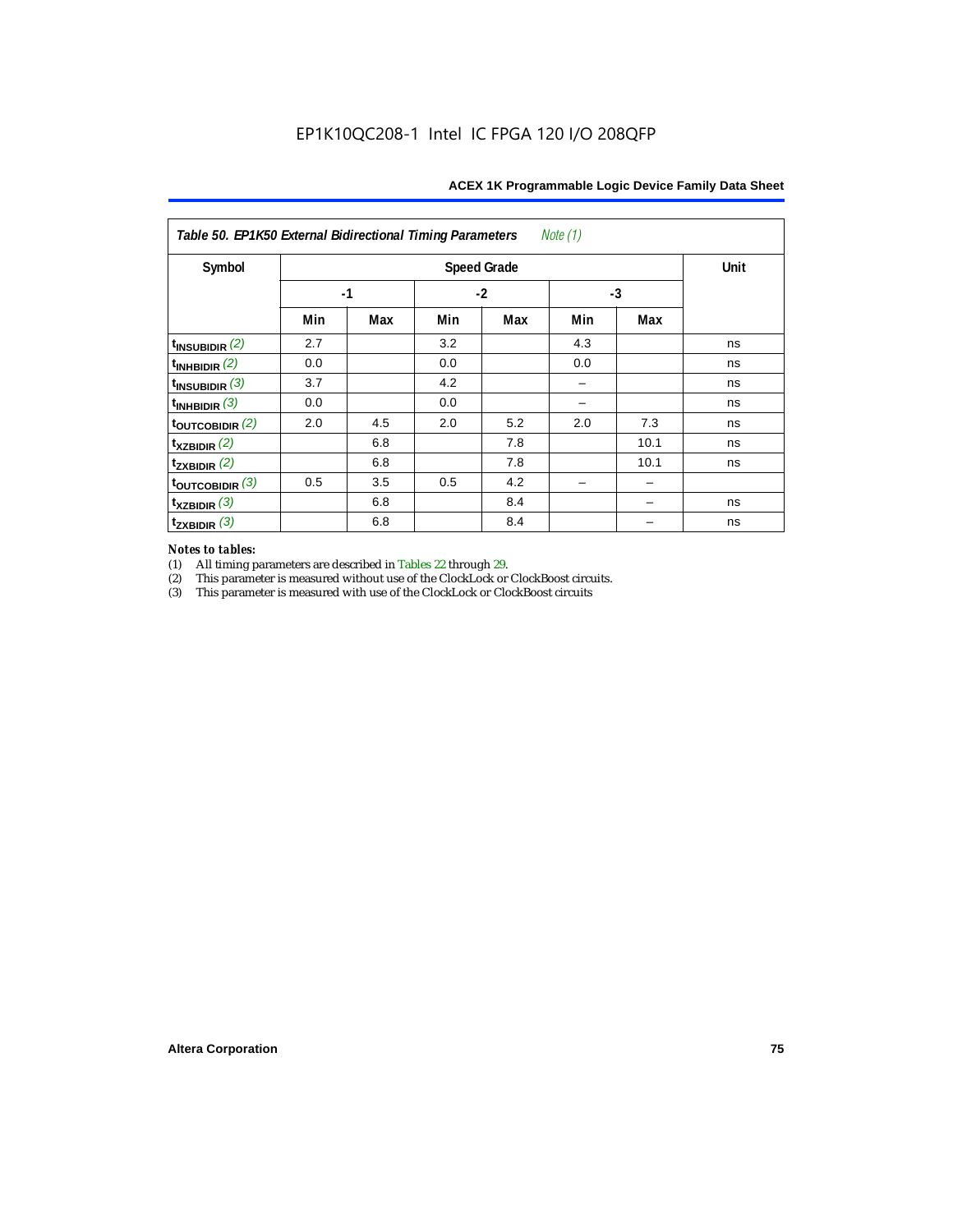Tables 51 through 57 show EP1K100 device internal and external timing parameters.

| Symbol                     |     | <b>Speed Grade</b> |     |      |     |      |    |  |  |
|----------------------------|-----|--------------------|-----|------|-----|------|----|--|--|
|                            |     | $-1$               |     | $-2$ |     | $-3$ |    |  |  |
|                            | Min | Max                | Min | Max  | Min | Max  |    |  |  |
| $t_{L\underline{UT}}$      |     | 0.7                |     | 1.0  |     | 1.5  | ns |  |  |
| $t_{CLUT}$                 |     | 0.5                |     | 0.7  |     | 0.9  | ns |  |  |
| $t_{RLUT}$                 |     | 0.6                |     | 0.8  |     | 1.1  | ns |  |  |
| <b>t</b> <sub>PACKED</sub> |     | 0.3                |     | 0.4  |     | 0.5  | ns |  |  |
| $t_{EN}$                   |     | 0.2                |     | 0.3  |     | 0.3  | ns |  |  |
| $t_{CICO}$                 |     | 0.1                |     | 0.1  |     | 0.2  | ns |  |  |
| $t_{\text{CGEN}}$          |     | 0.4                |     | 0.5  |     | 0.7  | ns |  |  |
| t <sub>CGENR</sub>         |     | 0.1                |     | 0.1  |     | 0.2  | ns |  |  |
| $t_{CASC}$                 |     | 0.6                |     | 0.9  |     | 1.2  | ns |  |  |
| $t_C$                      |     | 0.8                |     | 1.0  |     | 1.4  | ns |  |  |
| $t_{CO}$                   |     | 0.6                |     | 0.8  |     | 1.1  | ns |  |  |
| $t_{\text{COMB}}$          |     | 0.4                |     | 0.5  |     | 0.7  | ns |  |  |
| $t_{\rm SU}$               | 0.4 |                    | 0.6 |      | 0.7 |      | ns |  |  |
| $t_H$                      | 0.5 |                    | 0.7 |      | 0.9 |      | ns |  |  |
| $t_{PRE}$                  |     | 0.8                |     | 1.0  |     | 1.4  | ns |  |  |
| $t_{\text{CLR}}$           |     | 0.8                |     | 1.0  |     | 1.4  | ns |  |  |
| $t_{CH}$                   | 1.5 |                    | 2.0 |      | 2.5 |      | ns |  |  |
| $t_{\rm CL}$               | 1.5 |                    | 2.0 |      | 2.5 |      | ns |  |  |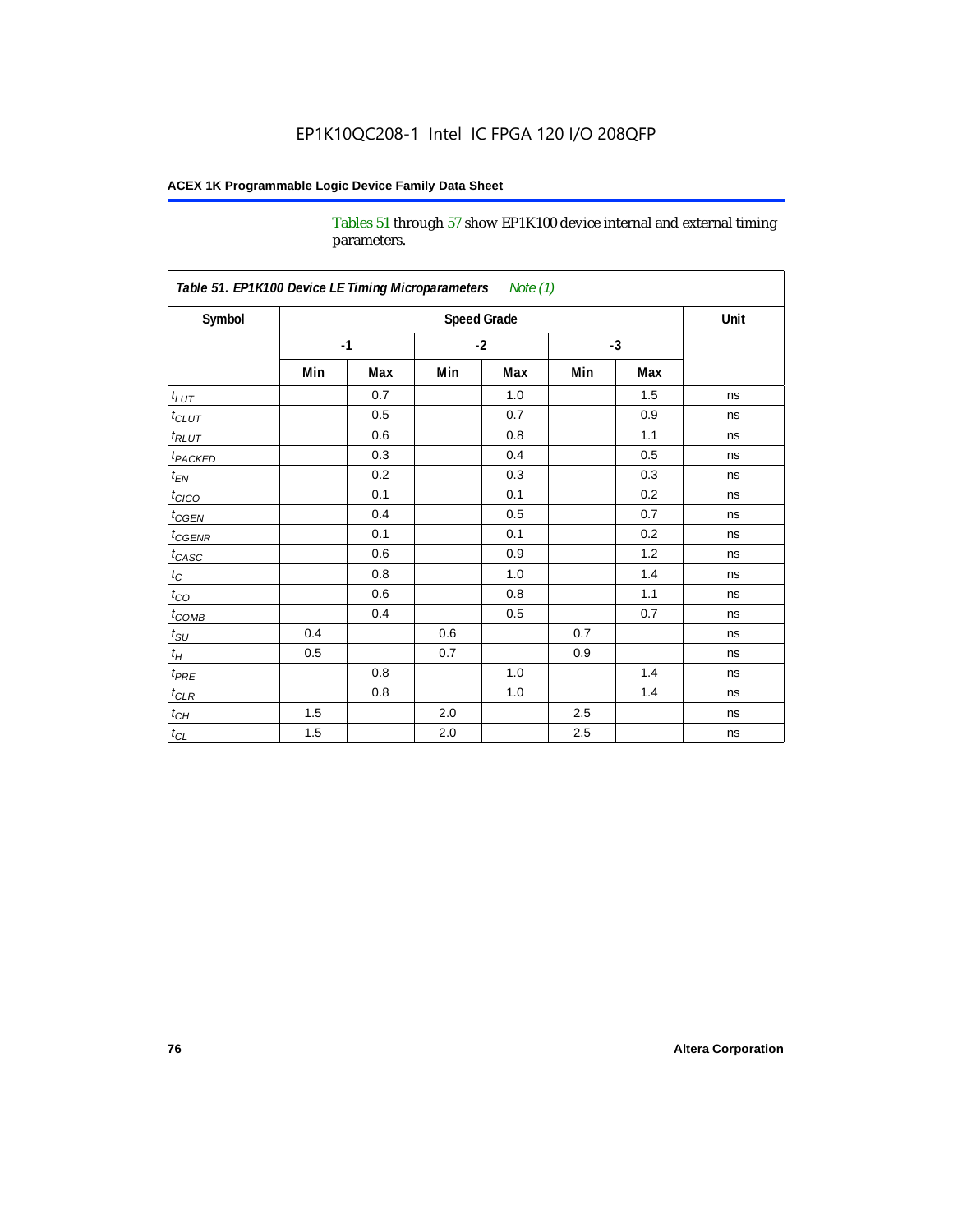| Table 52. EP1K100 Device IOE Timing Microparameters<br>Note (1) |      |     |      |                    |      |     |      |  |  |  |
|-----------------------------------------------------------------|------|-----|------|--------------------|------|-----|------|--|--|--|
| Symbol                                                          |      |     |      | <b>Speed Grade</b> |      |     | Unit |  |  |  |
|                                                                 | $-1$ |     | $-2$ |                    | $-3$ |     |      |  |  |  |
|                                                                 | Min  | Max | Min  | Max                | Min  | Max |      |  |  |  |
| t <sub>IOD</sub>                                                |      | 1.7 |      | 2.0                |      | 2.6 | ns   |  |  |  |
| $t_{\text{IOC}}$                                                |      | 0.0 |      | 0.0                |      | 0.0 | ns   |  |  |  |
| $t_{IOCO}$                                                      |      | 1.4 |      | 1.6                |      | 2.1 | ns   |  |  |  |
| $t_{IOCOMB}$                                                    |      | 0.5 |      | 0.7                |      | 0.9 | ns   |  |  |  |
| $t_{IOSU}$                                                      | 0.8  |     | 1.0  |                    | 1.3  |     | ns   |  |  |  |
| $t_{IOH}$                                                       | 0.7  |     | 0.9  |                    | 1.2  |     | ns   |  |  |  |
| $t_{IOCLR}$                                                     |      | 0.5 |      | 0.7                |      | 0.9 | ns   |  |  |  |
| $t_{OD1}$                                                       |      | 3.0 |      | 4.2                |      | 5.6 | ns   |  |  |  |
| $t_{OD2}$                                                       |      | 3.0 |      | 4.2                |      | 5.6 | ns   |  |  |  |
|                                                                 |      | 4.0 |      | 5.5                |      | 7.3 | ns   |  |  |  |
| $\frac{t_{OD3}}{t_{XZ}}$                                        |      | 3.5 |      | 4.6                |      | 6.1 | ns   |  |  |  |
| $t_{ZX1}$                                                       |      | 3.5 |      | 4.6                |      | 6.1 | ns   |  |  |  |
| $t_{ZX2}$                                                       |      | 3.5 |      | 4.6                |      | 6.1 | ns   |  |  |  |
| $t_{ZX3}$                                                       |      | 4.5 |      | 5.9                |      | 7.8 | ns   |  |  |  |
| $t_{INREG}$                                                     |      | 2.0 |      | 2.6                |      | 3.5 | ns   |  |  |  |
| $t_{IOFD}$                                                      |      | 0.5 |      | 0.8                |      | 1.2 | ns   |  |  |  |
| $t_{INCOMB}$                                                    |      | 0.5 |      | 0.8                |      | 1.2 | ns   |  |  |  |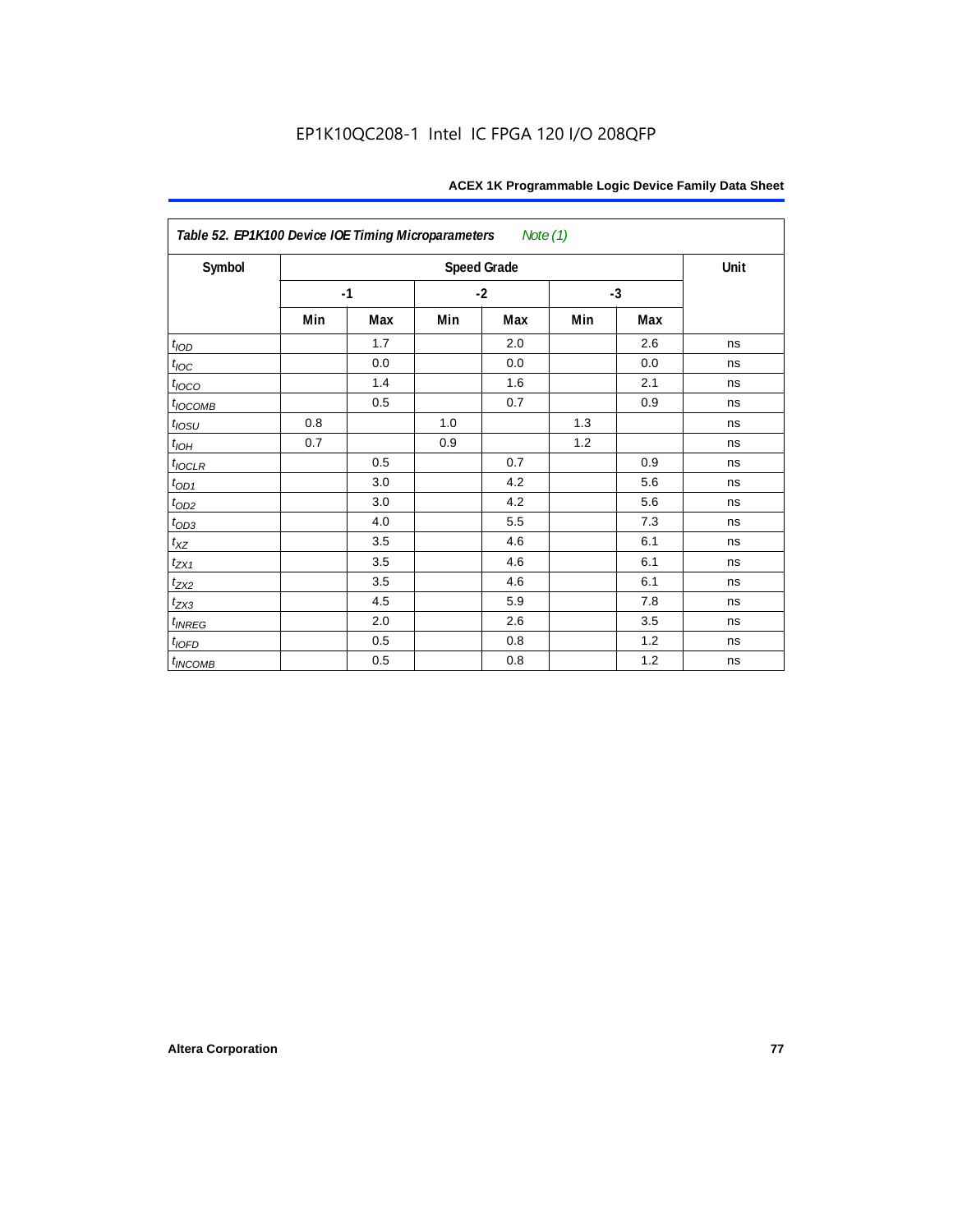| Symbol                  |     |      |     | <b>Speed Grade</b> |     |      | Unit |
|-------------------------|-----|------|-----|--------------------|-----|------|------|
|                         |     | $-1$ |     | $-2$               |     | $-3$ |      |
|                         | Min | Max  | Min | Max                | Min | Max  |      |
| <sup>t</sup> EABDATA1   |     | 1.5  |     | 2.0                |     | 2.6  | ns   |
| <sup>t</sup> EABDATA1   |     | 0.0  |     | 0.0                |     | 0.0  | ns   |
| t <sub>EABWE1</sub>     |     | 1.5  |     | 2.0                |     | 2.6  | ns   |
| <sup>t</sup> EABWE2     |     | 0.3  |     | 0.4                |     | 0.5  | ns   |
| <sup>t</sup> EABRE1     |     | 0.3  |     | 0.4                |     | 0.5  | ns   |
| <sup>t</sup> EABRE2     |     | 0.0  |     | 0.0                |     | 0.0  | ns   |
| <sup>t</sup> EABCLK     |     | 0.0  |     | 0.0                |     | 0.0  | ns   |
| t <sub>EABCO</sub>      |     | 0.3  |     | 0.4                |     | 0.5  | ns   |
| <i><b>EABBYPASS</b></i> |     | 0.1  |     | 0.1                |     | 0.2  | ns   |
| t <sub>EABSU</sub>      | 0.8 |      | 1.0 |                    | 1.4 |      | ns   |
| t <sub>EABH</sub>       | 0.1 |      | 0.1 |                    | 0.2 |      | ns   |
| <sup>t</sup> EABCLR     | 0.3 |      | 0.4 |                    | 0.5 |      | ns   |
| $t_{AA}$                |     | 4.0  |     | 5.1                |     | 6.6  | ns   |
| $t_{\mathit{WP}}$       | 2.7 |      | 3.5 |                    | 4.7 |      | ns   |
| $t_{RP}$                | 1.0 |      | 1.3 |                    | 1.7 |      | ns   |
| $t_{WDSU}$              | 1.0 |      | 1.3 |                    | 1.7 |      | ns   |
| $t_{WDH}$               | 0.2 |      | 0.2 |                    | 0.3 |      | ns   |
| $t_{WASU}$              | 1.6 |      | 2.1 |                    | 2.8 |      | ns   |
| $t_{WAH}$               | 1.6 |      | 2.1 |                    | 2.8 |      | ns   |
| t <sub>RASU</sub>       | 3.0 |      | 3.9 |                    | 5.2 |      | ns   |
| $t_{RAH}$               | 0.1 |      | 0.1 |                    | 0.2 |      | ns   |
| $t_{WO}$                |     | 1.5  |     | 2.0                |     | 2.6  | ns   |
| $t_{DD}$                |     | 1.5  |     | 2.0                |     | 2.6  | ns   |
| t <sub>EABOUT</sub>     |     | 0.2  |     | 0.3                |     | 0.3  | ns   |
| t <sub>EABCH</sub>      | 1.5 |      | 2.0 |                    | 2.5 |      | ns   |
| $t_{EABCL}$             | 2.7 |      | 3.5 |                    | 4.7 |      | ns   |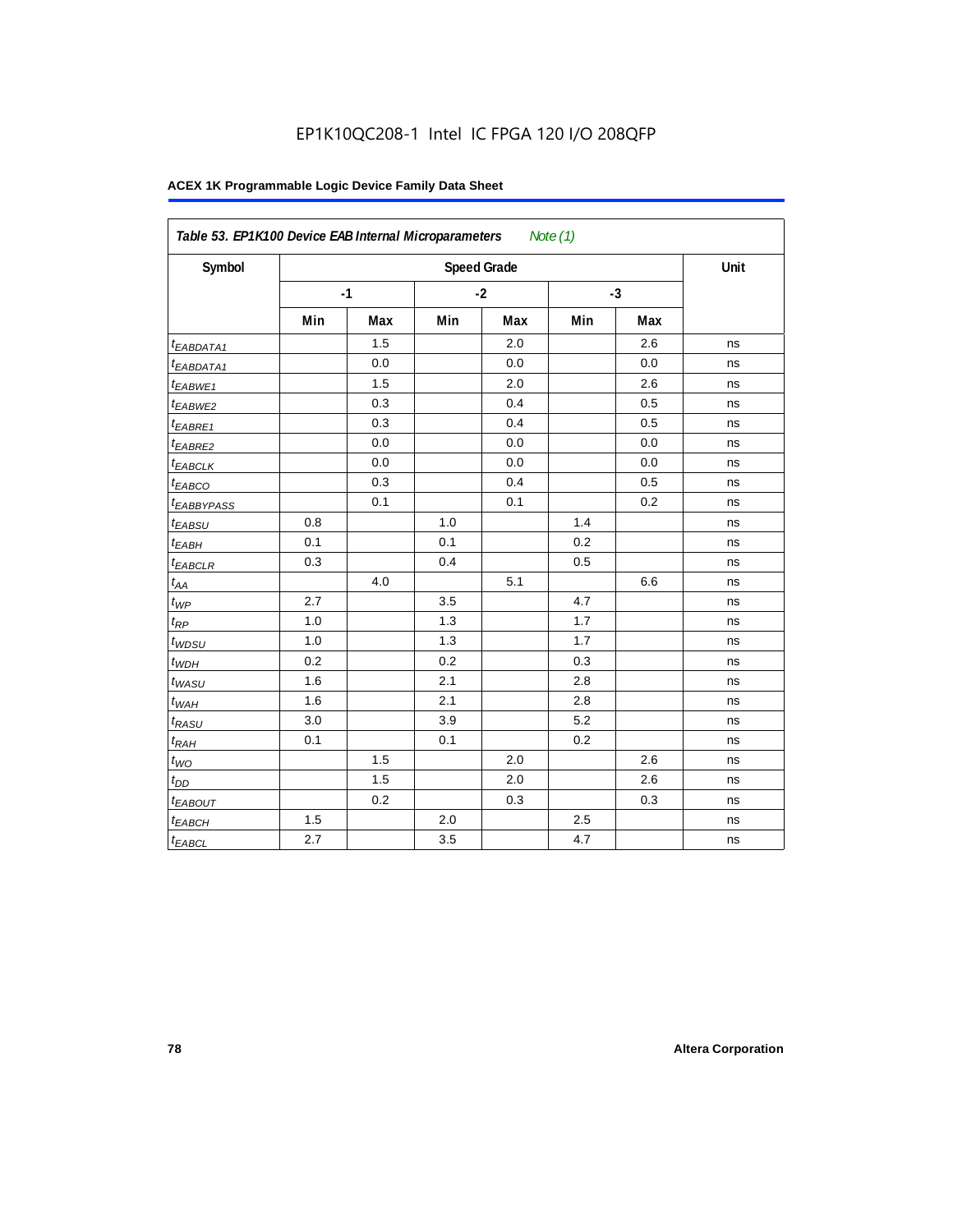| Table 54. EP1K100 Device EAB Internal Timing Macroparameters<br>Note $(1)$ |      |     |      |                    |      |     |      |  |  |  |
|----------------------------------------------------------------------------|------|-----|------|--------------------|------|-----|------|--|--|--|
| Symbol                                                                     |      |     |      | <b>Speed Grade</b> |      |     | Unit |  |  |  |
|                                                                            | $-1$ |     | $-2$ |                    | $-3$ |     |      |  |  |  |
|                                                                            | Min  | Max | Min  | Max                | Min  | Max |      |  |  |  |
| $t_{EABA}$                                                                 |      | 5.9 |      | 7.6                |      | 9.9 | ns   |  |  |  |
| <sup>t</sup> EABRCOMB                                                      | 5.9  |     | 7.6  |                    | 9.9  |     | ns   |  |  |  |
| <b><i>EABRCREG</i></b>                                                     | 5.1  |     | 6.5  |                    | 8.5  |     | ns   |  |  |  |
| $t_{EABWP}$                                                                | 2.7  |     | 3.5  |                    | 4.7  |     | ns   |  |  |  |
| t <sub>EABWCOMB</sub>                                                      | 5.9  |     | 7.7  |                    | 10.3 |     | ns   |  |  |  |
| <i>EABWCREG</i>                                                            | 5.4  |     | 7.0  |                    | 9.4  |     | ns   |  |  |  |
| $t_{EABDD}$                                                                |      | 3.4 |      | 4.5                |      | 5.9 | ns   |  |  |  |
| t <sub>eabdataco</sub>                                                     |      | 0.5 |      | 0.7                |      | 0.8 | ns   |  |  |  |
| <i><b>EABDATASU</b></i>                                                    | 0.8  |     | 1.0  |                    | 1.4  |     | ns   |  |  |  |
| t <sub>EABDATAH</sub>                                                      | 0.1  |     | 0.1  |                    | 0.2  |     | ns   |  |  |  |
| t <sub>EABWESU</sub>                                                       | 1.1  |     | 1.4  |                    | 1.9  |     | ns   |  |  |  |
| t <sub>EABWEH</sub>                                                        | 0.0  |     | 0.0  |                    | 0.0  |     | ns   |  |  |  |
| <sup>t</sup> EABWDSU                                                       | 1.0  |     | 1.3  |                    | 1.7  |     | ns   |  |  |  |
| <sup>t</sup> EABWDH                                                        | 0.2  |     | 0.2  |                    | 0.3  |     | ns   |  |  |  |
| <sup>t</sup> EABWASU                                                       | 4.1  |     | 5.2  |                    | 6.8  |     | ns   |  |  |  |
| t <sub>ЕАВWАН</sub>                                                        | 0.0  |     | 0.0  |                    | 0.0  |     | ns   |  |  |  |
| t <sub>EABWO</sub>                                                         |      | 3.4 |      | 4.5                |      | 5.9 | ns   |  |  |  |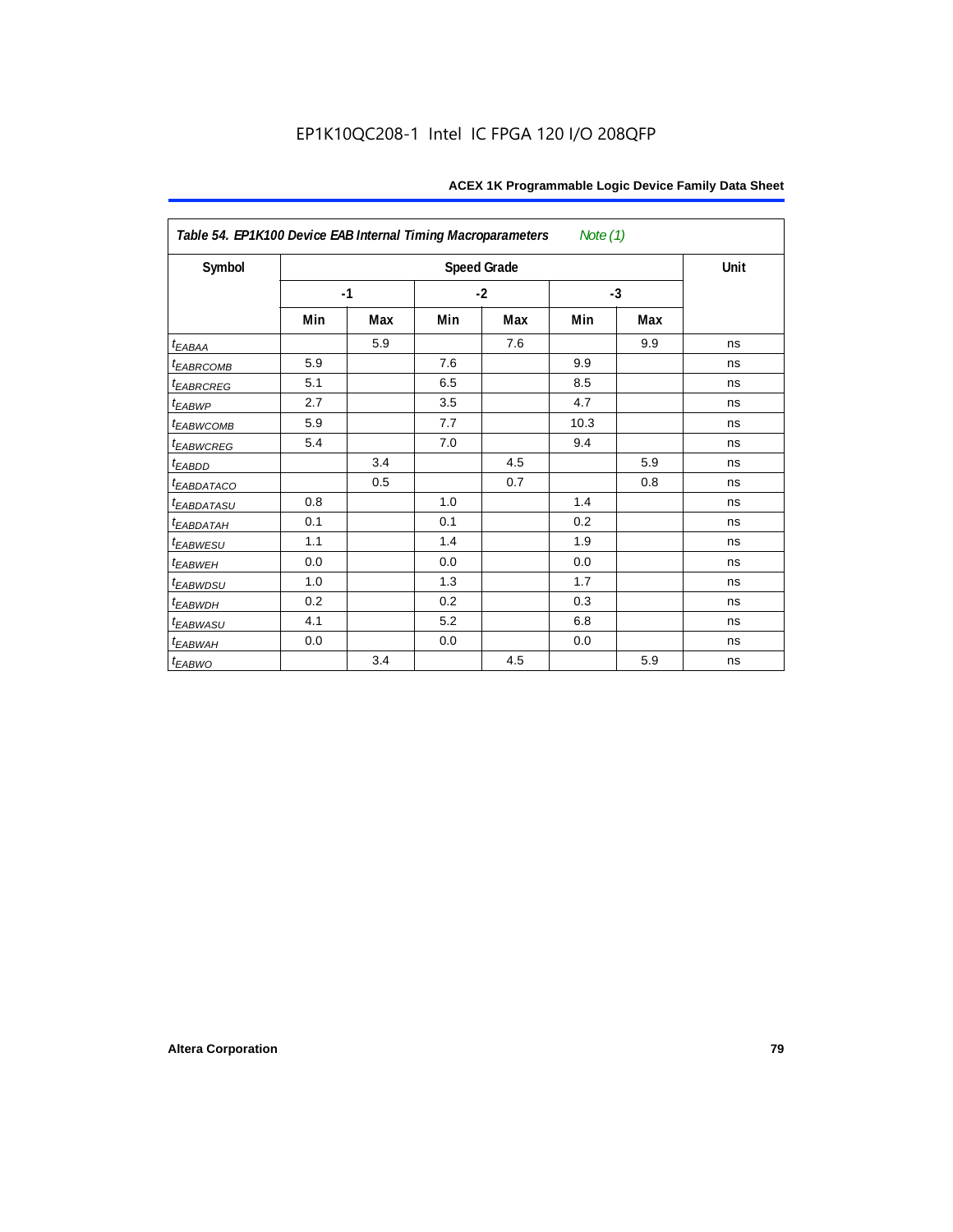| Table 55. EP1K100 Device Interconnect Timing Microparameters<br>Note (1) |     |      |      |     |      |     |    |  |  |
|--------------------------------------------------------------------------|-----|------|------|-----|------|-----|----|--|--|
| Symbol                                                                   |     | Unit |      |     |      |     |    |  |  |
|                                                                          |     | $-1$ | $-2$ |     | $-3$ |     |    |  |  |
|                                                                          | Min | Max  | Min  | Max | Min  | Max |    |  |  |
| <i>t<sub>DIN2IOE</sub></i>                                               |     | 3.1  |      | 3.6 |      | 4.4 | ns |  |  |
| <sup>t</sup> DIN2LE                                                      |     | 0.3  |      | 0.4 |      | 0.5 | ns |  |  |
| <sup>t</sup> DIN2DATA                                                    |     | 1.6  |      | 1.8 |      | 2.0 | ns |  |  |
| <sup>t</sup> DCLK2IOE                                                    |     | 0.8  |      | 1.1 |      | 1.4 | ns |  |  |
| <sup>t</sup> DCLK2LE                                                     |     | 0.3  |      | 0.4 |      | 0.5 | ns |  |  |
| <sup>t</sup> SAMELAB                                                     |     | 0.1  |      | 0.1 |      | 0.2 | ns |  |  |
| <sup>t</sup> SAMEROW                                                     |     | 1.5  |      | 2.5 |      | 3.4 | ns |  |  |
| <sup>t</sup> SAMECOLUMN                                                  |     | 0.4  |      | 1.0 |      | 1.6 | ns |  |  |
| <i>t<sub>DIFFROW</sub></i>                                               |     | 1.9  |      | 3.5 |      | 5.0 | ns |  |  |
| <sup>t</sup> TWOROWS                                                     |     | 3.4  |      | 6.0 |      | 8.4 | ns |  |  |
| <sup>t</sup> LEPERIPH                                                    |     | 4.3  |      | 5.4 |      | 6.5 | ns |  |  |
| <sup>t</sup> LABCARRY                                                    |     | 0.5  |      | 0.7 |      | 0.9 | ns |  |  |
| <sup>t</sup> LABCASC                                                     |     | 0.8  |      | 1.0 |      | 1.4 | ns |  |  |

| Table 56. EP1K100 External Timing Parameters<br>Notes (1), (2) |      |     |     |                    |      |      |      |  |  |  |
|----------------------------------------------------------------|------|-----|-----|--------------------|------|------|------|--|--|--|
| Symbol                                                         |      |     |     | <b>Speed Grade</b> |      |      | Unit |  |  |  |
|                                                                | $-1$ |     |     | $-2$               | $-3$ |      |      |  |  |  |
|                                                                | Min  | Max | Min | Max                | Min  | Max  |      |  |  |  |
| t <sub>DRR</sub>                                               |      | 9.0 |     | 12.0               |      | 16.0 | ns   |  |  |  |
| $t_{INSU}$ (3)                                                 | 2.0  |     | 2.5 |                    | 3.3  |      | ns   |  |  |  |
| $t_{INH}$ (3)                                                  | 0.0  |     | 0.0 |                    | 0.0  |      | ns   |  |  |  |
| $t_{OUTCO}$ (3)                                                | 2.0  | 5.2 | 2.0 | 6.9                | 2.0  | 9.1  | ns   |  |  |  |
| $t_{INSU}$ (4)                                                 | 2.0  |     | 2.2 |                    |      |      | ns   |  |  |  |
| $t_{INH}$ (4)                                                  | 0.0  |     | 0.0 |                    |      |      | ns   |  |  |  |
| toutco $(4)$                                                   | 0.5  | 3.0 | 0.5 | 4.6                |      |      | ns   |  |  |  |
| t <sub>PCISU</sub>                                             | 3.0  |     | 6.2 |                    |      |      | ns   |  |  |  |
| t <sub>PCIH</sub>                                              | 0.0  |     | 0.0 |                    |      |      | ns   |  |  |  |
| t <sub>PCICO</sub>                                             | 2.0  | 6.0 | 2.0 | 6.9                |      |      | ns   |  |  |  |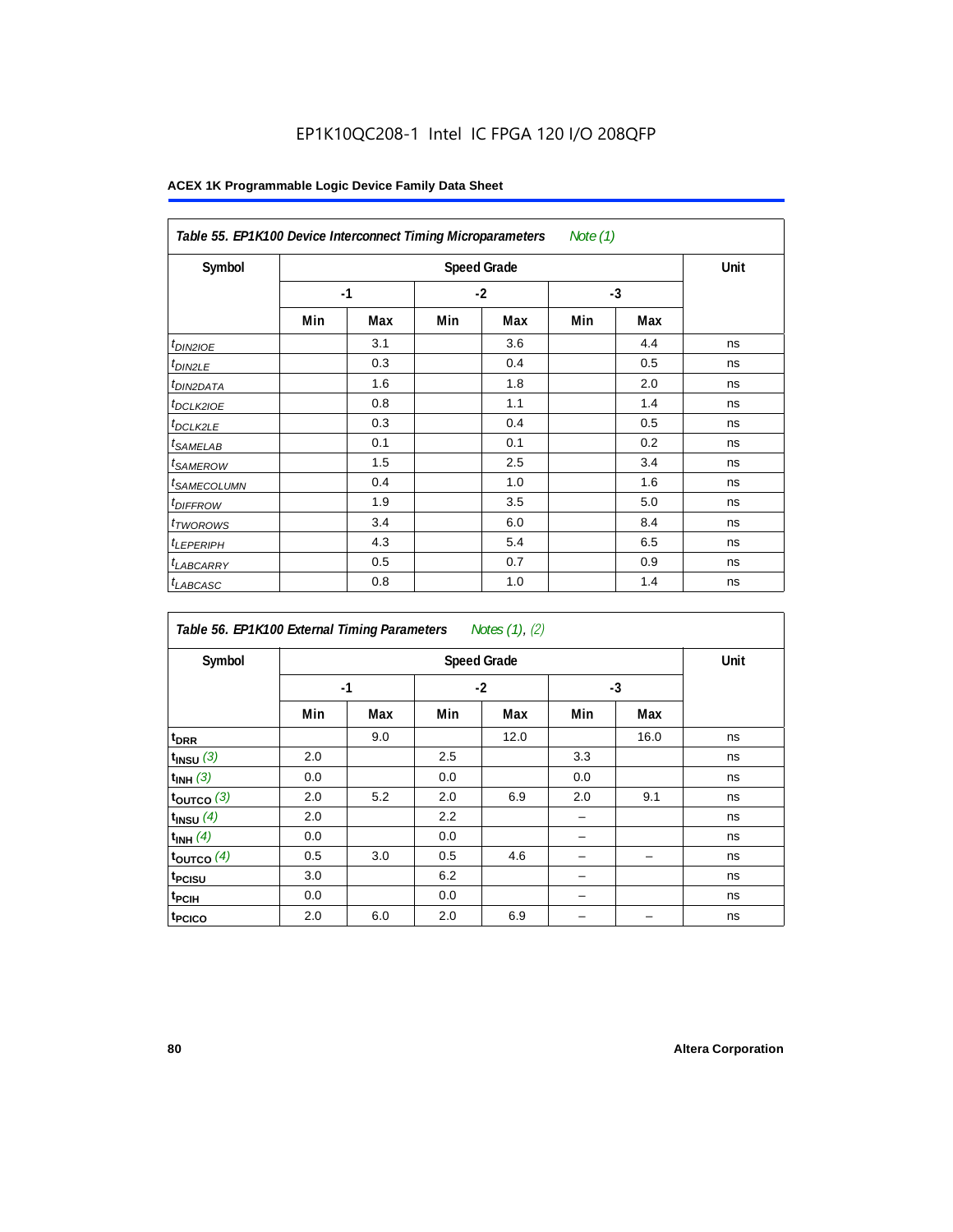| Table 57. EP1K100 External Bidirectional Timing Parameters<br>Notes $(1)$ , $(2)$ |                                   |     |      |     |      |      |    |
|-----------------------------------------------------------------------------------|-----------------------------------|-----|------|-----|------|------|----|
| Symbol                                                                            | <b>Speed Grade</b><br><b>Unit</b> |     |      |     |      |      |    |
|                                                                                   | $-1$                              |     | $-2$ |     | $-3$ |      |    |
|                                                                                   | Min                               | Max | Min  | Max | Min  | Max  |    |
| $t_{INSUBIDIR}$ (3)                                                               | 1.7                               |     | 2.5  |     | 3.3  |      | ns |
| $t_{INHBIDIR}$ (3)                                                                | 0.0                               |     | 0.0  |     | 0.0  |      | ns |
| $t_{INSUBIDIR}$ $(4)$                                                             | 2.0                               |     | 2.8  |     |      |      | ns |
| $t_{INHBIDIR}$ (4)                                                                | 0.0                               |     | 0.0  |     |      |      | ns |
| $t_{\text{OUTCOBIDIR}}$ (3)                                                       | 2.0                               | 5.2 | 2.0  | 6.9 | 2.0  | 9.1  | ns |
| $t_{XZBIDIR}$ (3)                                                                 |                                   | 5.6 |      | 7.5 |      | 10.1 | ns |
| $t_{ZXBIDIR}$ (3)                                                                 |                                   | 5.6 |      | 7.5 |      | 10.1 | ns |
| $t_{\text{OUTCOBIDIR}}$ (4)                                                       | 0.5                               | 3.0 | 0.5  | 4.6 |      |      | ns |
| $t_{XZBIDIR}$ (4)                                                                 |                                   | 4.6 |      | 6.5 |      |      | ns |
| $t_{ZXBIDIR}$ $(4)$                                                               |                                   | 4.6 |      | 6.5 |      |      | ns |

## *Notes to tables:*<br>(1) All timing p

(1) All timing parameters are described in Tables 22 through  $29$  in this data sheet.<br>(2) These parameters are specified by characterization.

(2) These parameters are specified by characterization.<br>(3) This parameter is measured without the use of the C

(3) This parameter is measured without the use of the ClockLock or ClockBoost circuits.<br>(4) This parameter is measured with the use of the ClockLock or ClockBoost circuits.

This parameter is measured with the use of the ClockLock or ClockBoost circuits.

## **Power Consumption**

The supply power (P) for ACEX 1K devices can be calculated with the following equation:

 $P = P_{INT} + P_{IO} = (I_{CCSTANDBY} + I_{CCACTIVE}) \times V_{CC} + P_{IO}$ 

The I<sub>CCACTIVE</sub> value depends on the switching frequency and the application logic. This value is calculated based on the amount of current that each LE typically consumes. The  $P_{IO}$  value, which depends on the device output load characteristics and switching frequency, can be calculated using the guidelines given in *Application Note 74 (Evaluating Power for Altera Devices)*.

**1 Compared to the rest of the device, the embedded array** consumes a negligible amount of power. Therefore, the embedded array can be ignored when calculating supply current.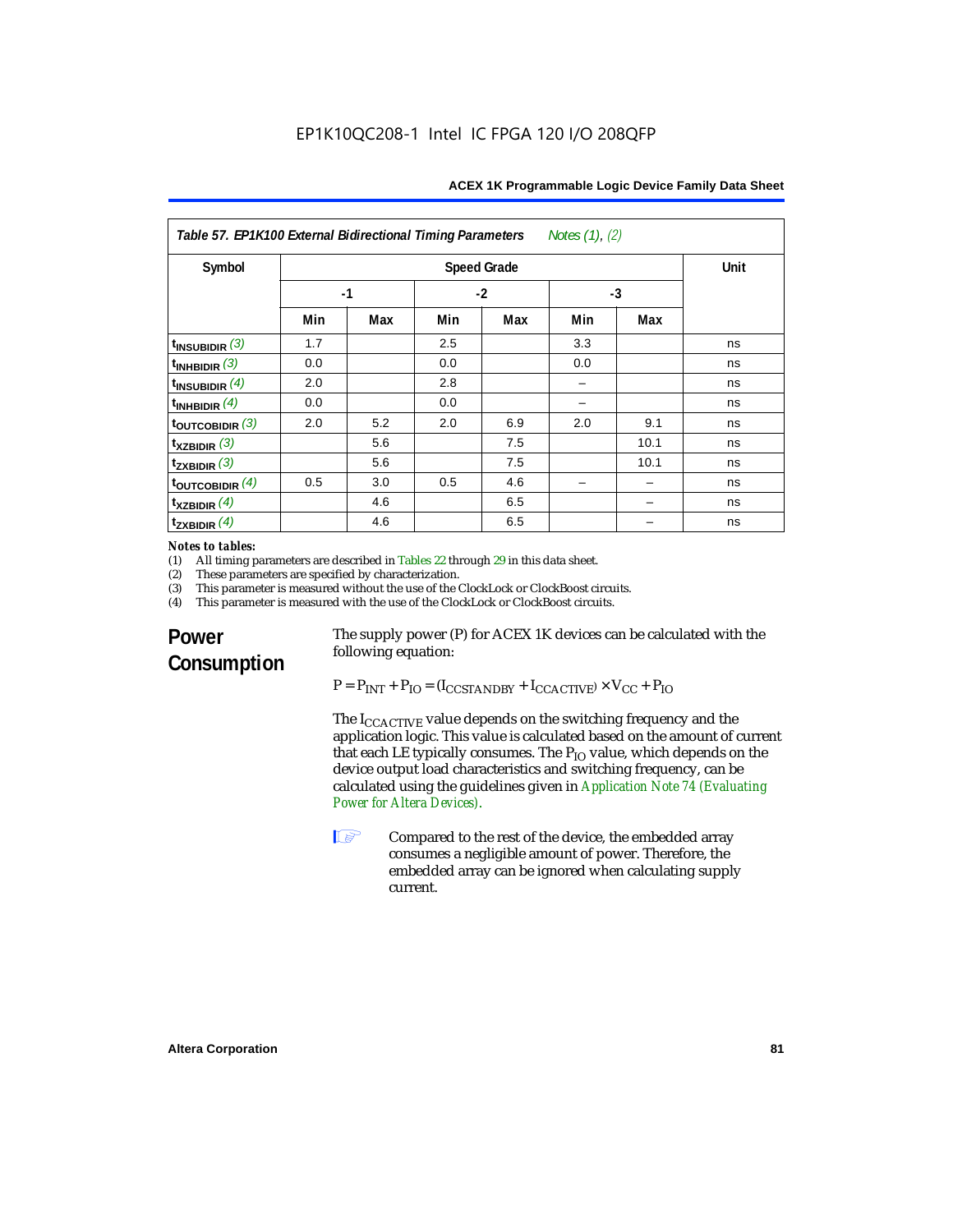The  $I_{CCACTIVE}$  value can be calculated with the following equation:

 $I_{\text{CCACTIVE}} = K \times f_{\text{MAX}} \times N \times \text{tog}_{\text{LC}} (\mu A)$ 

Where:

| $f_{MAX}$  | $=$     | Maximum operating frequency in MHz            |
|------------|---------|-----------------------------------------------|
| N          | $=$ $-$ | Total number of LEs used in the device        |
| $log_{LC}$ | $=$     | Average percent of LEs toggling at each clock |
|            |         | (typically $12.5\%$ )                         |
| K          |         | $=$ Constant                                  |

Table 58 provides the constant (K) values for ACEX 1K devices.

| Table 58. ACEX 1K Constant Values |         |  |  |
|-----------------------------------|---------|--|--|
| <b>Device</b>                     | K Value |  |  |
| EP1K10                            | 4.5     |  |  |
| EP1K30                            | 4.5     |  |  |
| <b>EP1K50</b>                     | 4.5     |  |  |
| EP1K100                           | 4.5     |  |  |

This supply power calculation provides an  $I_{CC}$  estimate based on typical conditions with no output load. The actual  $I_{CC}$  should be verified during operation because this measurement is sensitive to the actual pattern in the device and the environmental operating conditions.

To better reflect actual designs, the power model (and the constant K in the power calculation equations) for continuous interconnect ACEX 1K devices assumes that LEs drive FastTrack Interconnect channels. In contrast, the power model of segmented FPGAs assumes that all LEs drive only one short interconnect segment. This assumption may lead to inaccurate results when compared to measured power consumption for actual designs in segmented FPGAs.

Figure 31 shows the relationship between the current and operating frequency of ACEX 1K devices. For information on other ACEX 1K devices, contact Altera Applications at (800) 800-EPLD.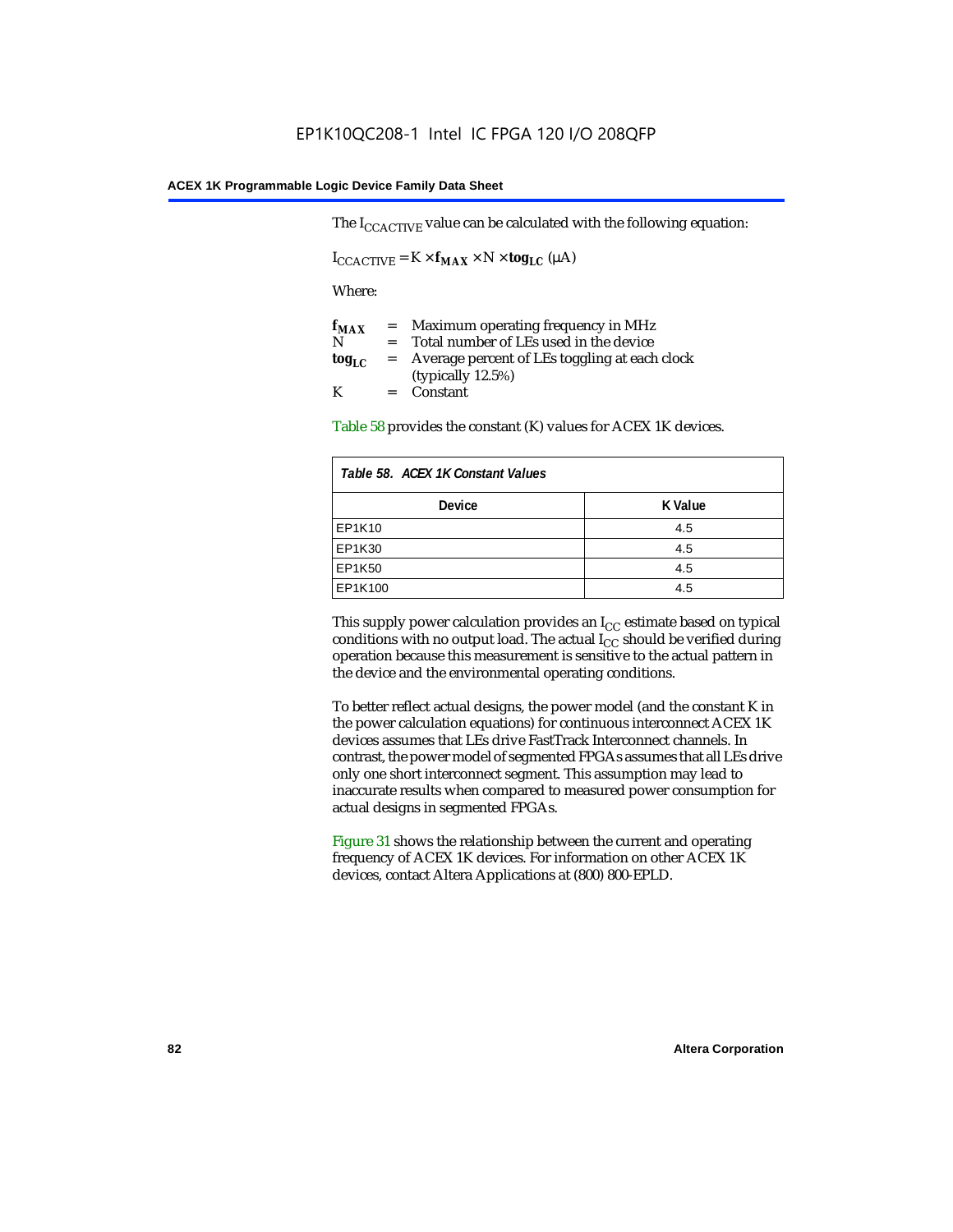

#### *Figure 31. ACEX 1K I<sub>CCACTIVE</sub> vs. Operating Frequency*

## **Configuration & Operation**

The ACEX 1K architecture supports several configuration schemes. This section summarizes the device operating modes and available device configuration schemes.

#### **Operating Modes**

The ACEX 1K architecture uses SRAM configuration elements that require configuration data to be loaded every time the circuit powers up. The process of physically loading the SRAM data into the device is called *configuration*. Before configuration, as  $V_{CC}$  rises, the device initiates a Power-On Reset (POR). This POR event clears the device and prepares it for configuration. The ACEX 1K POR time does not exceed 50 µs.

**1** When configuring with a configuration device, refer to the relevant configuration device data sheet for POR timing information.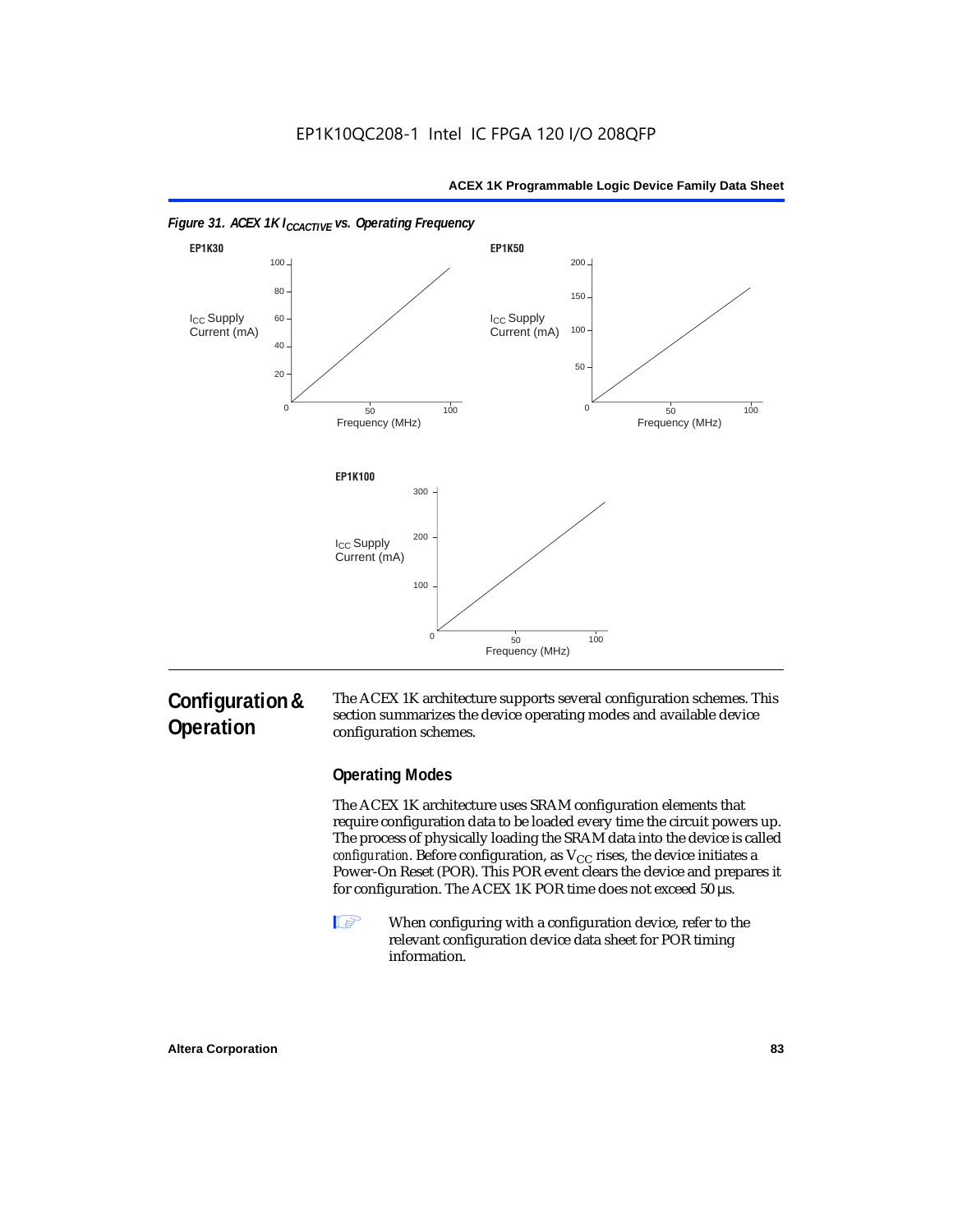During initialization, which occurs immediately after configuration, the device resets registers, enables I/O pins, and begins to operate as a logic device. Before and during configuration, all I/O pins (except dedicated inputs, clock, or configuration pins) are pulled high by a weak pull-up resistor. Together, the configuration and initialization processes are called *command mode*; normal device operation is called *user mode*.

SRAM configuration elements allow ACEX 1K devices to be reconfigured in-circuit by loading new configuration data into the device. Real-time reconfiguration is performed by forcing the device into command mode with a device pin, loading different configuration data, re-initializing the device, and resuming user-mode operation. The entire reconfiguration process requires less than 40 ms and can be used to reconfigure an entire system dynamically. In-field upgrades can be performed by distributing new configuration files.

## **Configuration Schemes**

The configuration data for an ACEX 1K device can be loaded with one of five configuration schemes (see Table 59), chosen on the basis of the target application. An EPC16, EPC2, EPC1, or EPC1441 configuration device, intelligent controller, or the JTAG port can be used to control the configuration of a ACEX 1K device, allowing automatic configuration on system power-up.

Multiple ACEX 1K devices can be configured in any of the five configuration schemes by connecting the configuration enable (nCE) and configuration enable output (nCEO) pins on each device. Additional APEX 20K, APEX 20KE, FLEX 10K, FLEX 10KA, FLEX 10KE, ACEX 1K, and FLEX 6000 devices can be configured in the same serial chain.

| Table 59. Data Sources for ACEX 1K Configuration |                                                                                                     |  |
|--------------------------------------------------|-----------------------------------------------------------------------------------------------------|--|
| <b>Configuration Scheme</b>                      | Data Source                                                                                         |  |
| Configuration device                             | EPC16, EPC2, EPC1, or EPC1441 configuration device                                                  |  |
| Passive serial (PS)                              | BitBlaster or ByteBlasterMV download cables, or serial data<br>source                               |  |
| Passive parallel asynchronous (PPA)              | Parallel data source                                                                                |  |
| Passive parallel synchronous (PPS)               | Parallel data source                                                                                |  |
| <b>JTAG</b>                                      | BitBlaster or ByteBlasterMV download cables, or<br>microprocessor with a Jam STAPL File or JBC File |  |

## **Device Pin-Outs**

See the Altera web site (**http://www.altera.com**) or the *Altera Documentation Library* for pin-out information.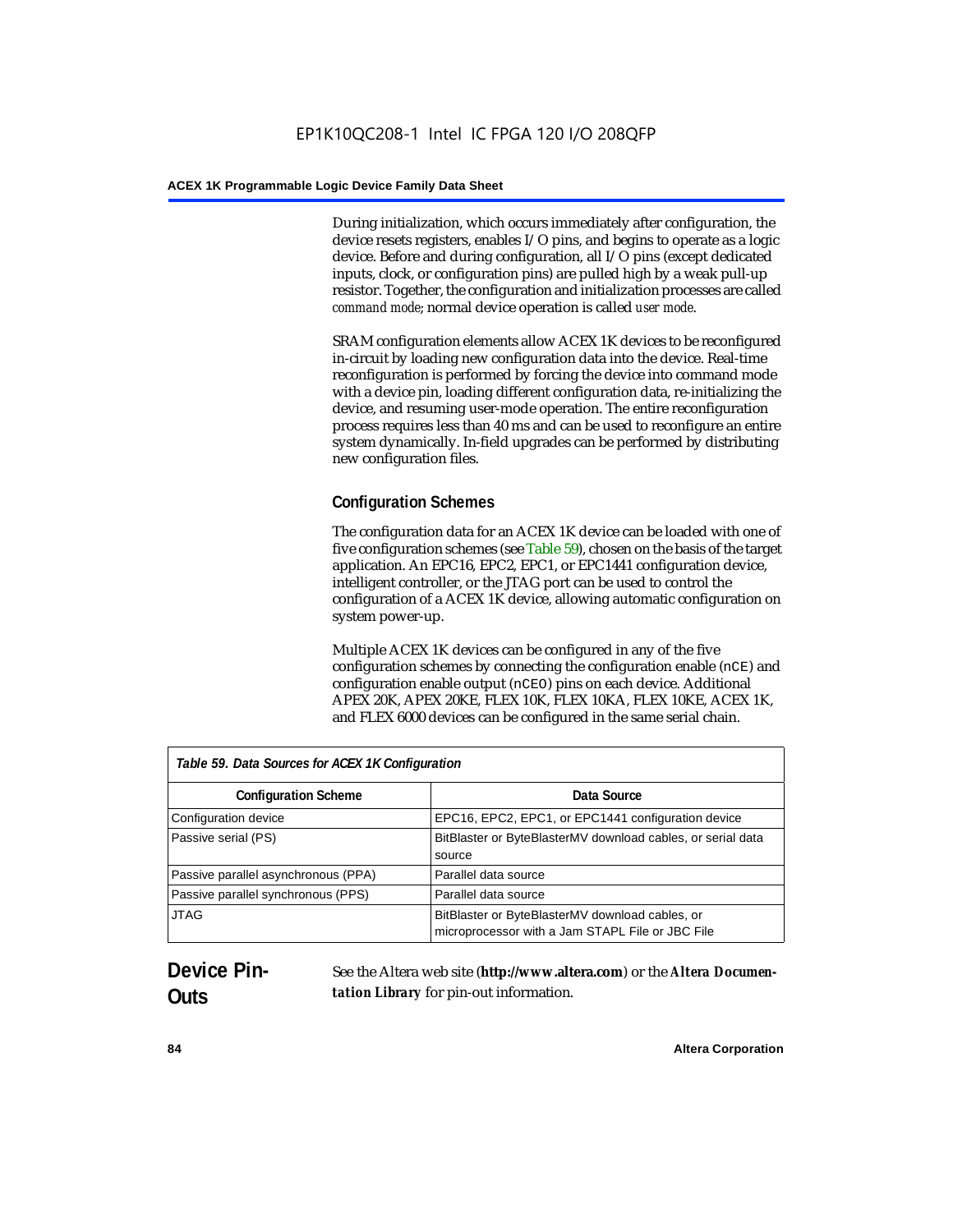| <b>Revision</b><br><b>History</b> | The information contained in the ACEX 1K Programmable Logic Device<br>Family Data Sheet version 3.4 supersedes information published in<br>previous versions. |  |  |
|-----------------------------------|---------------------------------------------------------------------------------------------------------------------------------------------------------------|--|--|
|                                   | The following changes were made to the ACEX 1K Programmable Logic<br>Device Family Data Sheet version 3.4: added extended temperature<br>support.             |  |  |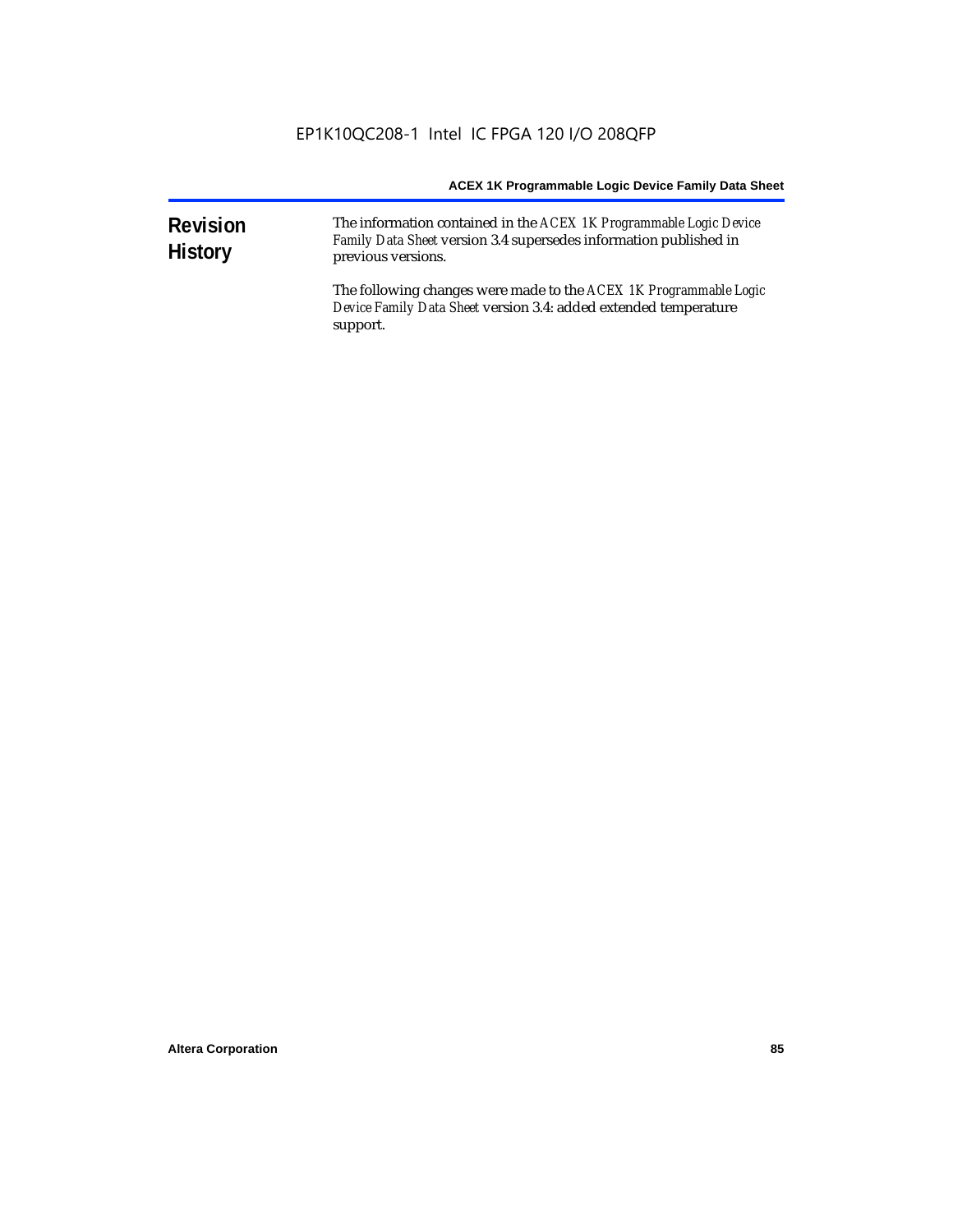

101 Innovation Drive San Jose, CA 95134 (408) 544-7000 www.altera.com Applications Hotline: (800) 800-EPLD Literature Services: lit\_req@altera.com

Copyright © 2003 Altera Corporation. All rights reserved. Altera, The Programmable Solutions Company, the stylized Altera logo, specific device designations, and all other words and logos that are identified as trademarks and/or service marks are, unless noted otherwise, the trademarks and service marks of Altera Corporation in the U.S. and other countries. All other product or service names are the property of their respective holders. Altera products are protected under numerous U.S. and foreign patents and pending applications, maskwork rights, and copyrights. Altera warrants performance of its semiconductor products to current specifications in accordance with Altera's standard warranty, but reserves the right to make changes to any products and services at any time without notice. Altera assumes no responsibility or liability

arising out of the application or use of any information, product, or service described herein except as expressly agreed to in writing by Altera Corporation. Altera customers are advised to obtain the latest version of device specifications before relying on any published information and before placing orders for products or services.



**86 Altera Corporation**